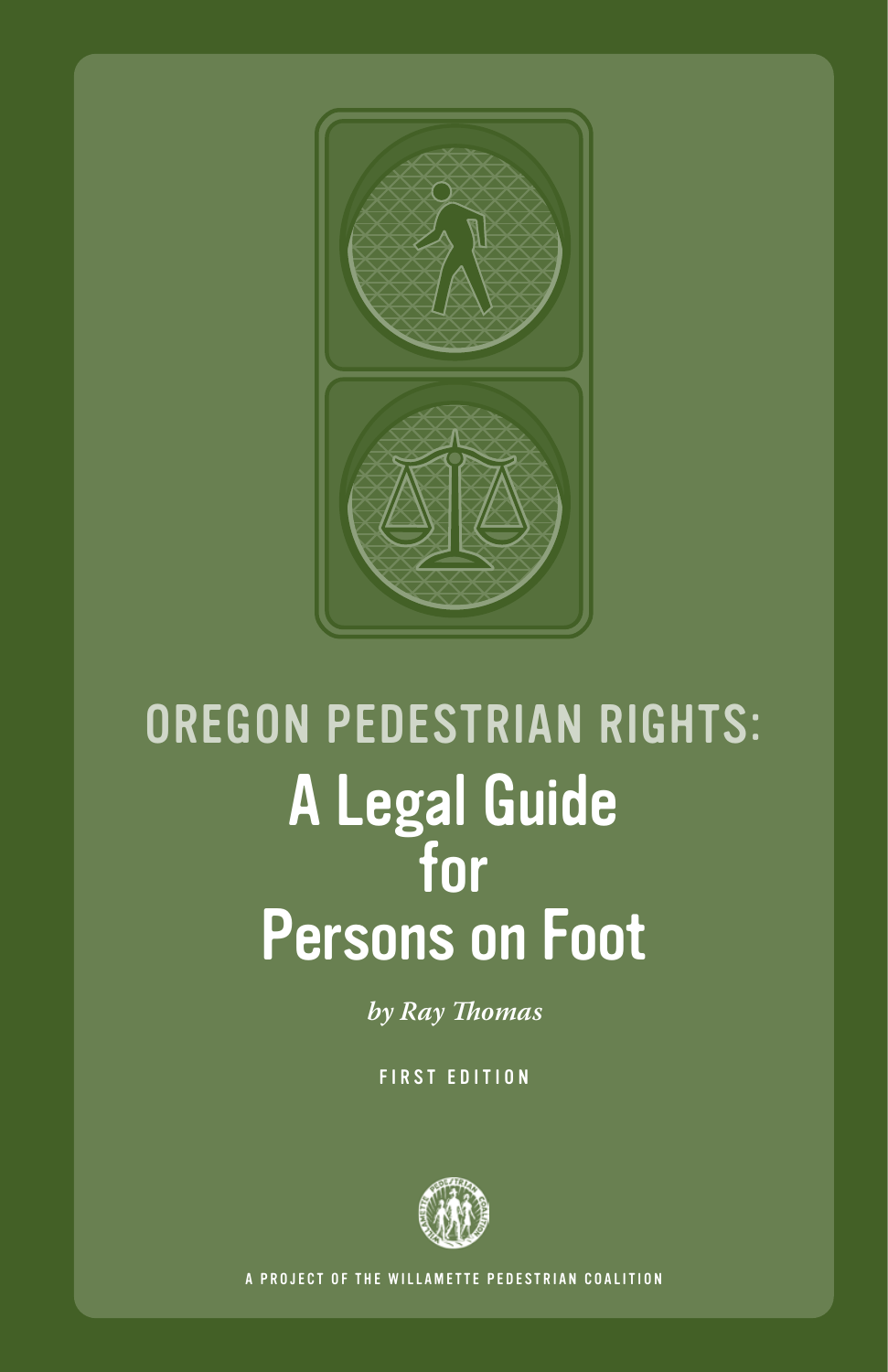

### Community and School Traffic Safety Partnership

### Resources for walking in Portland

| <b>Maps &amp; Guidebooks</b>                                                                 |
|----------------------------------------------------------------------------------------------|
| Neighborhood maps for N, NE, SE and SW Portland                                              |
|                                                                                              |
| <b>Classes &amp; Trainings</b>                                                               |
| Share The Road Safety Class                                                                  |
|                                                                                              |
| Portland Walks - Be Safe!                                                                    |
|                                                                                              |
| <b>Pedestrian Safety</b>                                                                     |
|                                                                                              |
| City of Portland Office of Transportation Traffic Safety and Neighborhood Livability Hotline |
|                                                                                              |
|                                                                                              |
| I Brake For People Bumper Sticker                                                            |
|                                                                                              |
| I Share The Road Bumper Sticker                                                              |
|                                                                                              |
| I Share The Road Pledge Forms                                                                |
|                                                                                              |
| Neighborhood Yard Signs                                                                      |
|                                                                                              |
| Portable Speed Reader Board                                                                  |
|                                                                                              |
| <b>Transit</b>                                                                               |
| TaiMat Dailette Taxanon enterties for Days, MAM Highland L.                                  |

| TriMet Public Transportation for Bus, MAX Lightrail,            |  |
|-----------------------------------------------------------------|--|
| WES Commuter Rail and Portland Streetcar  (503) 238-RIDE (7433) |  |
|                                                                 |  |





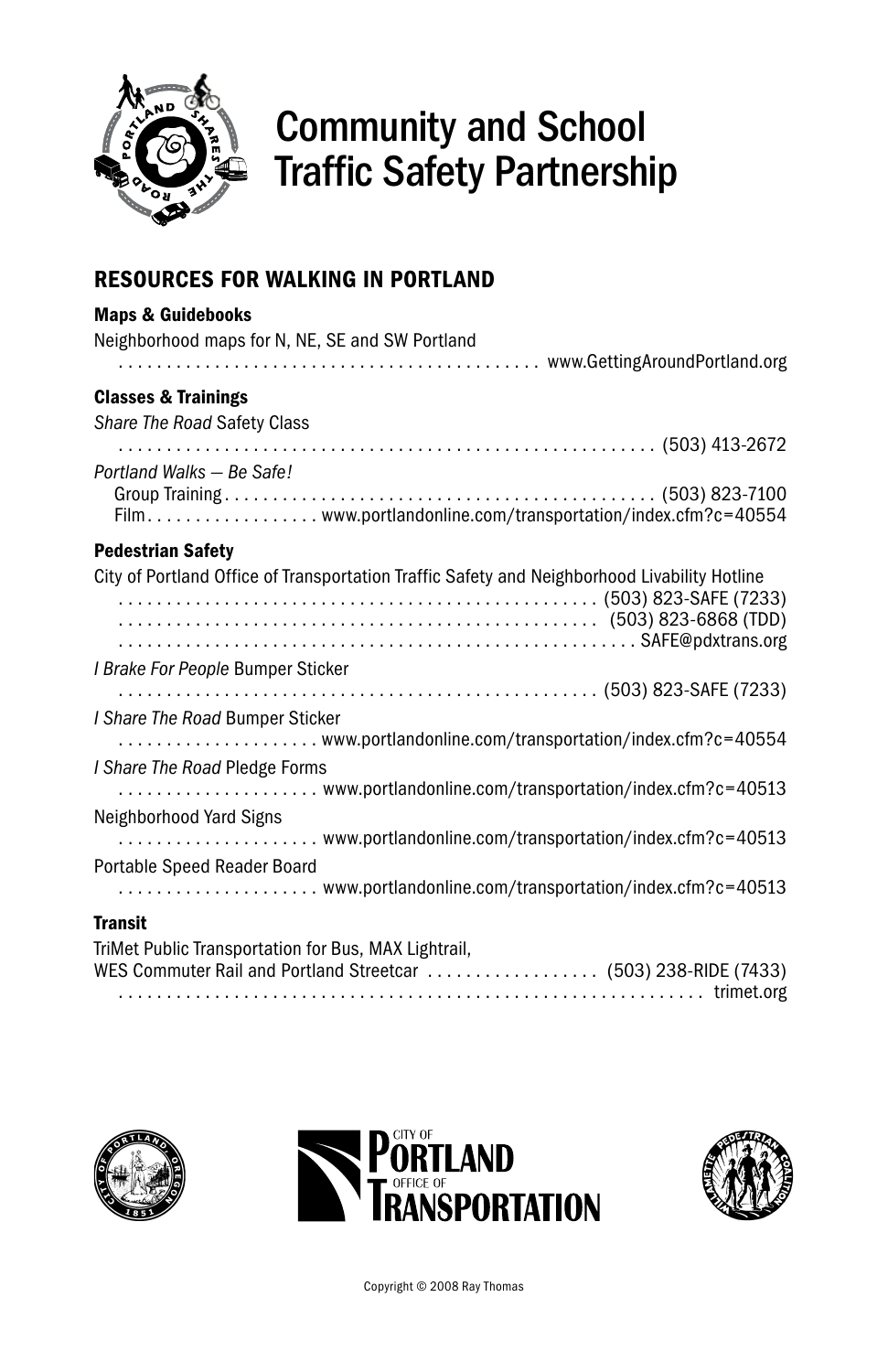|                             | A WORD FROM THE WILLAMETTE PEDESTRIAN COALITION  1                                                                                                                                                                             |  |
|-----------------------------|--------------------------------------------------------------------------------------------------------------------------------------------------------------------------------------------------------------------------------|--|
| <b>Part I: Introduction</b> |                                                                                                                                                                                                                                |  |
|                             |                                                                                                                                                                                                                                |  |
| <b>Part II: The Basics</b>  |                                                                                                                                                                                                                                |  |
|                             |                                                                                                                                                                                                                                |  |
|                             |                                                                                                                                                                                                                                |  |
|                             |                                                                                                                                                                                                                                |  |
|                             |                                                                                                                                                                                                                                |  |
|                             |                                                                                                                                                                                                                                |  |
|                             |                                                                                                                                                                                                                                |  |
|                             | Part III: Pedestrian Legal Advocacy                                                                                                                                                                                            |  |
|                             | Pedestrian Rights To Development Of Facilities: Getting Our Share  39                                                                                                                                                          |  |
|                             |                                                                                                                                                                                                                                |  |
|                             |                                                                                                                                                                                                                                |  |
|                             |                                                                                                                                                                                                                                |  |
|                             |                                                                                                                                                                                                                                |  |
|                             | Skateboards And Rollerblades Same Legal Status As Bikes In Portland  65                                                                                                                                                        |  |
|                             | <b>Part IV: Pedestrian Legal Remedies</b>                                                                                                                                                                                      |  |
|                             |                                                                                                                                                                                                                                |  |
|                             |                                                                                                                                                                                                                                |  |
|                             | Citizen Initiated Prosecution (and according to the control of the control of the control of the control of the control of the control of the control of the control of the control of the control of the control of the contr |  |
|                             |                                                                                                                                                                                                                                |  |
|                             |                                                                                                                                                                                                                                |  |
|                             | 742.520 Personal injury protection benefits for motor vehicle liability policies;                                                                                                                                              |  |
|                             |                                                                                                                                                                                                                                |  |
|                             |                                                                                                                                                                                                                                |  |
|                             | 742.524 Contents of personal injury protection benefits; deductibles.  90                                                                                                                                                      |  |
|                             |                                                                                                                                                                                                                                |  |
|                             |                                                                                                                                                                                                                                |  |
|                             |                                                                                                                                                                                                                                |  |
|                             | 742.532 Benefits may be more favorable than those required by ORS 742.520,                                                                                                                                                     |  |
|                             |                                                                                                                                                                                                                                |  |
|                             | 742.534 Reimbursement of other insurers paying benefits; arbitrating issues of                                                                                                                                                 |  |
|                             |                                                                                                                                                                                                                                |  |
|                             | 742.536 Notice of claim or legal action to insurer; insurer to elect manner of                                                                                                                                                 |  |
|                             |                                                                                                                                                                                                                                |  |
|                             | 742.538 Subrogation rights of insurers to certain amounts received by claimant;                                                                                                                                                |  |
|                             |                                                                                                                                                                                                                                |  |
|                             |                                                                                                                                                                                                                                |  |
|                             | 742.544 Reimbursement for personal injury protection benefits paid.  95                                                                                                                                                        |  |
|                             | Part V: Traffic Laws Relating to Pedestrians                                                                                                                                                                                   |  |
|                             |                                                                                                                                                                                                                                |  |
|                             |                                                                                                                                                                                                                                |  |
|                             |                                                                                                                                                                                                                                |  |
|                             |                                                                                                                                                                                                                                |  |
|                             |                                                                                                                                                                                                                                |  |
|                             |                                                                                                                                                                                                                                |  |
|                             |                                                                                                                                                                                                                                |  |
|                             |                                                                                                                                                                                                                                |  |
|                             |                                                                                                                                                                                                                                |  |
|                             |                                                                                                                                                                                                                                |  |
|                             |                                                                                                                                                                                                                                |  |
|                             |                                                                                                                                                                                                                                |  |
|                             |                                                                                                                                                                                                                                |  |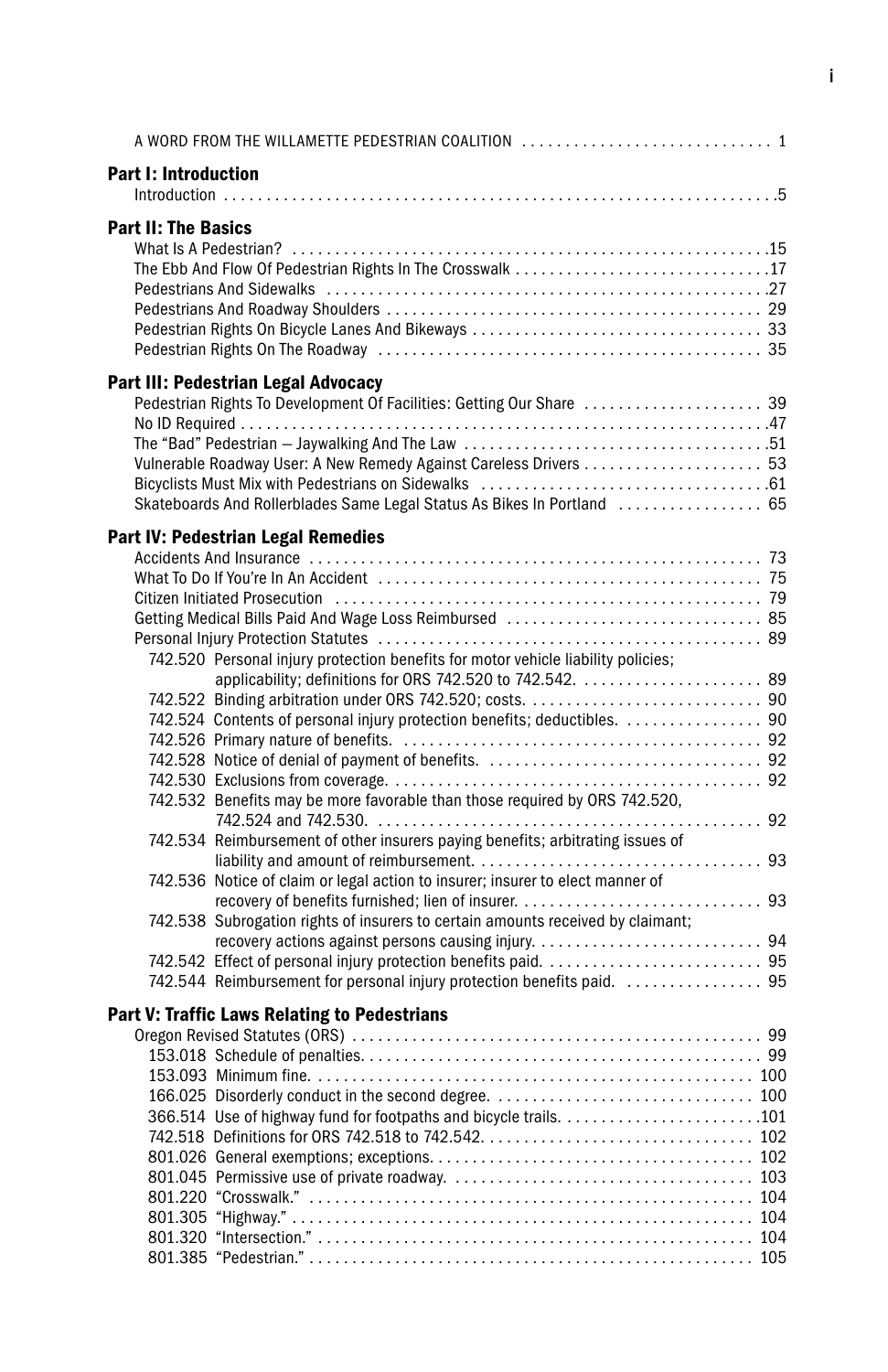| 811.015 Failure to obey traffic patrol member; penalty.  106                                |  |
|---------------------------------------------------------------------------------------------|--|
|                                                                                             |  |
| 811.025 Failure to yield to pedestrian on sidewalk; penalty. 107                            |  |
| 811.028 Failure to stop and remain stopped for pedestrian; penalty. 107                     |  |
| 811.035 Failure to stop and remain stopped for blind pedestrian; penalty. 108               |  |
|                                                                                             |  |
| 811.165 Failure to stop for passenger loading of public transit vehicle; penalty.  109      |  |
|                                                                                             |  |
| 811.490 Improper opening or leaving open of vehicle door; penalty. 110                      |  |
| 811.505 Failure to stop when emerging from alley, driveway or building; penalty. 111        |  |
| 811.510 Dangerous operation around livestock; penalty. 111                                  |  |
| 811.550 Places where stopping, standing and parking prohibited. 111                         |  |
| 811.555 Illegal stopping, standing or parking; affirmative defense; penalty. 114            |  |
| 811.560 Exemptions from prohibitions on stopping, standing and parking. 114                 |  |
| 814.010 Appropriate responses to traffic control devices. 115                               |  |
| 814.020 Failure to obey traffic control device; penalty. 116                                |  |
| 814.030 Failure to obey bridge or railroad signal; penalty. 116                             |  |
|                                                                                             |  |
| 814.050 Failure to yield to ambulance or emergency vehicle; penalty. 117                    |  |
| 814.060 Failure to use pedestrian tunnel or overhead crossing; penalty. 117                 |  |
| 814.070 Improper position upon or improperly proceeding along highway; penalty. 117         |  |
|                                                                                             |  |
| 814.100 Rights of driver and passengers of disabled vehicle on freeway. 118                 |  |
|                                                                                             |  |
| 814.150 Failure to perform duties of person in charge of livestock on highway; penalty. 119 |  |
| 814.210 Operation of moped on sidewalk or bicycle trail; penalty.  120                      |  |
| 814.410 Unsafe operation of bicycle on sidewalk; penalty.  120                              |  |
| 814.524 Unsafe operation of motor assisted scooter on sidewalk; penalty.  121               |  |
| 814.526 Unsafe operation of motor assisted scooter on bicycle path or lane; penalty. 121    |  |
| 814.550 Application of vehicle laws to electric personal assistive mobility device. 121     |  |
| 814.552 Unsafe operation of electric personal assistive mobility device; penalty.  122      |  |
|                                                                                             |  |
| OAR 734-020-0060 Design and Construction of Bikeways  123                                   |  |
|                                                                                             |  |
| <b>Section VI: City Ordinances Relating to Pedestrians</b>                                  |  |
|                                                                                             |  |
|                                                                                             |  |
|                                                                                             |  |
|                                                                                             |  |
|                                                                                             |  |
|                                                                                             |  |
|                                                                                             |  |
|                                                                                             |  |
|                                                                                             |  |
|                                                                                             |  |
|                                                                                             |  |
|                                                                                             |  |

Beaverton Municipal Code . . . . . . . . . . . . . . . . . . . . . . . . . . . . . . . . . . . . . . . . . . . . . . . 128 6.02.500 Use of Sidewalks. . . . . . . . . . . . . . . . . . . . . . . . . . . . . . . . . . . . . . . . . . . . . . . . . 128 6.02.510 Pedestrian Must Use Available Crosswalk.............................. 128 6.02.520 Right Angles. . . . . . . . . . . . . . . . . . . . . . . . . . . . . . . . . . . . . . . . . . . . . . . . . . . . 128

ii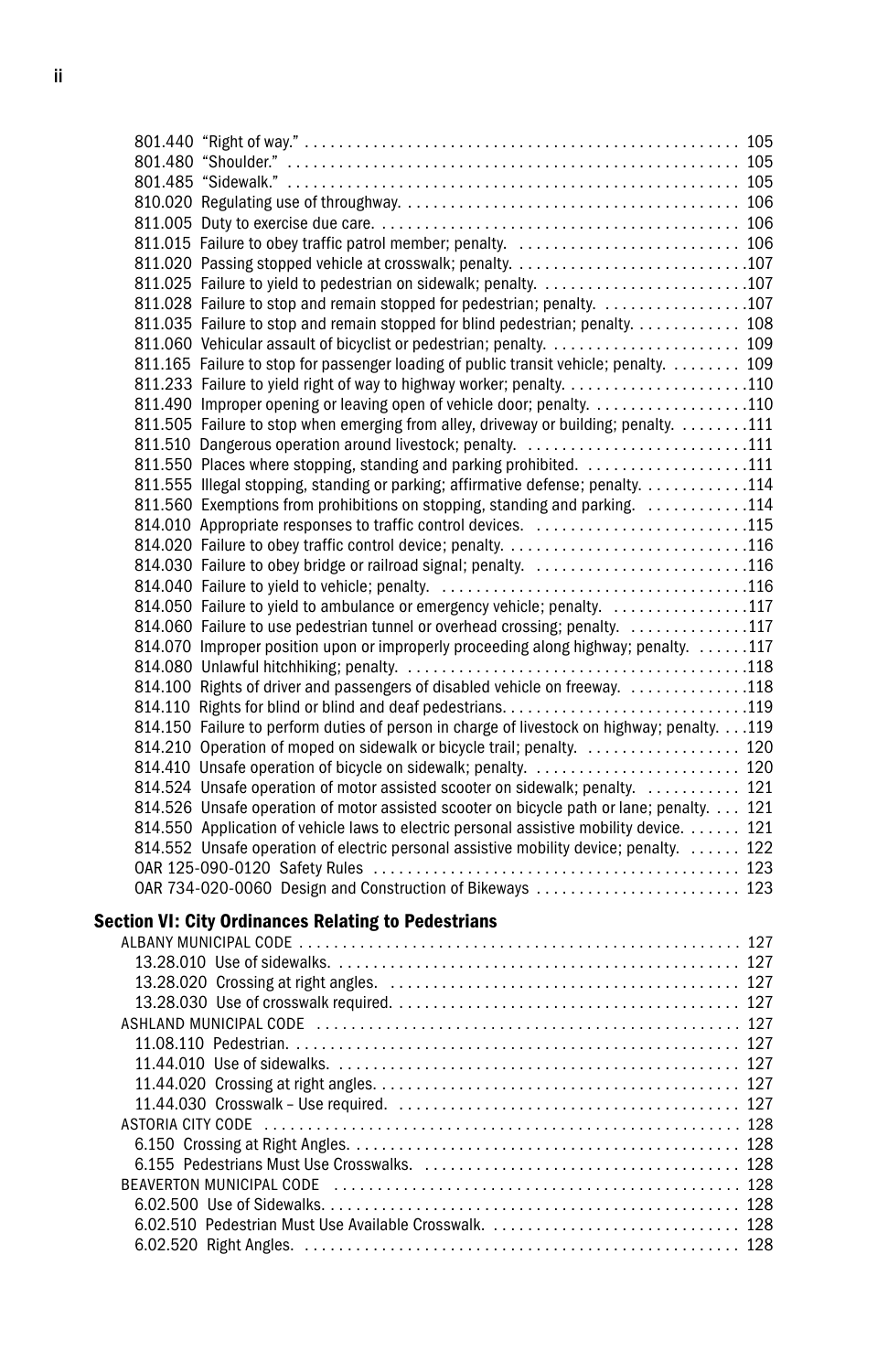| 16.70.230 To Obey Directions of School Traffic Patrol and Crossing Guard.  129 |  |
|--------------------------------------------------------------------------------|--|
|                                                                                |  |
|                                                                                |  |
|                                                                                |  |
|                                                                                |  |
|                                                                                |  |
|                                                                                |  |
|                                                                                |  |
|                                                                                |  |
|                                                                                |  |
|                                                                                |  |
|                                                                                |  |
|                                                                                |  |
|                                                                                |  |
|                                                                                |  |
|                                                                                |  |
|                                                                                |  |
|                                                                                |  |
|                                                                                |  |
|                                                                                |  |
|                                                                                |  |
|                                                                                |  |
|                                                                                |  |
|                                                                                |  |
|                                                                                |  |
|                                                                                |  |
|                                                                                |  |
|                                                                                |  |
|                                                                                |  |
|                                                                                |  |
|                                                                                |  |
|                                                                                |  |
|                                                                                |  |
|                                                                                |  |
|                                                                                |  |
|                                                                                |  |
|                                                                                |  |
|                                                                                |  |
| <b>Section VII: Rules Relating to Insurance</b>                                |  |
|                                                                                |  |
|                                                                                |  |
| OAR 836-080-0220 Misrepresentation and other prohibited claim practices.  138  |  |
| OAR 836-080-0225 Required claim communication practices.  138                  |  |
|                                                                                |  |

#### Section VIII:Additional Resources

|--|--|--|--|

OAR 836-080-0230 Standard for Prompt Claim Investigation...................... 139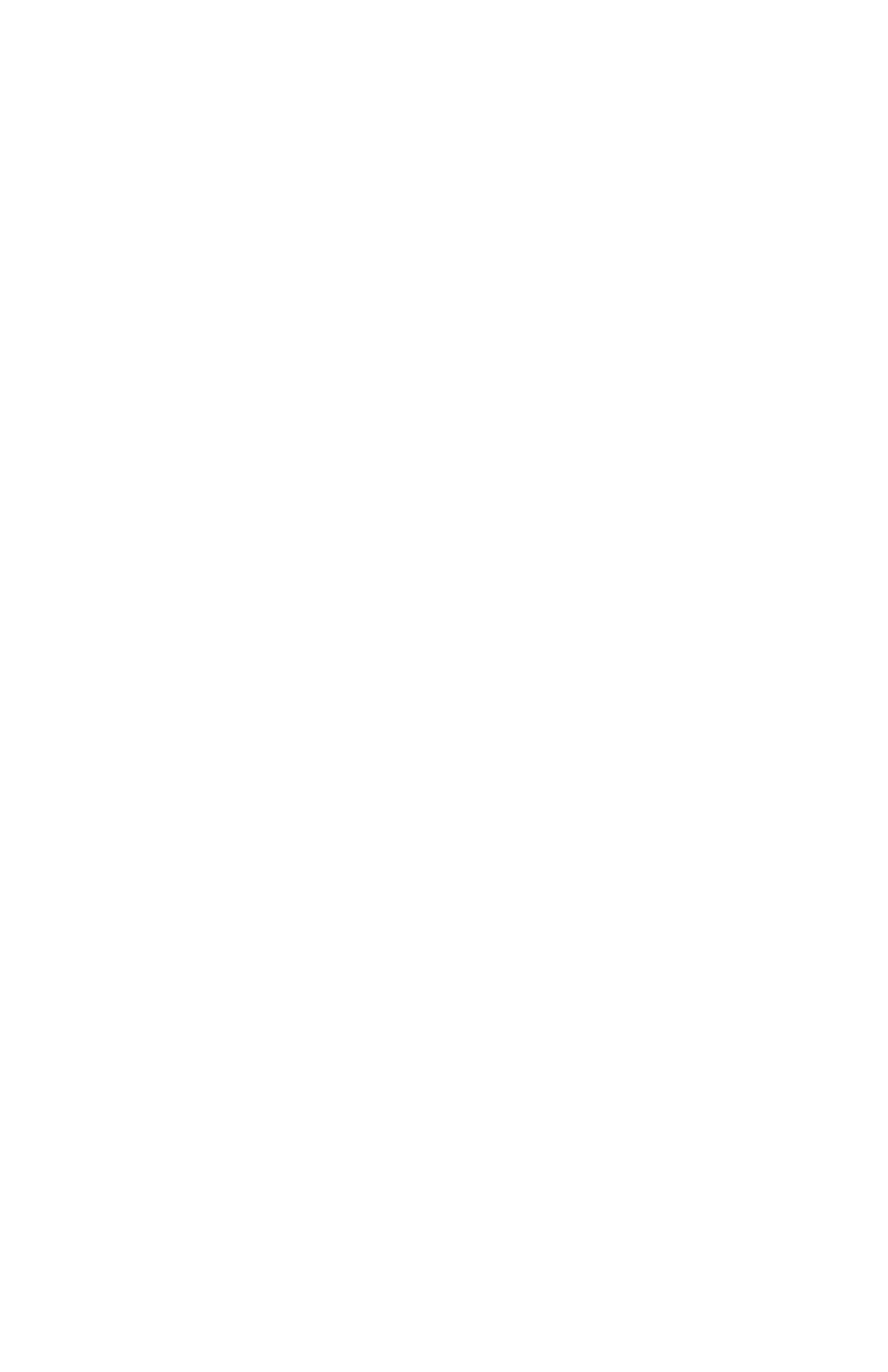## A Word From The Willamette Pedestrian Coalition

We hope you find this legal guide to be a useful resource for understanding pedestrian rights in Oregon. *Oregon Pedestrian Rights: A Legal Guide for Persons on Foot* is a part of the education program of the Willamette Pedestrian Coalition (WPC). The WPC is a non-profit pedestrian advocacy group working to improve conditions for pedestrians in the Portland metro area and the State of Oregon. WPC has been organized for empowerment, education, funding for pedestrian projects, safety improvements, better laws, and greater enforcement. Founded in 1991, WPC continues to be a voice for walkers, young and old. WPC organizes major media events and joins with public and private groups to support safe and attractive walking conditions for pedestrians, including schoolchildren and the elderly, throughout the region.

I invite you to join the Willamette Pedestrian Coalition by becoming a member. Copy and fill out the form on the next page and become a part of the movement! You will help us represent pedestrians and increase the voice of those who choose to use their feet or assistance devices to propel themselves for exercise, for transportation, and fun to their destinations. Walking is sustainable; it is good for you and good for the environment. Walking gets you there.

Keep Walking, Mike Dennis WPC President Spring 2008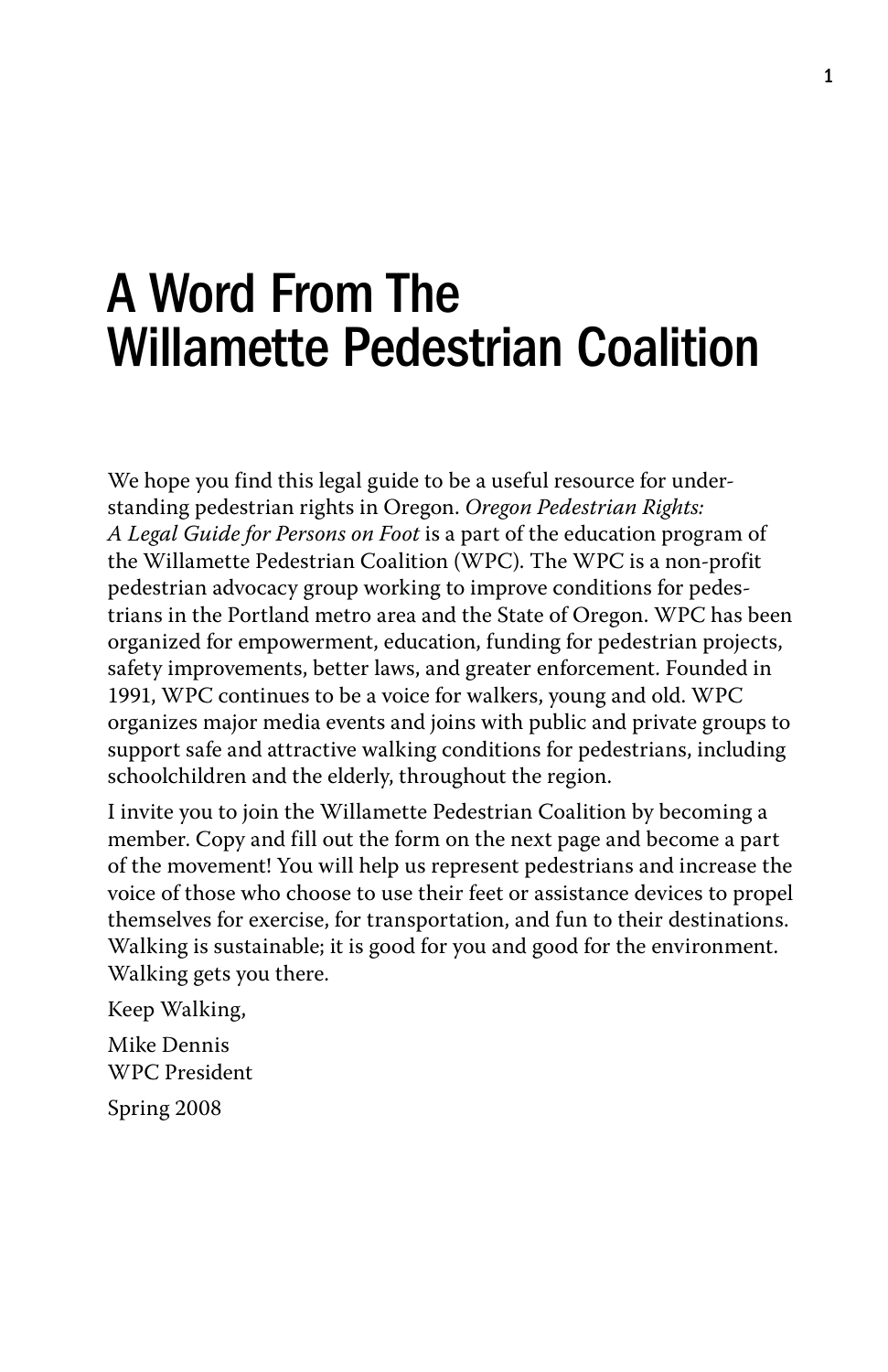

### **Willamette Pedestrian Coalition!**

Your membership contribution is tax-deductible. If your employer will match your contribution, please include a form from your personnel office. Tax id 93-1078749

|                   | Individual & Family:                                      |   |                  |
|-------------------|-----------------------------------------------------------|---|------------------|
|                   | Senior \$15                                               | П | Individual \$35  |
| <b>HASENSH</b>    | Family \$60                                               |   | Tread Lightly \$ |
|                   | Organization, Corporation, Business:                      |   |                  |
|                   | Bronze \$150                                              |   | Silver \$250     |
|                   | <b>Gold \$500</b>                                         |   | Platinum \$1,000 |
|                   |                                                           |   |                  |
| Name              |                                                           |   |                  |
| Address           |                                                           |   |                  |
| City, State, Zip_ |                                                           |   |                  |
| Phone(s)          |                                                           |   |                  |
| Email             |                                                           |   |                  |
|                   | I would like to receive e-mail ALERTS                     |   |                  |
|                   | I would like to VOLUNTEER                                 |   |                  |
|                   | Neighborhoods in the Portland Metro area where pedestrian |   |                  |
|                   | issues concern me most are.                               |   |                  |
|                   | I would like to receive a pedestrian safety packet        |   |                  |
|                   | Enclosed is my check for Annual Membership                |   |                  |

### **Thank You! Willamette Pedestrian Coalition**

P.O. Box 2252, Portland, OR 97208-2252 Phone: 503-223-1597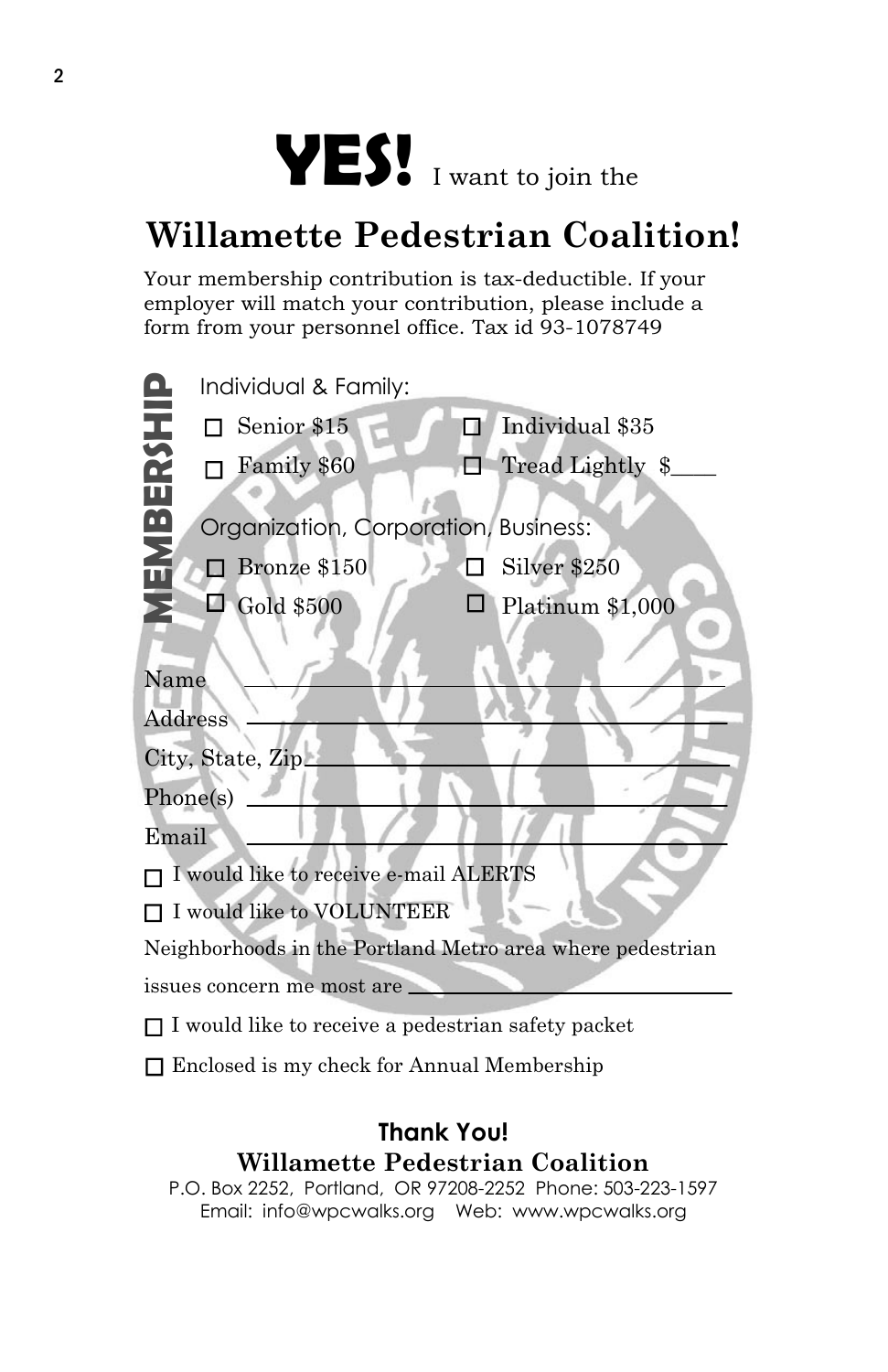## Part I: Introduction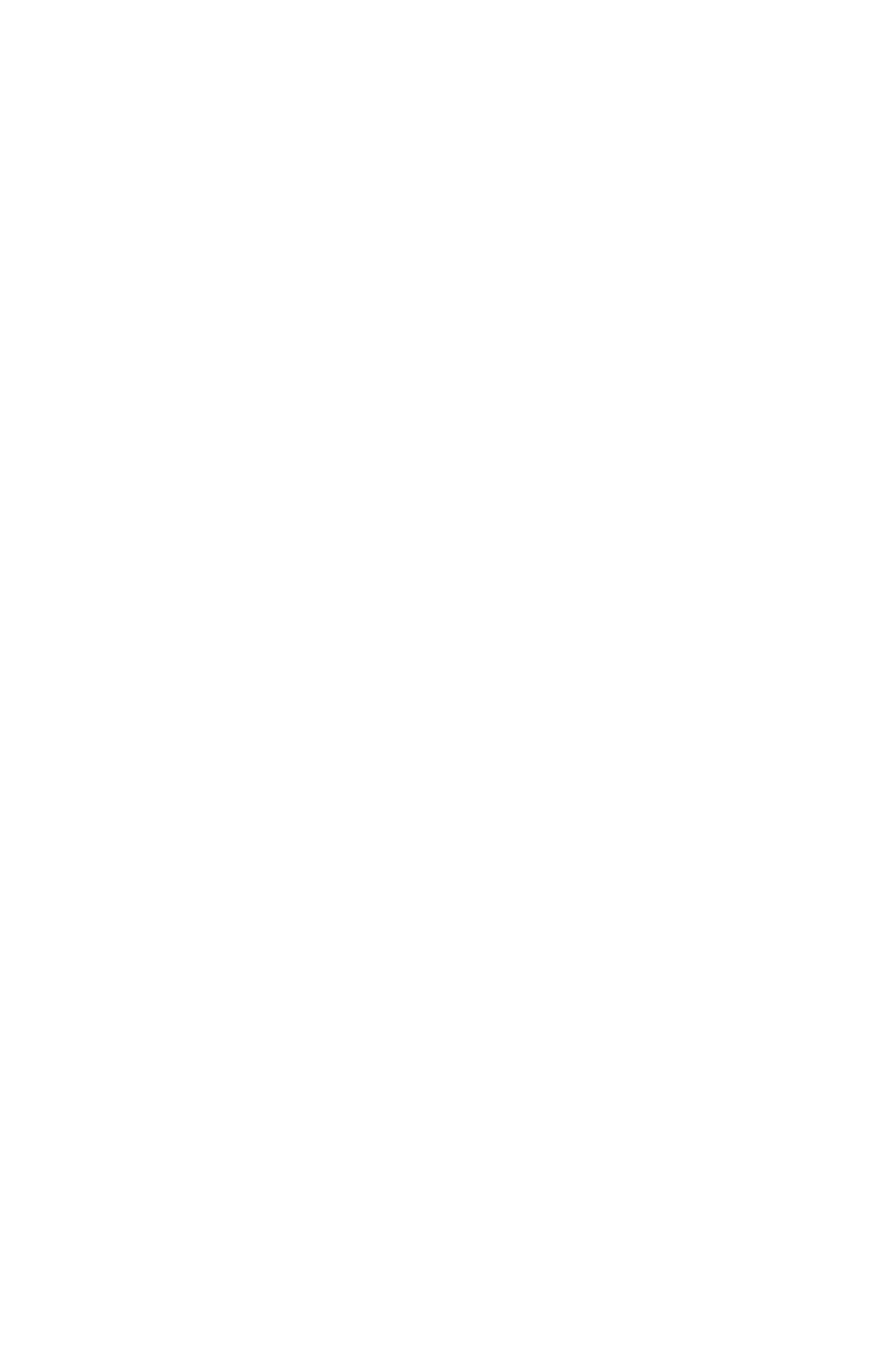### Introduction

### Work to create an Oregon legal movement for non-motorized roadway users

Walking on two legs is the original and definitive human transportation. Upright locomotion distinguished us from our evolutionary forbears and remained for some 100,000 years the primary way to get from point A to point B on land. Walking got most people 99.9% of the way through human history. But since Ford made four wheels affordable, Rockefeller sold us five bucks worth of regular, and Eisenhower built the interstate highway system, the Faustian ascendancy of motorized transport has been inexorable and accelerating. We now find ourselves at a pivot-point in urban transportation, having realized, along with a small but increasing number of cities worldwide, that the future of getting around in cities will have to mean fewer cars and more human powered motion. We need to reevaluate and reestablish the norms that define relations among pedestrians, bicycles, public transport and the automobile.

It is time to band together with all non-motorized user groups and pursue our common goal of making Oregon's roads safer. Significant progress has already been made in recent years by the activist bicyclist movement and efforts to increase the safety of roadway workers and reduce speeds in neighborhoods and school zones. Now the Willamette Pedestrian Coalition, which has advocated for improved safety for pedestrians since 1991, is expanding its work to include a new legal education program that includes this new legal guide. It's an authoritative primer on Oregon's traffic laws, containing articles and sections of the Oregon Revised Statutes (ORS), and it's also available online as a .PDF file at www.oregonpedestrianrights.com.

Oregon's roadways must be made safer for non-motorized roadway users. The Oregon Health Department and State Epidemiologist have both publicly recognized that getting people out of cars for transport is a serious health priority, both to counter global warming and to improve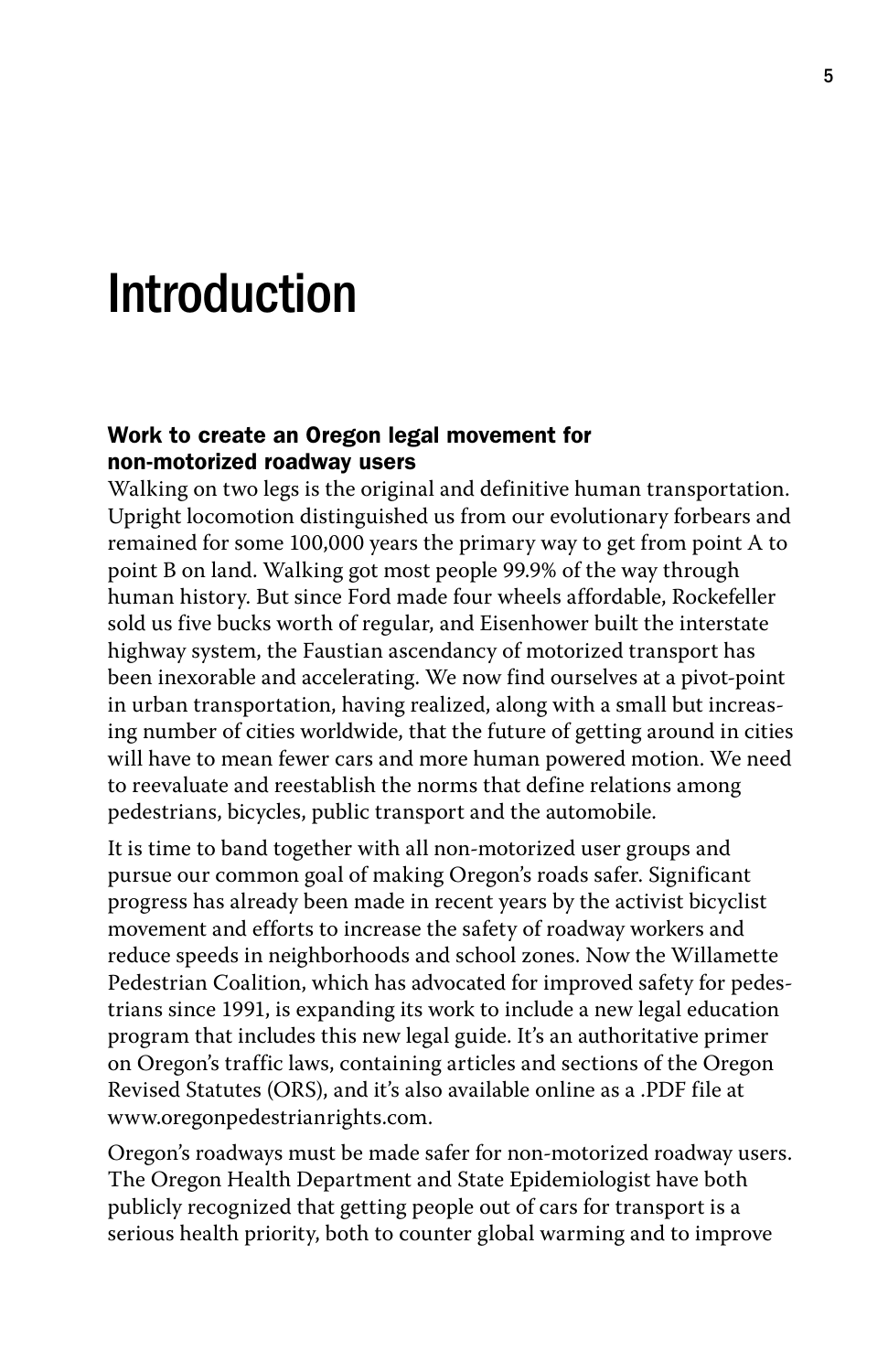personal health through exercise. State planners and political leaders are almost unanimous in their support for reducing reliance on motor vehicles for neighborhood errands, downtown trips, and transport of school children. Yet the folks who actually put in the miles on foot are forced to dodge cars and contend with dangerous intersections and roadways every day. Roadway safety for non-motorized users must improve before increased numbers of Oregonians are going to be willing to leave the relative safety of their cars and walk or ride a bike.

A first step is to learn about the basic legal rights that all non-motorized road users have to the right of way on sidewalks and in crosswalks. A second step is to contribute to creating a group consciousness around the natural alliance of all folks on the road outside of cars. A third step is to work to enforce and improve the laws, on the street, in the courts and in the legislature.

Pedestrians have important legal rights, but few people, on foot or in cars, really understand the basic legal rules for sidewalks, crosswalks and streets. Pedestrians and motorists who view each other with ignorance and suspicion are unlikely to team up to create a positive cooperative atmosphere on the street. If people think streets aren't safe, people won't walk.

The Willamette Pedestrian Coalition has now launched a series of legal clinics to teach people about their rights (and responsibilities) on the roadway. The WPC Legal Clinics provide an overview of legal rights and how to use the law to improve safety on the street. Clinics teach the basics about pedestrian laws and how to use the laws to prosecute dangerous drivers. For example, Oregon Revised Statute (ORS) 153.058 gives citizens the legal right to prosecute and convict dangerous drivers in traffic court for common traffic violations like Failing to Stop and Remain Stopped for a Pedestrian in a Crosswalk (ORS 811.028) and Failure to Yield to a Pedestrian On a Sidewalk (ORS 811.025). And when a "Vulnerable Roadway User" (defined as a pedestrian, highway worker, bicyclist, skateboarder, roller blader or farm worker) is injured or killed by a careless driver, a new law passed by the 2007 Oregon Legislature creates enhanced penalties, including community service, traffic safety and driver improvement programs, or a fine of up to \$12,500 and mandatory one year license suspension.

Please support the Willamette Pedestrian Coalition's efforts to improve safety on Oregon's roadways. Visit their website at www.wpcwalks.org, join, contribute, volunteer!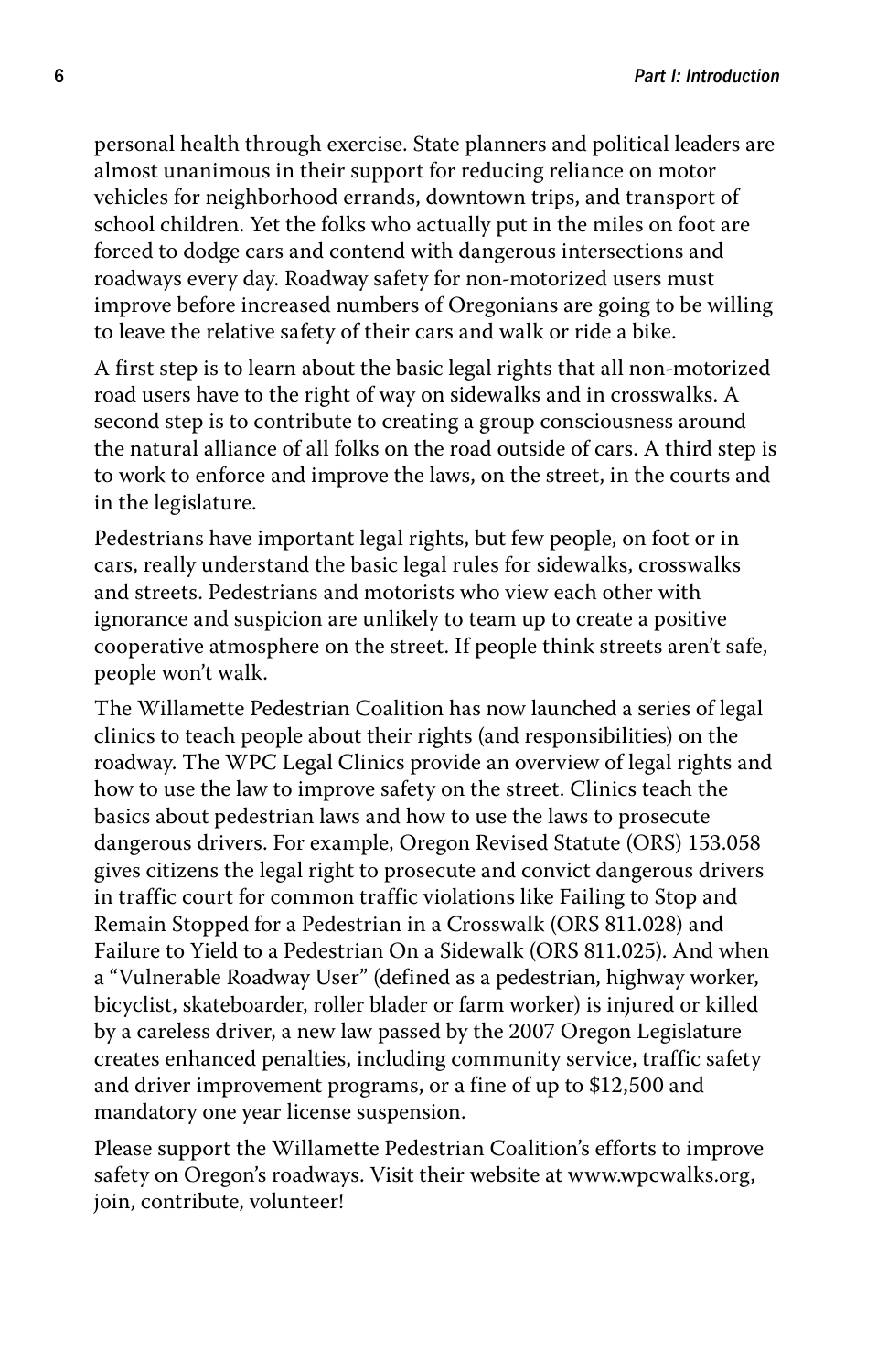#### Why a pedestrian handbook?

Does Oregon need a pedestrian rights handbook? The answer is yes, unless you accept the status quo: pedestrian deaths totaled one-third of all traffic fatalities in the City of Portland in 2006; eleven pedestrians are killed and more than 300 injured in Oregon each year while attempting to exercise their lawful right of way to cross the road within a crosswalk; and a pedestrian is 130 times more likely to die in a collision than a motor vehicle occupant. While an argument can be made that these injuries and deaths would be reduced if pedestrian access were restricted by placing more humans into enclosed steel vehicles, the vitality of the human race mandates movement in the opposite direction — streets need to be made safer for pedestrians and humans need to use their bodies to transport themselves.

Parents believe that neighborhood streets are so unsafe that they must deliver their children by automobile to school. Later, those same children will look to cars as the transportation choice of first resort no matter what the distance. While most Portland children walked or biked to school in 1970, only a handful risk it now (66% in 1970; 8% in 2002). While the dangers associated with non-motorized travel are very real, the solution lies not in creating fewer pedestrians, but in making the streets safer by planning for non-motorized traffic, preventing bad drivers from getting behind the wheel, and learning about, expanding upon and improving pedestrian laws.

#### Walking as a fundamental right

A free society provides citizens with the right to walk about freely and safely. Our freedom of lawful assembly depends on the right of access to public property and must be defended at every opportunity. It is actually a crime in Oregon to "disrupt" pedestrian traffic on a public way or to "disturb" a lawful assembly under the Oregon Criminal Code section called "Disorderly Conduct". ORS 166.025.

#### Ebb and flow of pedestrian culture

Legal and legislative support of the pedestrian's right to proceed on foot has expanded and contracted with historical and technological developments and customs. Shortly after the turn of the 20th Century, early motorized vehicles were considered a hazard, scaring horses and endangering pedestrians. In the 1940's society embraced development of a high-speed road system and the use of labor-saving devices. New suburban housing developments eliminated sidewalks as too costly and unnecessary. But in the 1970's, a new awareness dawned that high-speed automobile thoroughfares and subdivisions without sidewalks were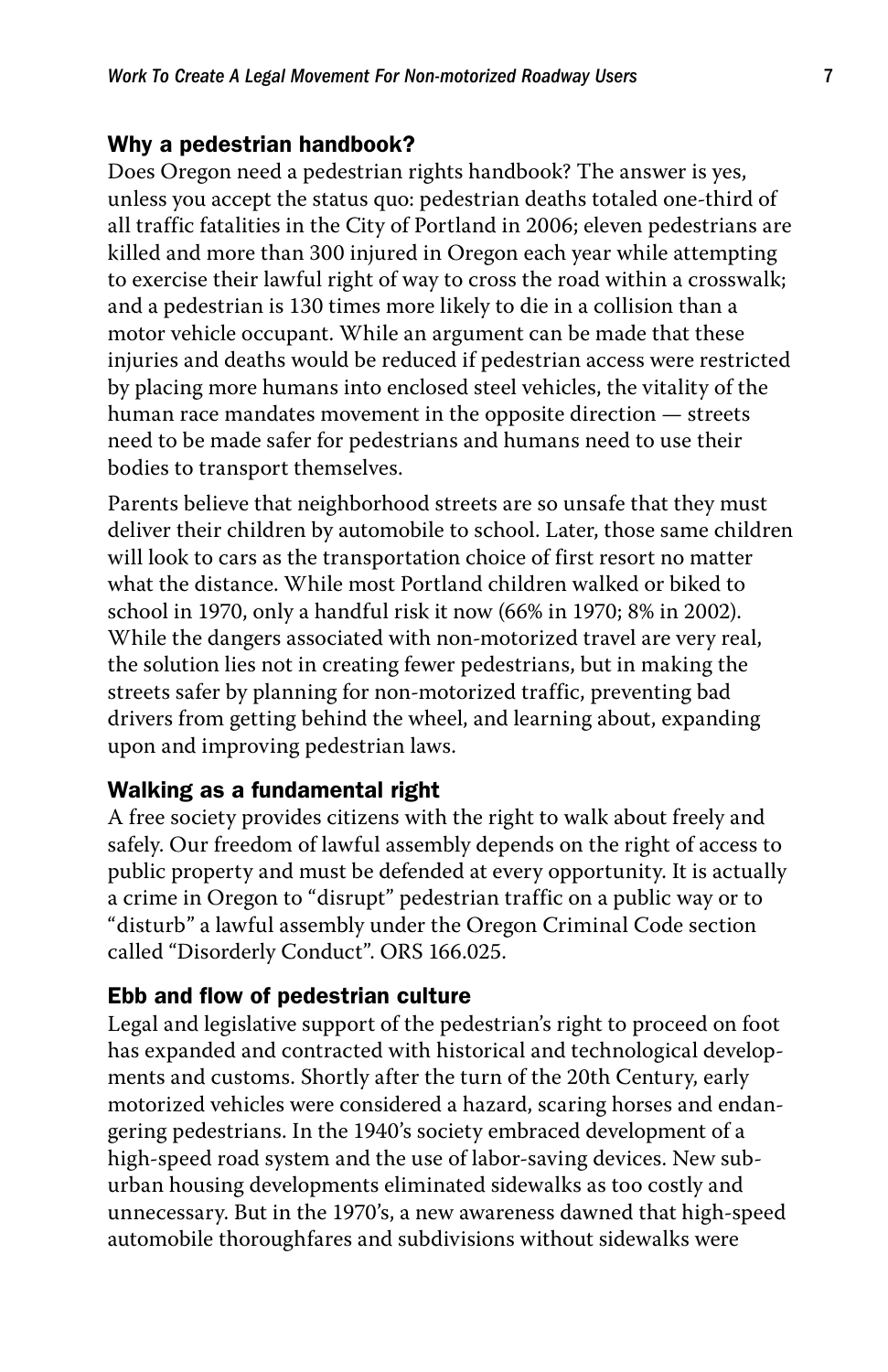*Part I: Introduction*

dicing neighborhoods into small sections without pedestrian corridors to stores, schools and other common destinations.

The increasing cost of fossil fuel, concerns about obesity and widespread helplessness and dependence on motors and servomechanisms led forward-thinking planners to create pedestrian and bicycle facilities in order to encourage people to use their bodies once again. Unfortunately, for many, the shift was difficult to reverse as it only took about two decades for parents to shift from expecting their children to walk to school to insisting on delivering them by car. Safe Routes to School Programs, bicycle lanes and boulevards, pedestrian corridors and shared use paths were all designed to reverse the trend toward a sedentary population, but the change has been slow because pedestrian facilities had been largely eliminated or allowed to deteriorate.

### Oregon's pedestrian legal culture needs support

Fortunately, Oregon has worked hard to move its citizens in a healthy direction with its well-organized bicycle- and pedestrian-advocacy communities prodding policy- and decision-makers. The "one percent" rule requiring that at least one-percent of state highway funds be spent for nonmotorized travel (ORS 366.514) provides a legal basis for advocacy and, if necessary, litigation to enforce development of nonmotorized transportation. Oregon's broad definition of "sidewalk" as a place that is "capable of being used by a pedestrian" greatly expands pedestrian rights of access beyond the traditional paved neighborhood sidewalk. In addition, Oregon law gives a citizen the right to prosecute a traffic violator in court, without a lawyer, with the same consequences for conviction as if a traffic officer had cited the defendant. ORS 153.058. And the 2005 Oregon Legislature attempted to safeguard pedestrian rights when it passed ORS 811.028, requiring vehicles to yield the lane of travel and at least six feet or the entire next lane to people crossing in both marked and unmarked crosswalks.

While creation of nonmotorized facilities in roadways will be certain to improve pedestrian safety, higher numbers of people walking will also increase the number of collisions, even though experience has shown that the rate of injuries goes down as pedestrian numbers rise. So long as pedestrians are trying to negotiate their way around high-speed motorized traffic, mass and velocity differences will result in high energy transfers in collisions.

One solution is to create enhanced penalties for motorists who fail to recognize the rights of vulnerable users on the roadway. The 2007 Oregon legislature recognized the importance of the Vulnerable User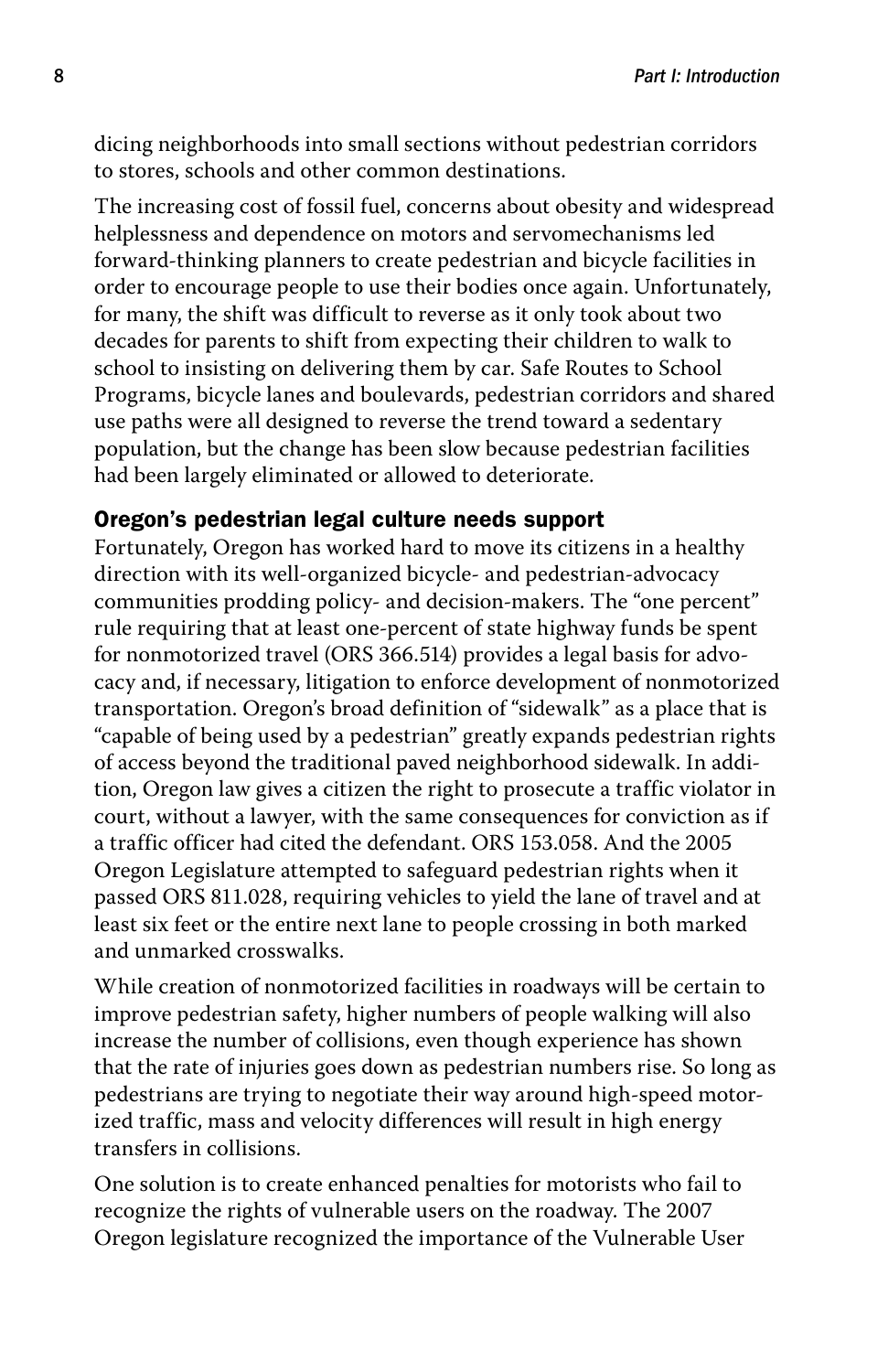Concept when they passed into law the enhanced penalty contained in HB 3314, which became effective January 1, 2008. However, enhanced penalty programs that do not lead to incarceration for repeat offenders will do little to safeguard vulnerable users from drivers who insist on driving after their licenses have been suspended and insurance cancelled. Far too many catastrophic injuries are caused by drivers who are suspended and uninsured. Until criminal prosecution of suspended drivers who cause accidents becomes a higher priority, we are all vulnerable to a collision with someone who has repeatedly demonstrated the inability or refusal to drive safely.

Pedestrian vulnerability necessitates improved motorist safety

While some pedestrian collisions occur because of errors in technique or basic unfamiliarity with the operation of a vehicle, too many are caused by errors in judgment that are not so easily avoided. The emerging science of cognitive psychology provides us with a useful model to analyze how people make choices when they are uncertain. Understanding how drivers make choices when they are uncertain leads to a better understanding that the decision-making process of a driver who turns a corner and strikes a pedestrian is often based upon fundamental mistakes in logical thinking. Such mistakes cannot be prevented because the person will predictably repeat the same wrong choice. Those likely to commit such errors in judgment can be identified by their poor driving histories. In a society in which ownership and operation of a motor vehicle is mistakenly considered a fundamental right by many people, and in which the state fails to provide a rigorous evaluation and enforcement administration for management of the driving public, success in preventing dangerous drivers from getting behind the wheel is unlikely anytime soon.

Safety advocates have developed a host of "traffic calming" strategies, which all basically lower traffic speed. But until dangerous and bad drivers are deterred from motor vehicle operation, too many drivers who should never be driving in the first place and are largely unreachable through traditional safety programs will remain on the roads.

### Legal reform is difficult

Another impediment to development of a safer environment for pedestrians is the reluctance to allow nonmotorized travel to interfere with ease of motorized transportation. For example, when SB 537, the pedestrian hand-signal bill, was introduced in the 2007 Oregon legislature, criticism of the provision came from unexpected quarters. The bill, which the Oregon Senate passed but the Oregon House failed to pass,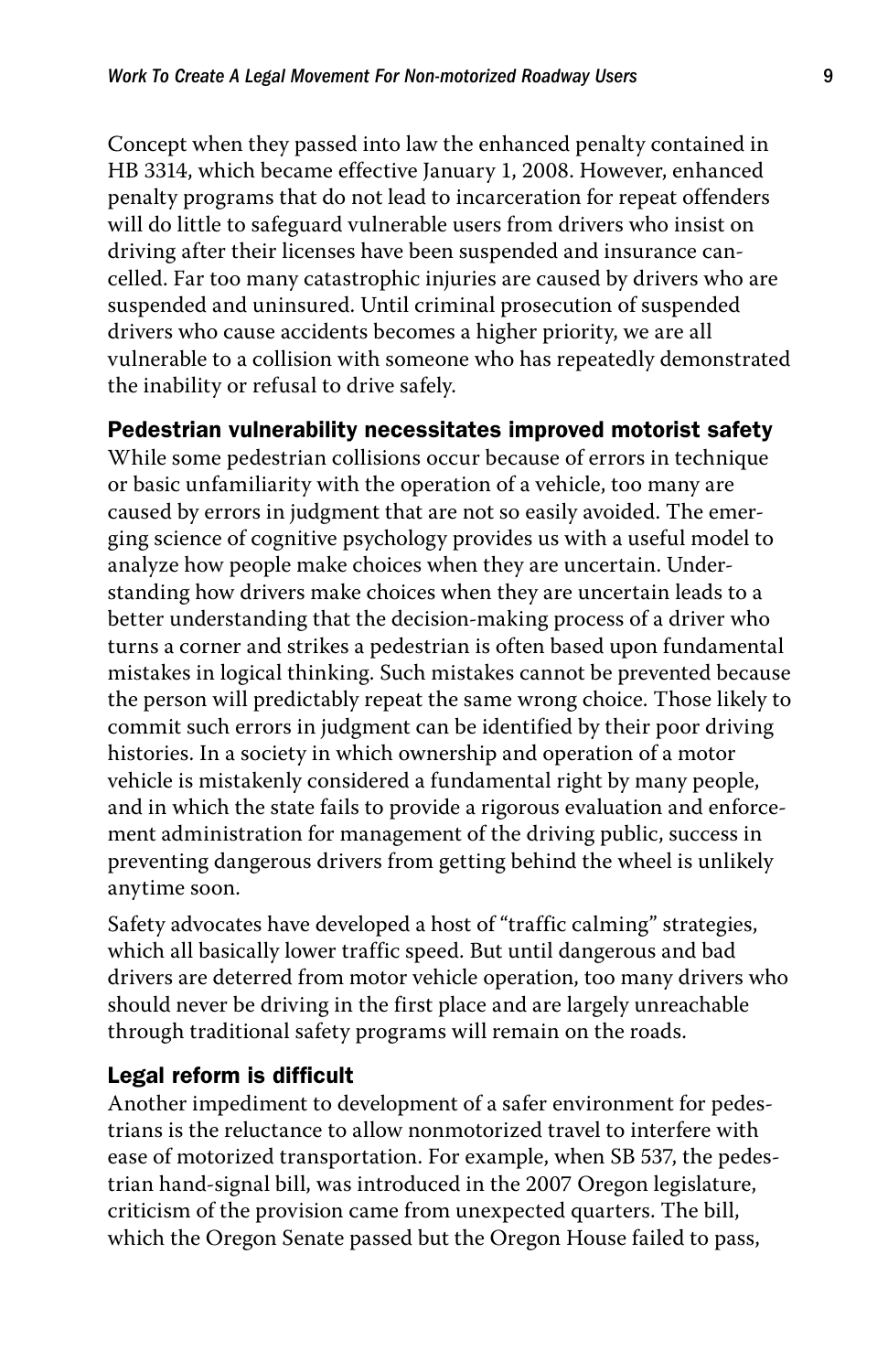would have mandated that motorists stop for pedestrians in crosswalks if the pedestrian signaled with an upraised hand the intention to enter the crosswalk. The fear expressed by many legislators, who said they supported improved pedestrian safety, was that the hand-signal bill would have fundamentally changed the power structure in congested traffic and allowed pedestrians to create gridlock by exercising their right of way and bringing traffic to a standstill. However, the alternative is grim from a pedestrian standpoint because, while pedestrians have the right of way in a crosswalk, the only way to obtain the right of way is to actually enter the crosswalk, which requires moving from the safety of the curb into the roadway.

Every motorist has the experience of watching pedestrians, who possess the legal right of way if they stepped off of the curb, waiting uneasily for cars to pass because the pedestrian knows motorists are unlikely to recognize the pedestrian's legal rights to bring traffic to a stop. Requiring Oregon pedestrians to enter the crosswalk to claim their right of way is difficult to teach and practically impossible for police to enforce. The pedestrian has the right, but is afraid to use it. The current system creates ignorance and confusion when pedestrians and motorized vehicles mix. If the Oregon House had followed the leadership of the Senate, and passed the hand-signal bill into law, Oregon would have led the nation in pedestrian safety practices, following the lead of Norway, which has successfully used the hand-signal concept for years and has a populationadjusted pedestrian fatality rate of 50% less than the United States (.83 in Norway, versus 1.67 persons killed per 100,000 in the United States).

### About this legal guide

The purpose of *Oregon Pedestrian Rights: A Legal Guide for Persons on Foot* is to provide an authoritative reference that includes the actual text of Oregon's statutes and rules of law governing pedestrians. "Knowledge is Power" and this guide is made available in electronic and hard-copy format in order to spread consciousness about pedestrian rights, and to encourage Oregon pedestrians to improve conditions for all nonmotorized roadway users. It is our hope that by swiping away at the uncertainty about what the law actually requires, pedestrians will be more confident, on the street, in court and in the legislature. While an interpretive guide to the law is helpful (and we have included articles, commentary, and resources to assist the reader), a direct relationship with the actual text of the laws contained in the Oregon Revised Statutes (cited as "ORS" followed by the statute number) is necessary to cut through the superstition, urban myths and "just really wrong stuff" that people think about the law. While the language in the statutes has its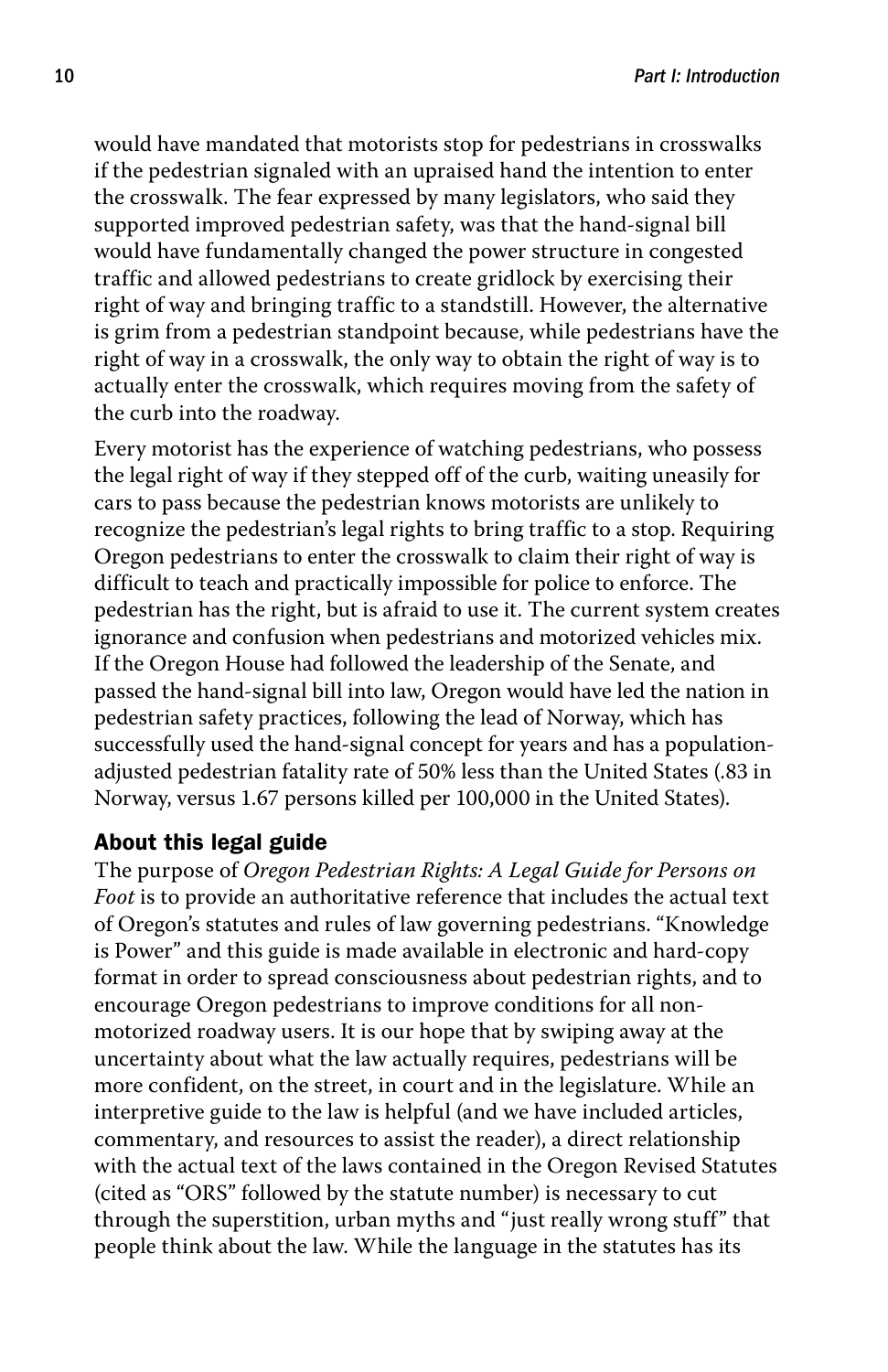own system of grammar and punctuation, the Oregon Vehicle Code is an important if somewhat unwieldy historic structure containing the legal foundation of pedestrian rights and limits on the street.

We have also painstakingly assembled and included numerous city ordinances governing Oregon's pedestrians, many of which are a complete surprise to the folks who live in those places. Our companion book *Pedal Power: A Legal Guide for Oregon Bicyclists* contains a number of topics that may be helpful for pedestrians such as laws governing dogs, insurance rules and regulations, and online resources. It may be found on our website, www.stc-law.com, in many area bike stores and the offices of the Bicycle Transportation Alliance (BTA, www.bta4bikes.org).

Thanks go to Margaret Weddell for the idea that we should create a pedestrian legal guide and for the section on insurance, and to Jim Coon for contributing, editing, and generally tuning up this legal guide.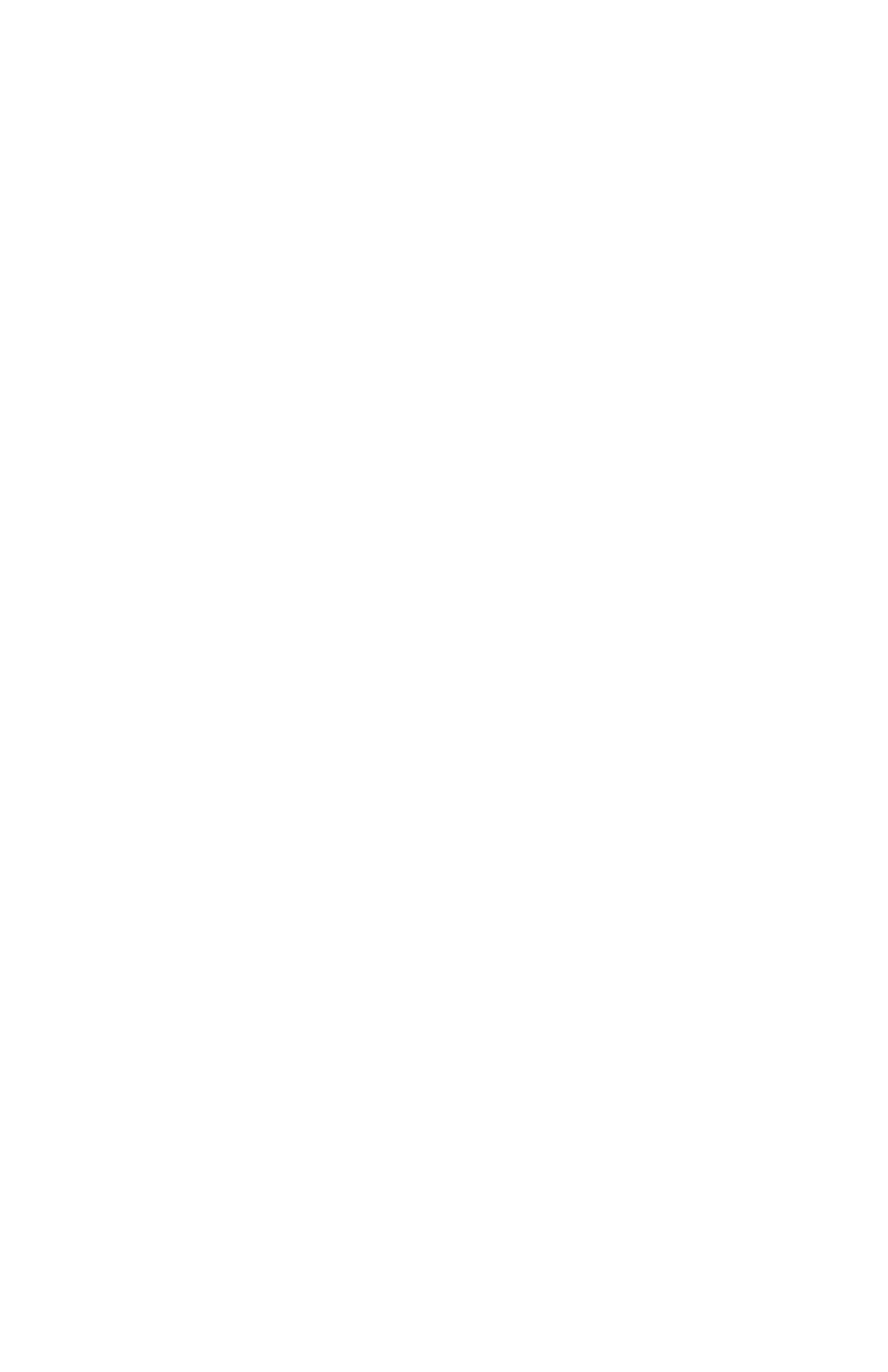## Part II: The Basics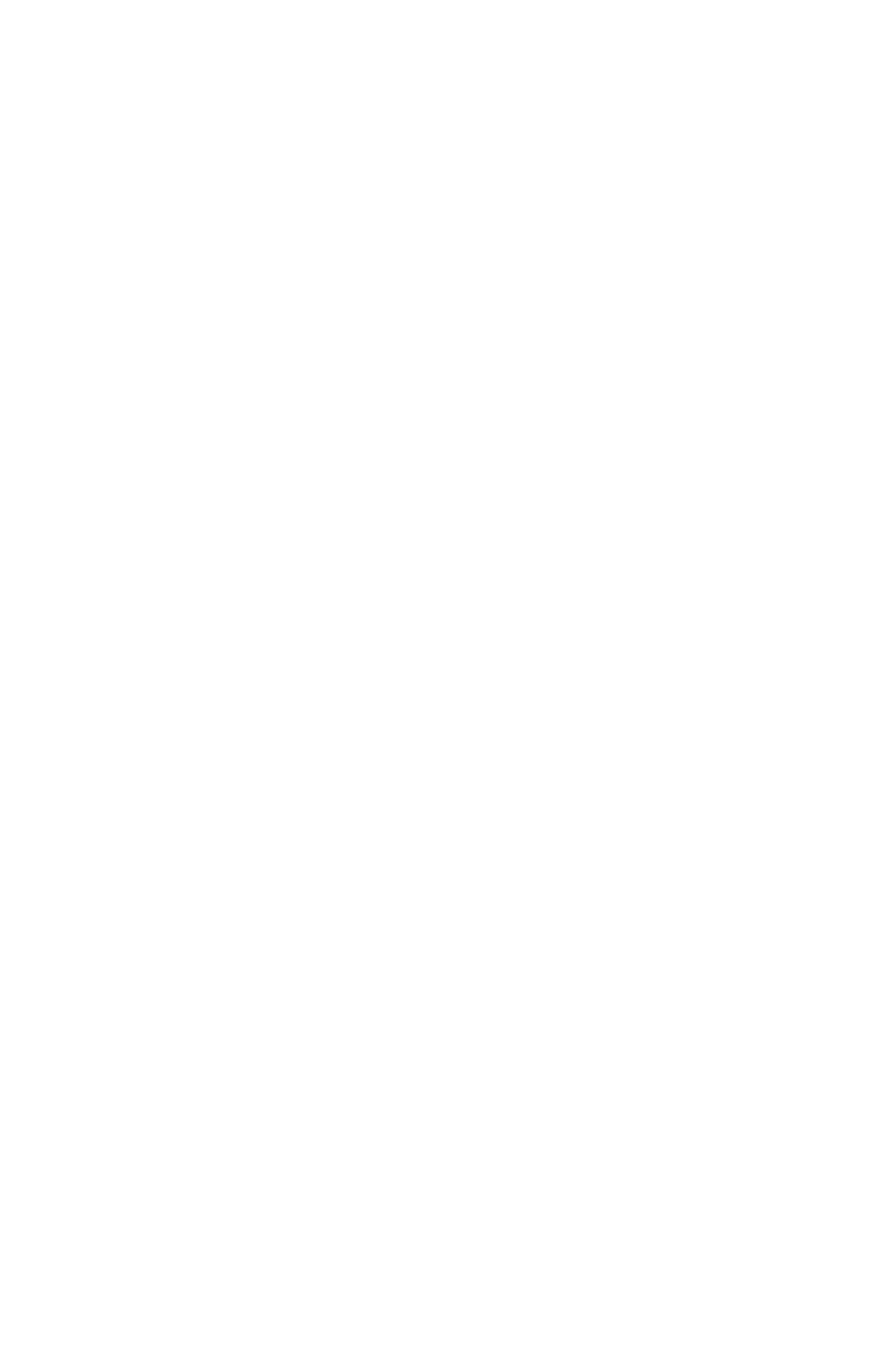### What Is A Pedestrian?

Oregon law defines "pedestrian" as "any person afoot or in a wheelchair". ORS 801.385. This broad definition probably includes people on foot as well as foot/wheel combinations: walkers, runners, highway workers, bladers, skateboarders and persons using a foot on the ground to propel a scooter or bicycle, as well as people rolling in a wheelchair.

The basis for government power to control the movements of pedestrians on Oregon's highways and sidewalks is contained in ORS 810.080. This provision provides "local road authorities" with the power to regulate pedestrian traffic by creating or closing crosswalks, including mandating that pedestrians only cross within a crosswalk. State delegation of control over particular locations to local authorities who have maintenance and law enforcement responsibility over an area makes sense, but also creates additional levels of rules that have the force of law and requires checking state, county and city laws to learn what pedestrians may do on the street. For example, Oregon law allows pedestrians to cross the road at any point, but the City of Portland requires that pedestrians must use a crosswalk if one is available within 150 feet. Few jurisdictions provide adequate signs to warn pedestrians of what the local rules require, a potential trap for the unwary — a violation of local rules may include the potential for harsh penalties. In Portland a violation of the 150-foot rule carries a maximum fine of \$500 and up to 10 days in jail! (Portland City Code 16.70.210). Any person cited for an offense with such a large potential penalty should appear before a judge and explain any mitigating circumstances as there will almost always be a diversion or traffic education option to avoid financial hardship.

Of course local ordinances carry the potential for abuse by unequal application, particularly where there are no signs visible to warn citizens of their rules. Ignorance of the law is no excuse in a court of law, but it sure is a point worth making if you receive a ticket for violating some rule you never knew existed. The section on local rules contained in this legal guide does contain many provisions for Oregon's larger cities and a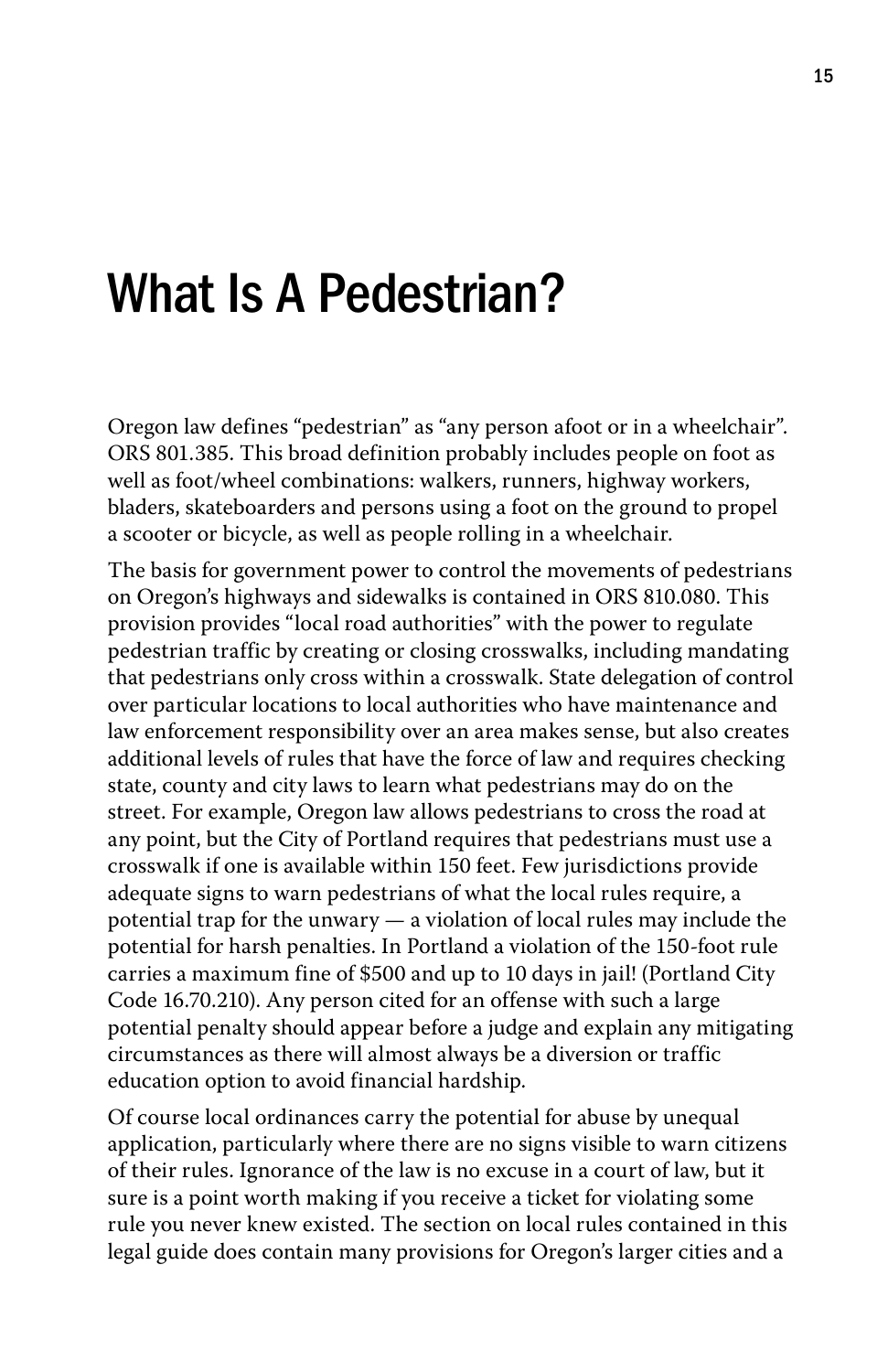quick perusal of the contents demonstrates that municipalities take full advantage of their power to regulate how and where pedestrians may cross the street. For example, how many people know Portland requires that pedestrians cross the street at right angles when not in a crosswalk? (Portland City Code 16.70.220). These local laws are on the books but are seldom enforced, except when a violator is a member of an unpopular group or when a person gets hurt by a motorist and an insurance company raises the technical legal violation in court to defend against an injury claim. Knowing your legal rights as a pedestrian includes identifying the legal traps in advance of a problem.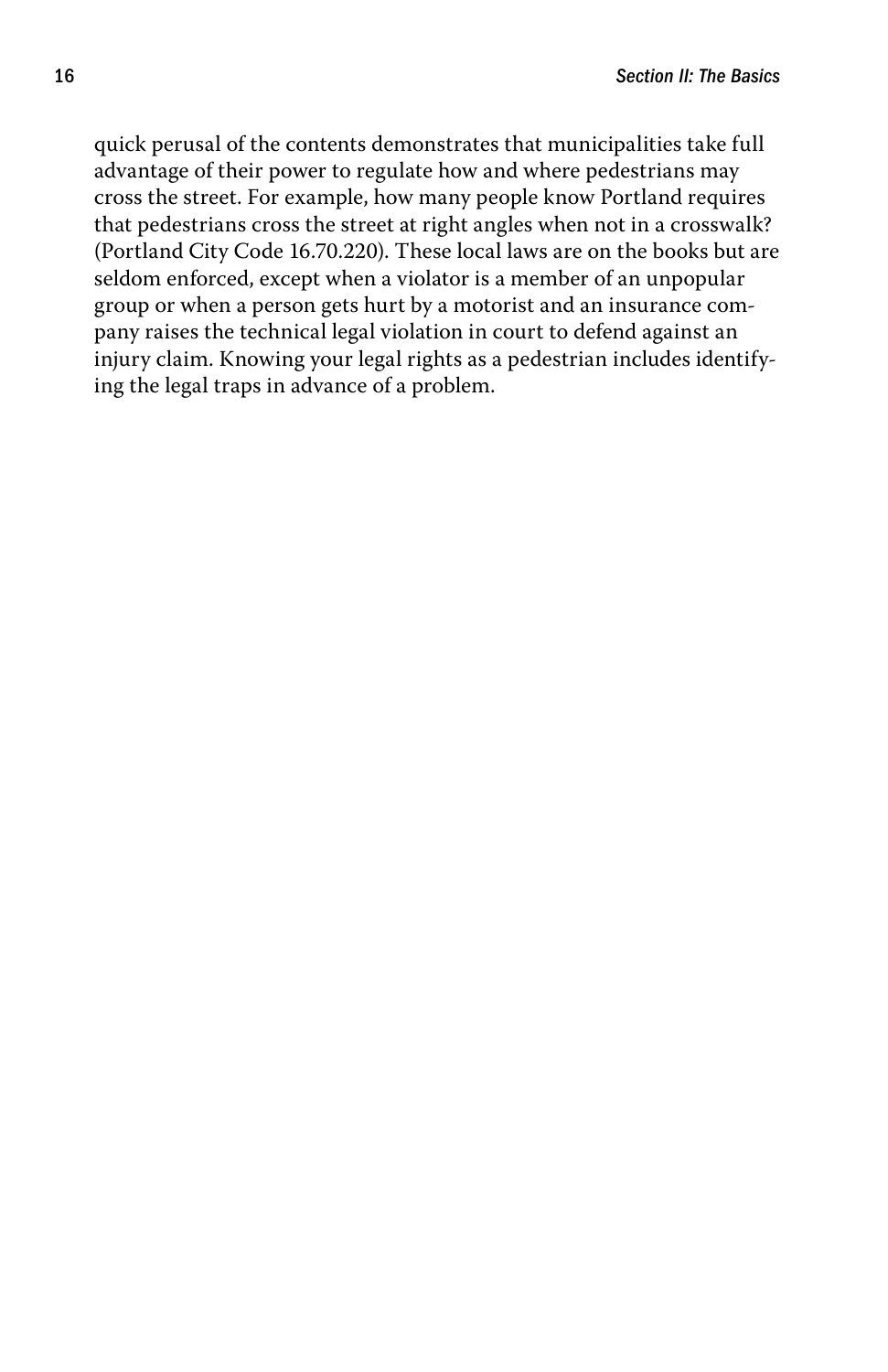### The Ebb And Flow Of Pedestrian Rights In The Crosswalk

Nothing better illustrates the history of the push and pull between pedestrian and motorized vehicle rights than the ebb and flow of pedestrian right of way in crosswalks. As car usage increased and highways became freeways, pedestrian corridors were obliterated in neighborhoods. As modern culture placed increasing numbers of humans into motorized vehicles, multi-lane roadways stretched the distance pedestrians required for crossing safely. And while overall pedestrian death totals became lower each year, the primary cause was fewer people walking. Modernization efforts by the Oregon Legislature qualified and eroded the pedestrian right of way in crosswalks until the end of the twentieth century, when proponents of nonmotorized travel promoted making way for human powered roadway users in an Oregon landscape that included livability, fitness, environmental and fuel-saving themes. This work significantly expanded pedestrian rights and encouraged pedestrian use of the roadways.

#### History of pedestrian crosswalk rights in Oregon

In *Plasker v. Fazio,* 259 Or 171 (1971) the Oregon Supreme Court noted:

When Oregon in 1931 enacted the Uniform Act Regulating Traffic On Highways, it provided in mandatory terms '[t]he driver of any vehicle shall yield the right of way to a pedestrian crossing the roadway within any marked crosswalk\*\*\*'. The only qualification was contained in the provision that the right of way did not relieve the pedestrian of the duty to exercise due care.

In what the court stated was a "drastic" qualification of the pedestrian's right of way, the 1941 Oregon Legislature limited driver duties to yielding the right of way to pedestrians in marked crosswalks on the half of the roadway upon which the vehicle was traveling or was approaching so closely from the opposite half of the roadway as to be a danger, which in effect halved the area of right of way for the pedestrian in a crosswalk.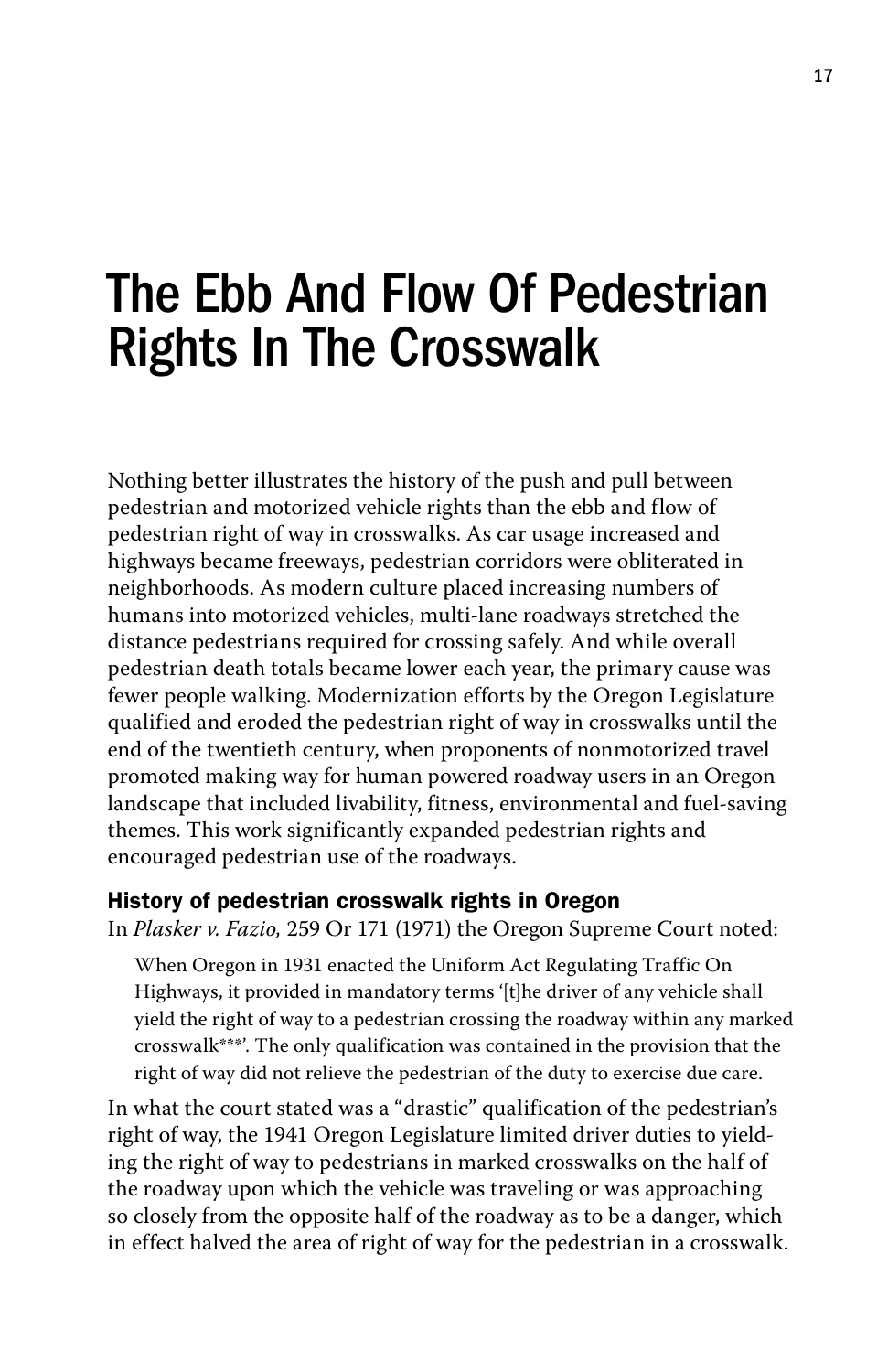The other change imposed a mandatory duty on the part of pedestrians not to "leave the curb or other place of safety and walk or run into the path of a vehicle which is so close that it is impossible for the driver to yield".

The duty of the pedestrian was further revised in 1947 when the Legislature not only rejected an effort to restore the pedestrian's curbto-curb right of way, but it also added the phrase "or in crossing" to the requirement that the pedestrian not enter the roadway in front of a vehicle. The 1947 law imposed a new level of restriction on pedestrians' rights because it broke the pedestrian right of way into segments; under the new law a pedestrian was required to wait or turn back if a car was coming even if the coast was clear when they left the curb to cross the road, if the car came so close as to be a hazard "in crossing".

In 1971, the Oregon Supreme Court broke with other more pedestrianprotective jurisdictions in interpreting what "other places of safety" actually meant in deciding what area a pedestrian was not supposed to leave when a car was approaching. Other states interpreted the same language to mean areas off of the side of the road or at the curb, but the Oregon Court concluded it meant the middle of the road. This further eroded the pedestrian right of way and left pedestrians without any legal protection when cars approached while they were lawfully crossing the street. Pedestrians were now required to re-evaluate their decision to cross the roadway before crossing to the other half of a road in order to determine whether traffic was so close that it would be "impossible for the driver to yield."

In 1983 the legislature changed the duty of the driver from being required to stop up until the point when it was "impossible for the driver to yield," to the present requirement in ORS 814.040 to yield to the pedestrian when the vehicle is "so close as to constitute an immediate hazard". The change from "impossible to yield" to "an immediate hazard" further undercut the right of way because the question of what is so close as to constitute an "immediate hazard" is capable of wide interpretation and provides drivers the excuse that they did not think they could stop in time so they tried to drive around the pedestrian without stopping.

### Current law on crosswalk right of way

Beginning in the mid-1970's attitudes toward non-motorized roadway use (including bicycles) began to change. Urban planners began insisting that sidewalks and crosswalks be included in subdivisions, and bike paths and other innovations were looked upon as improvements over congested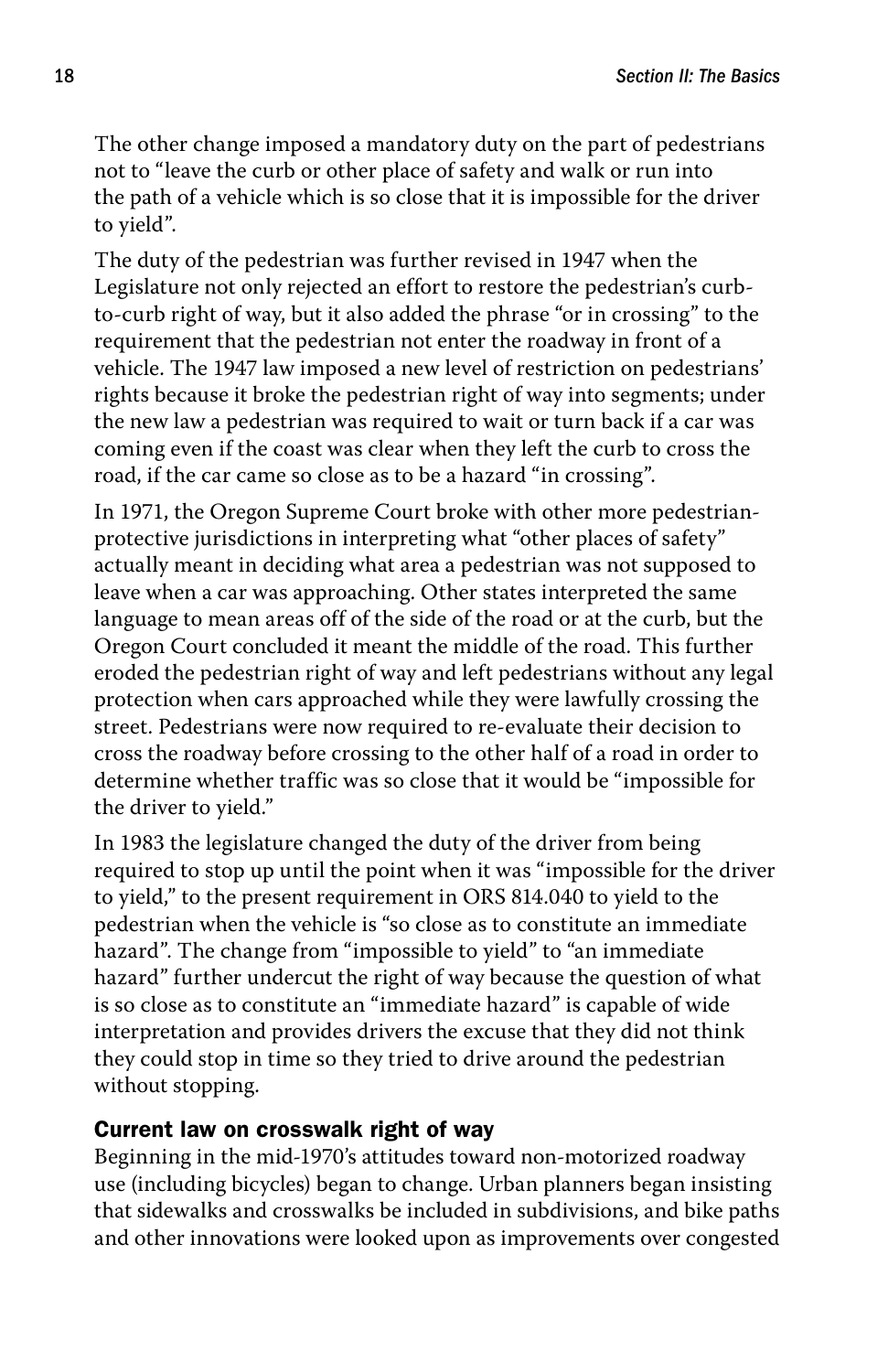highways and partial solutions to a future that would include regular gas shortages and steep price increases.

As roads became more complex and corridors for bicycling and walking were recognized, a desirable definition of "crosswalk" needed to include both developed and undeveloped areas, marked and unmarked crosswalks. The current Oregon definition of crosswalk has served its role well and has not changed since its present structure was created in 1975:

 "Crosswalk" means any portion of a roadway at an intersection or elsewhere that is distinctly indicated for pedestrian crossing by lines or other markings on the surface of the roadway that conform in design to the standards established for crosswalks under ORS 810.200. Whenever marked crosswalks have been indicated, such crosswalks and no other shall be deemed lawful across such roadway at that intersection. Where no marked crosswalk exists, a crosswalk is that portion of the roadway described in the following:

- (1) Where sidewalks, shoulders or a combination thereof exists, a crosswalk is the portion of a roadway at an intersection, not more than 20 feet in width as measured from the prolongation of the lateral line of the roadway toward the prolongation of the adjacent property line, that is included within:
	- (a) The connections of the lateral lines of the sidewalks, shoulders or a combination thereof on opposite sides of the street or highway measured from the curbs or, in the absence of curbs, from the edges of the traveled roadway; or
	- (b) The prolongation of the lateral lines of a sidewalk, shoulder or both, to the sidewalk or shoulder on the opposite side of the street, if the prolongation would meet such sidewalk or shoulder.
- (2) If there is neither sidewalk nor shoulder, a crosswalk is the portion of the roadway at an intersection, measuring not less than six feet in width, that would be included within the prolongation of the lateral lines of the sidewalk, shoulder or both on the opposite side of the street or highway if there were a sidewalk. ORS 801.220. The statute language is technical, but it provides that an unmarked crosswalk exists where one would expect to find one between intersecting shoulders or sidewalks. In irregularly shaped intersections, such as where sidewalks are of different widths or roadways intersect at varying angles, crosswalks may be trapezoidal in shape, but the statute still requires that the crosswalk be no less than six or more than 20 feet in width.

These developments have provided the backdrop for Oregon's 2005 legislature, which substantially expanded the rights of pedestrians in crosswalks. What began as a simple legislative clarification that bike lanes should not be considered as additional lanes that would reduce pedestrian right of way evolved into an overhaul of Oregon pedestrian rights that reestablished the pedestrian right of way in a crosswalk across an entire two-lane roadway where there is no traffic control device. But this change imposed a limit on the pedestrian right of way at intersections with traffic lights to the lane of pedestrian occupancy and six additional feet (so as to facilitate efficient movement of traffic in con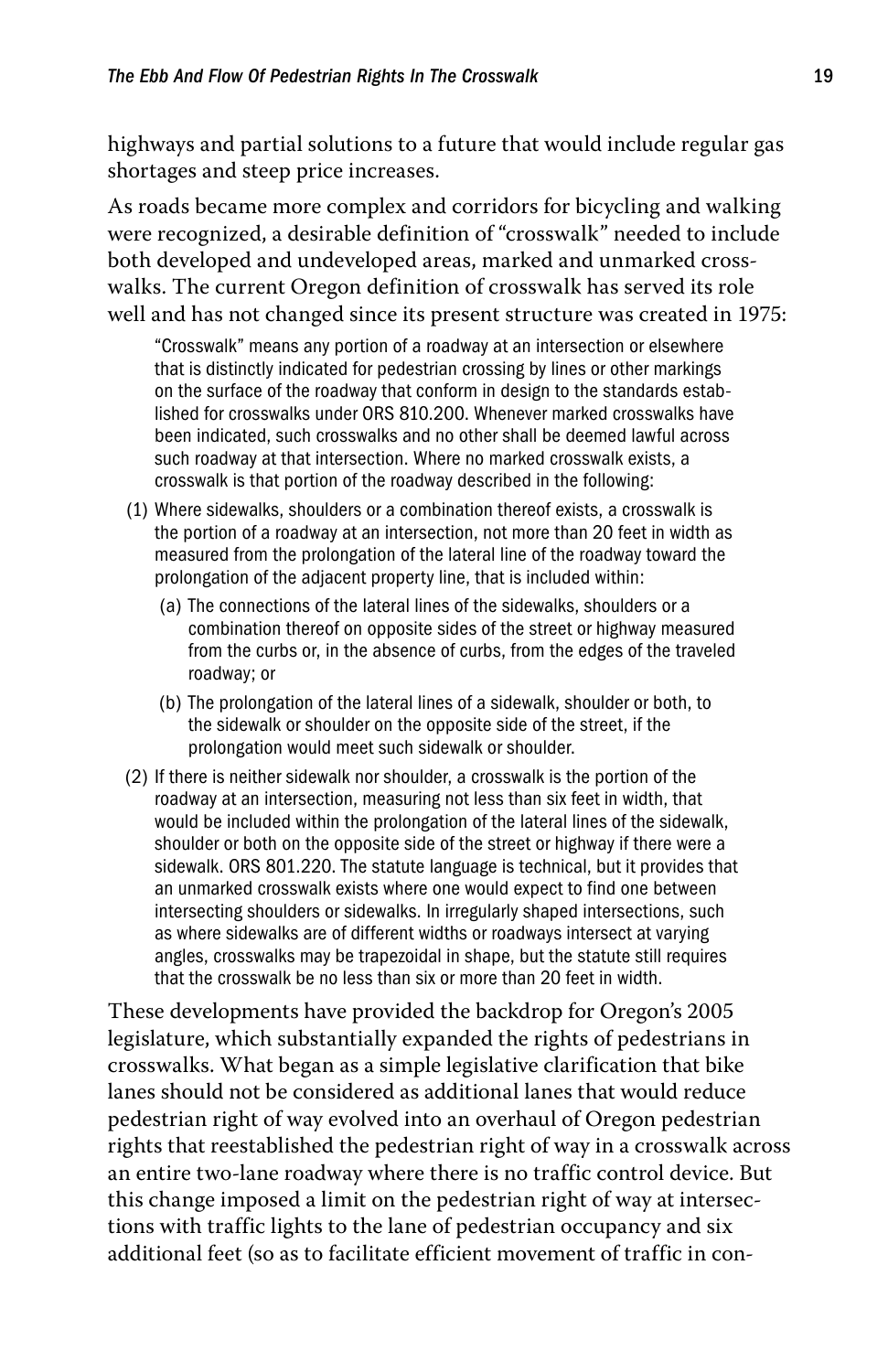gested urban environments such as Portland's downtown.) The 2005 law for pedestrians in crosswalks is contained in OR 811.028 ("Failure to stop and remain stopped for pedestrian; penalty"):

- (1) The driver of a vehicle commits the offense of failure to stop and remain stopped for a pedestrian if the driver does not stop and remain stopped for a pedestrian when the pedestrian is:
	- (a) Proceeding in accordance with a traffic control device as provided under ORS 814.010 or crossing the roadway in a crosswalk, as defined in ORS 801.220; and
	- (b) In any of the following locations:
		- (A) In the lane in which the driver's vehicle is traveling;
		- (B) In a lane adjacent to the lane in which the driver's vehicle is traveling;
		- (C) In the lane into which the driver's vehicle is turning;
		- (D) In a lane adjacent to the lane into which the driver's vehicle is turning, if the driver is making a turn at an intersection that does not have a traffic control device under which a pedestrian may proceed as provided under ORS 814.010; or
		- (E) Less than six feet from the lane into which the driver's vehicle is turning, if the driver is making a turn at an intersection that has a traffic control device under which a pedestrian may proceed as provided under ORS 814.010.
- (2) For the purpose of this section, a bicycle lane or the part of a roadway where a vehicle stops, stands or parks that is adjacent to a lane of travel is considered to be part of that adjacent lane of travel.
- (3) This section does not require a driver to stop and remain stopped for a pedestrian under any of the following circumstances:
	- (a) Upon a roadway with a safety island, if the driver is proceeding along the half of the roadway on the far side of the safety island from the pedestrian; or
	- (b) Where a pedestrian tunnel or overhead crossing has been provided at or near a crosswalk.
- (4) The offense described in this section, failure to stop and remain stopped for a pedestrian, is a Class B traffic violation.

The current statute may contain a legislative punctuation anomaly that somewhat expands pedestrian rights, and may go even further than the legislature intended. The literal meaning of the statute as presently punctuated seems to provide that even if a pedestrian is crossing unlawfully against a "don't walk" signal in a crosswalk, all approaching drivers must still stop and remain stopped or violate this statute. While ORS 814.020 ("Failure to Obey Traffic Control Device") prohibits "jaywalking", the current law nevertheless appears to require that drivers must stop and remain stopped while pedestrians in crosswalks cross against the "don't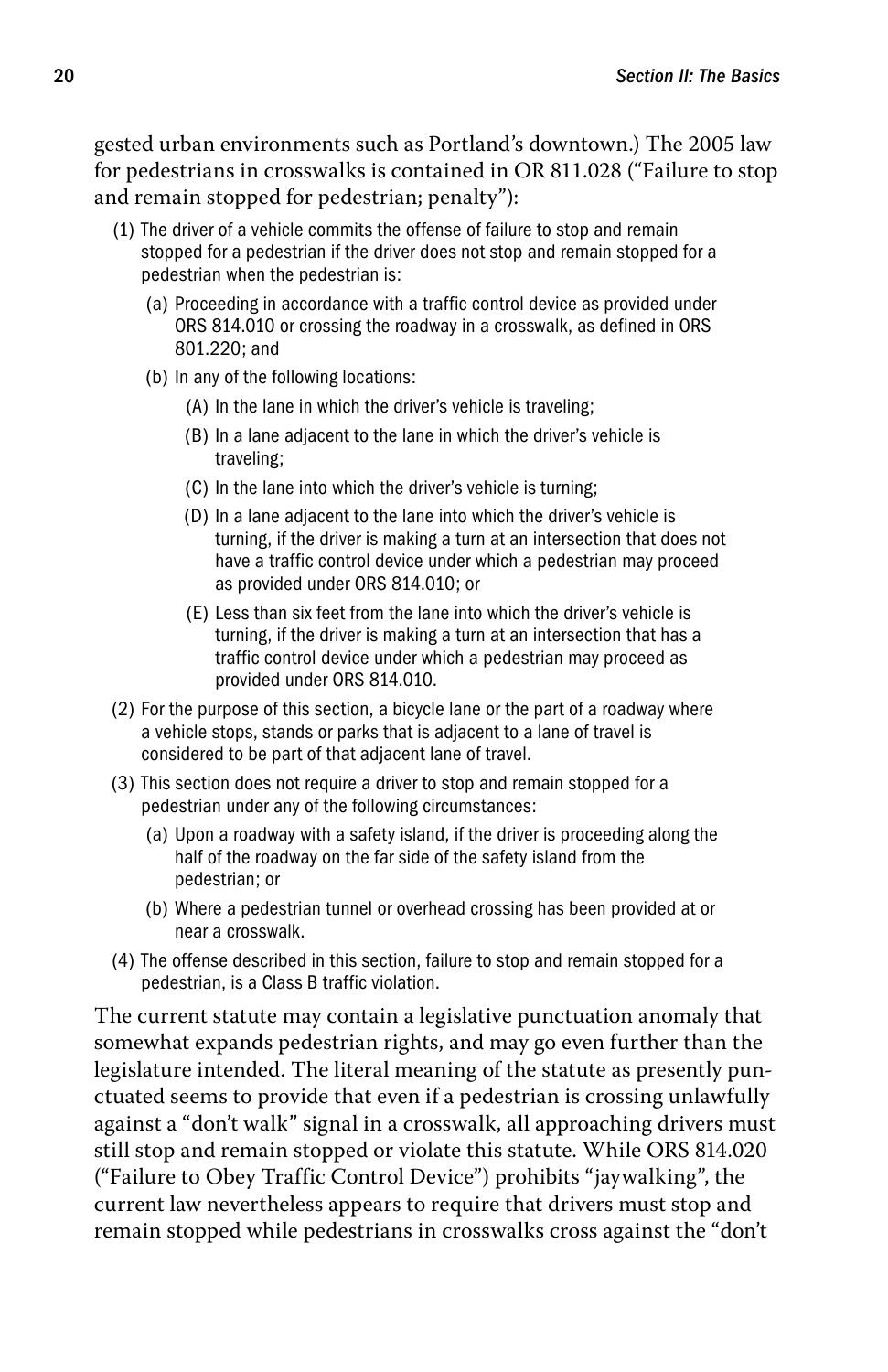walk" signal for the lane plus six additional feet. It may be argued that this is a fair result anyway, since drivers should have to stop for humans even if they are illegally occupying the crosswalk in front of the vehicle.

### Pedestrian crosswalk responsibility

ORS 811.028, discussed above, requires that approaching drivers stop and remain stopped for pedestrians in a crosswalk, but ORS 814.040 states that the pedestrian may not dart into the street in front of a motor vehicle that is "so close as to constitute an immediate hazard," the legal distance limit on the pedestrian right of way. "Right of way" is defined in ORS 801.440 as the right to precedence where circumstances "give rise to danger of collision":

### 801.440 "Right of way."

 "Right of way" means the right of one vehicle or pedestrian to proceed in a lawful manner in preference to another vehicle or pedestrian approaching under such circumstances of direction, speed and proximity as to give rise to danger of collision unless one grants precedence to the other.

While motor vehicles approaching an intersection with a red light or stop sign are required to stop for the "traffic control device", at unsignalled intersections, on the other hand, the pedestrian right of way in the crosswalk is the sole legal authority requiring a stop. And this authority may only be lawfully be exercised by a pedestrian when the motor vehicle is far enough way that it is not "so close as to constitute an immediate hazard," which is described in ORS 814.040.

ORS 814.040 provides:

### 814.040 Failure to yield to vehicle; penalty.

- (1) A pedestrian commits the offense of pedestrian failure to yield to a vehicle if the pedestrian does any of the following:
	- (a) Suddenly leaves a curb or other place of safety and moves into the path of a vehicle that is so close as to constitute an immediate hazard.
	- (b) Fails to yield the right of way to a vehicle upon a roadway when the pedestrian is crossing the roadway at any point other than within a marked crosswalk or an unmarked crosswalk at an intersection.
	- (c) Except as otherwise provided under the vehicle code, fails to yield the right of way to all vehicles upon the roadway.
- (2) The offense described in this section, pedestrian failure to yield to a vehicle, is a Class D traffic violation.

### What does "so close as to constitute an immediate hazard" mean?

When does the motor vehicle have a legal obligation to stop and remain stopped for the pedestrian in the crosswalk? How does a person crossing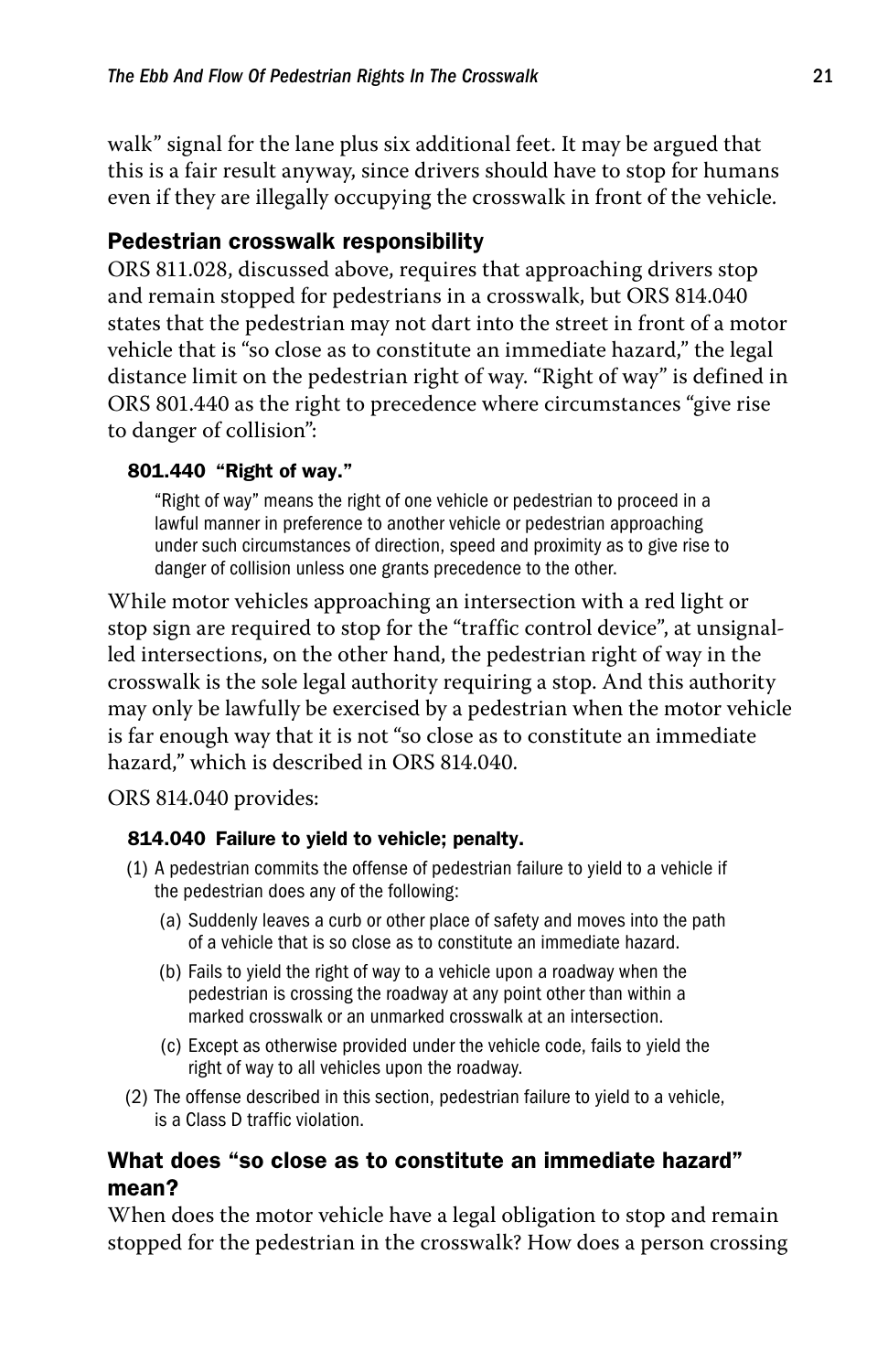a street in the crosswalk know how far back a car has to be before the pedestrian can legally step off of the curb and trigger the right of way even if it means the car has to stop and stay stopped until the pedestrian is across the street?

The pedestrian right of way is triggered when the pedestrian steps off the curb into the crosswalk. While standing patiently at the corner at a crosswalk and waiting for a gap in traffic is the only way to avoid a potentially dangerous contact with a motorist, the law nevertheless requires that approaching vehicles slow and stop if necessary for the crossing pedestrian. Of course if there is a stop sign or red light in place, the car must stop anyway. But often pedestrians must make their way across a street where there simply is not sufficient room between cars to allow full passage across the street in the crosswalk without cars having to slow or stop.

Standing on the curb and hoping cars will stop is like asking permission to receive what is already yours. Confusion over crosswalk law leads many pedestrians to frustration over how best to approach crossings in crosswalks on streets with high traffic volume but low vehicle speeds. Oregon law is clear that stepping off the curb is "crossing" for purposes of triggering the duty to stop (however, greater protection is provided to blind pedestrians; ORS 811.035 requires vehicles to also stop when the blind pedestrian is "about to cross" a roadway). While stepping off the curb into the street or road subjects the pedestrian to possible injury from approaching traffic, there is no other way under current Oregon law to exercise the right of way in the crosswalk.

Roadside determination based upon speed and distance must be used every time a pedestrian wants to cross a street with traffic because calculation of how much distance to allow approaching vehicles is necessary to comply with the "immediate hazard" requirement in ORS 814.040. A useful measure has been provided by law enforcement training materials used in "Pedestrian Safety Enforcement" actions which use decoy pedestrians to enforce the crosswalk laws. All assumptions are made in favor of the vehicle operator in order to snare only the worst offenders, such as by assuming vehicle speed is ten miles over the speed limit and assigning a long reaction time of 2 seconds, compared to the average of 1.6 seconds. Distances and speeds listed in the "Targeted Pedestrian Enforcement Operations Guidebook" (Oregon Department of Transportation, 2001) are as follows: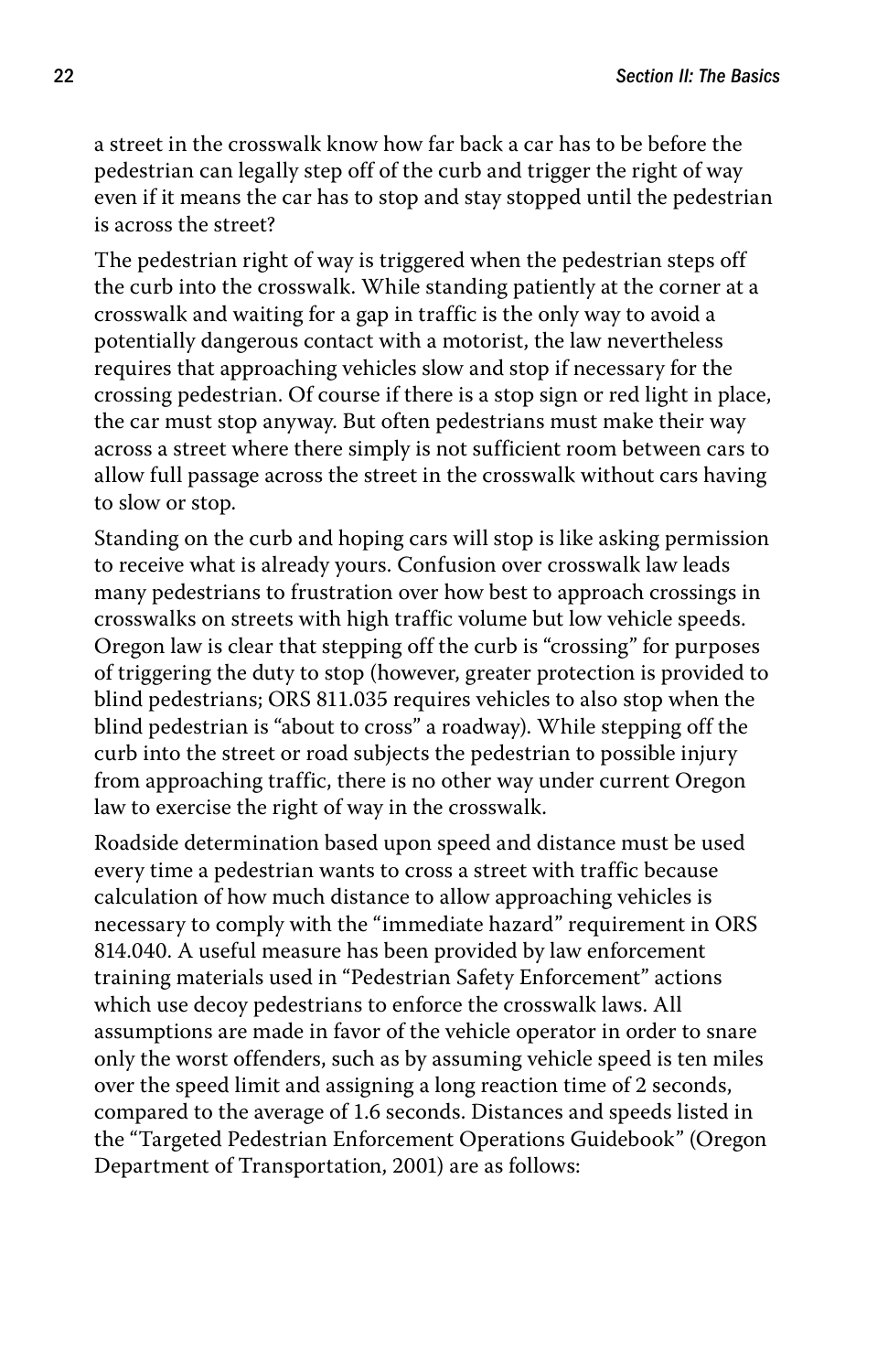| <b>Posted</b><br><b>Speed</b> | <b>Reaction</b><br>and Stopping<br><b>Distance</b> | <b>Stopping Length</b><br>(Cars: 16', Buses: 40') |                                                                              |  |  |
|-------------------------------|----------------------------------------------------|---------------------------------------------------|------------------------------------------------------------------------------|--|--|
| 20 mph                        | 131 ft                                             | 8.2 cars<br>3.3 buses                             | والمالات والمالي والمالي والمساور                                            |  |  |
| 25 mph                        | $161$ ft                                           | $10.0$ cars<br>4.0 buses                          | ألاجهه<br>- 5<br>ы                                                           |  |  |
| 30 mph                        | 194 ft                                             | $12.1 \text{ cars}$<br>4.9 buses                  | <u>a bashkan a shekara</u><br>- 51                                           |  |  |
| 35 mph                        | $228$ ft                                           | $14.3 \text{ cars}$<br>5.6 buses                  | لملح للمناج للمناه<br>~— a<br>ᄫ<br>$\overline{a}$                            |  |  |
| 40 mph                        | 266 ft                                             | 16.6 cars<br>6.6 buses                            | ь<br><b>Sept</b><br>$\lambda$<br>$\overline{a}$<br>$\mathbb{R}^{\mathbb{Z}}$ |  |  |
| 45 mph                        | 306 ft                                             | $19.1 \text{ cars}$<br>7.7 buses                  | Ъ.<br>المر<br>군<br>ъ.                                                        |  |  |

Thus, at 25 mph the pedestrian should allow about ten car lengths (160 feet) or four bus lengths in distance to approaching traffic before stepping off the curb to cross. Drivers who fail to stop for pedestrians in crosswalks at these distances run the risk of a ticket. It would be a wonderful state of affairs if motorists were vigilant for "decoy" pedestrians who might turn out to be part of a law enforcement "action." However, many motorists will not know about or follow the crosswalk law (hence the need for "Pedestrian Enforcement Actions") so it is a difficult choice for the pedestrian — assert your legal rights and run the risk of getting hit, or take the time to wait for a sufficient gap in traffic, which may take several minutes. Braving the lane on foot in front of approaching traffic is a tough position to occupy, and a difficult technique to teach to any user group. While the pedestrian does have a legal right to occupy the lane and stop traffic in the occupied and adjacent lanes (up to three lanes per ORS 811.028) in a crosswalk, the consequence of motorist disregard or inattentiveness includes cars hurtling toward the pedestrian at speed.

The pedestrian dilemma is that it's difficult to know when approaching motorists are beyond "so close as to constitute an immediate hazard" and are going to honor the pedestrian right of way. Following a slowing motorist's wave motion to cross may be safe if there is mutual understanding. But interpreting eye contact is difficult at any distance. One good sign that a motorist is slowing or stopping is when the front of the car settles slightly, indicating that the driver has stopped accelerating or applied the brakes and the front suspension is compressing as the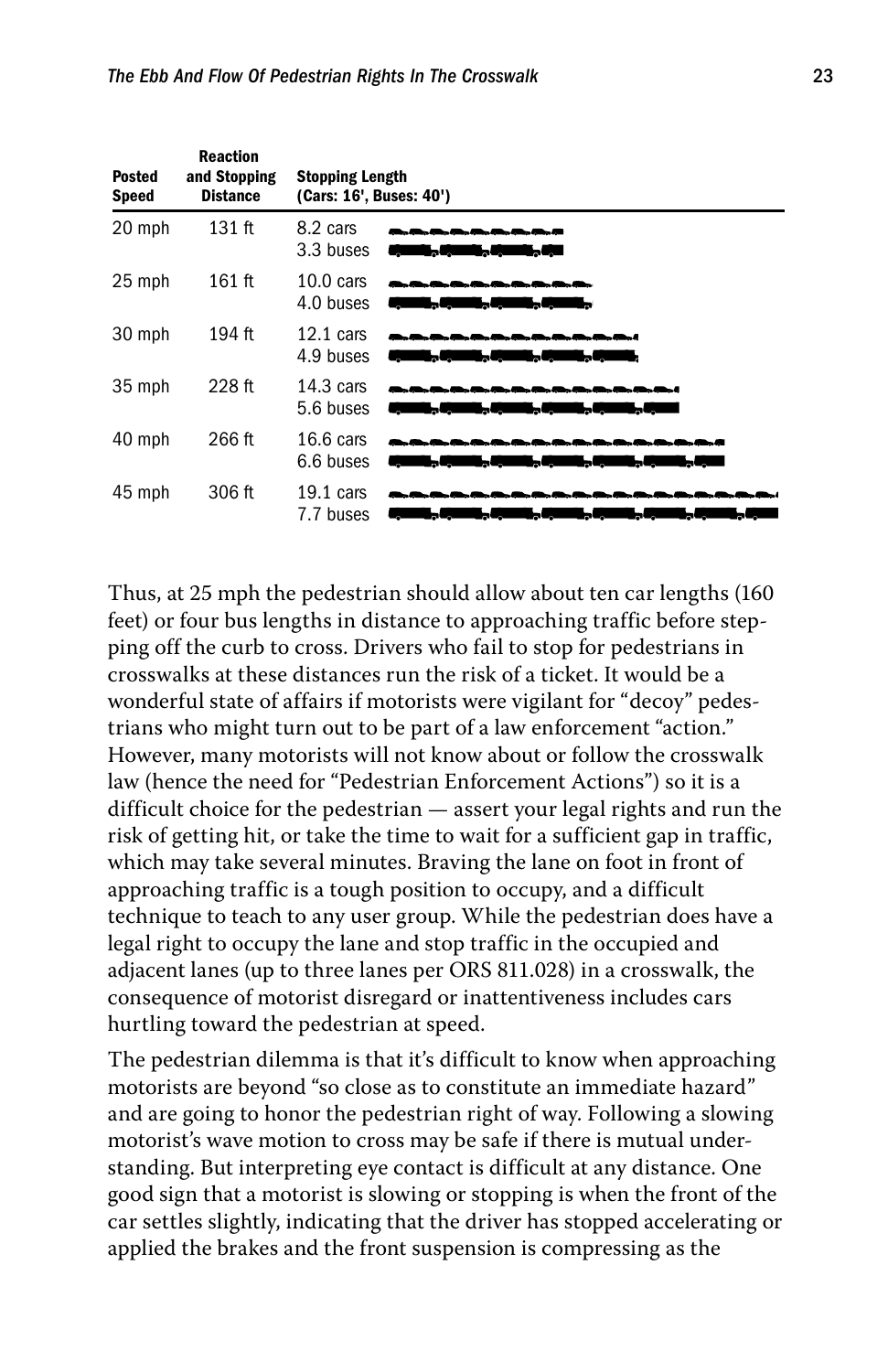vehicle's center of gravity shifts forward. However, there is no sure way to know when an approaching motorist is going to stop or whether the motorist is merely temporarily slowing for some other reason.

When approaching motorists stop, then overtaking vehicles in other lanes (including bicyclists) are legally required to follow the example and stop too. ORS 811.020 "Passing Vehicle Stopped At Crosswalk" prohibits overtaking and then passing a vehicle stopped for a pedestrian in a marked or unmarked crosswalk. Since "overtake" means "catch up with and pass while traveling in the same direction" (Oxford University Press Dictionary), the prohibition does not apply to motorists approaching from the other direction ("oncoming" traffic).

One way we can all participate in raising consciousness of pedestrian rights in crosswalks is to encourage local law enforcement agencies to launch frequent Pedestrian Enforcement Actions in school and work zones as well as neighborhoods and business districts. Safer crosswalks for pedestrians benefit everyone. The Willamette Pedestrian Coalition has materials and guidance available to use in your own area; contact the WPC to get help with your efforts to enlist law enforcement to make crosswalks more safe!

#### Beware of local rules

Some jurisdictions also have rules requiring all pedestrians to cross roadways only at crosswalks, which may create a legal trap for the unwary as few municipal ordinances are published widely or included in any visible signage. For example, in Portland pedestrians are prohibited from crossing the roadway within 150 feet of a crosswalk. These laws are sometimes used against pedestrians after an accident to shift comparative negligence as a matter of law (negligence per se) to a pedestrian injured while crossing a roadway within 150 feet of an available crosswalk. These and other laws for Oregon cities are contained in Section VI, *City Ordinances Related to Pedestrians*.

### A word about "safety islands"

ORS 811.028(3)(a) states a driver need not stop "Upon a roadway with a safety island, if the driver is proceeding along the half of the roadway on the far side of the safety island from the pedestrian." So does a driver have to stop for a pedestrian on a safety island who has not yet stepped out into or next to the driver's lane of travel? If the pedestrian must step into the lane to trigger the right of way the same way the pedestrian must step off the curb on the corner of a regular intersection, then the "safety island" (which is supposed to improve safety) merely becomes a hiding place for pedestrians to escape from cars zooming by on the roadway.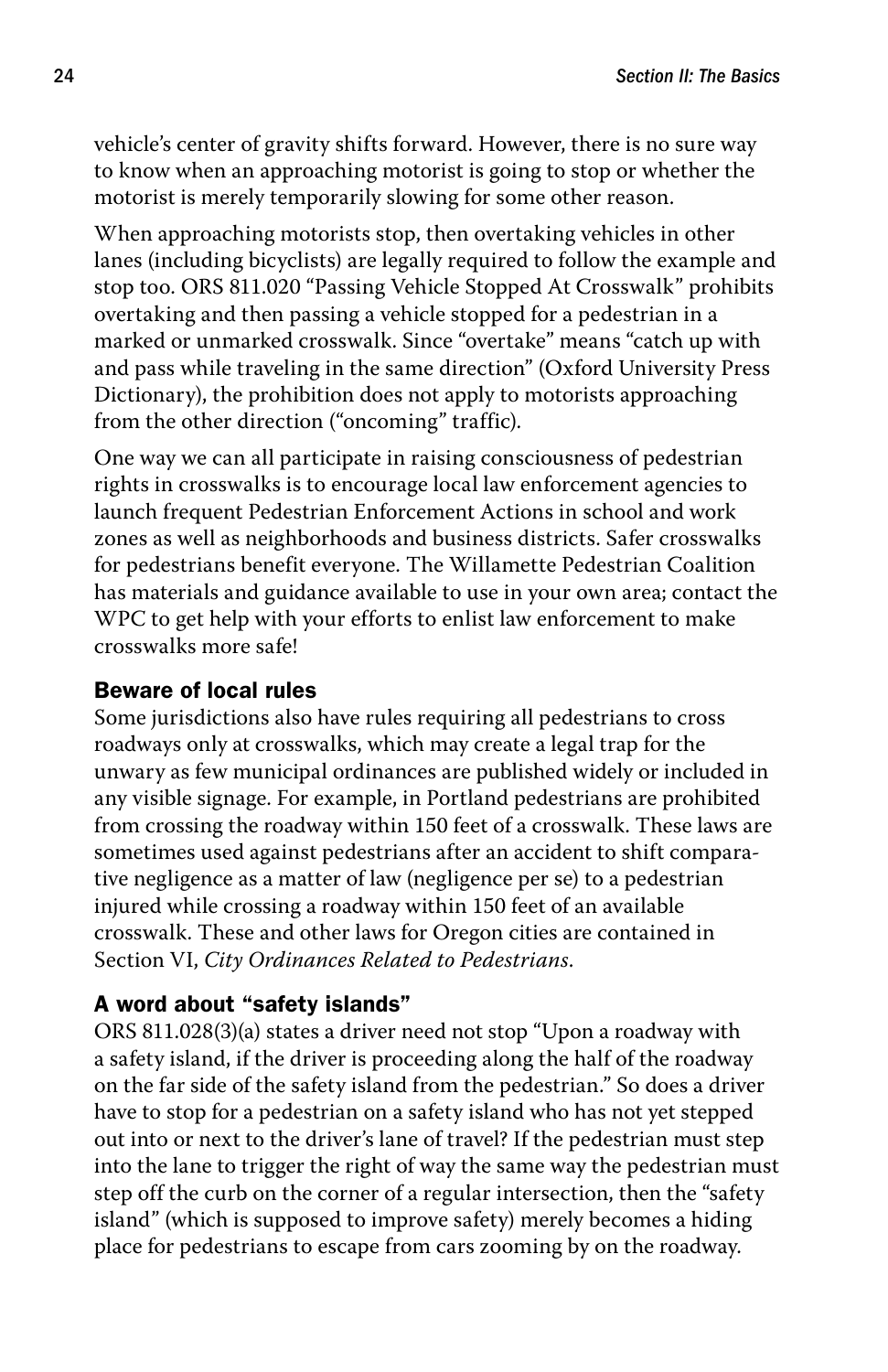Fortunately, the statute's language is pretty clear that the only time a driver is allowed to drive by is when the pedestrian is in the crosswalk on the other side (the "far side") of the safety island. This distinction is important because approaching traffic in the lane(s) where the pedestrian is heading must stop when the pedestrian first steps onto the safety island and then remain stopped until the pedestrian is either safely across the street or give the pedestrian a lane and 6 feet (if there is a signal present). Since most safety islands are placed on relatively high speed multi-lane streets, the pedestrians' right to have approaching drivers stop BEFORE stepping from the safety island into the street is a big benefit.

### Conclusion

Current Oregon law provides the broadest protection in seventy years (since 1941) to pedestrians in crosswalks. While pedestrians outside of crosswalks must still yield the right of way to motorists, Oregon law has provided a flexible and workable definition of "crosswalk" and expanded the right of way of pedestrians in crosswalks to reform earlier restrictions. The lawful right of way now includes both sides of a two-lane road or the lane occupied by the pedestrian and six feet where the pedestrian is crossing with a traffic light.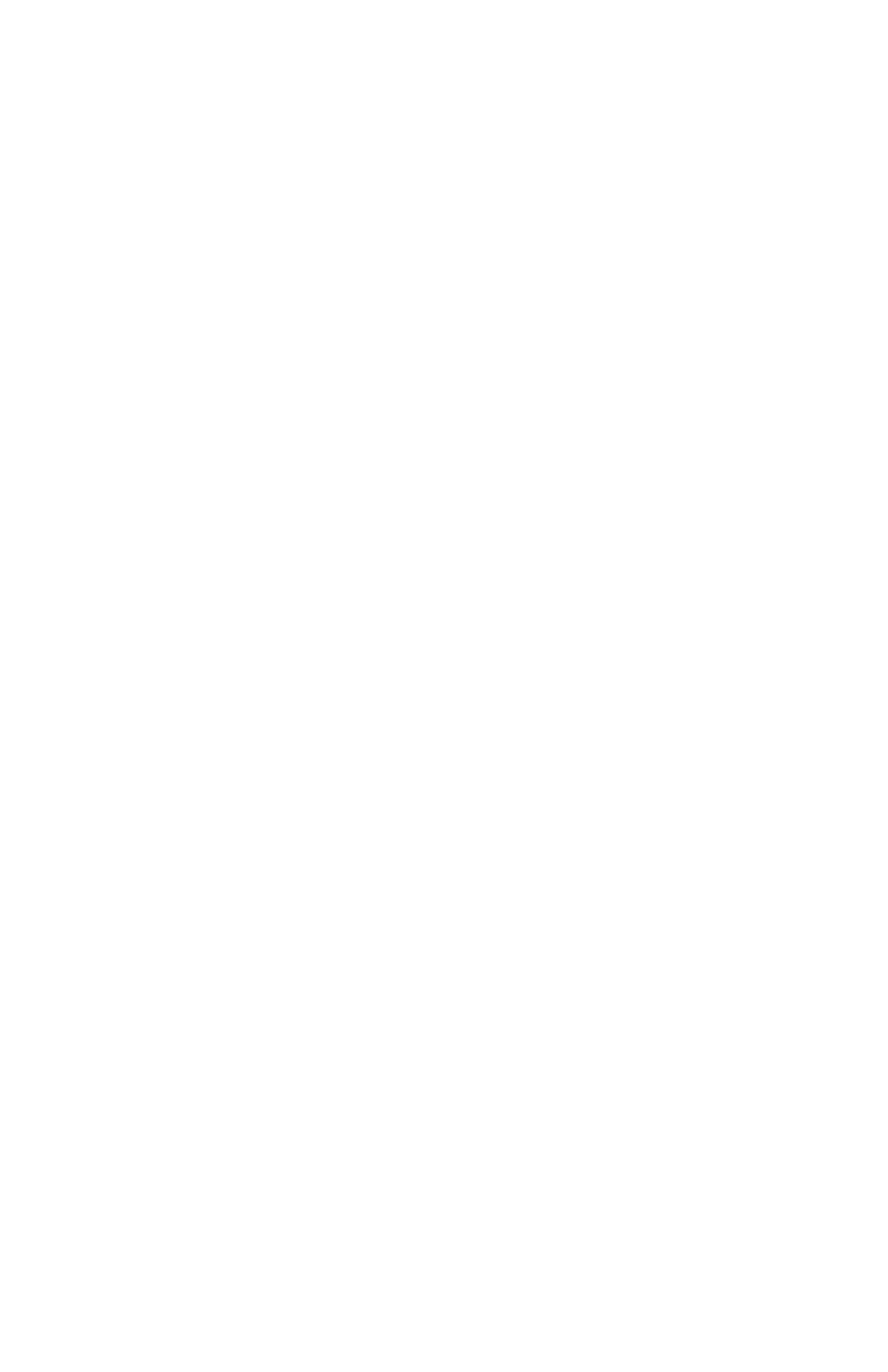### Pedestrians And Sidewalks

### Pedestrians rule on sidewalks

The law of sidewalks is easy to remember: pedestrians have the right of way and all vehicles must yield to them (including bicycles which are also vehicles). (ORS 811.025.) Bicyclists must provide an audible warning when passing pedestrians on the sidewalk (ORS 814.110(1)(b)) and vehicles must yield to pedestrians when crossing over a sidewalk or when a pedestrian is in a marked or unmarked crosswalk (ORS 811.028). All vehicles are also required by law to stop before crossing over a sidewalk from a driveway or parking garage (ORS 811.505) and to stop when overtaking other vehicles already stopped to allow a pedestrian to proceed in a crosswalk (ORS 811.020).

The statutory definition of a sidewalk is much broader than the traditional image of a paved walkway and presents good authority for expanding the area where pedestrians may claim the right of way. "Sidewalk", as defined in the Oregon statutes, includes unpaved as well as paved areas. ORS 801.484 defines sidewalk as:

"Sidewalk" means the area determined as follows:

- (1) On the side of a highway which has a shoulder, a sidewalk is that portion of the highway between the outside lateral line of the shoulder and the adjacent property line capable of being used by a pedestrian.
- (2) On the side of a highway which has no shoulder, a sidewalk is that portion of the highway between the lateral line of the roadway and the adjacent property line capable of being used by a pedestrian. The statute defines "sidewalk" in a quite literal fashion: a place where someone can "walk" to the "side" of the road.

Use of the statutory definition of "sidewalk" to define the area of pedestrian right of way is useful because it adds considerable square footage to the area where pedestrians rule, and is far more pedestrian friendly than the "shoulder" which is really up for grabs to anyone who dares to venture there. The sidewalk starts where the "shoulder" ends, and the "shoulder" is the area at the edge of the roadway (defined in ORS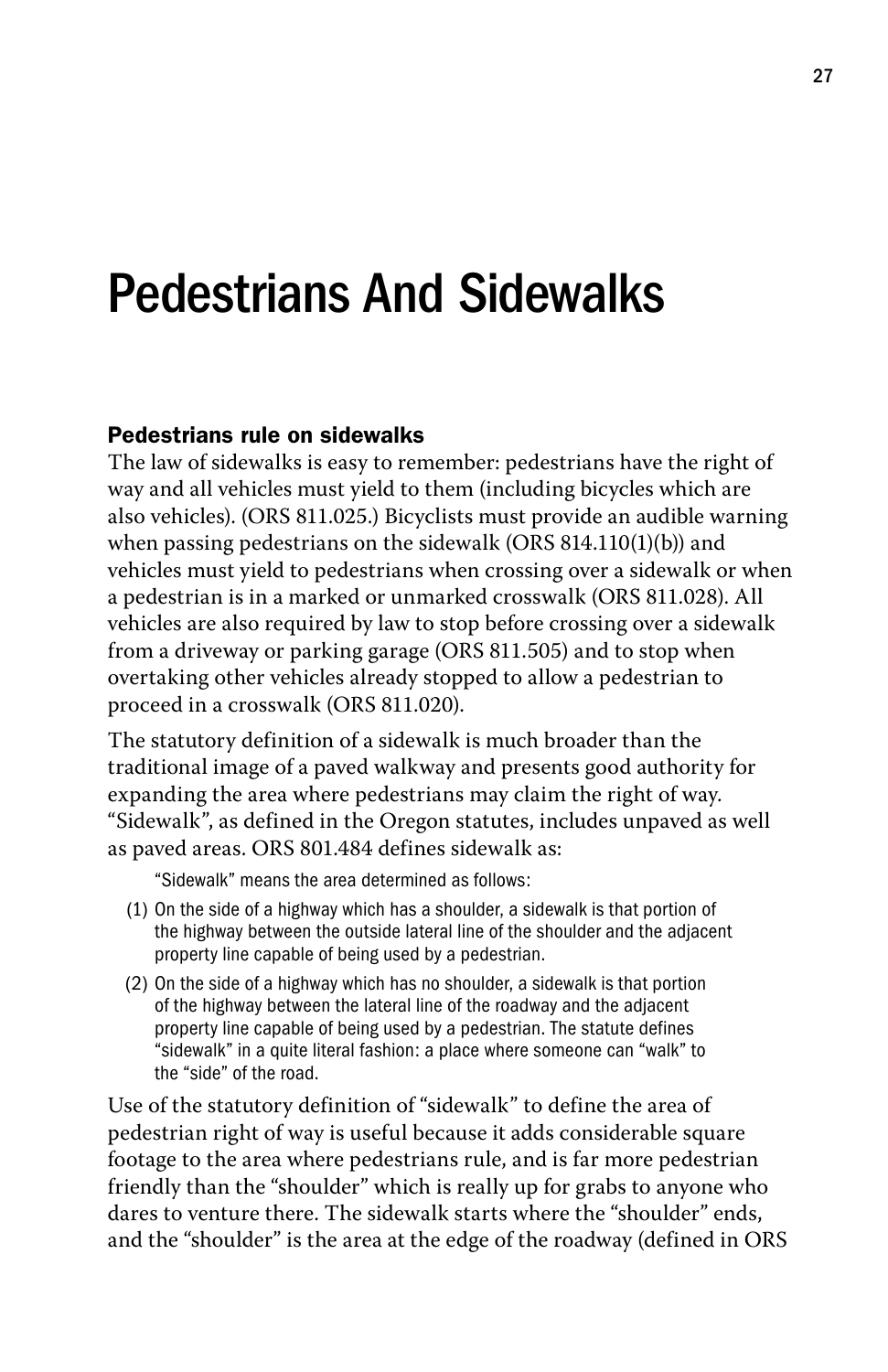801.480 as the area "contiguous to" [next to] the roadway) for use by pedestrians and stopped vehicles or for emergency use. Since the shoulder does not provide a right of way to any user group and is therefore somewhat of a legal gray zone, from a pedestrian perspective, it is good for it to end so the "sidewalk" can begin.

While city notions of a paved sidewalk next to the roadway are the first image that usually comes to mind, the legal definition clearly includes unpaved walking paths alongside rural roads or the "highway" (defined in ORS 801.305 as "every public way… used or intended for use of the general public… as a matter of right"). The only requirement for the surface is that it be "capable of being used by a pedestrian", which presumably includes everything from concrete to weeds and low brush or shallow water.

While the statute does not provide a clear description of where the shoulder ends and the sidewalk begins, it does state that one purpose of the "shoulder" is to provide a "lateral support of base and surface courses" which nicely describes the stuff (usually gravel or layers of old road material) under the edge of the pavement used to keep the road from collapsing under the weight of passing traffic. And where there is no "shoulder" next to the roadway edge then the sidewalk begins right at the edge of the pavement and stretches to the edge of the highway, which is usually where the private property line starts and the pedestrian is transformed from "Most Legitimate User" to a person walking (or trespassing) off the highway.

Be forewarned that there are more restrictive definitions of "sidewalk" in use by other authorities, but none carry the force of law of the Oregon statutory definition and its precise fit in the Oregon Vehicle Code terminology that places it within the "highway", but next to the "shoulder," or at the "roadway." For example, the Oregon Bicycle and Pedestrian Plan defines "sidewalk" as "A walkway separated from the roadway with a curb, constructed of a durable hard and smooth surface, designed for preferential or exclusive use by pedestrians." (Appendix A, p. 198 [1995]). However, this definition is intended to be useful primarily for facility design and construction, and is not intended to limit the area that legally qualifies as a "sidewalk" or the rights of pedestrians within that area.

Fighting to maintain an expansive view of "sidewalk" is necessary if pedestrians are going to preserve and expand their rights of passage. While the motor vehicle has pushed the pedestrian from the top of the heap on the roadway, the pedestrian still retains legal supremacy on the sidewalk.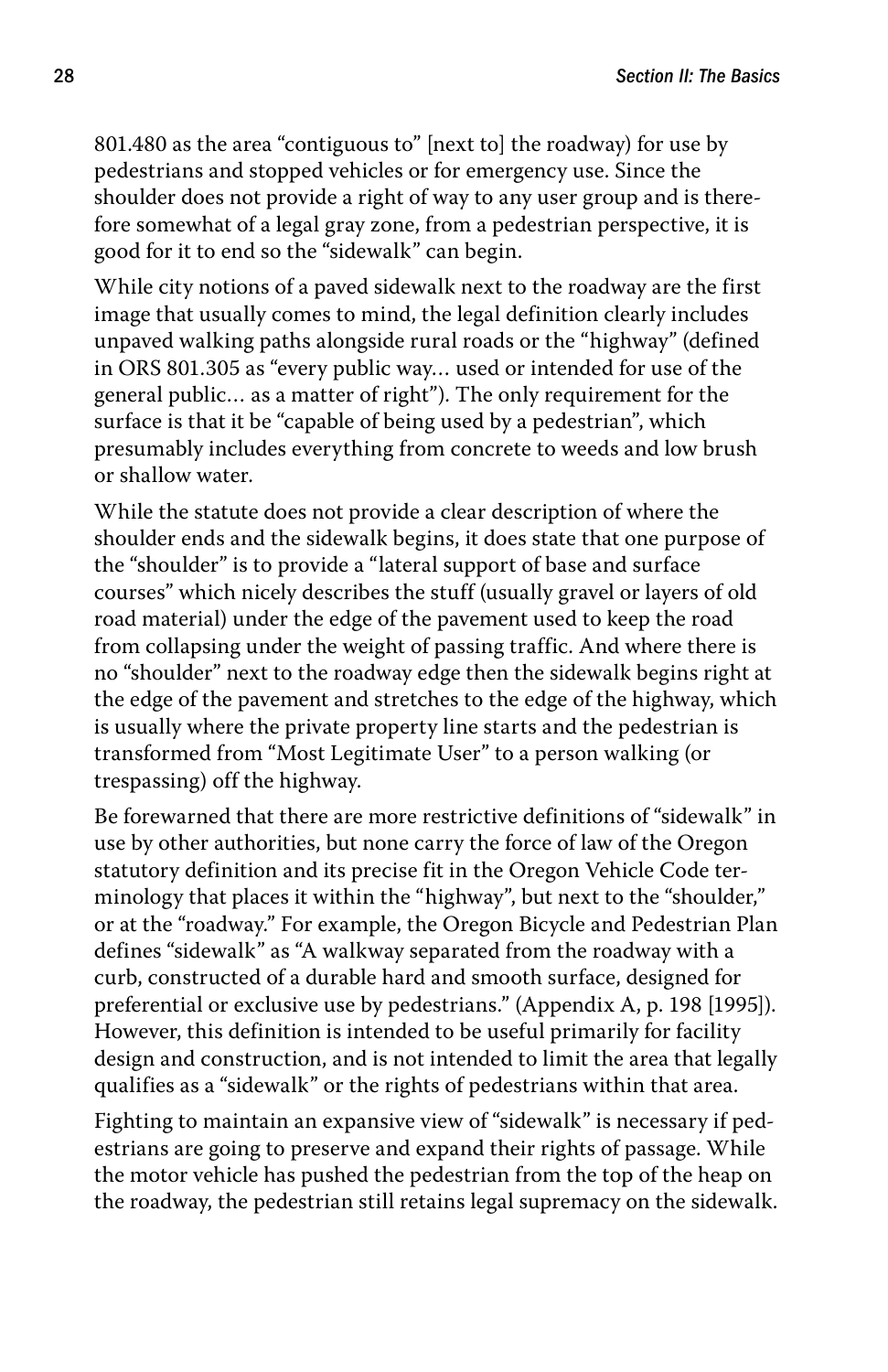### Pedestrians And Roadway Shoulders

### The shoulder free for all

Roadway shoulders are a legal "no man's land", or rather, "everyone's land" because there is no right of way provided to vehicles or pedestrians by Oregon statutes or case law. The concepts of "due care" and "reasonable care" govern behavior.

ORS 801.480 defines "shoulder" as:

 the portion of the highway, whether paved or unpaved, contiguous to the roadway that is primarily for use by pedestrians, the accommodation of stopped vehicles or emergency use and for lateral support of base and surface courses.

The shoulder begins at the edge of the roadway, but sometimes there is no shoulder, such as when a cliff or curb adjoin the roadway. The features at each location determine pedestrian rights on the shoulder, and rather complicated legal restrictions govern pedestrian rights to shoulder usage.

ORS 801.450 defines "roadway" as the "portion of the highway that is improved, designed or exclusively used for vehicular travel exclusive of the shoulder."

Thus, where the "roadway" ends, the "shoulder" begins (where there is one) and where the "shoulder" ends, the "sidewalk" begins (if there is one). The "sidewalk" runs all the way to the adjacent property line, which usually means someone's yard or parking lot in the city, or a fence or field/brush in rural areas.

Pedestrians on the shoulder do not have to yield to motor vehicles like they do on the roadway. And if there is a "usable" shoulder or sidewalk "adjacent" (near) the road, then ORS 814.070 requires that pedestrians use it or face a ticket. However, the word "usable" at least provides the pedestrian with the legal right not to use the shoulder if it is so difficult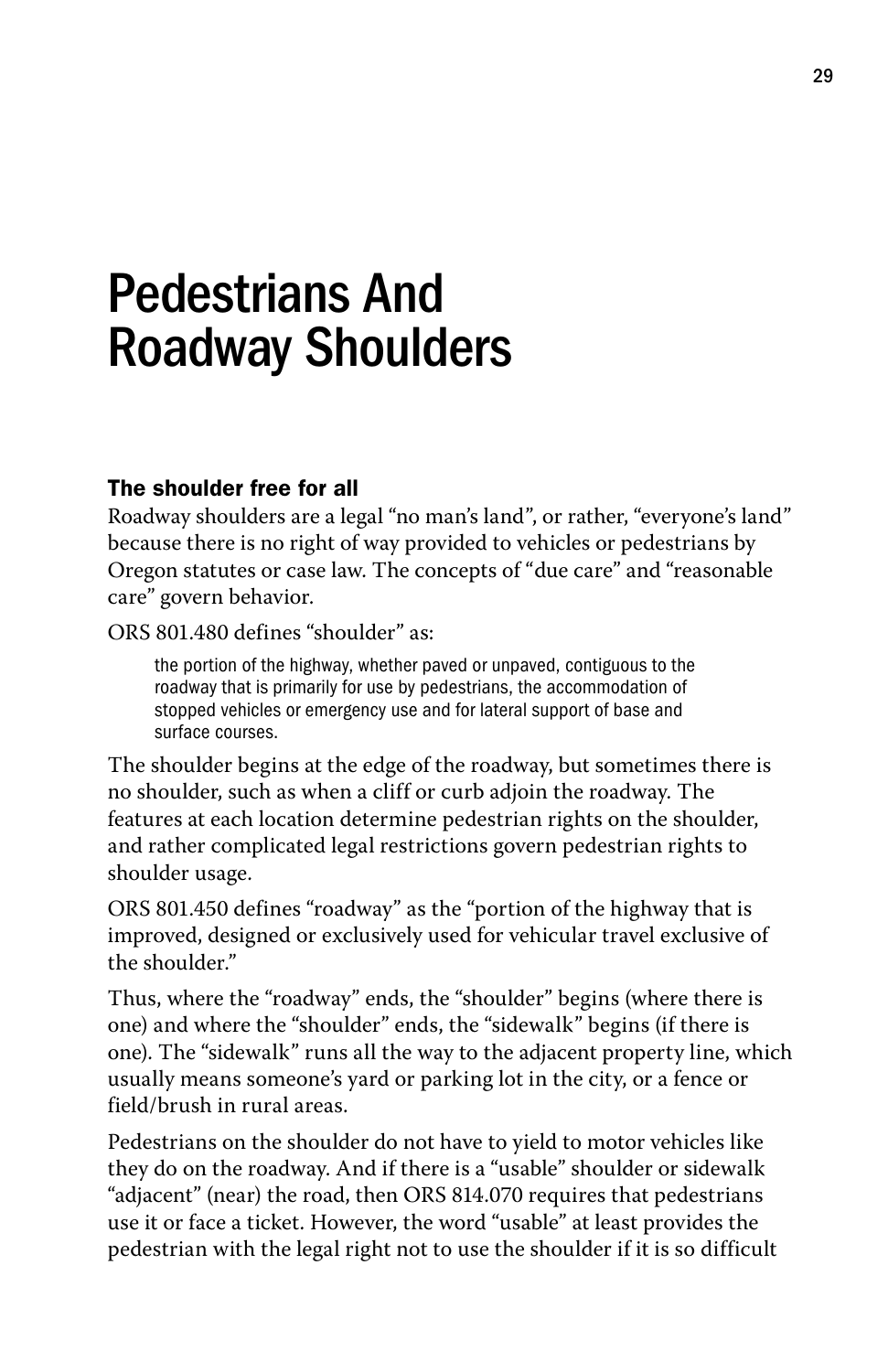to walk upon that it is unusable, such as where the shoulder is uneven or made out of a crumbly material that makes walking hazardous.

Shoulders are often used in rural areas by pedestrians and bicyclists. ODOT recommends a six foot paved shoulder to accommodate bicycle and pedestrian traffic separated from the roadway by a four inch wide white fog line. These rural shared roadways are called "rural bikeways." Many rural highways are being widened to carry broader shoulders and thereby provide increased shoulder area for non-motorized users. They are a relatively inexpensive way to provide a shared roadway design.

Since pedestrians are not favored over motor vehicles on shoulders, there is the potential for serious injury when things go wrong on the roadway. ORS 801.480 states the shoulder is available for "emergency use" which can include a motor vehicle suddenly out of control.

The Oregon Vehicle Code contains rather technical requirements for where to walk on the shoulder. ORS 814.070 requires that pedestrians position themselves as far as practical from the roadway edge facing oncoming traffic (or on a divided highway, on the right side of the right shoulder):

#### ORS 814.070 Improper Position Upon or Improperly Proceeding Upon Highway

- (1) A pedestrian commits the offense of pedestrian with improper position upon or improperly proceeding along a highway if the pedestrian does any of the following:
	- (a) Takes a position upon or proceeds along and upon the roadway where there is an adjacent usable sidewalk or shoulder.
	- (b) Does not take a position upon or proceed along and upon the shoulder, as far as practicable from the roadway edge, on a highway that has an adjacent shoulder area on one or both sides.
	- (c) Except in the case of the divided highway, does not take a position upon or proceed along and upon the left shoulder and as far as practicable from the roadway edge on a two-way highway that has no sidewalk and that does have an adjacent shoulder area. This paragraph does not apply to:
		- (A) A hitchhiker who takes a position upon or proceeds along and upon the right shoulder so long as the hitchhiker does so facing the vehicles using the adjacent lane of the roadway; or
		- (B) A member of a group that has adopted that section of highway under the provisions of ORS 366.158 and who is obeying the rules of the Department of Transportation for picking up litter on either side of the roadway.
	- (d) Does not take a position upon or proceed along and upon the right highway shoulder, as far as practicable from the roadway edge, on a divided highway that has no sidewalk and does have a shoulder area.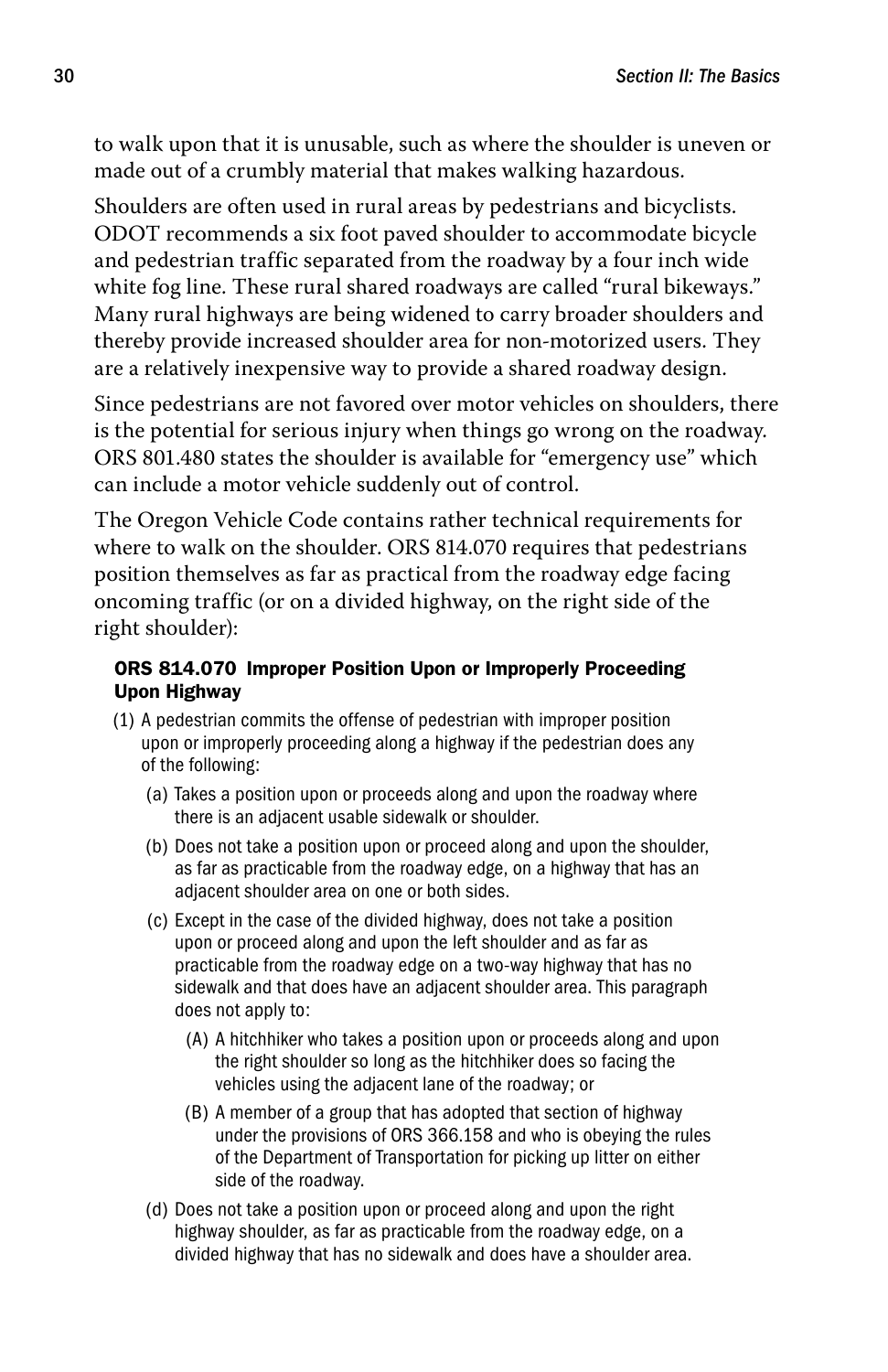This paragraph does not apply to a member of a group that has adopted that section of highway under the provisions of ORS 366.158 and who is obeying the rules of the Department of Transportation for picking up litter on either side of the roadway.

(e) Fails to take a position upon or proceed along and upon a highway that has neither sidewalk nor shoulder available, as near as practicable to an outside edge of the roadway, and, if the roadway is a two-way roadway, only on the left side of it.

The pedestrian walking on the shoulder loses the right of way over vehicles that he or she enjoyed on the sidewalk. And if the pedestrian is not walking in the right place and gets hit, then the driver will be able to argue in court that the pedestrian violated the law. Of course any negligence or legal violation by the driver will also be taken into account in determining fault and a jury would then decide the percentages of fault.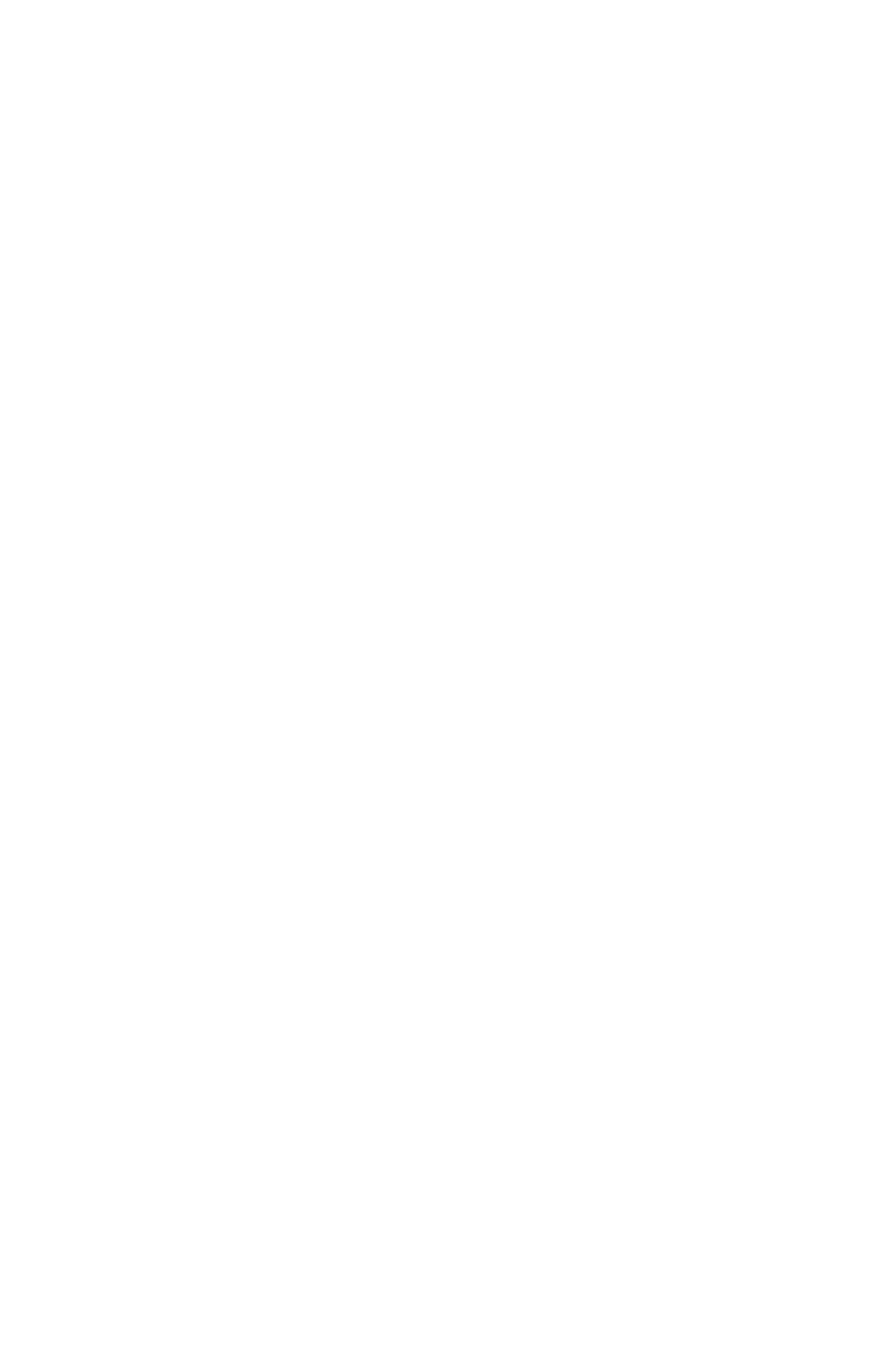# Pedestrian Rights On Bicycle Lanes And Bikeways

#### A new outpost

The Oregon Vehicle Code does not mention pedestrian use of bicycle lanes. While it is possible to come up with some opinions of how things might work, no definitive statements are possible until the legislature or appellate courts make some clear declaration of rights and duties.

The Oregon Vehicle Code defines "bicycle lane" as "that part of the highway, adjacent to the roadway designated by official signs or marking for use by persons riding bicycles." Oregon Administrative Rule (OAR) 734-20-055 specifies that bike lanes "shall be separated from the adjacent roadway by a single, solid eight-inch wide white stripe". If a pedestrian uses a bicycle lane where there is a usable shoulder or sidewalk available, then it seems clear that the bicycle should have the right of way. Where there is no usable sidewalk or shoulder, then the pedestrian is probably safest along the outside edge of the bike lane, facing traffic and yielding the right of way to all vehicles (including bicycles of course).

Use conflicts arise when there is no good paved sidewalk and the bicycle lane presents walkers, runners and bladers with an attractive alternative. Because bicycle lanes are a relatively new roadway invention, design specifications and signage are uneven and there are sometimes bicycle lanes on only one side of a street (and bicyclists will sometimes ride facing traffic, to the consternation of many motorists). Oregon law does not specifically prohibit bicycle riding while facing traffic in a bicycle lane, but the Oregon Bicyclist Manual, published by the Oregon Department of Transportation (ODOT, 2006) states: "When riding in a bike lane, you are still required to ride in the same direction as the traffic next to you." (p. 5) Unfortunately, sometimes roadway design, local custom or the lack of a safe place to cross a busy highway places riders in the position of deciding to ride facing traffic in bicycle lanes. ODOT has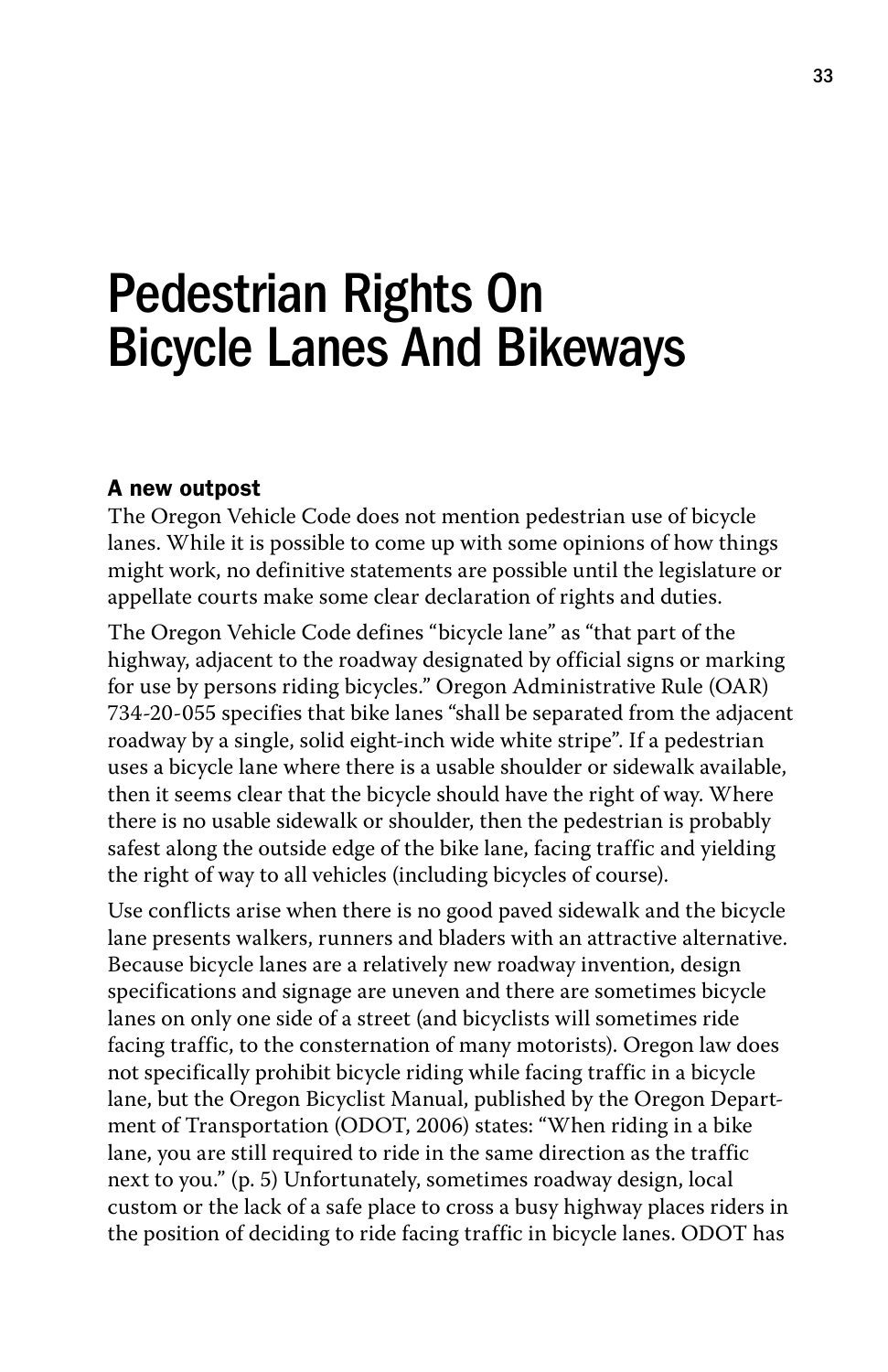attempted to change the law in the Oregon Legislature to include a specific statutory requirement to ride with traffic in bicycle lanes, but has so far not met with success.

In crowded urban areas directional conflicts arise because bicyclists are taught to ride with traffic in bicycle lanes and pedestrians usually feel safest proceeding facing traffic. Further, some bicyclists feel possessive about bicycle lanes and do not like to share the space with pedestrians.

The latest Design Standards from the Oregon Department of Transportation (ODOT), The Oregon Bicycle and Pedestrian Plan, Section II Design (2007 Update) (Public Review Draft) uses the term "Shoulder Bikeways" to describe a paved shoulder next to a rural roadway that is suitable for bicycle traffic. Paved roadway surfaces are being widened and a fog line painted inside the paved edge of the roadway to give bicyclists sufficient paved distance to the right of the fog line to have maneuvering space while riding on or adjacent to the painted stripe. In many cases, these rural-shoulder "bikeways" also provide the best surface for pedestrians who wish to walk along the highway. Often, shoulders on rural highways are not mowed or level enough to provide a safe and secure walking surface for pedestrians and the paved portion of the roadway is the best practical place to walk along the road.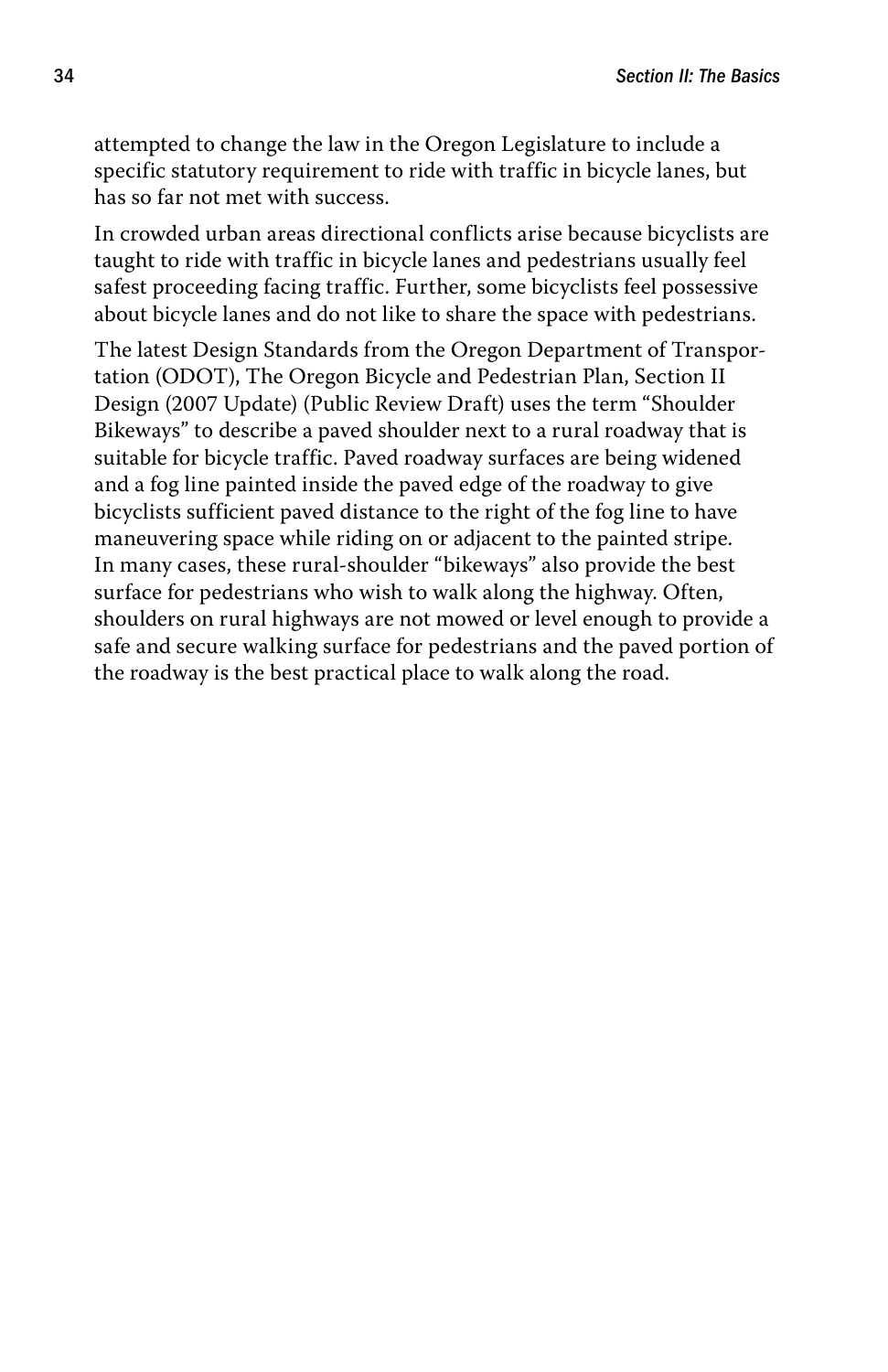# Pedestrian Rights On The Roadway

# On the edge

The law is clear that pedestrians must yield the right of way to vehicles upon roadways. ORS 814.040 provides:

#### ORS 814.040 Failure to Yield to Vehicle

- (1) A pedestrian commits the offense of pedestrian failure to yield to a vehicle if the pedestrian does any of the following:
	- (a) Suddenly leaves a curb or other place of safety and moves into the path of a vehicle that is so close as to constitute an immediate hazard.
	- (b) Fails to yield the right of way to a vehicle upon a roadway when the pedestrian is crossing the roadway at any point other than within a marked crosswalk or an unmarked crosswalk at an intersection.
	- (c) Except as otherwise provided under the vehicle code, fails to yield the right of way to all vehicles upon the roadway." There are exceptions for blind or deaf pedestrians, persons driving livestock across a highway and highway workers, but the general rule is that when pedestrians proceed along an Oregon highway, they must walk along either a usable "sidewalk" or, if on a "shoulder", as far as practicable from the roadway edge, facing oncoming (as opposed to overtaking) traffic. On a divided highway, pedestrians must walk on the "right highway shoulder as far as practicable from the roadway edge." ORS 814.070

If there is no usable sidewalk or shoulder available, then pedestrians must proceed as near as practicable to an outside edge of the roadway and, if the roadway is a two-way roadway, only on the left side of it (ORS  $814.070(1)(e)$ ). Thus, while bicyclists have a "right to the road" (so long as they ride as far to the right as practicable on a two-way street), pedestrians do not have a right to the road and must yield to vehicles except when in a crosswalk.

Every walker or runner on rural two lane roadways with a usable shoulder is arguably violating the requirement to use the shoulder, but when there is no other traffic it is hard to understand why it could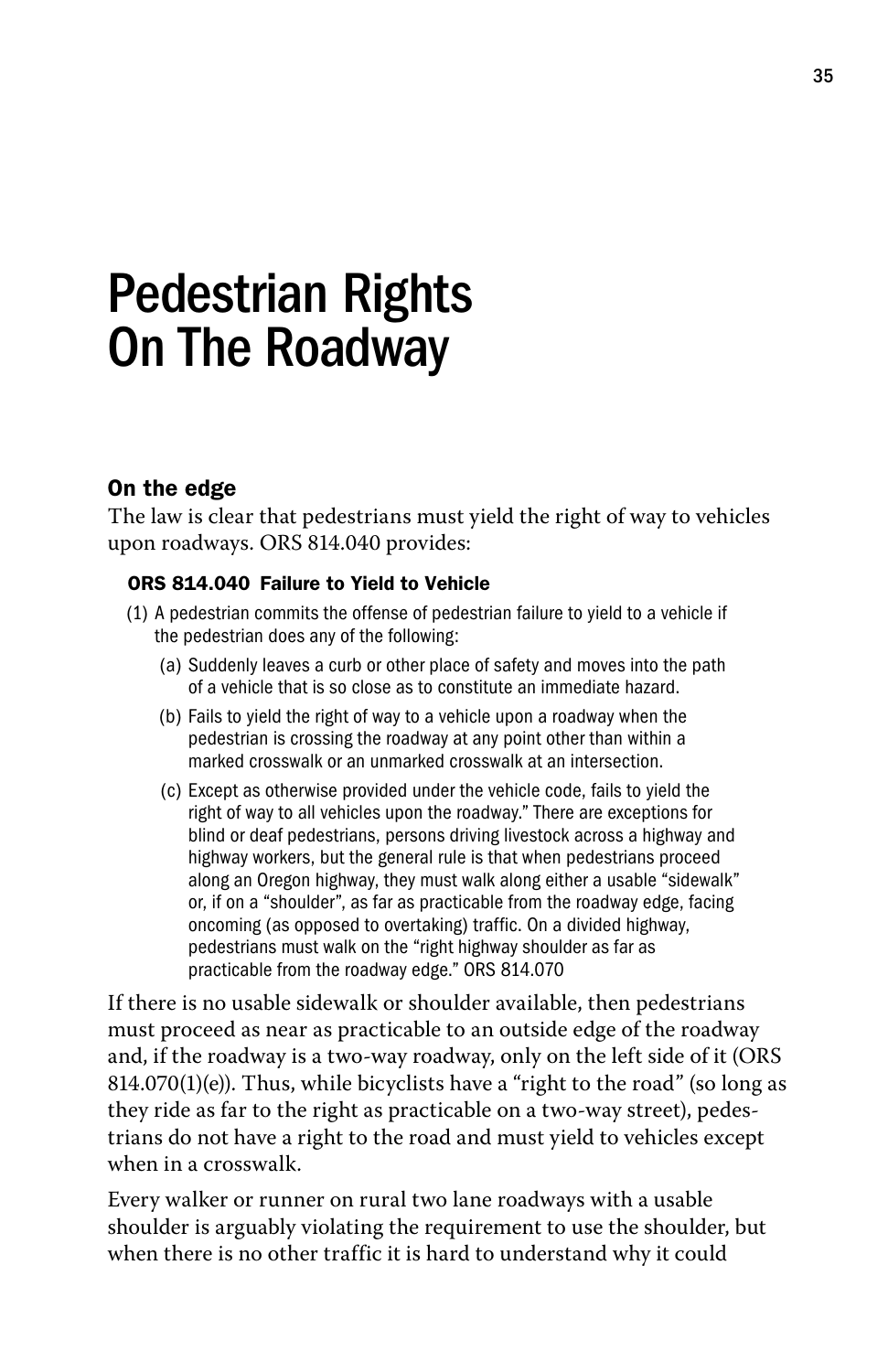possibly make a difference. However, if there is other traffic and an injury then the choice not to stay on a usable shoulder may be a big legal problem. It is important to remember that the shoulder or sidewalk must be "usable" before the pedestrian must use it; if the way is blocked or debris or an uneven surface makes it difficult to use then the pedestrian is provided a legal right to use the roadway.

ORS 814.070(e) gives the pedestrian the right to lawfully travel on the roadway only where there is no usable sidewalk or shoulder. "Improper Position Upon or Improperly Proceeding Along Highway" subjects the pedestrian to a ticket if he or she "Fails to take a position along or proceed upon a highway that has neither sidewalk nor shoulder available, as near as practicable to an outside edge of the roadway, and, if the roadway is a two-way roadway, only on the left side of it." While the statute describes what is allowed by prohibiting what is forbidden, it nevertheless grants the pedestrian the key to the highway in that it preserves the right to use part of the road when necessary so as to allow access and passage. But remember, the pedestrian lawfully on the roadway must still yield the right of way to any and all vehicles, including bicycles (ORS 814.040(1)(b)).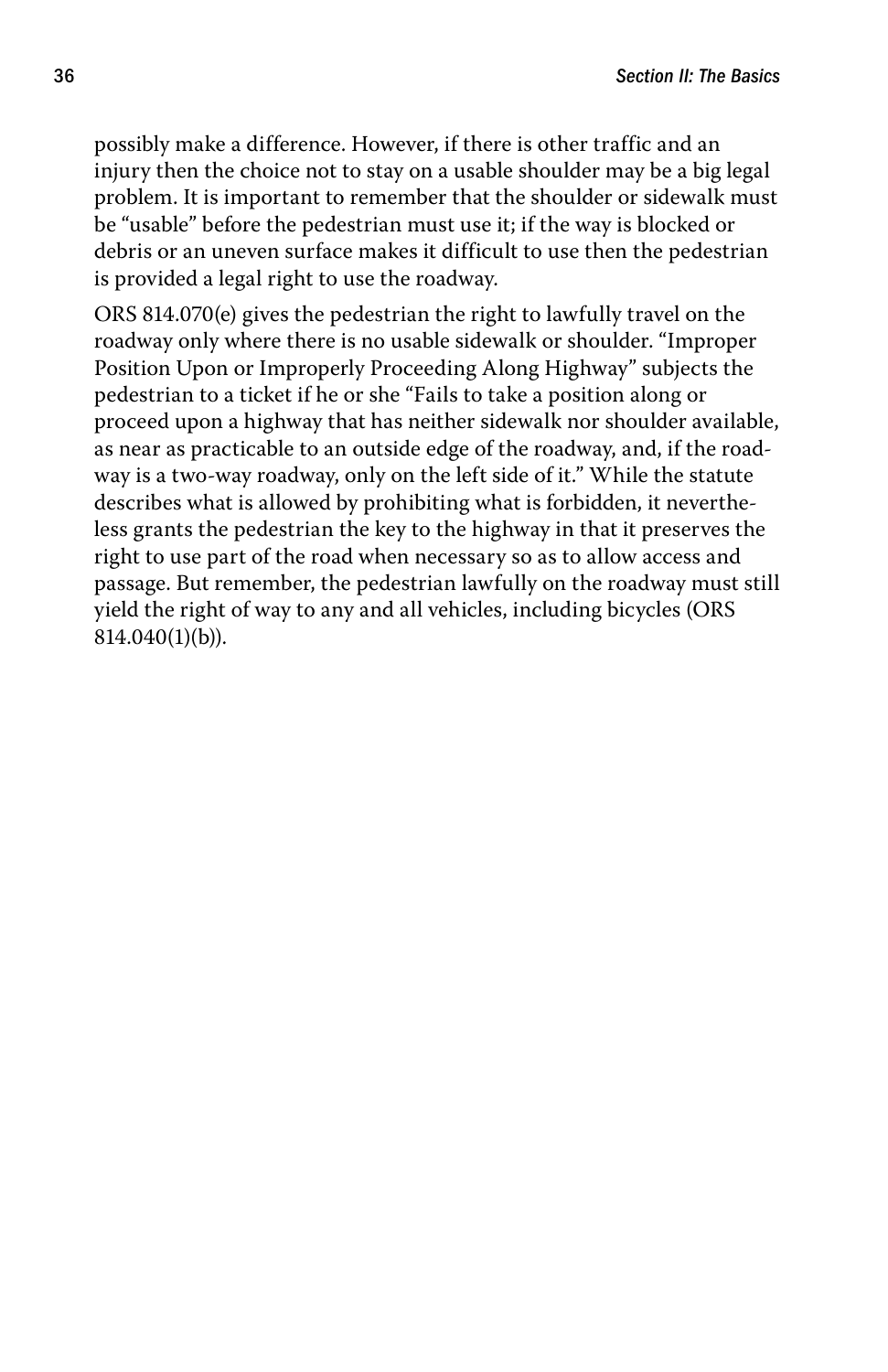# Part III: Pedestrian Legal Advocacy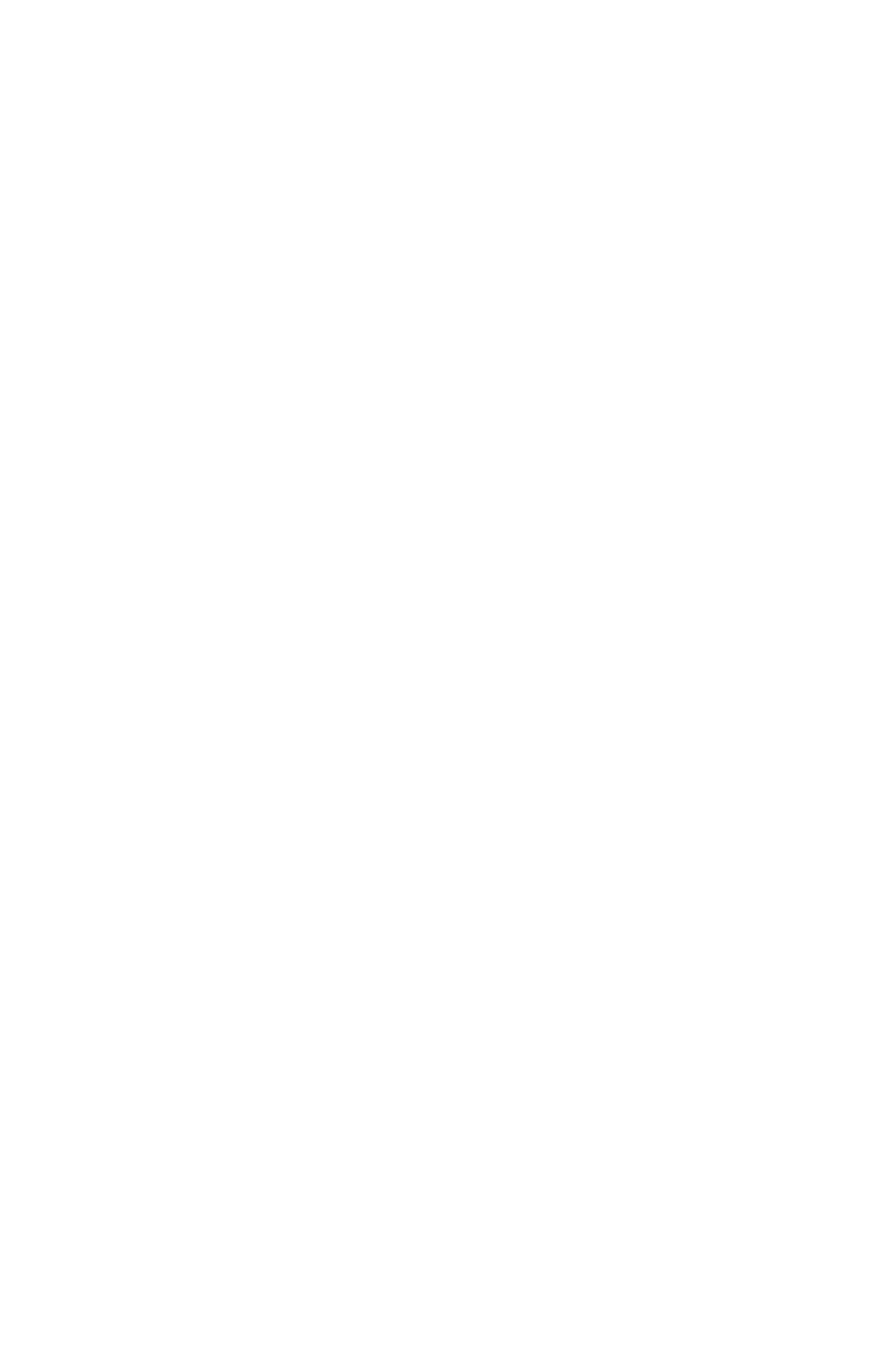# Pedestrian Rights To Development Of Facilities: Getting Our Share

#### **Background**

Pedestrian legal rights in Oregon to development of pedestrian facilities were established in the 1971 Oregon Bicycle Bill. The Oregon Department of Transportation (ODOT) describes the evolution of this important legislation on its website as follows:

ORS 366.514, aka the bike bill, was passed by the Oregon Legislature in 1971. It requires the inclusion of facilities for pedestrians and bicyclists wherever a road, street or highway is built or rebuilt. It applies to ODOT, cities and counties. It also requires ODOT, cities and counties to spend reasonable amounts of their share of the state highway fund on facilities for pedestrians and bicyclists. These facilities must be located within the right-of-way of public roads, streets or highways open to motor vehicle traffic. The funds cannot be spent on trails in parks or other areas outside of a road, street or highway right-of-way.

Advocacy for expansion of pedestrian facilities is critical if a pedestrian movement is going to succeed in getting more people to walk. While many politicians and government staffers consider themselves to be pedestrian advocates, their leadership requires that they also represent the interests of motorized traffic. The manufacturing, product distribution, and agriculture industries all depend on efficient low cost transportation, and when fuel costs rise there is even more pressure to remove impediments that appear to place Oregon's economy at a competitive disadvantage. Steady development of non-motorized facilities requires pressure from pedestrian advocates outside of government. If pedestrian advocates do not step up and push for development of pedestrian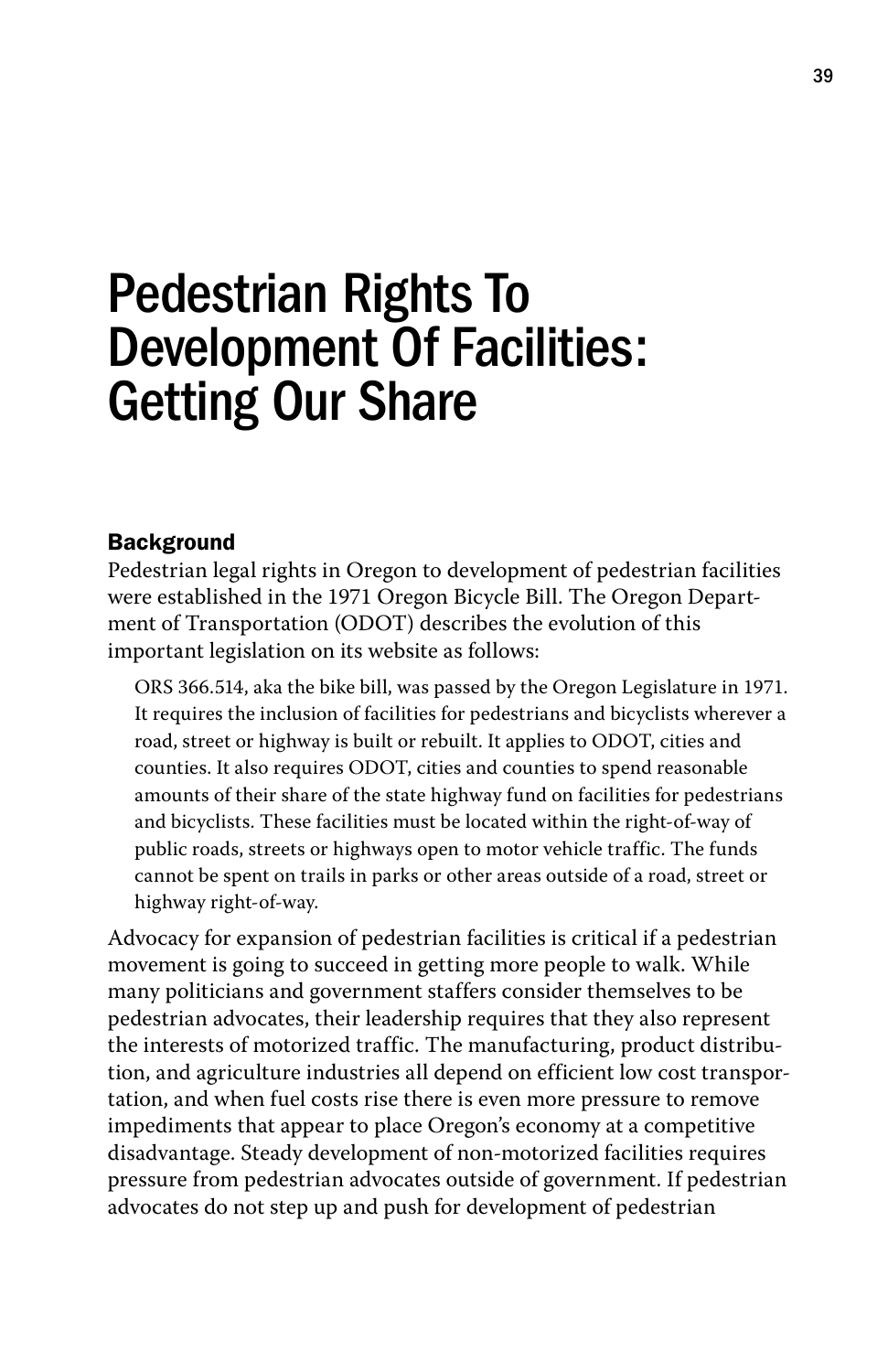facilities then the only pressure applied to decision makers will be from groups like the trucking association, AAA, and other industry groups.

### The 1% Rule and ODOT

Pressure is necessary even though many Oregon officials endorse pedestrian facility development. Highway dollars include pedestrian funding. Where will those dollars be spent? The ODOT website states: "The law requires that in any given fiscal year, the amounts expended to provide walkways and bikeways must be a minimum of 1% of the state highway fund received by the Department, a city or county." While ORS 366.514 requires that at least 1% of state highway funds be spent on walk and bike facilities, the statute also contains broadly stated exceptions to application of the 1% requirement that stand in the way of adequate enforcement. Pedestrian advocates must recognize ODOT's mix of interests and pressure it to implement the law *and* enforce it with other agencies. The ODOT website contains a useful juxtaposition of the statutory language with its interpretation of what ORS 366.514 requires:

### ODOT Interpretation of ORS 366.514

The bill is divided into Sections (1)-(5). The original language of the bill is in bold, with ODOT's interpretation following. The terminology of the original bill is outdated: "footpaths and bicycle trails" should read "walkways and bikeways."

(1) Out of the funds received by the department or by any county or city from the State Highway Fund reasonable amounts shall be expended as necessary to provide footpaths and bicycle trails, including curb cuts or ramps as part of the project.

The law requires that reasonable amounts of State Highway Funds be expended by the Department of Transportation, counties and cities to provide walkways and bikeways. Reasonable amounts are related to the need for bikeways and walkways; if there is a need, the governing jurisdiction shall expend a reasonable amount to construct the needed facilities.

When the bill was introduced in 1971, most road projects were funded through the highway fund. While the law itself refers to the highway fund, several drafters of the original bill have indicated that the intent was not to limit this requirement to the highway fund only, but rather to make this fund available for the construction of walkways and bikeways, to benefit all users of the highway.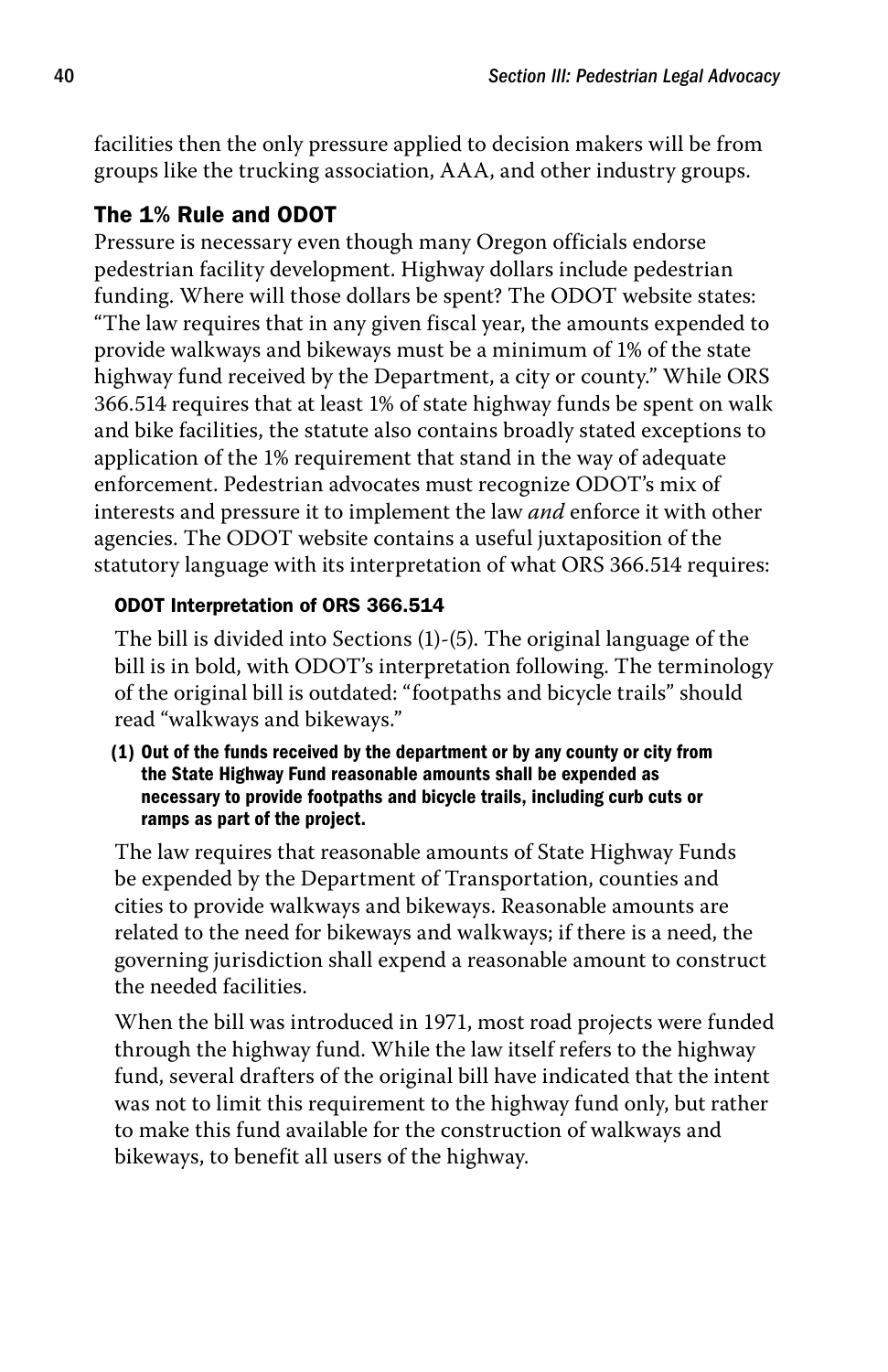#### Footpaths and bicycle trails, including curb cuts or ramps as part of the project, shall be provided wherever a highway, road or street is being constructed, reconstructed or relocated.

The law requires the Department of Transportation, counties and cities to provide walkways and bikeways on all roadway construction, reconstruction or relocation projects. The funding source or amount are not the determining factors; what is important is that pedestrian and bicycle facilities be provided as part of road improvements.

"Construction, reconstruction and relocation" refers to all projects where a roadway is built or upgraded. Walkways and bikeways don't necessarily have to be provided on projects such as signal or signing improvements, landscaping and other incidental work. Preservation overlays are also excluded if the only intent of the project is to preserve the riding surface in usable condition, without any widening or realignment. Projects where the entire depth of the roadway bed is replaced are usually considered reconstruction projects.

#### Funds received from the State Highway Fund may also be expended to maintain footpaths and trails and to provide footpaths and trails along other highways, roads and streets and in parks and recreation areas.

The law also allows highway funds to be used for maintenance and to provide walkways and bikeways independently of road construction. The Department, a city or a county may use its highway funds for projects whose primary purpose is to provide improvements for pedestrians and bicyclists.

The 1980 Constitutional Amendment (Article IX, section 3a) now prohibits the expenditure of highway funds in parks and recreation areas. A subsequent Oregon Supreme Court opinion, *Rogers v. Lane County,* supports continued use of highway funds to construct and maintain walkways and bikeways within the highway right-of- way, but allows such use only when they are within the highway right-of-way.

#### (2) Footpaths and trails are not required to be established under subsection (1) of this section:

- (a) Where the establishment of such paths and trails would be contrary to public safety;
- (b) If the cost of establishing such paths and trails would be excessively disproportionate to the need or probable use: or
- (c) Where sparsity of population, other available ways or other factors indicate an absence of any need for such paths and trails.

The law provides for reasonable exemptions. The determination that one or more exemption is met should be well-documented. The decision should allow opportunities for public review and input by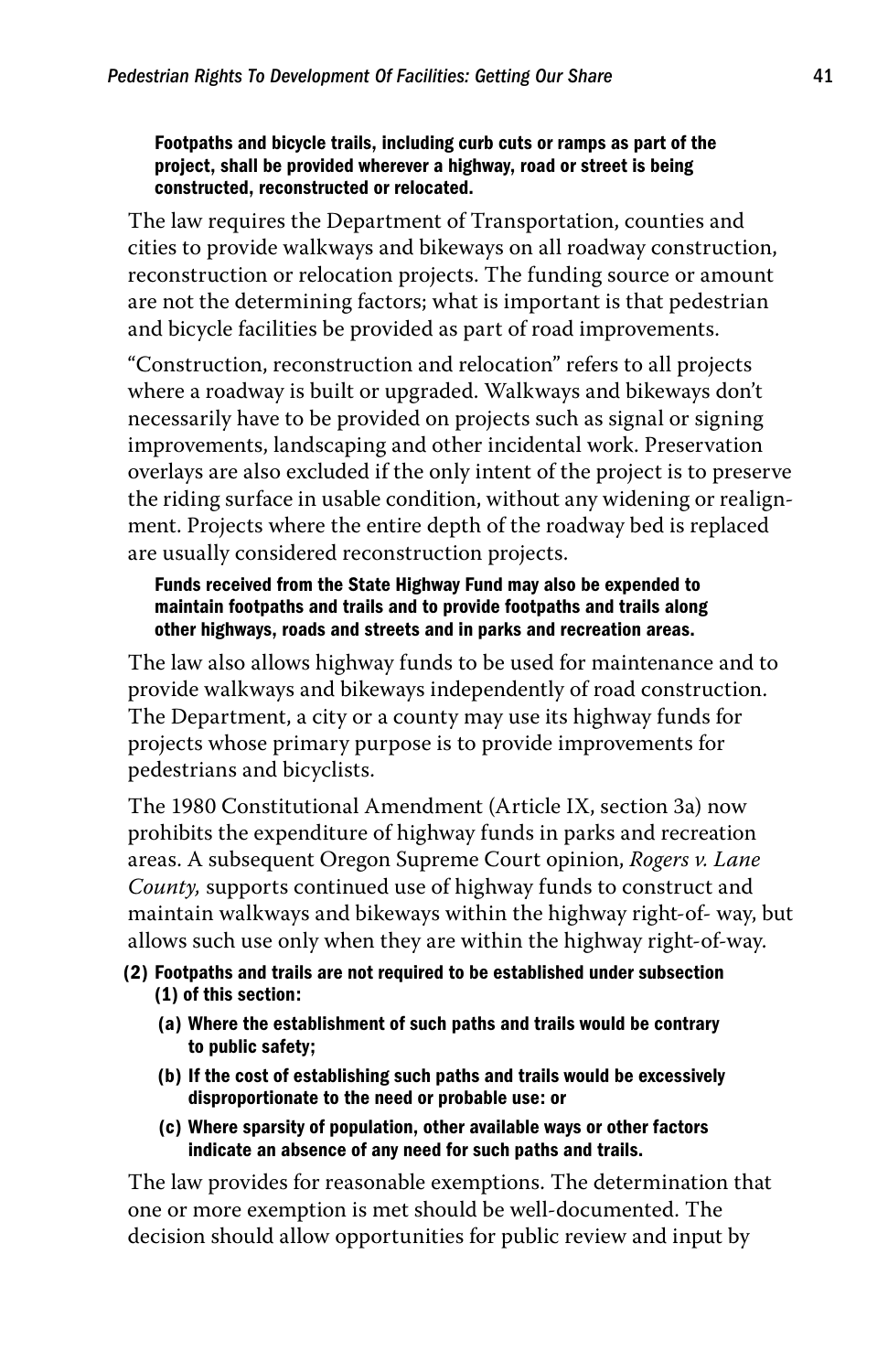interested parties. Exemptions (b) and (c) refer back to the need. The burden is on the governing jurisdiction to show the lack of need to provide facilities; the need is legislatively presumed but can be rebutted.

#### … contrary to public safety:

This exemption applies where the safety of any group of highway users would be jeopardized by the inclusion of walkways or bikeways. In most instances, the addition of walkways and bikeways improves safety, both for motorists and non-motorized users, but there may be instances where the inclusion of a walkway or bikeway decreases safety, for example, sidewalks on a limited access freeway would be considered unsafe.

#### … cost is excessively disproportionate to need or probable use:

This exemption applies if it can be shown that there is insufficient need or probable use to justify the cost. Probable use must extend to cover the anticipated life of the project, which can be twenty years or longer for roadway projects, fifty years or longer for bridge projects. It is not sufficient to claim that there is little or no current pedestrian or bicycle use. This is often due to the lack of appropriate facilities. The law does not provide guidelines for determining when costs are excessively disproportionate.

### … sparsity of population… indicates an absence of any need:

This exemption most commonly applies to rural roads or highways where walkways and bikeways would get very little use.

## … other available ways… indicate an absence of any need:

For this exemption to apply, it must be shown that the "other available ways" serve bicyclists and pedestrians as well as or better than would a facility provided on the road, street or highway in question. The "other available ways" must provide equal or greater access and mobility than the road, street or highway in question. An example sufficient to indicate other available ways would be providing sidewalks and bike lanes on a parallel or adjacent street rather than along a freeway. An example not sufficient would be choosing not to provide bike lanes and sidewalks on an arterial street and encouraging use of local side streets that do not include bicycle and pedestrian facilities nor offer the equivalent direct route or access as the arterial street.

#### … other factors… indicate an absence of any need:

This exemption allows consideration of other factors that are particular to a project. A common example is the acceptability of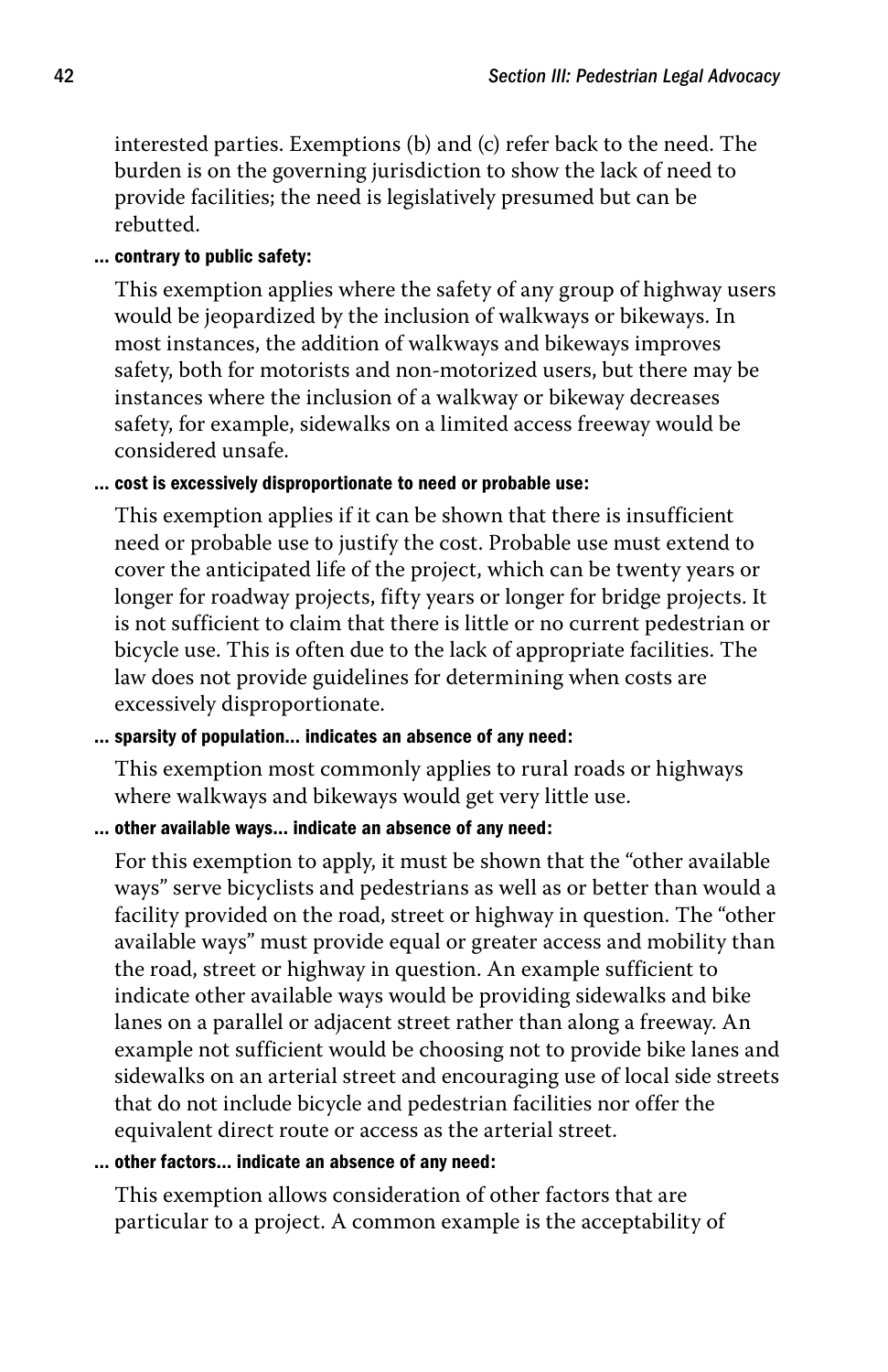cyclists sharing the roadway with automobiles on low volume, low traffic local streets. Again, the absence of any need must be found.

- (3) The amount expended by the department or by a city or county as required or permitted by this section shall never in any one fiscal year be less than one percent of the total amount of the funds received from the highway fund. However:
	- (a) This subsection does not apply to a city in any year in which the one percent equals \$250 or less, or to a county in any year in which the one percent equals \$1500 or less.
	- (b) A city or county in lieu of expending the funds each year may credit the funds to a financial reserve or special fund in accordance with ORS 280.100, to be held for not more than 10 years, and to be expended for the purposes required or permitted by this section.
	- (c) For purposes of computing amounts expended during a fiscal year under this subsection, the department, a city or county may record the money as expended:
		- (A) On the date actual construction of the facility is commenced if the facility is constructed by the city, county or department itself; or
		- (B) On the date a contract for the construction of the facilities is entered with a private contractor or with any other governmental body.

The law requires that in any given fiscal year, the amounts expended to provide walkways and bikeways must be a minimum of 1% of the state highway fund received by the Department, a city or county. The law does not establish a special fund ("bicycle fund"), nor does it limit the expenditures to 1%: section (1) requires that "reasonable amounts" be expended. 1% is only a minimum.

Cities and counties are not required to spend a minimum of 1% each year; they may credit this amount to a reserve fund and expend these amounts within a period not to exceed ten years.

The 1% minimum requirement is independent from the requirement to provide bikeways and walkways as part of road construction. A jurisdiction spending more than 1% of its funds on walkways and bikeways must still provide bikeways and walkways as part of all new construction projects, unless determined not to be otherwise required pursuant to section (2).

The 1% minimum requirement does not apply to cities receiving less than \$25,000 a year, or to counties receiving less than \$150,000 a year from the fund. However, bikeways and walkways must be provided wherever roads are constructed, as required in Section 1, subject to the exemptions in Section 2.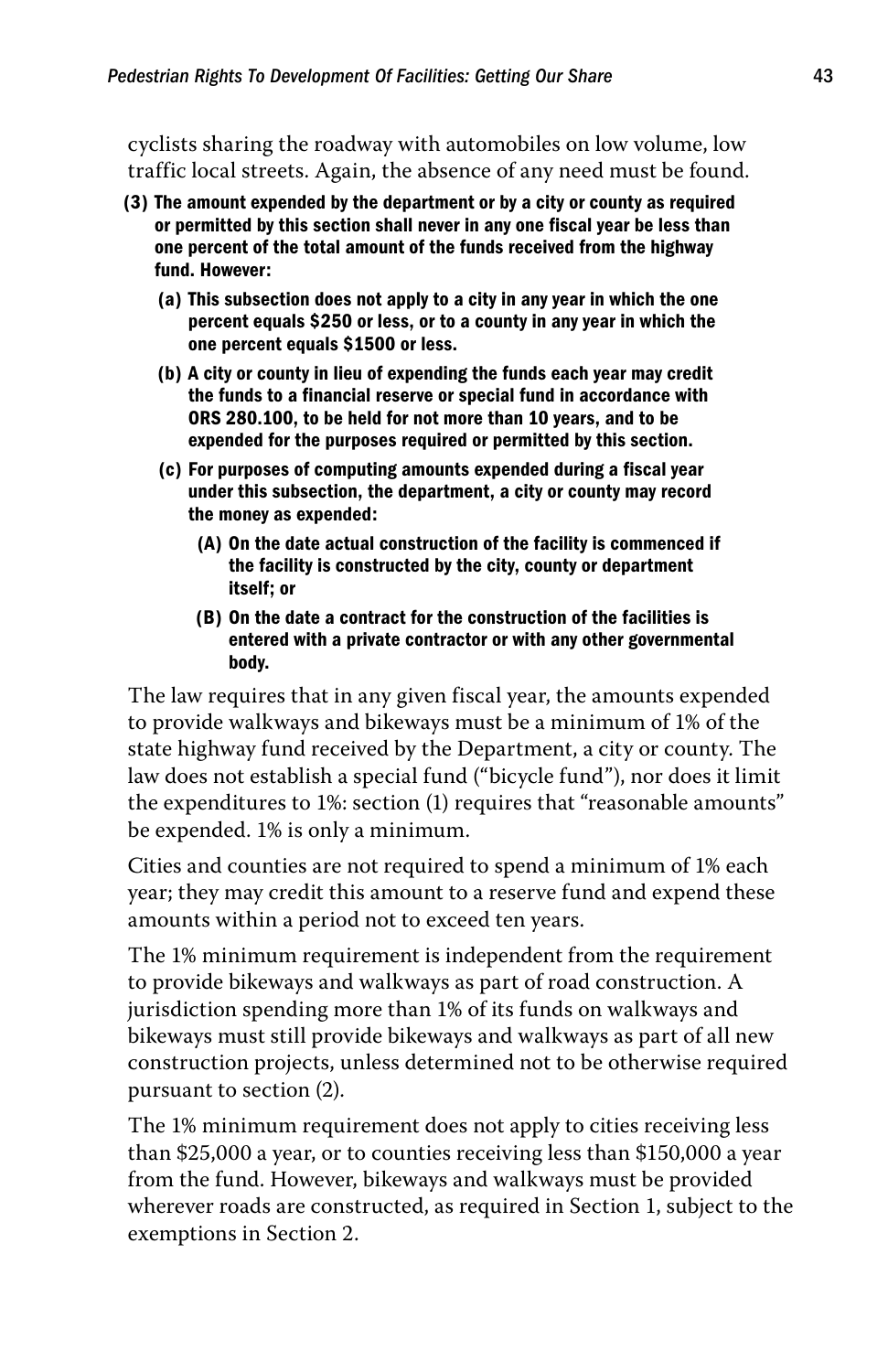(4) For the purposes of this chapter, the establishment of paths, trails and curb cuts or ramps and the expenditure of funds as authorized by this section are for highway, road and street purposes.

This section is the legislature's statement of intent that these uses would qualify under the Constitution as highway uses. This is reinforced in the 1980 constitutional amendment (Article IX, section 3a) and by *Rogers v. Lane County.*

 The department shall, when requested, provide technical assistance and advice to cities and counties in carrying out the purpose of this section. The division shall recommend construction standards for footpaths and bicycle trails. Curb cuts or ramps shall comply with the requirements of ORS 447.310. The division shall, in the manner prescribed for marking highways under ORS 810.200, provide a uniform system of signing footpaths and bicycle trails which shall apply to paths and trails under the jurisdiction of the department and cities and counties.

One of the purposes of this Bicycle/Pedestrian Plan is to implement this section. ODOT develops standards and designs for bikeways and walkways. ODOT staff is available to assist cities and counties with technical problems, as well as with planning and policy issues.

 The department and cities and counties may restrict the use of footpaths and bicycle trails under their respective jurisdictions to pedestrians and non-motorized vehicles.

Motor vehicles are generally excluded from using bike lanes, sidewalks and multi-use paths.

- (5) As used in this section, "bicycle trail" means a publicly owned and maintained lane or way designated and signed for use as a bicycle route.
- A "bicycle trail" is currently defined as a "bikeway."

The Oregon Court of Appeals upheld the intent of this statute in *Bicycle Transportation Alliance v. City of Portland* (9309-05777; CA A82770). The judge's summary was: "Read as a whole, ORS 366.514 requires that when an agency receives state highway funds and constructs, reconstructs or relocates highways, roads or streets, it must expend a reasonable amount of those funds, as necessary, on bicycle and pedestrian facilities. The statue also requires the agency to spend no less than one percent per fiscal year on such facilities, unless relieved of that obligation by one of the exceptions in subsection (2)."

Note that the ODOT website ends its interpretation with the 1993 Bicycle Transportation Alliance lawsuit against the City of Portland which successfully argued that the language of ORS 366.514 clearly required a 1% minimum expenditure of funds. However the exceptions to application of the 1% rule contained in Section 2 *("costs excessively*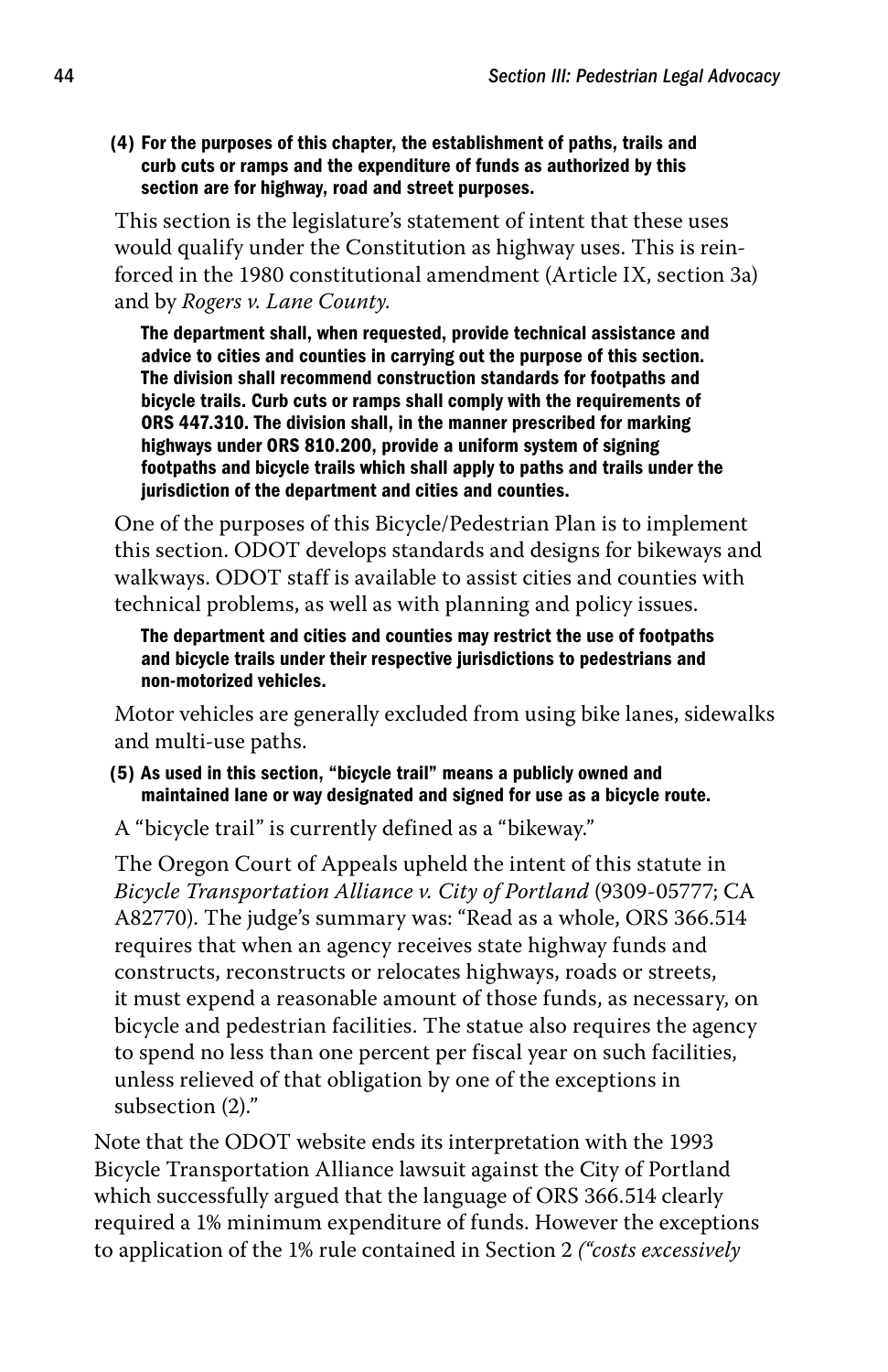*disproportionate to the need or probable use")* actually swallow the rule if some reasonable basis can be demonstrated by local officials who oppose a proposed pedestrian plan.

### What can be done?

While citation of the BTA lawsuit and the threat to file a lawsuit in court to enforce ORS 366.514 is often helpful in persuading reluctant officials to more fully include non-motorized users in a project, experience has shown in the fifteen years since the case was filed that active pressure on officials by a broad coalition of citizens is far more effective than a court case alone. Removing the loopholes in ORS 366.514(2), expanding the description of the types of funds and projects within its reach, and increasing the minimum percentage above one percent have all been discussed for future legislative reform but have so far not gotten beyond the talking stage. Any effort to expand ORS 366.514 will require considerable effort and coordination between user groups and government leaders to have a realistic chance at passage into law.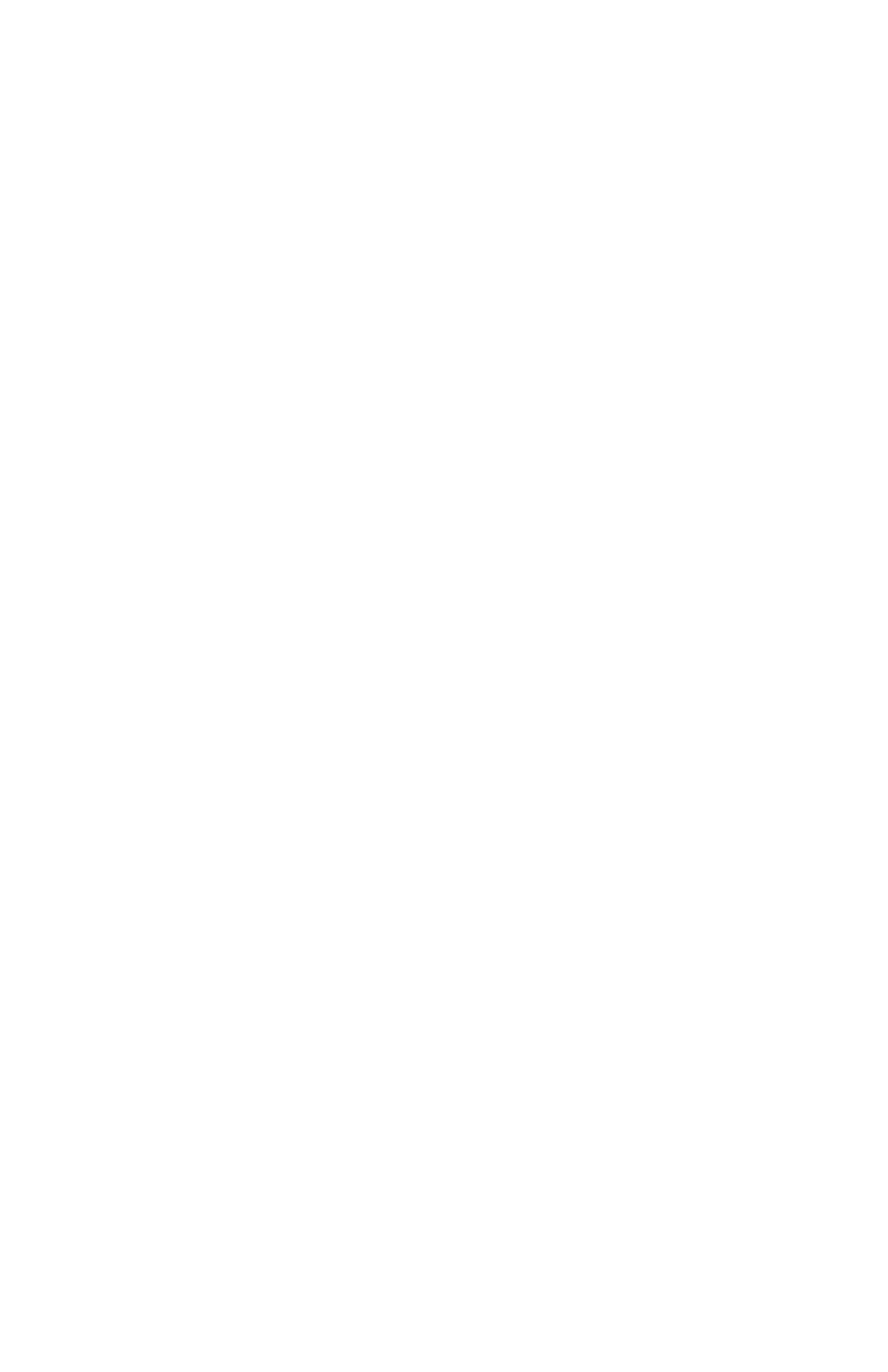# No ID Required

### You have a right not to carry ID or identify yourself

While motor vehicle operators are required by statute to carry their operator's license or permit on their person, pedestrians are exempt from this legal requirement.

#### No ID required for pedestrians

Intrusion by government upon the right to walk where we wish without being monitored by "Big Brother" or the forces of Homeland Security is an individual freedom, at least so long as citizens follow the traffic laws and municipal or county ordinances. Contact with law enforcement officers sometimes creates a conflict because police are accustomed to working with the legal requirements for drivers, i.e., production by the citizen upon request of driver's license identification.

Since no requirement for carrying identification exists for pedestrians, it has been frustrating for police officers trying to issue citations to protesters or traffic law offenders.

#### The right to be unidentified

State legislatures and appellate courts have been uneven in their protection of individual liberties under the Fourth Amendment prohibition against unreasonable search and seizure when there is less than probable cause to justify an arrest. If a law enforcement officer has probable cause to arrest an individual for a crime, then the arrest process justifies inquiry about identity and reasonable detention, if the arrested person is unwilling to cooperate. However, if the citizen is not being arrested for a crime, then the law regarding stop and detention becomes applicable and creates an increased level of constitutional protection for the citizen.

If a law enforcement officer has a reasonable suspicion that a person has committed or is about to commit a crime, ("about to commit" is defined in ORS 131.605 somewhat loosely as: "unusual conduct" indicating "criminal activity may be afoot") then the citizen may be stopped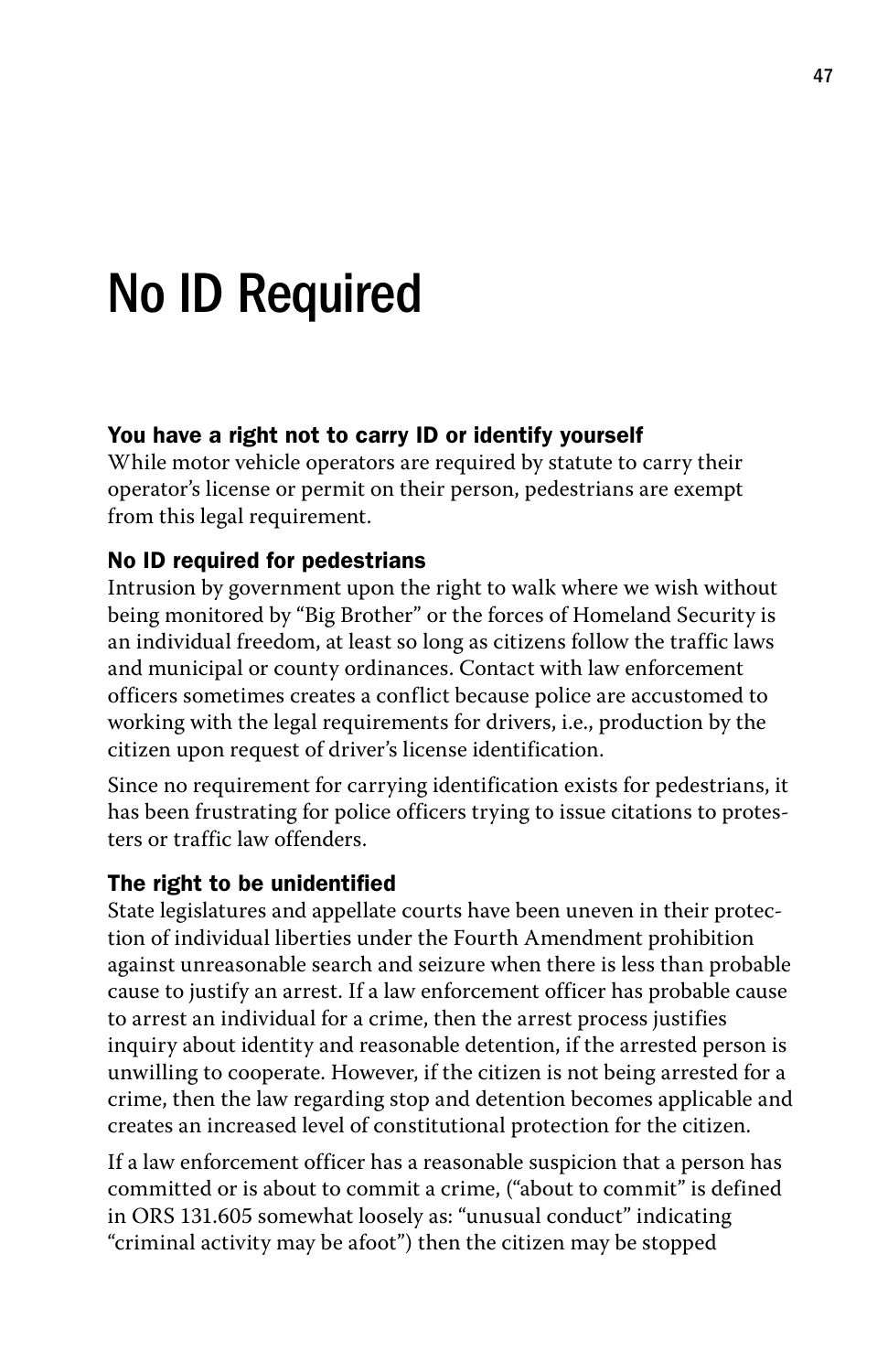(detained) and an inquiry may be conducted about the suspicious circumstances, which does not include the obligation to identify oneself to the officer in Oregon.

## Recent developments leave current Oregon law intact

While present Oregon law does not require that a person stopped by a suspicious police officer must carry or present identification, the U.S. Supreme Court decided five-to-four in 2004 that the state of Nevada was within its authority in convicting Larry Hiibel for violation of a Nevada statute requiring people stopped in suspicious circumstances to identify themselves. So far, Oregon does not have a similar statute on the books.

However, law enforcement frustration with citizen refusals to identify led to introduction of House Bill 2390 in the Oregon 2005 Legislature. The measure would have created an offense of "Refusal to Identify." The measure passed the Oregon House (by a margin of 39/20) but died in the House Rules Committee before it was ever sent over to the Senate (which would likely not have passed it for civil liberties reasons). HB 2390 would have required that a person present at the scene of a felony or to whom a police officer intends to issue a citation, identify himself or herself when asked; if the person failed to comply, the law would have allowed immediate arrest and detention. This measure was an outgrowth of frequent difficulty experienced by police officers attempting to obtain cooperation from witnesses to crimes or in issuing non-criminal citations to persons in non-motorized vehicle citation situations such as protests, Critical Mass, or other instances where no hunting/fishing or other registration must be carried by the citizen.

Periodically, this area will continue to be a source of debate between the law enforcement and civil liberties communities. Ultimately, the question will be decided in a political forum and will depend on the political constituencies in the legislature and in the courts.

For now, citizens do not need to carry identification. And pedestrians need not identify themselves unless charged with a traffic citation or crime. If cited or charged with a crime, pedestrians must correctly identify themselves for purposes of service of the Uniform Traffic Citation or face arrest for a Class A Misdemeanor for giving False Information to a Peace Officer. ORS 162.385. Thus, while no identification papers must be carried by a person, it is, nevertheless, a misdemeanor crime to fail to correctly identify oneself when being cited.

While protection of the individual's right not to carry identification and to refuse to identify oneself in the absence of having committed an offense is a narrow one, it is, nevertheless, a significant protection for the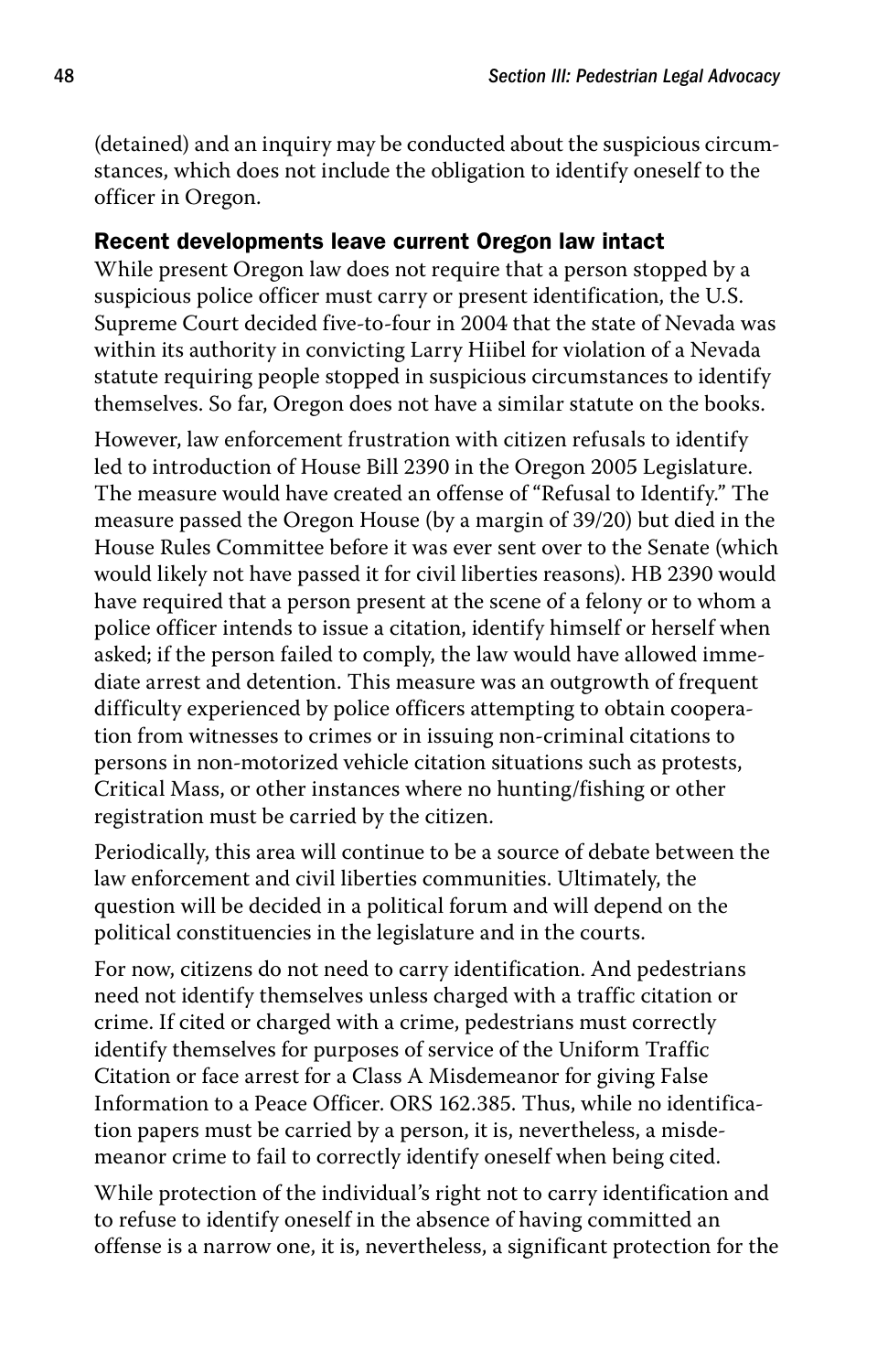individual. Travelers to other countries who have ever encountered an identity-check station will recognize the difference immediately. "Flying below the radar" or "being off the grid" may seem at first glance like vestigial stumbling blocks for law enforcement in this age of Homeland Security and plastic disposable identity cards, but our right to remain unidentified so long as we behave ourselves is a basic building block of our individual freedom in the United States and is worth preserving.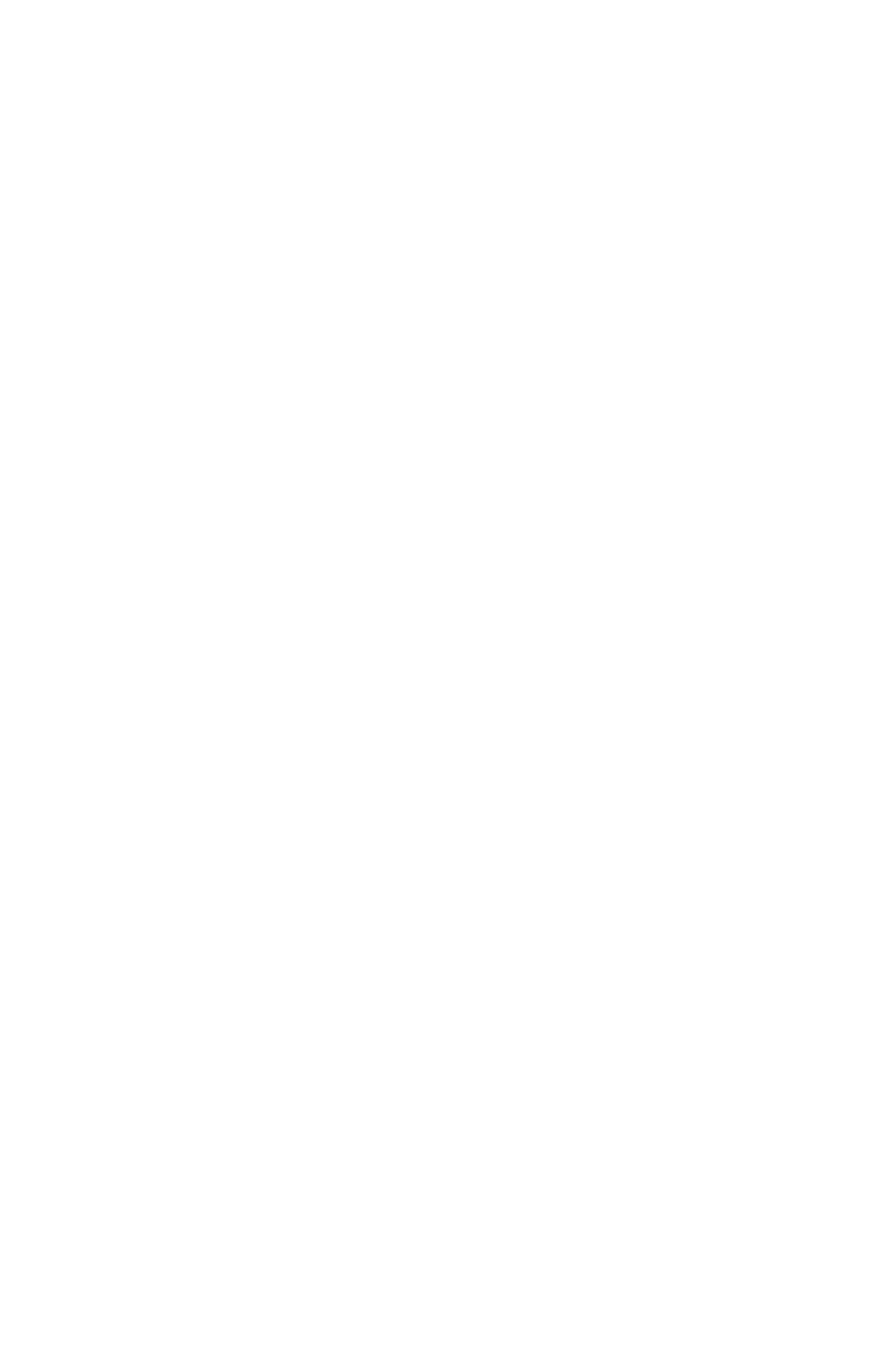# The "Bad" Pedestrian — Jaywalking And The Law

"Jaywalk" is not a term that is defined in the Oregon Vehicle Code but is certainly a part of our "legal" vocabulary. To "jaywalk" is to be a "bad" pedestrian by engaging in some sort of illegal or unwise behavior while on foot. Professor Peter Norton from the University of Virginia has studied the roots of the term and how it became a tool in the culture conflict between the pedestrian culture and the promoters of the motor vehicle shortly after the turn of the last century.

In 1909 "jaywalker" was a colloquial midwestern term describing a country person who came into the city and got in the way of other pedestrians on the busy streets while gawking at all the sights. But promoters of the new automobile industry took the term over to strengthen the automobile's claim to street space. They transformed "jaywalker" to describe someone in the street who was not paying attention to approaching motorists. However, before this campaign it was the pedestrian who had the right of way against the "joyriders" in automobiles; collisions were viewed as the result of motorists not paying attention to the lawful presence in the street of regular folks. But in 1908, Henry Ford began mass producing the Model T so it became readily available (over the next 19 years, over 15.5 million were sold). As the number of cars increased, the pedestrian's right to be in the street was challenged and a transformation began that included a methodical and effective national campaign to push the pedestrian to the side of the road.

Professor Norton says that the campaign to take over the roads included new legal prohibitions on pedestrian street access, traffic signals to allow motorized right of way, and a sophisticated campaign to subordinate pedestrian rights in the name of progress and public safety. The conflict between motorists and pedestrians changed the nature of city streets from cultural thoroughfares teaming with all sorts of wagons, vendors, bicyclists, animals and carts to routes where motor vehicles transformed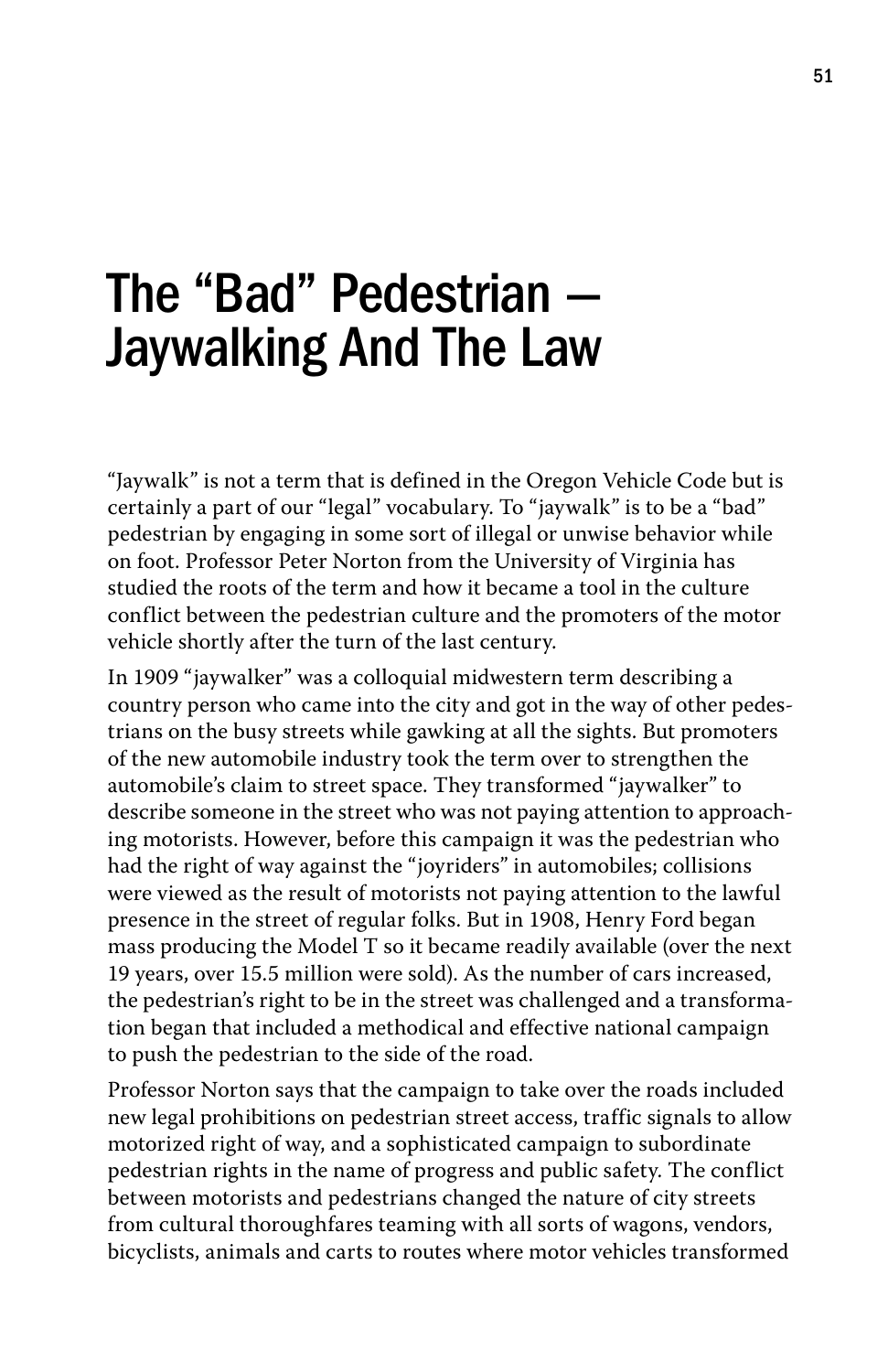and pushed the roadway clear of other users by sheer brute force. Norton notes that by 1930 "jaywalker" was a common term used in the "safety" campaign sponsored by automobile interests. People were hired to wear dunce or clown costumes while carrying "jaywalker" signs and the Boy Scouts of America were encouraged to volunteer to spread the word not to jaywalk in the name of public safety and order.

Norton estimated that well over 150,000 pedestrians were killed in traffic accidents from 1920 to 1929, a four-fold increase over the previous decade. "Of all the many rivalries between various street users, the feud between pedestrians and motorists was the most relentless — and the bloodiest." He points out that the battle continues in modern efforts to reclaim pedestrian rights to the streets, from policy questions over length of the wait time before a "walk" signal to traffic calming efforts that restrict motorized access.

### Remove the reasons people jaywalk and they won't do it

Poorly designed pedestrian facilities that impede walking travel, overly restrictive laws that don't make sense, and lack of safe crossings all contribute to perpetuate use of "jaywalking" as a label for "bad" pedestrian behavior. The Oregon Bicycle and Pedestrian Plan states "'Jaywalking' is not a legally defined term in Oregon law. It does not mean crossing a street midblock" (Chapter 5, Street Crossings, p. 2 (2007 Public Review Draft)). Pushing back at attempts to prohibit pedestrian access is an important part of pedestrian advocacy. If leaders want to make locations safer for pedestrians the answer is not to prohibit lawful entry, but instead to create conditions or facilities that entice pedestrians to use the safer alternative because it works better. The Oregon Bicycle and Pedestrian Plan recognizes as much when it states that

Midblock crossings are a fact that planners and designers need to consider: people will take the shortest route to their destination. Prohibiting such movements is counter-productive if pedestrians continue to cross the road with no protection. It is better to design roadways that enable pedestrians to cross safely.

*Chapter 5 Street Crossings, p.1 (2007 Public Review Draft)*

The term "jaywalk" takes on a whole new meaning when its history is examined. What people think of as a slang name for a collection of bad pedestrian behaviors is actually a label imposed upon pedestrians for the good of motor vehicles. While it would be foolish to advocate jaywalking as a step in the right direction, recognizing and pushing back upon societal forces that continually push to keep pedestrians "in their place" is an important first step in creating modern pedestrian group consciousness.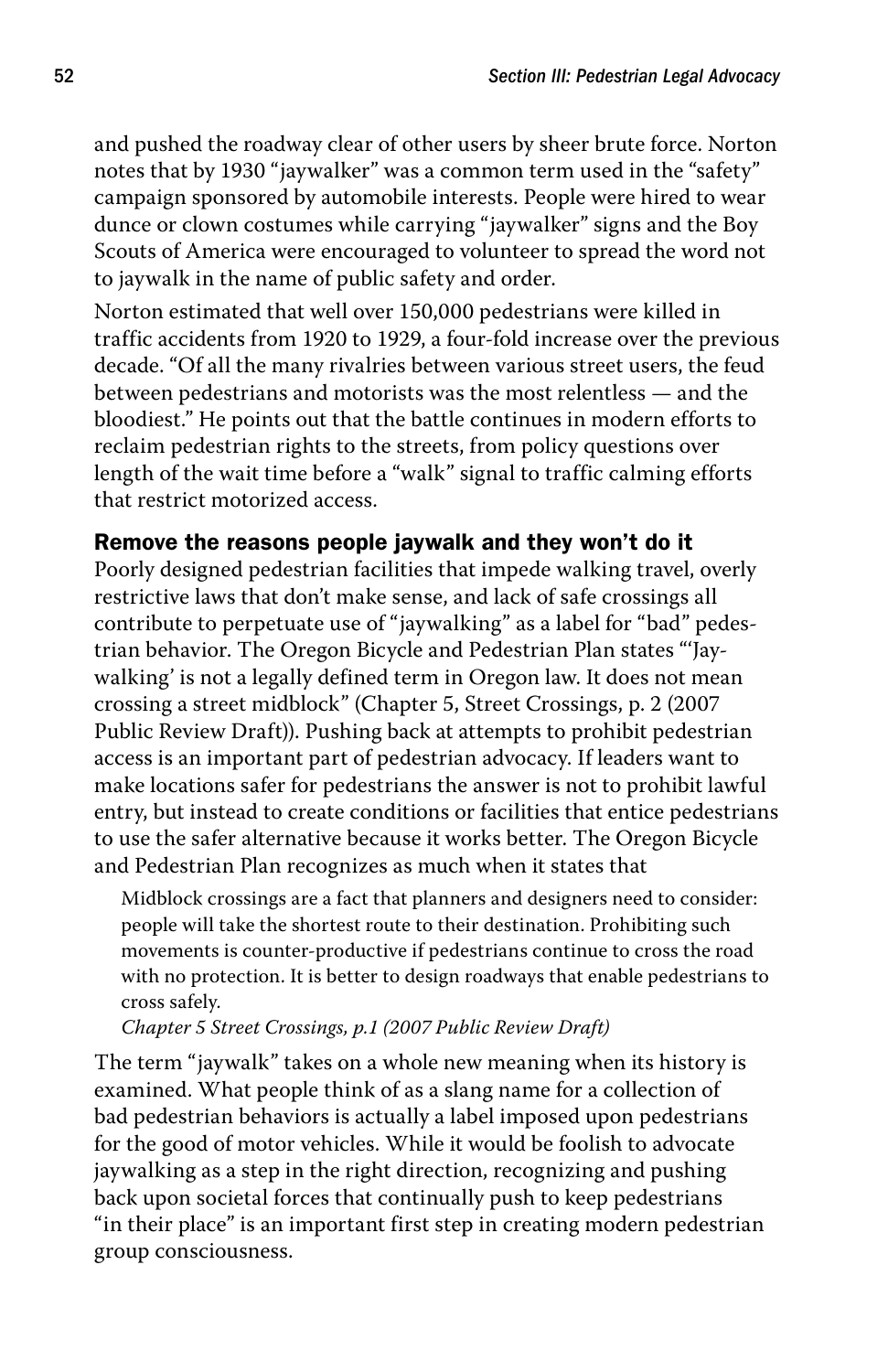# Vulnerable Roadway User: A New Remedy Against Careless Drivers

The 2007 Oregon Legislature passed HB 3314, creating an enhanced penalty for careless diving if it contributes to serious physical injury or death to a "vulnerable user of a public way", and will go into effect January 1, 2008. The purpose of this article is to discuss the Vulnerable User legal concept and its potential for improvement in safety for nonmotorized roadway users such as bicyclists and pedestrians.

### "Vulnerable Roadway User": a European safety concept

The concept of "vulnerable roadway user" has been used by planners and safety organizations in Europe to categorize and describe non-motorized roadway users. The label is a nice one because it incorporates the inherent vulnerability of humans who use the roads without being encased in a protective steel shell. Inclusion of the concept of vulnerability evokes a more sympathetic image and focuses on the shared vulnerability of these different user groups. Including vulnerable users within a single term emphasizes the requirement for protection to counterbalance the somewhat natural reaction some people have to improve safety by restricting access, such as by restricting bicycle access to freeways, pedestrian crossings or road access.

No state has ever used the Vulnerable Roadway User concept as a legal term, but for the reasons stated above, the members of the Bicycle Transportation Alliance (BTA) Legislative Committee felt it could focus the need for enhanced protection of vulnerable user groups (who are reducing energy consumption and pollution, while improving their own good health and fitness). Since people need to get out of their cars and walk or roll under their own power, some enhanced protection is necessary to get law enforcement and the court system participating in protecting and encouraging kids to walk to school, commuters to ride a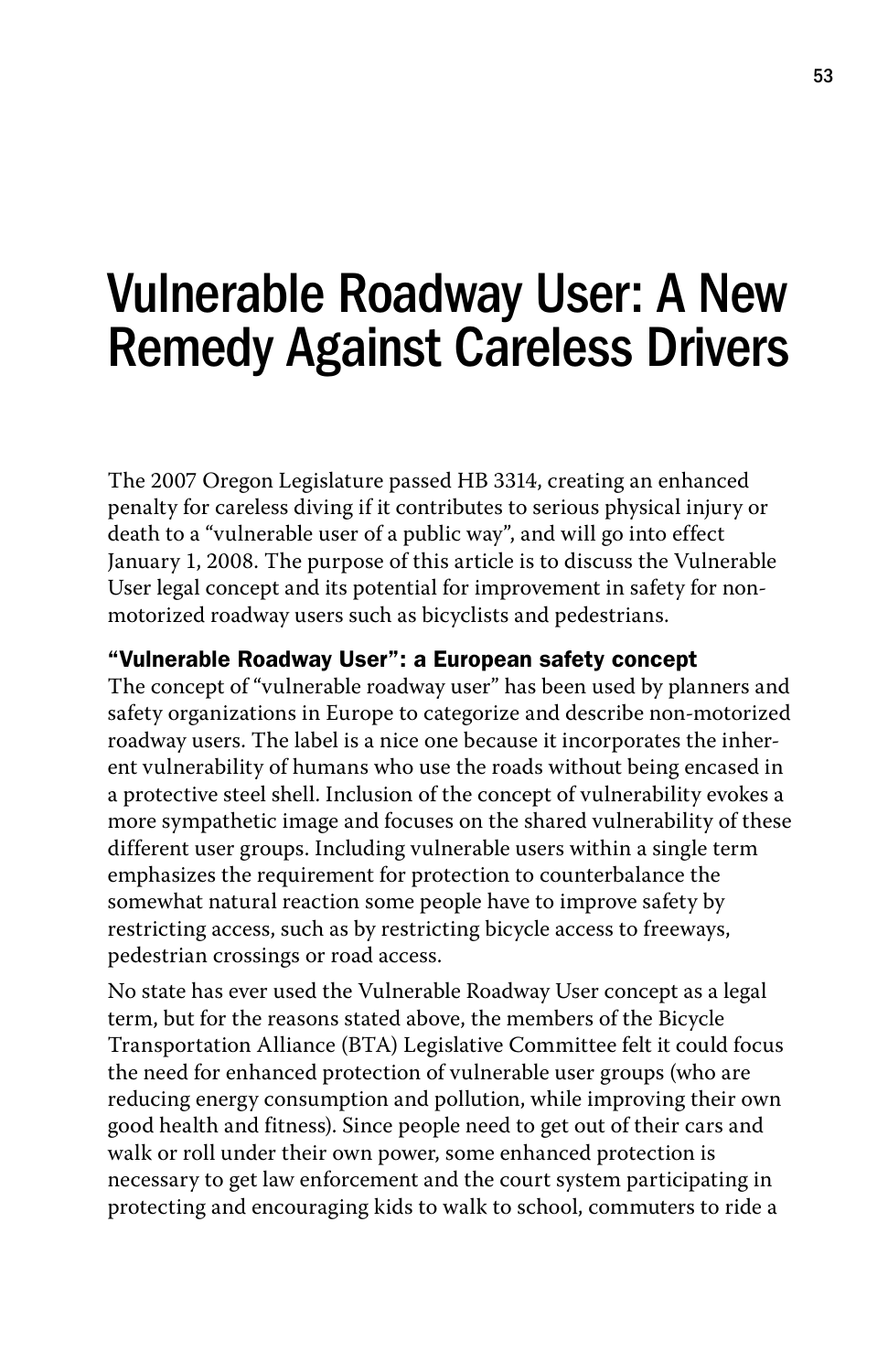bike, and the use of a skateboard or scooter, instead of getting a ride or driving a car to run an errand.

It was our view that Oregon law was far too lenient in punishing careless drivers who receive merely a fine and are not even required to make a court appearance after a horrific collision. Some police officers and medical personnel have even been heard to argue that people who choose not to ride in a car should expect to have bad things happen because the roadways are so dangerous. To us, tolerating the status quo was not acceptable — it was time to change the law and create a zone of protection instead of indifference toward those people brave enough to use their bodies to get around.

# Political realities and difficulties

When we first introduced the idea of an enhanced penalty for careless drivers who hurt vulnerable users, key legislators told us that any effort to create new crimes and inmates for our already overburdened state court and corrections system would face widespread resistance. Further, our effort to include motorcyclists within the definition of Vulnerable Roadway User was criticized and motorcyclists were excluded, even though the American Motorcyclist Association (AMA) "Motorcyclists Matter" campaign was a pioneer in the enhanced penalty area. On the other hand, we were pleased to include highway workers and rural folks moving equipment or astride animals within the definition. See HB 3314 (after this article).

It was extremely difficult to create an enhanced penalty when further criminal consequences were not an option, but BTA legislative committee member Doug Parrow began thinking outside the usual legal box and completely rewrote our original language to include a non-criminal alternative of a \$12,500 fine (up from \$750) and a one-year license suspension (no license suspension was previously included in a conviction for Careless Driving). Additionally, to create an inducement for careless drivers to improve their driving skill and pay the community back for their actions, a traffic safety course requirement and 100-200 hours of community service were included as an alternative to the fine and suspension — if the program is successfully completed, then the suspension and fine would be suspended.

While some in the bicycle community saw the penalties as insufficient, we felt it was a great improvement on the status quo. We also added a requirement requested by victim families that careless drivers be required to make a court appearance in front of a judge to face the charges instead of merely sending a check in the mail. Preliminary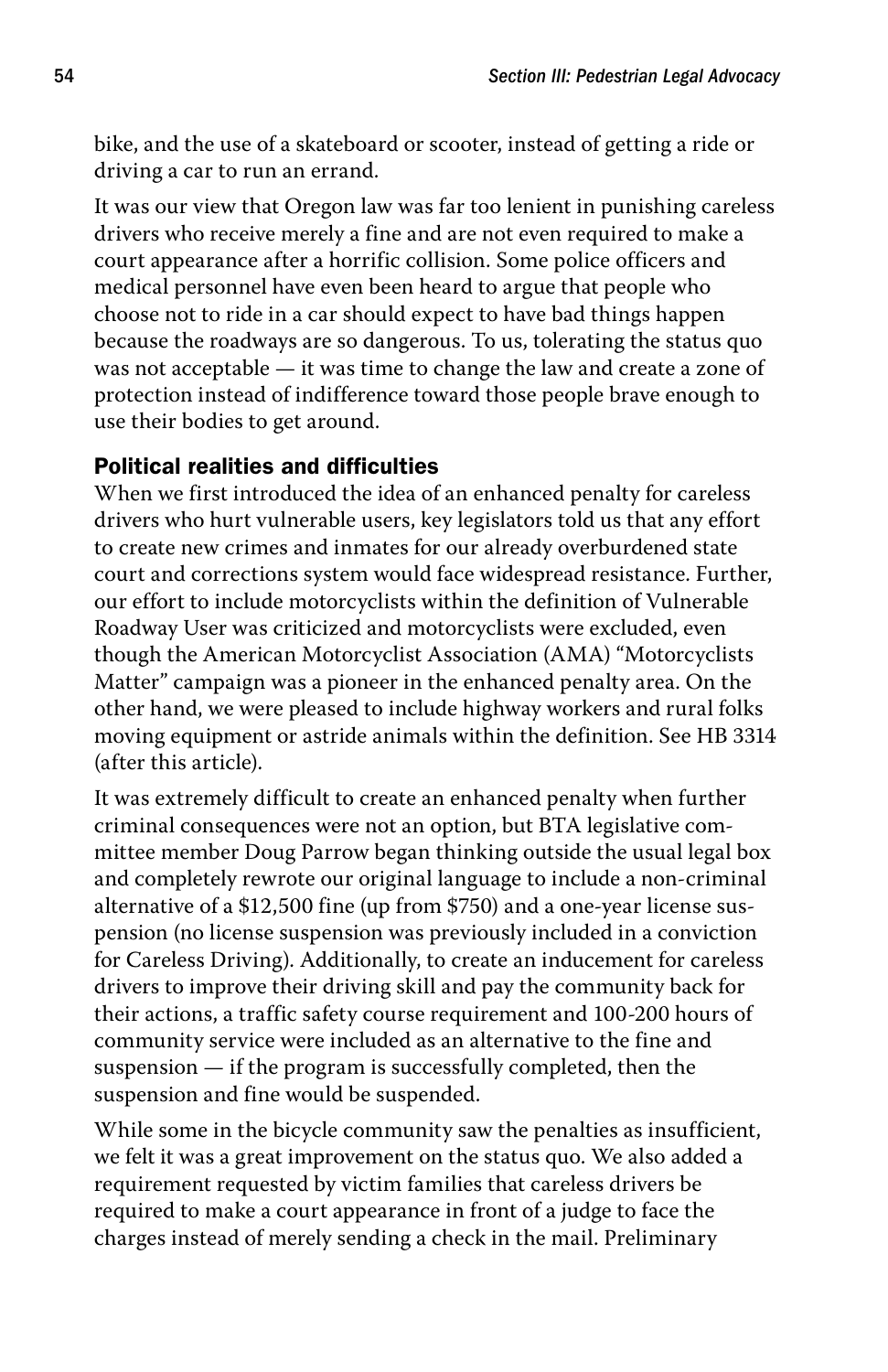reviews of our non-criminal alternative by law enforcement personnel were somewhat favorable because it provided an additional charging option. Police officers and prosecutors told us they were sometimes frustrated in serious accident cases because Oregon did not have a vehicular homicide law and its criminally negligent homicide law requires a gross deviation from the standard of care, which is close to a recklessness requirement. The Vulnerable User law provided a way to create real consequences for careless or negligent drivers without sending them to jail.

We quickly learned after legislative hearings on our bill that the testimony of families and victims was critical in creating legislative support. We also discovered that creating a new legal concept within the existing statutory structure required amending a considerable number of other statutes (see the attached statutory inset for the amendments to other statutes). The responsibility for administering the program, monitoring careless drivers and supervising community service and any fines or license suspensions also had to be assigned to various agencies. Agency legislative staffers were wary that their departments would be required to take on additional work without receiving any additional staff to perform it. However, our forward-looking attempt to solve the careless driver problem for kids trying to get to school and folks trying to work on the state's highways contributed substantially to rounding up agency representatives willing to help us figure out how to operate the program without costing the state a lot of money. Because we were doing something that had never been done before, the committee staff and the Legislative Counsel's office were required to draft and study multiple amendments, so that by the time the Bill wound its way through the legislature it had been amended at least eleven different times, a record in our experience.

HB 3314 has been in effect since January 1, 2008. We will see how effective it is in creating real consequences for bad-driver collisions. We hope that law enforcement will respond to our law by increasing their protective attitude toward kids trying to walk to school and folks trying to ride a bike instead of driving. Before the Vulnerable Roadway User law was passed, Oregon law provided only minor consequences for careless driving that really hurt someone. After our law passed the Legislature, a well-known local bicyclist was killed by a driver with a suspended license, and some folks in the bicycle community felt that we had not gone far enough in protecting the state's riders.

We felt, however, that given the constraints of the political process, we had made a good first step by incorporating a European safety concept into the American legal system, with an enhanced penalty mandating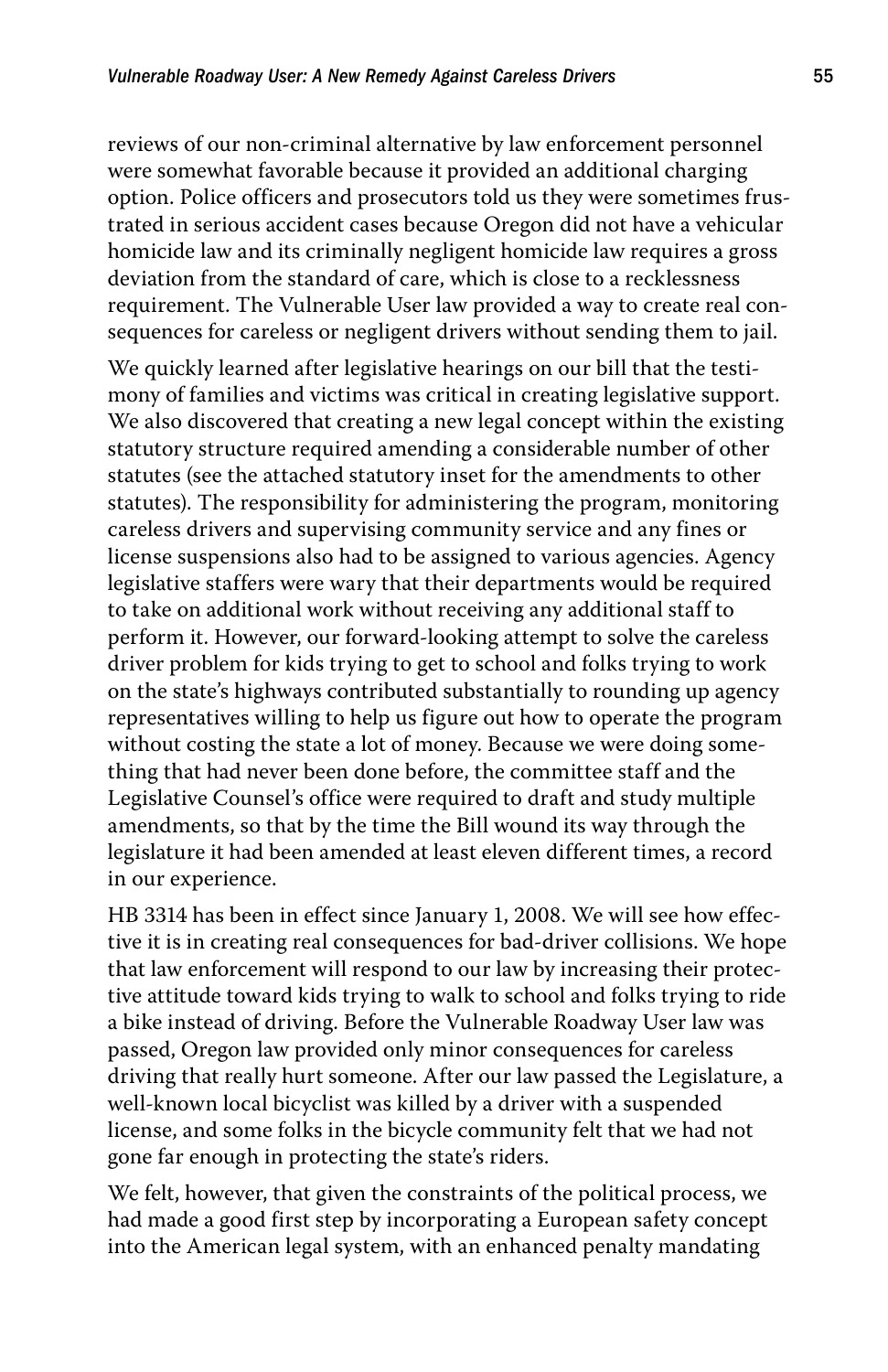either community service and driver-improvement education, or a substantial fine and a mandatory one-year license suspension. While the Vulnerable User law will likely be challenged in court, we hope it is a good first step toward creating greater consequences for drivers who fail to give Vulnerable Roadway Users their right to use the road.

#### Oregon needs a vehicular homicide law

Collisions that cause serious injuries or death are often caused by underinsured or uninsured drivers who will never be forced to pay full compensation for damages to the persons they hurt. Oregon's minimum automobile liability insurance amount of \$25,000 creates about enough insurance for a two day hospital stay; this amount is completely inadequate for most serious injuries. One problem is that law enforcement officers and prosecutors have few options under the Oregon Criminal Statutes to charge negligent driving that results in serious injuries or death. The Oregon law on the books that creates a crime for criminally negligent driving applies only when it causes a death and the driver:

Fails to be aware of a substantial and unjustifiable risk that the result will occur or that the circumstance exists. The risk must be of such a nature and degree that the failure to be aware of it constitutes a gross deviation from the standard of care that a reasonable person would observe in the situation. *ORS 161.085(10) [definition of criminal negligence]*

This crime of "Criminally Negligent Homicide" (located at ORS 163.145) is a Class B felony with a maximum sentence of 10 years and a maximum fine of \$250,000. The statutory requirement for "a gross deviation of the standard of care that a reasonable person would observe in the situation" is sometimes called "Gross Negligence" and is significantly harder to prove than "regular negligence". The additional requirement of a "gross deviation" creates a difficult burden for a prosecuting attorney before a jury in most death cases because they usually involve merely thoughtless driving behavior such as drifting over the fog line, failing to yield right of way, turning left into the path of a pedestrian, or being momentarily distracted by a barking dog or cell phone conversation, or failing to properly gauge the distance between the motor vehicle and a pedestrian. If prosecutors do not feel that can sustain criminal convictions then there is little chance that the prosecution will be initiated. Because the present standard requires a level of poor driving substantially above "mere negligence," the few prosecutions that do occur usually include some sort of gross deviation from the standard of care like continuing to drive when one realizes they are falling asleep at the wheel, running a stop sign, engaging in high risk traffic maneuvers, or driving in an aggressive manner.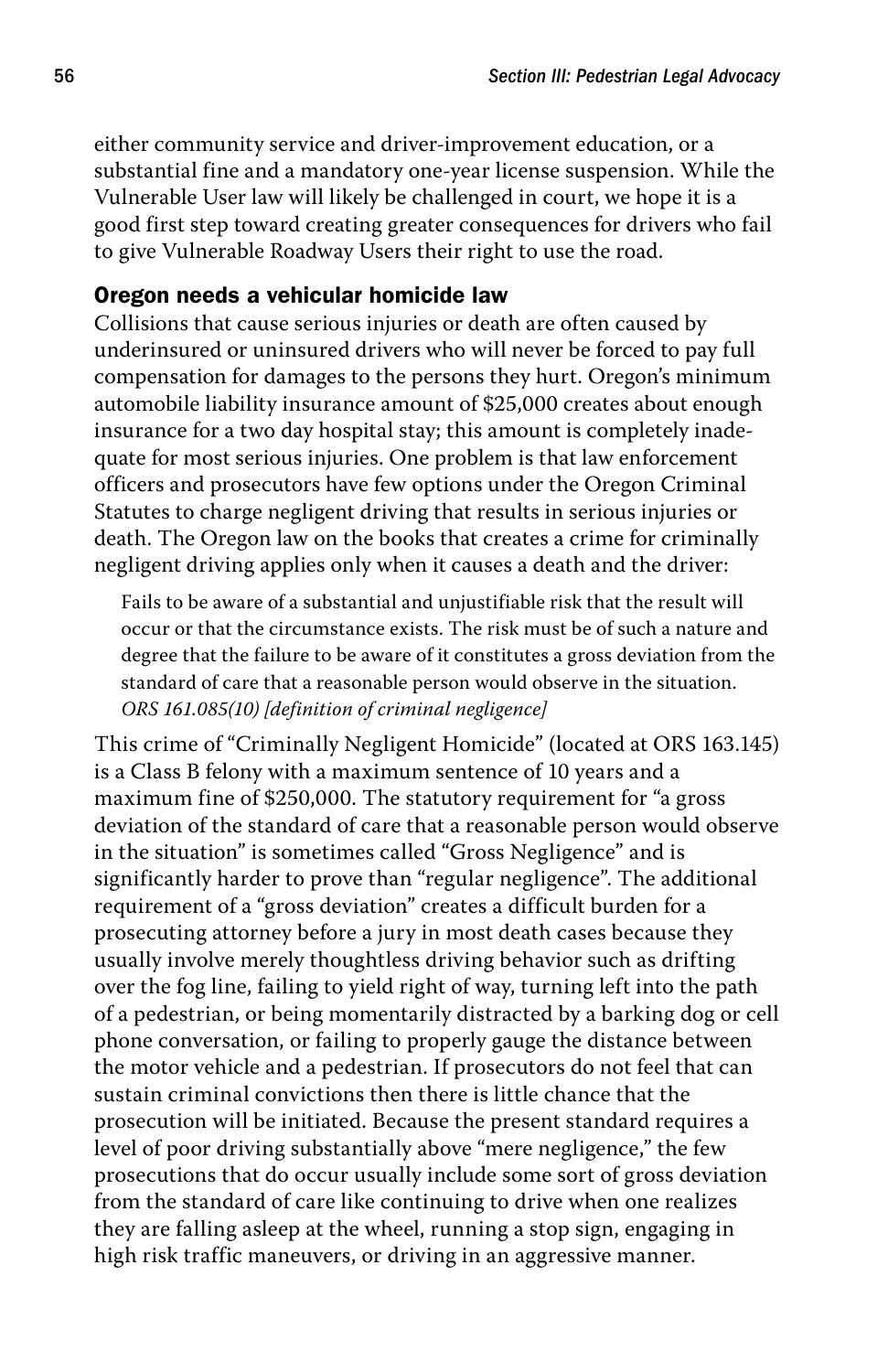There is also an unfortunate view among some law enforcement officers that because pedestrians place themselves in harm's way by insisting on walking or riding on roadways, it is foreseeable that there will be occasional catastrophic injuries and fatalities. This "injury goes with the territory" attitude is paternalistic and anathema to pedestrians' and bicyclists' basic legal rights to a fair share of the roadway. Several high visibility accident and death cases in Oregon in the last several years in which the driver was merely cited for Careless Driving or a Failure to Yield have created the need to reform the law.

Oregon needs a new law creating enhanced penalties besides the Vulnerable User law when bad driving causes serious bodily injury or death to a pedestrian or bicyclist due to ordinary negligence. Prosecutors would be more likely to charge this crime if it was easier to prove and less serious than the present crime of Criminally Negligent Homicide.

# Now is the time to create stronger laws to protect vulnerable users

As America has awakened to the need to encourage alternative forms of transportation to the gas guzzling automobile and improvements in the physical health and well-being of citizens through walking and riding, encouraging the use of roadways by non-motorized users is at an unprecedented level. Neighborhood traffic calming efforts, Safe Routes to School Programs, designation of agricultural use areas, and design of pedestrian and bicycle friendly roadways and intersections, are all intended to encourage and protect vulnerable roadway users. This evolution in American thinking about shared use of the roadway creates the opportunity for the Legislature to enact a visible policy statement of protection for these user groups.

New legislative protections being discussed include creating a new Vehicular Homicide Law or adding particularly dangerous driving practices to existing law. One idea is to target careless driving that causes the death of a Vulnerable Roadway User by a driver without insurance, a drivers license, or while using a cell phone. A legislative amendment of the present Criminally Negligent Homicide law could add these high risk acts to the scope of the crime.

Another option is to introduce a new "Vehicular Homicide" crime to prosecute motorists who continue to drive even with a suspended license, as the Vulnerable User alternatives do little to deter someone who has no driver's license and no money to pay the fine. One underlying problem for American safety activists is that over the last 40 years citizens have been encouraged by media and the government to believe that driving a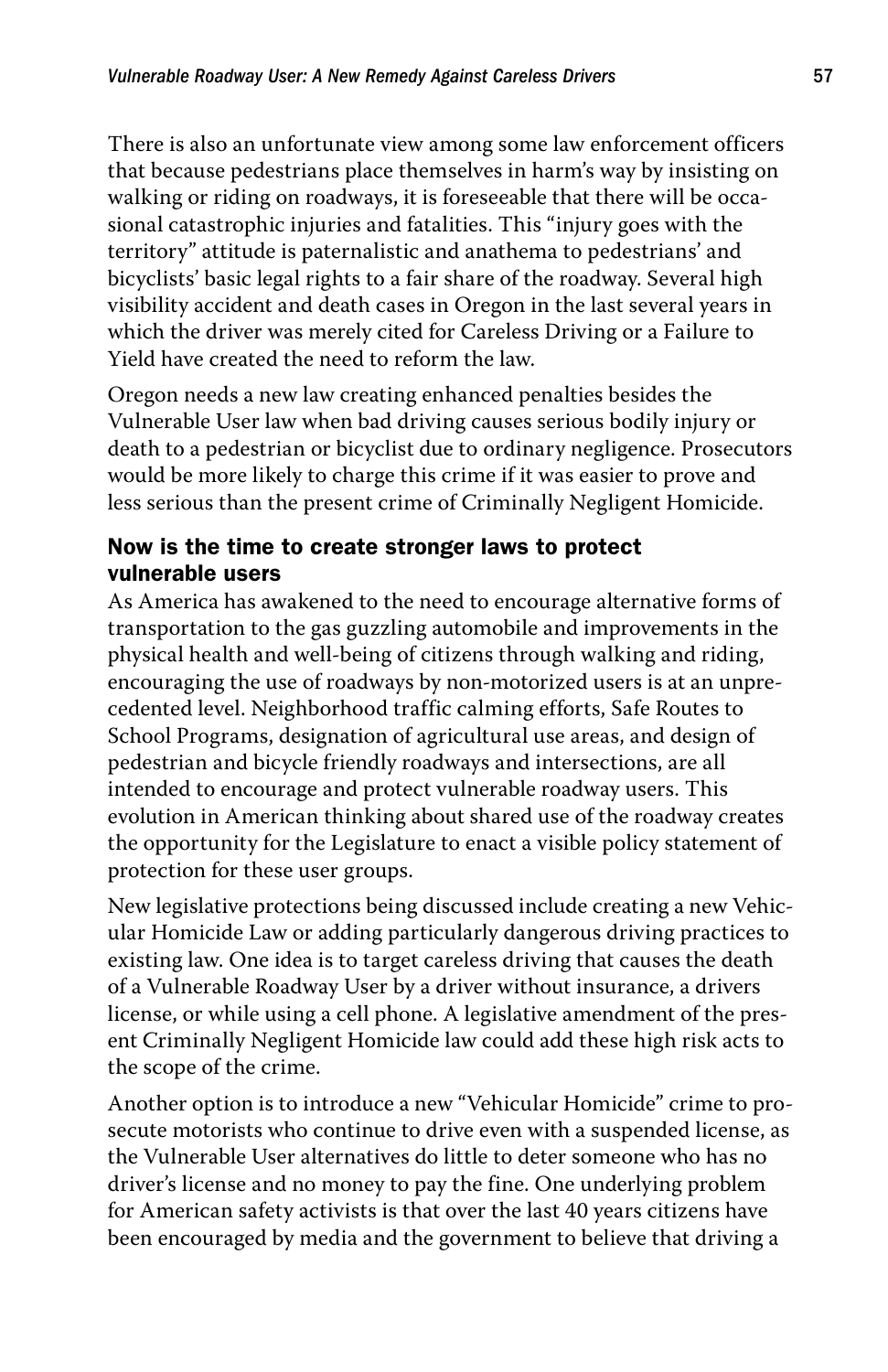car is a right instead of a privilege — serious collisions caused by suspended or unlicensed drivers are all unacceptable and should lead to additional criminal consequences in order to keep these dangerous drivers off the streets.

#### Text of House Bill 3314

 Signed by Oregon Governor 8/2007, Effective 1/01/2008 **SUMMARY** 

 Increases penalty for offense of careless driving if commission of offense contributed to serious physical injury or death of vulnerable user of public way. Requires person committing offense to complete traffic safety course and perform 100 to 200 hours of community service related to driver improvement. Directs court to impose, but suspend on condition that person complete safety course and community service requirements, fine of up to \$12,500, suspend person's driving privileges and set hearing date up to one year from date of sentencing to determine person's compliance with requirements. Requires police officer issuing citation for offense of careless driving to note on citation if cited offense contributed to serious physical injury or death of vulnerable user of public way. Requires defendant who has been issued citation to make first appearance by personally appearing in court at time indicated in summons.

#### A BILL FOR AN ACT

 Relating to vehicular contact with vulnerable user of a public way; creating new provisions; and amending ORS 41.905, 153.061, 153.090, 153.099, 809.280 and 811.135.

Be It Enacted by the People of the State of Oregon:

 SECTION 1. Section 2 of this 2007 Act is added to and made a part of the Oregon Vehicle Code.

 SECTION 2. "Vulnerable user of a public way" means a pedestrian, a highway worker, a person riding an animal or a person operating any of the following on a public way, crosswalk or shoulder of the highway:

- (1) A farm tractor or implement of husbandry without an enclosed shell;
- (2) A skateboard;
- (3) Roller skates;
- (4) In-line skates;
- (5) A scooter; or
- (6) A bicycle.

 SECTION 3. ORS 811.135 is amended to read: 811.135.

(1) A person commits the offense of careless driving if the person drives any vehicle upon a highway or other premises described in this section in a manner that endangers or would be likely to endanger any person or property.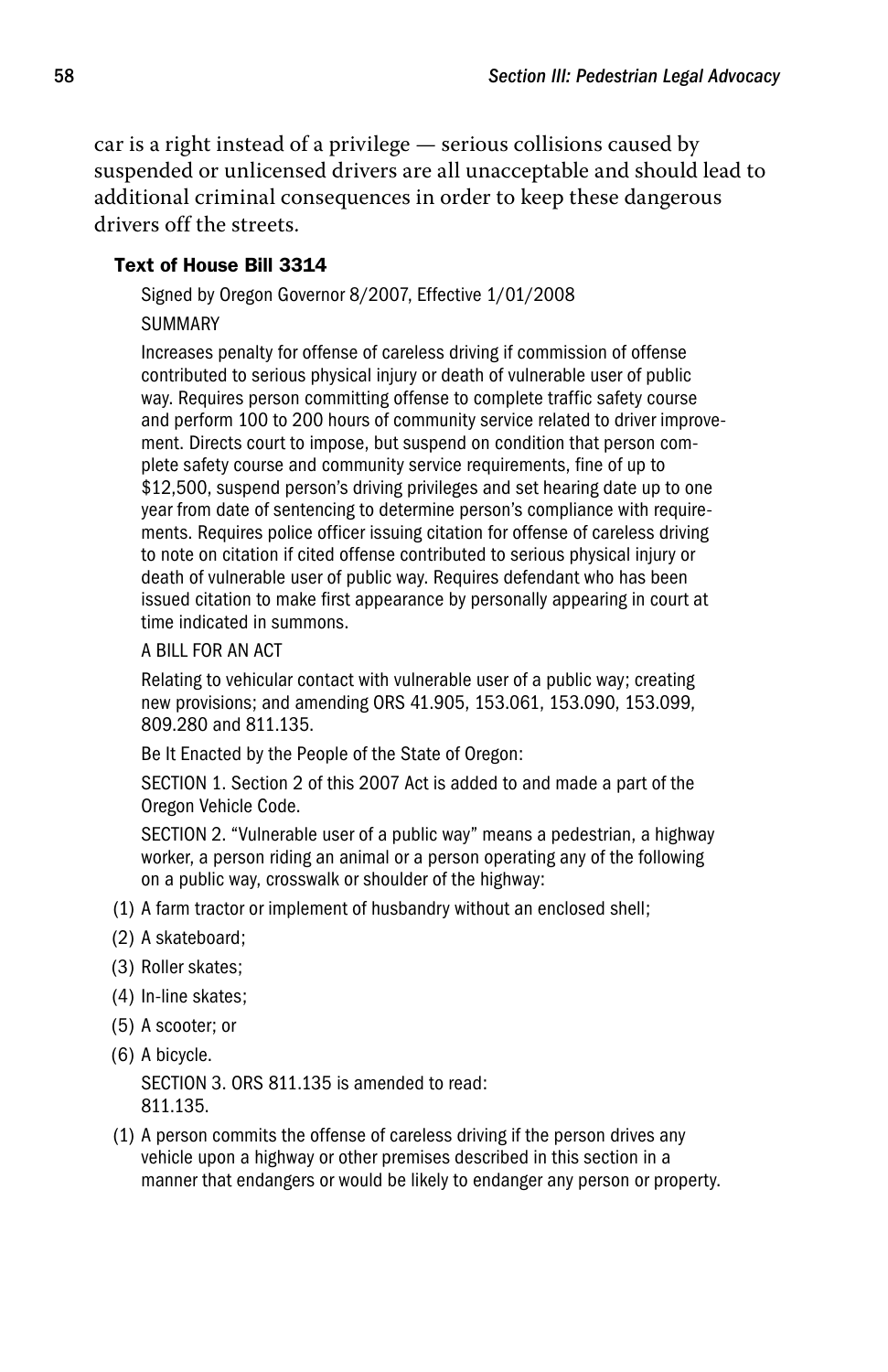- (2) The offense described in this section, careless driving, applies on any premises open to the public and is a Class B traffic violation unless commission of the offense contributes to an accident. If commission of the offense contributes to an accident, the offense is a Class A traffic violation.
- (3) In addition to any other penalty imposed for an offense committed under this section, if the court determines that the commission of the offense described in this section contributed to the serious physical injury or death of a vulnerable user of a public way, the court shall:
	- (a) Impose a sentence that requires the person to:
		- (A) Complete a traffic safety course; and
		- (B) Perform between 100 and 200 hours of community service, notwithstanding ORS 137.129. The community service must include activities related to driver improvement and providing public education on traffic safety;
	- (b) Impose, but suspend on the condition that the person complete the requirements of paragraph (a) of this subsection:
		- (A) A fine of up to \$12,500, notwithstanding ORS 153.018; and
		- (B) A suspension of driving privileges as provided in ORS 809.280; and
	- (c) Set a hearing date up to one year from the date of sentencing.
- (4) At the hearing described in subsection (3)(c) of this section, the court shall:
	- (a) If the person has successfully completed the requirements described in subsection (3)(a) of this section, dismiss the penalties imposed under subsection (3)(b) of this section; or
	- (b) If the person has not successfully completed the requirements described in subsection (3)(a) of this section:
		- (A) Grant the person an extension based on good cause shown; or
	- (B) Impose the penalties under subsection (3)(b) of this section.
- (5) When a court imposes a suspension under subsection (4) of this section, the court shall prepare and send to the Department of Transportation an order of suspension of driving privileges of the person. Upon receipt of an order under this subsection, the department shall take action as directed under ORS 809.280.
- (6) The police officer issuing the citation for an offense under this section shall note on the citation if the cited offense contributed to the serious physical injury or death of a vulnerable user of a public way.

SECTION 4. ORS 809.280 is amended to read:

…

(13) When a court orders suspension of driving privileges under ORS 811.135, the department shall immediately suspend all driving privileges of the person for one year.

SECTION 5. ORS 153.061 is amended to read: 153.061.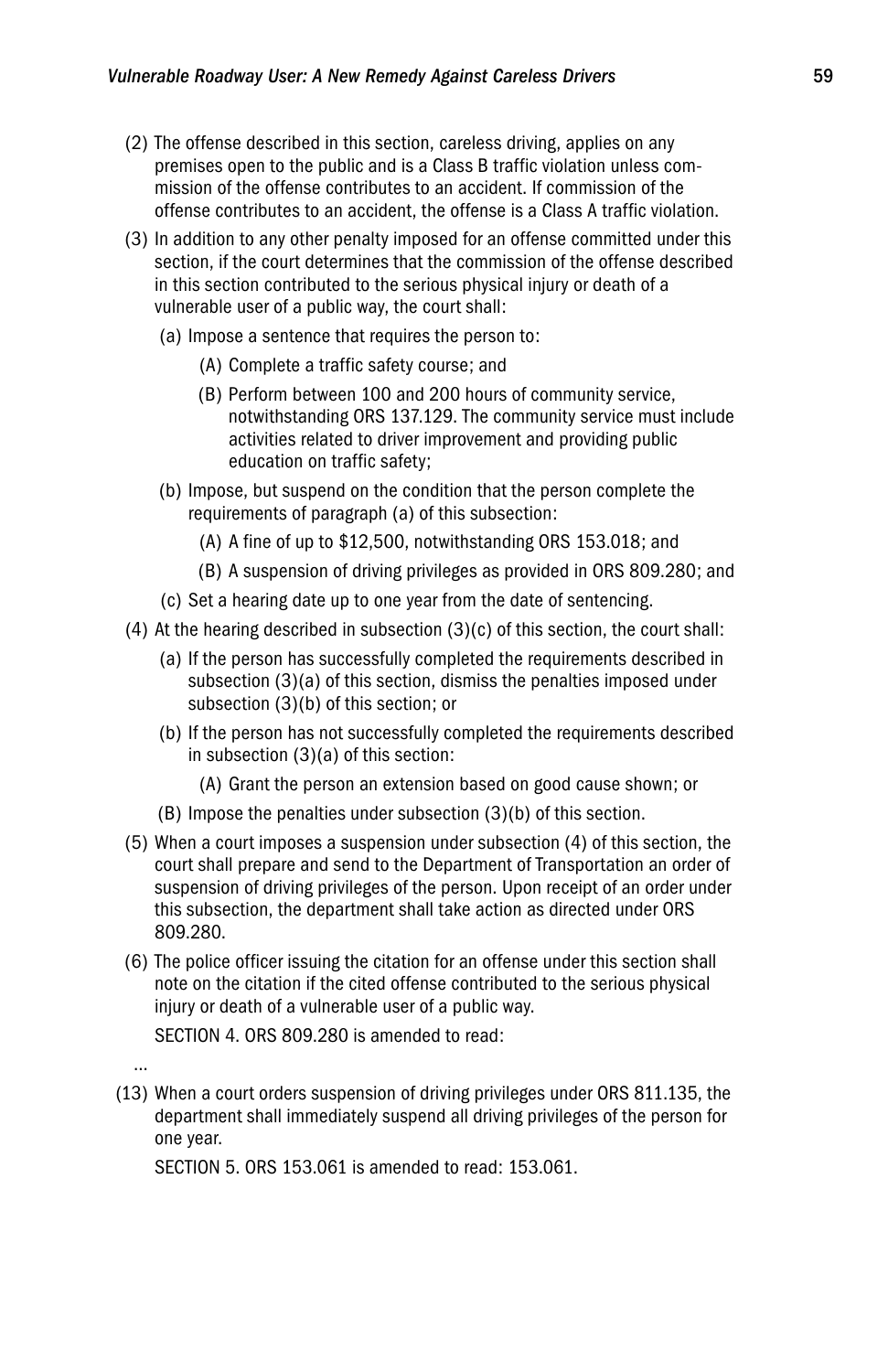- (1) Except as provided in subsection (2) of this section, a defendant who has been issued a violation citation must either:
	- (a) Make a first appearance by personally appearing in court at the time indicated in the summons; or
	- (b) Make a first appearance in the manner provided in subsection (3) of this section before the time indicated in the summons.
- (2) If a defendant has been issued a violation citation for careless driving under ORS 811.135 on which a police officer noted that a vulnerable user of a public way suffered serious physical injury or death, the defendant must make a first appearance by personally appearing in court at the time indicated in the summons.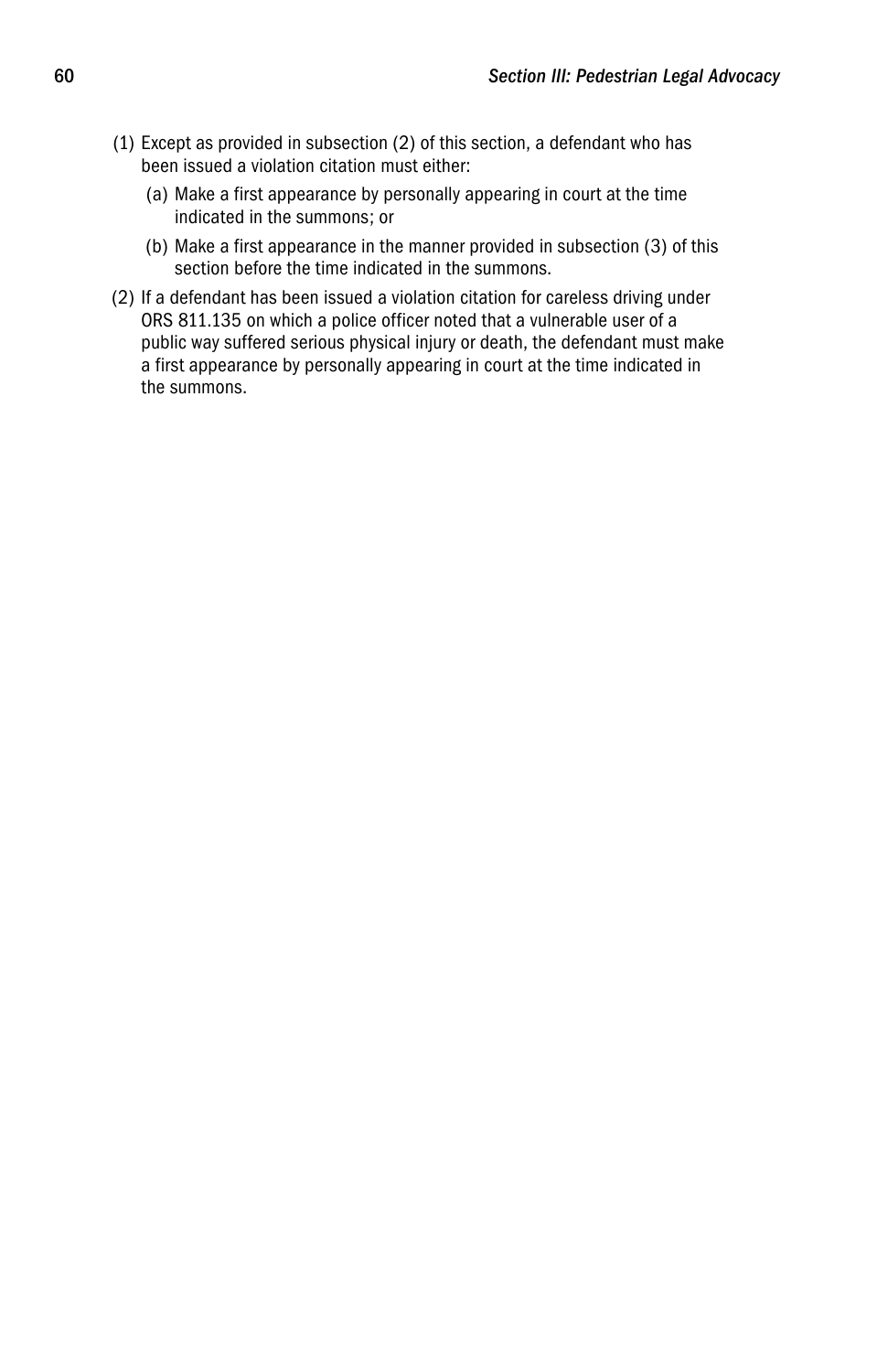# Bicyclists Must Mix With Pedestrians On Sidewalks

#### The law is clear

The law is clear that pedestrians have the right of way on sidewalks and that bicyclists must provide an audible signal when they pass persons on foot. To obtain the same right-of-way over motorized vehicles as pedestrians, bicyclists are limited by the traffic code to "no greater than a walking speed" when passing in front of driveways or entry ways and on crosswalks. Pedestrians, of course, also have the right-of-way over any motorized vehicle in marked or unmarked cross walks and on sidewalks. One problem area is that bicyclists on the roadway sometimes fail to yield to pedestrians attempting to cross roadways in marked and unmarked crosswalks. ORS 811.020 prohibits passing a vehicle stopped at a crosswalk for a pedestrian, but bicyclists frequently disregard this provision (to the consternation of some pedestrians). Further, bicyclists sometimes act as if they believe they are on a higher moral plane than other vehicles and therefore do not really have to stop for pedestrians. Other riders demonstrate their trick riding skills by weaving around clusters of alarmed pedestrians. The Oregon Traffic Code prohibits such behavior. ORS 814.410, "Unsafe Operation of Bicycle On Sidewalk," is violated if a person "operates a bicycle on a sidewalk in a careless manner that endangers or would be likely to endanger any person or property," creating an offense with similar operational language to the better known "Careless Driving Offense".

#### Conflict on crowded sidewalks

One problem is that bicyclists travel so much faster than pedestrians and require considerably greater distance to turn and stop. When bicycle traffic is constricted, such as on bridges and other multi-use paths, the inevitable congestion magnifies the impact of the small steering or control mistakes that lead to occasional collisions.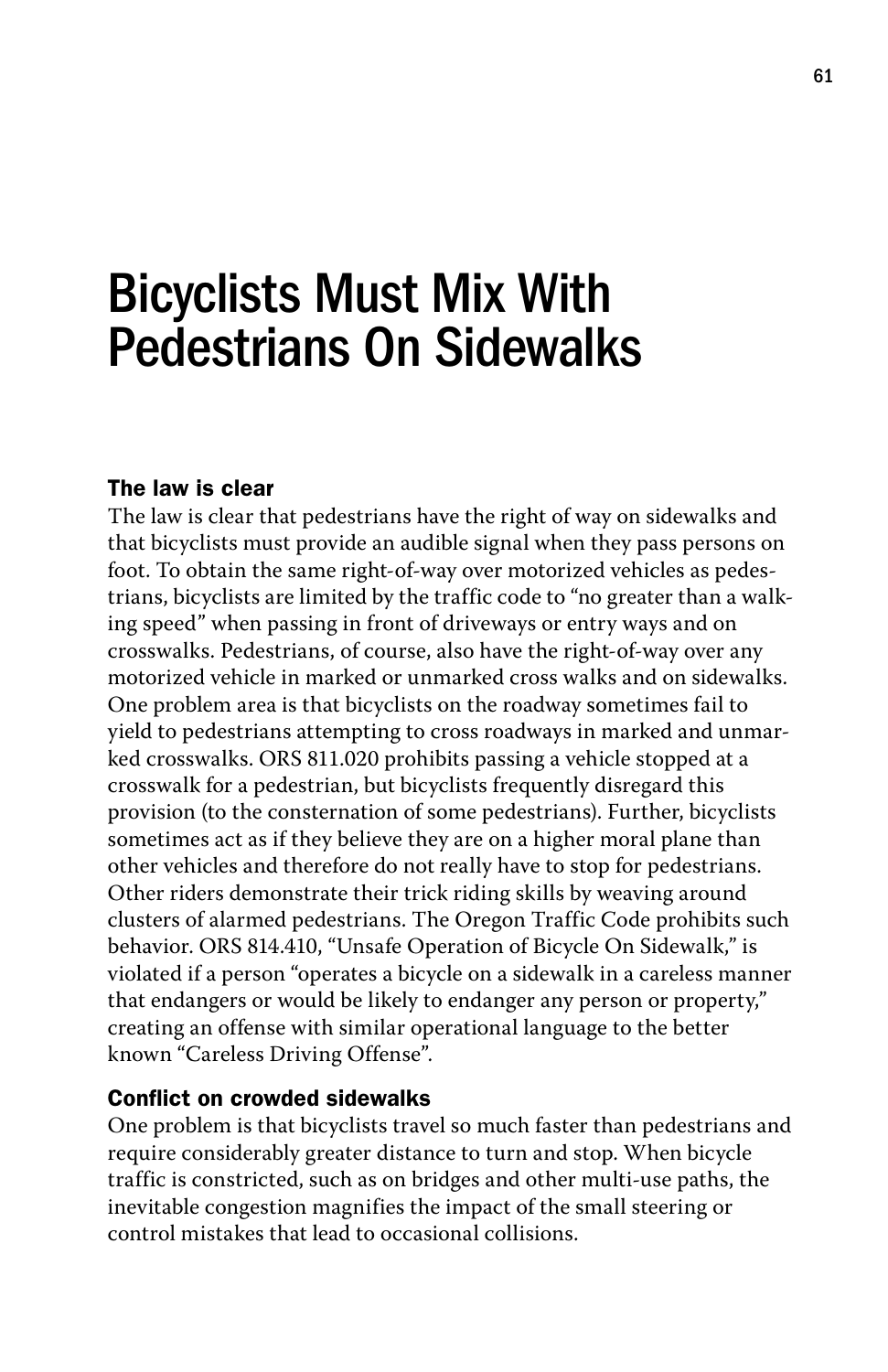The tension between bicyclists and other sidewalk users has led to bitter complaints by many pedestrians about unsafe and "rough" (to use a NASCAR term) riding practices. For some riders the idea of swooping down the crowded sidewalk at high speed creates the same joy as we see on the face of a dog galloping through a flock of terrified birds. Pedestrians do not appreciate the fun.

Bicycle advocates resist further restriction on the freedom to ride on sidewalks, and for many bicyclists, including children, the sidewalk is the only place they feel safe. Bicycle advocates argue that if adequate alternative facilities are developed then riders will choose not to ride where they are forced to share the way with slower moving pedestrians, and that restricting legal access to a path or sidewalk is never a good solution.

The Oregon Department of Transportation (ODOT) "Oregon Bicycle and Pedestrian Plan" urges that separate facilities be provided for the two groups:

"Many early bikeway designs assumed that bicyclists resemble pedestrians in their behavior. This led to undesirable situations: bicyclists are under-served by inadequate facilities, pedestrians resent bicyclists in their space, and motorists are confused by bicyclists entering and leaving the traffic stream in unpredictable ways. Only under special circumstances should bicyclists and pedestrians share the same space, e.g. on shared-use paths." *(Oregon Bicycle and Pedestrian Plan, Introduction, p. 3 [Draft version] 2007).*

Historically, many villages and cities have identified their highest areas of pedestrian density and declared them off limits to bicycles. In Portland, the area within SW Jefferson Street, Naito Parkway, NW Hoyt Street and 13th Avenue are off limits to bicycles except in the Park Blocks and on SW Salmon Street, on bridges and multi-use paths. However, the maximum fine of \$500, the fact that there are no warning signs defining the boundaries of prohibited areas, and almost universal ignorance and disregard of the law, create an uncertain environment for everyone that guarantees selective and uneven enforcement.

While New York City prohibits sidewalk bicyclists over 14 years of age, a new law includes a pedestrian-endangerment provision backed by a \$300 fine or 20 days in jail and bike impoundment. Physical contact with a pedestrian results in a \$600.00 fine or 20 days imprisonment and bike impoundment. While protecting pedestrians from injuries is a laudable goal, in an average year in a huge metropolitan area like New York City, bicycles kill no pedestrians and injure fewer than 200. In the same average year motor vehicles kill 200 pedestrians and injure 11,000. Clearly, the safety hazard associated with bicyclists on sidewalks is more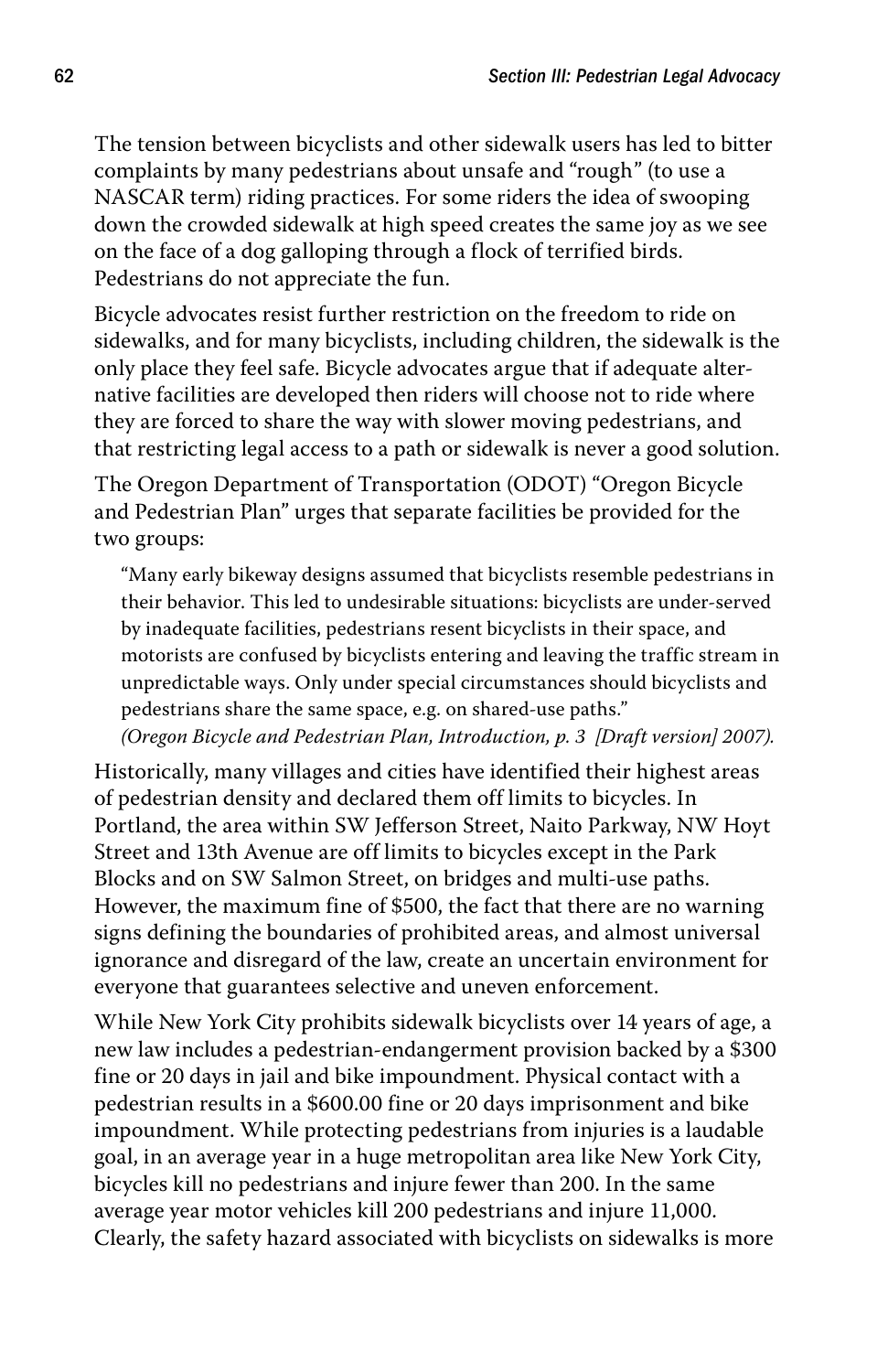of an annoyance than a high-level, life threatening risk, at least when compared to motor-vehicle/pedestrian hazards.

## Additional resources

The websites for Oregon Cycling (www.oregoncycling.org) and Swanson, Thomas & Coon (www.stc-law.com) each contain links to the book *Pedal Power – Part Three* collects city ordinances regulating bicycle operation on sidewalks in about 20 Oregon cities.

# Conclusion

When bicyclists follow the rules, sidewalk bicycle riding can be safe. However, bicyclists sometimes save their worst behavior for the sidewalks and ignore sidewalk riding prohibitions. If bicyclists yield to pedestrians and give an audible signal when passing, the whole mix goes a lot more smoothly and the sidewalk provides an important artery for non-motorized travel.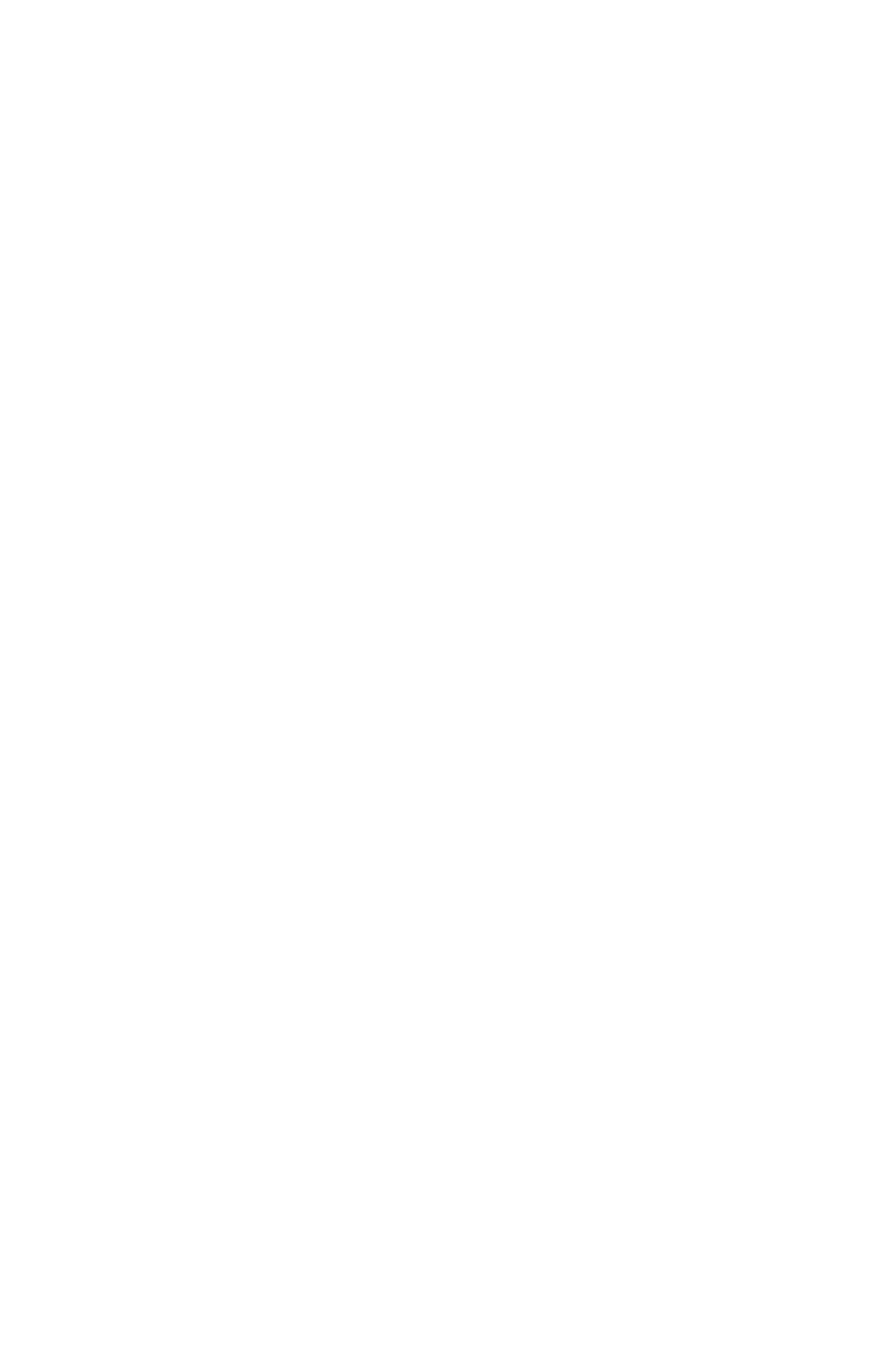# Skateboards And Rollerblades Same Legal Status As Bikes In Portland

# **Background**

In third world countries, roadways are frequently a vital artery, a link filled with people on foot, weighted down by loads, pushing wagons and carts, and generally sharing the roadway with all manner of motorized vehicles including tractors (sometimes pulling loaded wagons), motorcycles, trucks, and buses. Such conditions lead to mutual tolerance by motorized and non-motorized users, created by the necessity of sharing the few existing roadways.

It is ironic that when countries "prosper," adding more and more motorized vehicles to the roadways, drivers tend to exhibit less tolerance for their non-motorized brethren. Perhaps the ultimate irony unfolds in first world countries, when cultural leaders realize the great cost imposed upon the environment and the deterioration of physical vitality caused by dependence upon motorized transportation.

As a historic matter, tiny pockets of resistance to motorized dominance of the roadway survived in the US through the '50s & '60s, represented in large part by bicycle racers, club riders, walking groups, forward thinking urban planners, equestrian groups, runners/joggers, and other "contrarians." The relative prosperity of the last decades of the twentieth century ('70s-'90s), and revelations from medical science about exercise, life style, and longevity combined to place focus on human powered alternatives to motor vehicle transportation, particularly in urban areas across the US.

As with most things, change has not been uniform or consistent. While on the one hand more adults commute to work than ever before, fewer elementary school kids ride their bikes to school than in the '50s and '60s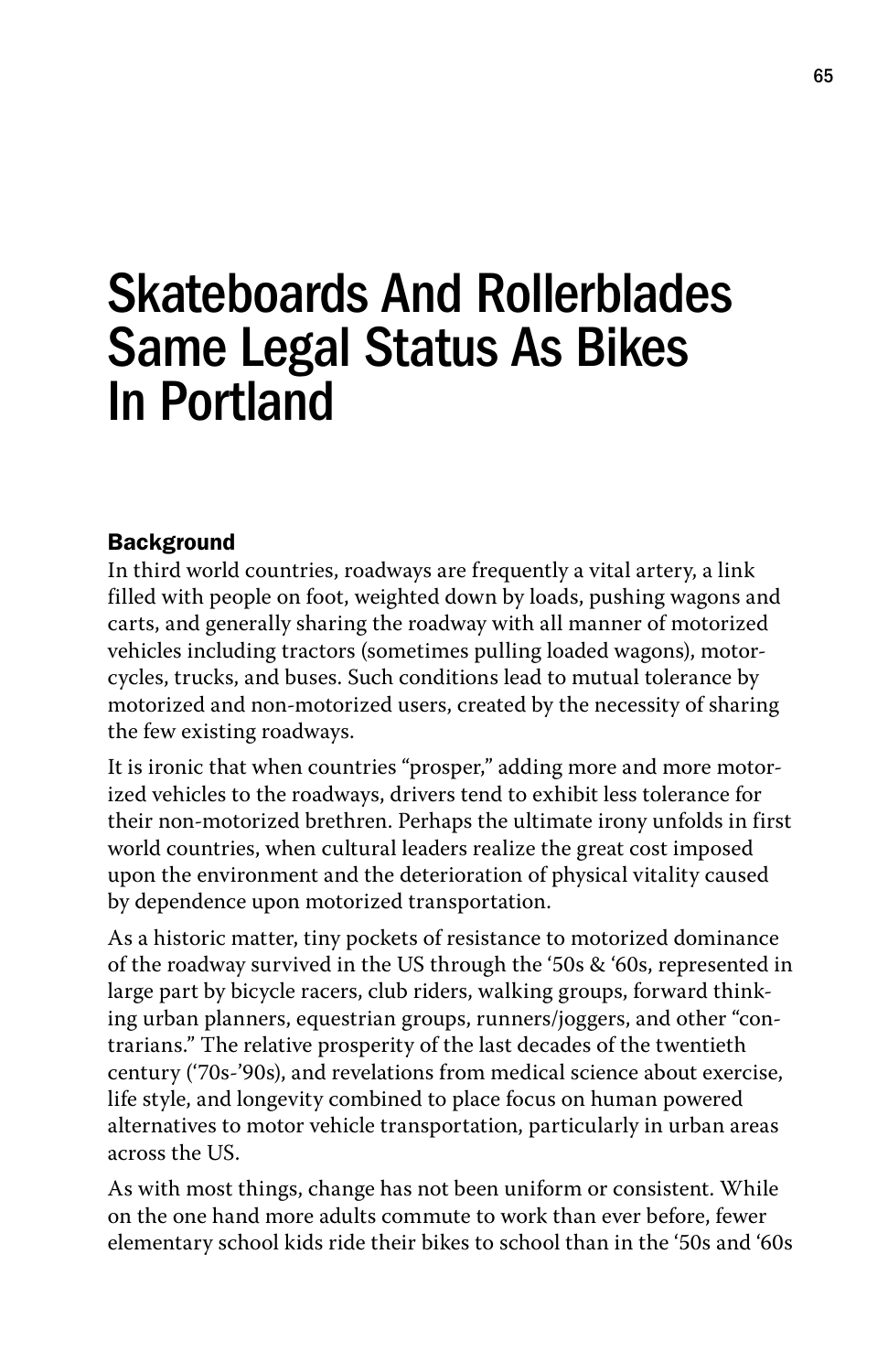and current technology allows development of high performance lowcost roller blades and scooters, but some cities make it illegal to use the devices on urban core sidewalks out of fear of collisions with pedestrians. Unfortunately, urban policy makers face conflicting pressures, often resulting in increased restriction and regulation of new transportation forms. A recent example of the dialectical effect of attempts to provide for human power is found in Portland's recent experiments.

# The Portland, Oregon experience

In 1999 Bicycling magazine named Portland, Oregon the most bike friendly city in the US. In 2008 the League of American Bicyclists (LAB) awarded Portland a Platinum designation for its historic efforts and positive bicycle culture. City officials and bicycle advocates have collaborated to create the nation's most advanced systems of bike lanes and pedestrian facilities. Aggressively pursuing "traffic calming" techniques, city traffic engineers utilized landscaped islands, speed bumps, pedestrian overpasses, and a pedestrian/bicycle consciousness raising campaign that had attracted world-wide attention.

However, the other side of the coin was revealed by the city's shabby treatment of other non-motorized roadway users. Buried within the Portland City Code was a provision which prohibited skaters (roller skaters or in-line bladers), and scooter riders from riding upon any streets or sidewalks in the downtown core of the city. The same law also prohibited skaters, bladers, boarders, and scooter riders from using any street within the city between sunset and sunrise, a virtual dusk to dawn martial law. $1$ 

# A legal no-man's land

In the absence of regulation by city ordinances or county codes, the Oregon Vehicle Code takes little notice of boarders, skaters, bladers, and scooters. Under the law these modes of transportation exist in a legal noman's land, exempted from the provisions of the Oregon Vehicle Code: "Devices that are powered exclusively by human power are not subject to those provisions of the vehicle code that relate to vehicles. Notwithstanding this subsection, bicycles are generally subject to the vehicle code…" (ORS 801.026(6)).

<sup>1</sup> 116.70.410 Roller Skates and Skateboards.

<sup>(</sup>A) No person may use roller skates, including in-line skates, a skateboard, or other similar device upon any street (roadway and/or sidewalk) within the area bounded by and including SW Jefferson, Front Avenue, NW Hoyt and 13th Avenue, except where specifically designated as allowed by the City Traffic Engineer.

<sup>(</sup>B) No person may use roller skates, including in-line skates, skateboard, or other similar device upon any street within the City between the hours of sunset and sunrise.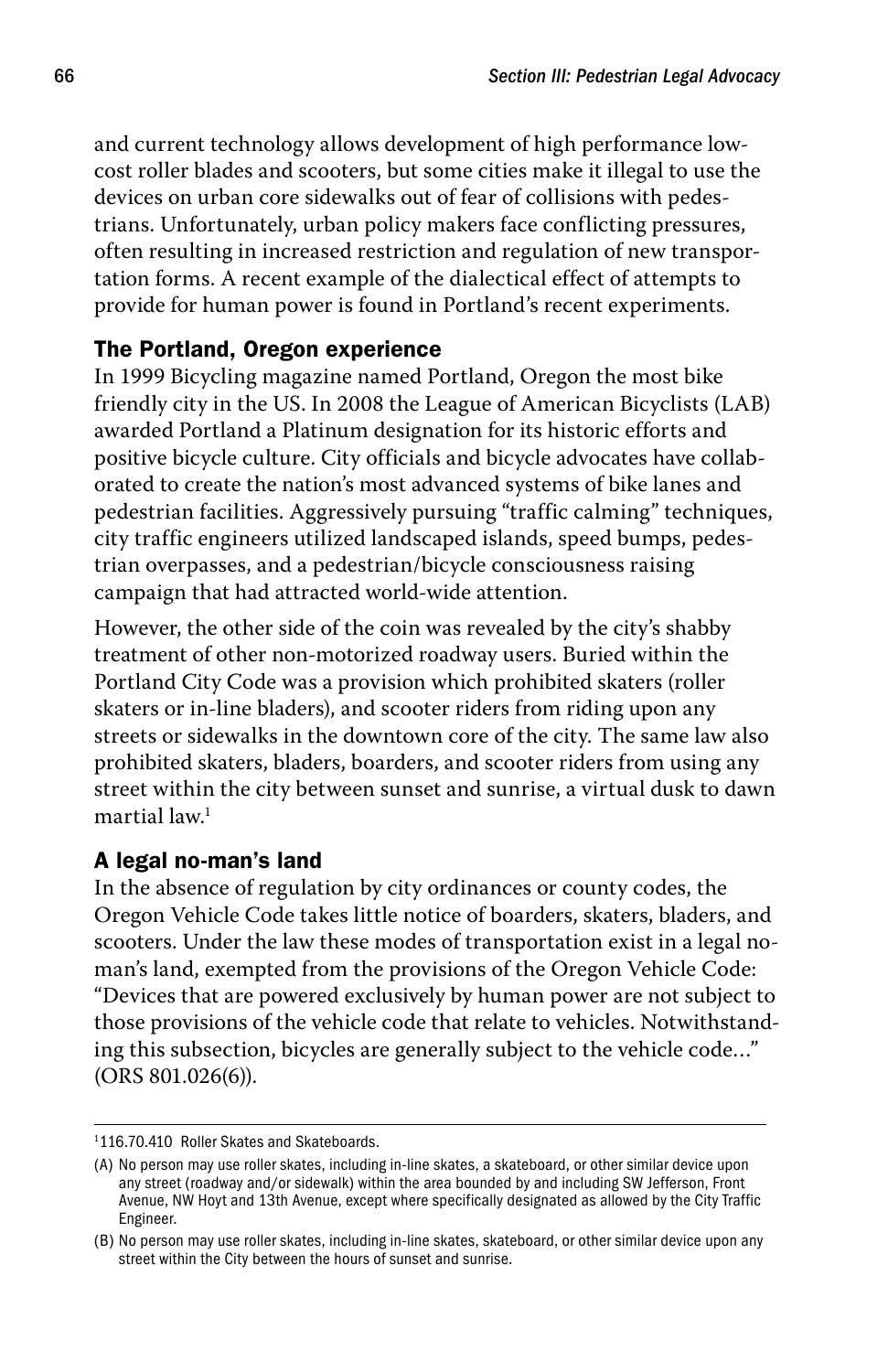When a person rides on or wears their wheels which are foot propelled, then they are arguably still within the Oregon Vehicle Code definition of "Pedestrian" : "[A]ny person afoot or confined in a wheelchair" (ORS 801.385). Since the foot is the propulsion force these folks are "afoot" in that they are using their feet to propel themselves. It is more clear they do not fit within the Oregon Vehicle Code definition of "bicycle".

"'Bicycle' means a vehicle that:

- (1) Is designed to be operated on the ground on wheels;
- (2) Has a seat or saddle for use of the rider;
- (3) Is designed to travel with not more than three wheels in contact with the ground;
- (4) Is propelled exclusively by human power; and
- (5) Has every wheel more than 14 inches in diameter or two tandem wheels either of which is more than 14 inches in diameter" (ORS 801.150).

If these humans using wheels on or under their feet are pedestrians under the Oregon Vehicle Code law then they are subject to the same rules as pedestrians. But this group shares some similarities with bicycles, and travels at a speed greater than most other pedestrians, so the Oregon Vehicle Code does not really provide them with a legal existence that is a good fit.

# Portland makes a change

In December of 2000, Portland City Commissioner Charlie Hales decided to lead Portland away from the restricted status imposed upon skates and boards by the Portland city ordinance. Following examples previously set by New York, Minneapolis, and The Dalles, Oregon, Hales asked for legislation premised upon the vision that nonmotorized vehicles can coexist with motorized vehicles in the streets. Preliminary response to a proposed special law was mixed, such as a newspaper editorial entitled "Hales' Plan for New and Better Road-kill" suggesting that placing skaters on the streets with trucks and cars at night would "boost the number of young organ donors."2 Portland's mayor, Vera Katz, usually a leader on forward looking urban planning issues, stated that she felt spending time on a skateboard ordinance in the City Council was "utterly foolish."3 However, legitimizing the presence of boarders and bladers on city streets and sidewalks had considerable grass roots support, and after some amendment and modification the final draft was passed after hearings by the City Council on December 27, 2000.

<sup>2</sup> David Reinhard editorial, The Oregonian (December 17, 2000)

<sup>&</sup>lt;sup>3</sup> "Hales Charts Course Amid Political Storms" by Scott Learn of The Oregonian (February 25, 2001)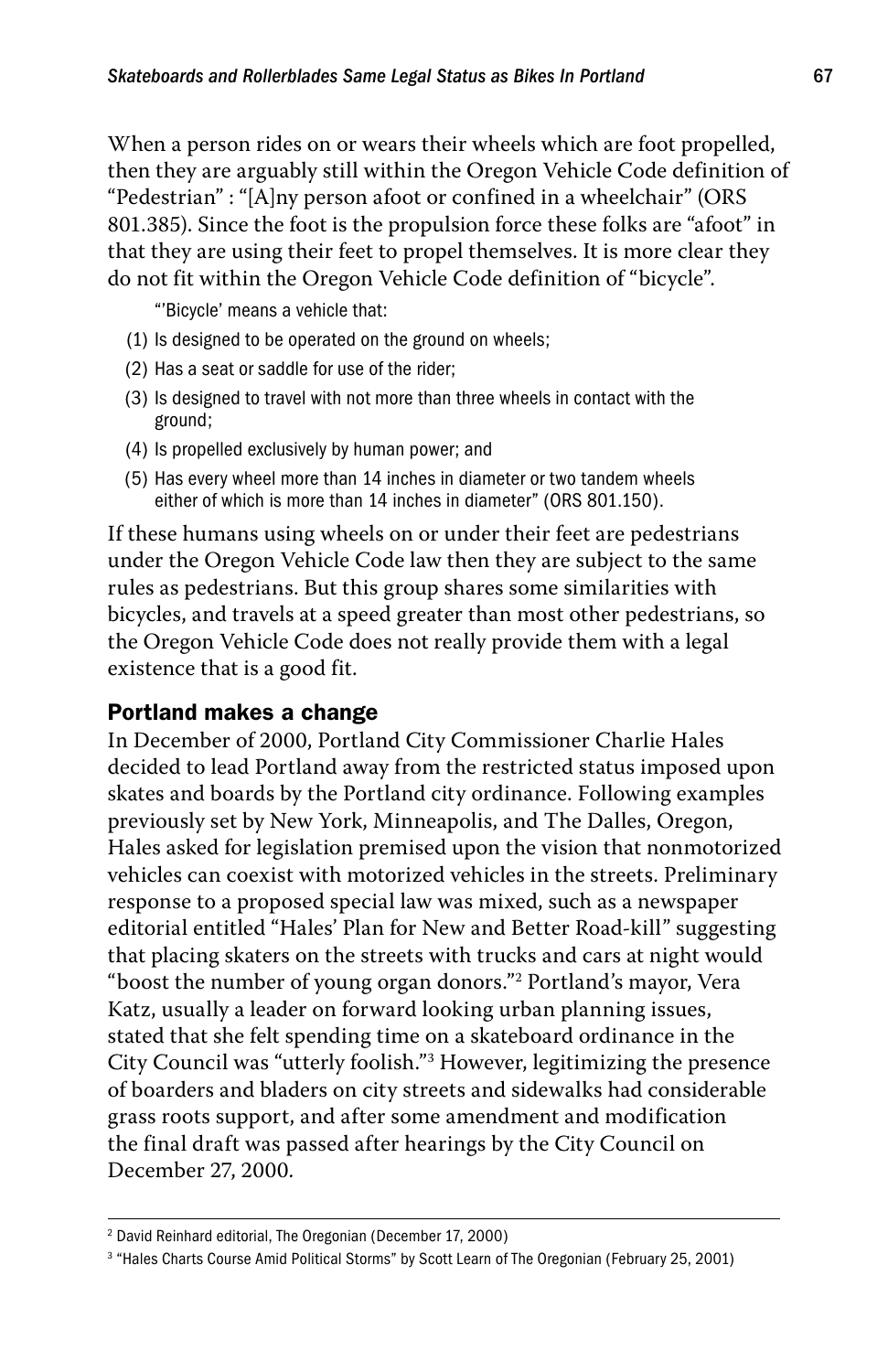# Portland's brave new world

The new law went into effect on January 26, 2001. It amends and replaces Portland City Code Section 16.70.410 with five major provisions.

# 1. Area of coverage

The new law allows roller skates, in-line skates, skateboards, scooters, and other similar devices powered exclusively by human power upon any sidewalk in the City of Portland except in the downtown core area [between SW Jefferson, Naito Parkway, NW Hoyt, and 13th Avenue]. This human powered vehicle group may also use any city street, roadway, or sidewalk except on Portland's TriMet bus mall which is a prohibited area.

# 2. Helmets

All persons 16 years of age and younger must wear helmets on streets, sidewalks, and bridges.

# 3. Lights/Reflector

Between sunset and sunrise a white light and rear red light or reflector is required.

# 4. Same laws as bicycles

The new law incorporates Oregon Vehicle Code provisions relating to bicycles. This means that skaters and boarders must follow the main rules for bike riders: yield to pedestrians but be yielded to in marked or unmarked crosswalks by motor vehicles, not pass motor vehicles on the right except when safe to do so (in the absence of a special bike or skate/ board/scooter lane), and ride as far to the right on two lane roadways as practicable.

# 5. Violations and studies

Violation of the provisions of the new municipal ordinance by skaters and boarders results in up to a \$25 fine, levied against the parents in the case of minors. Finally, the Portland Police Bureau is charged with collecting and reporting annual findings to the City Council regarding injuries and deaths of non-motorized roadway users, and the Portland Department of Transportation (PDOT) must designate "preferred skating routes" in the downtown core area and outlying areas of the city for distribution by April 1, 2001.

# Conclusion

Portland's change in legal status for boarders and skaters has elevated their legal status from legal no-man's land to the legal equivalent of bicyclists on city streets and sidewalks. With their new legal status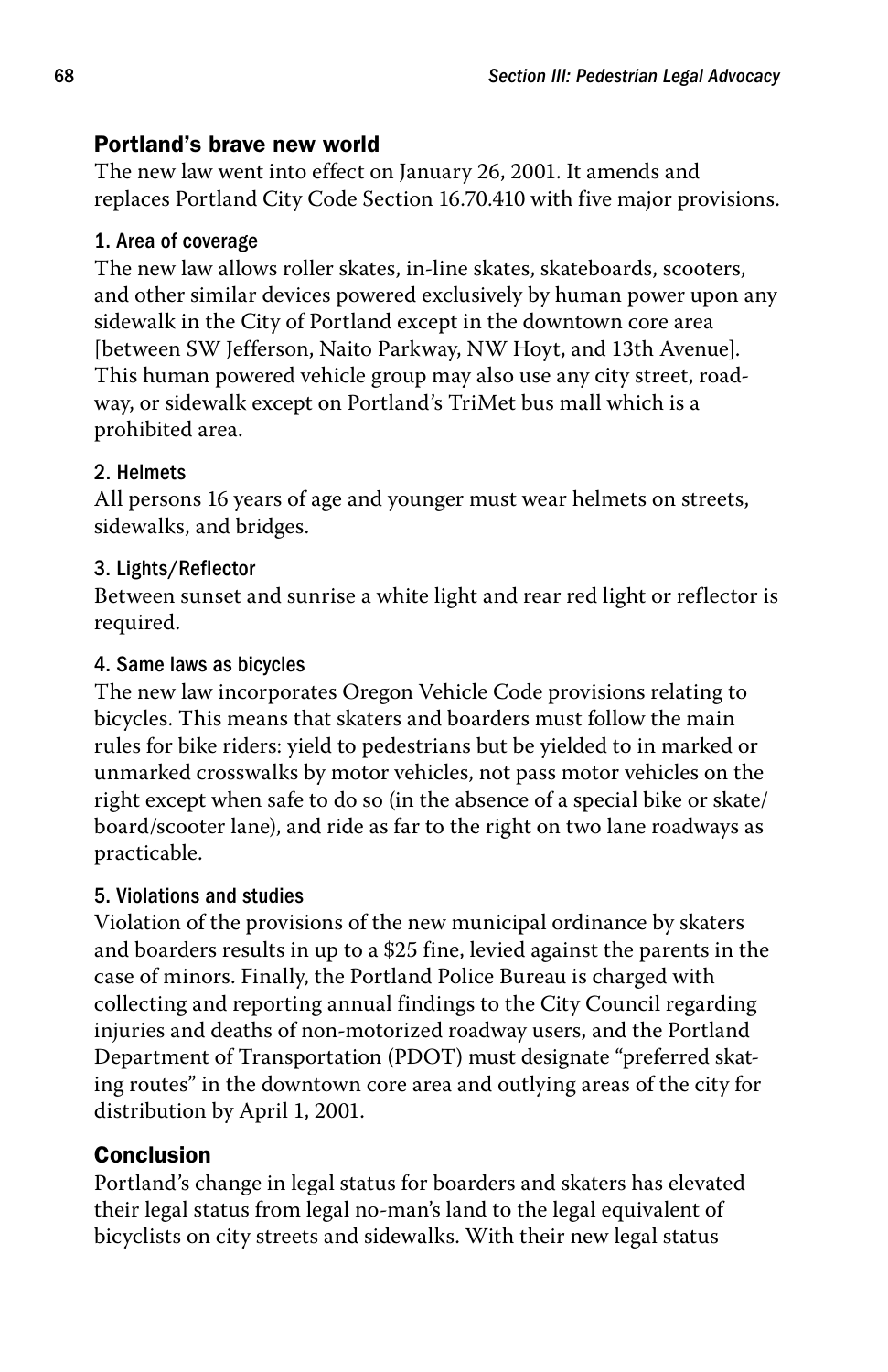comes certain responsibilities such as lights or reflectors at night, yielding to pedestrians on sidewalks, using bicycle lanes when available, as riding as far to the right as practicable in the roadway. However, Portland's step is a good move in the direction of legitimizing nonmotorized users in the roadway, and creating a more receptive legal environment for alternative transportation within the city. The proposed system of "preferred skating routes" could lead to positive encouragement for young people in making their claim to a share of the streets, and bicyclists will likely embrace additional non-motorized company in the city's bicycle lanes. A more receptive legal atmosphere will result in more young people using the city's streets and sidewalks to get to school, run errands, and ultimately create the potential for independence from the motor vehicle that lasts into adulthood. Our bodies, our species, and our city will all be the better for it.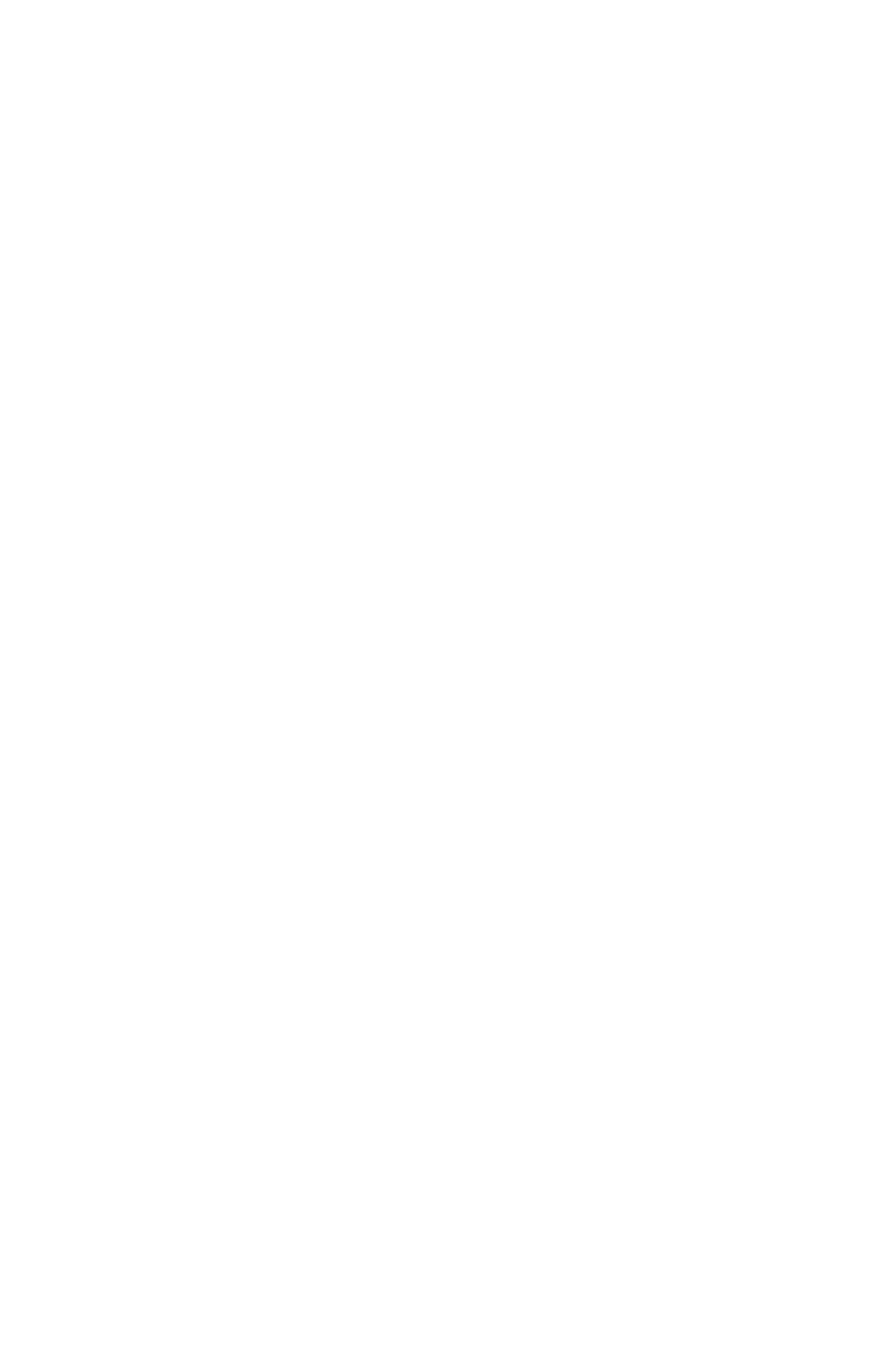# Part IV: Pedestrian Legal Remedies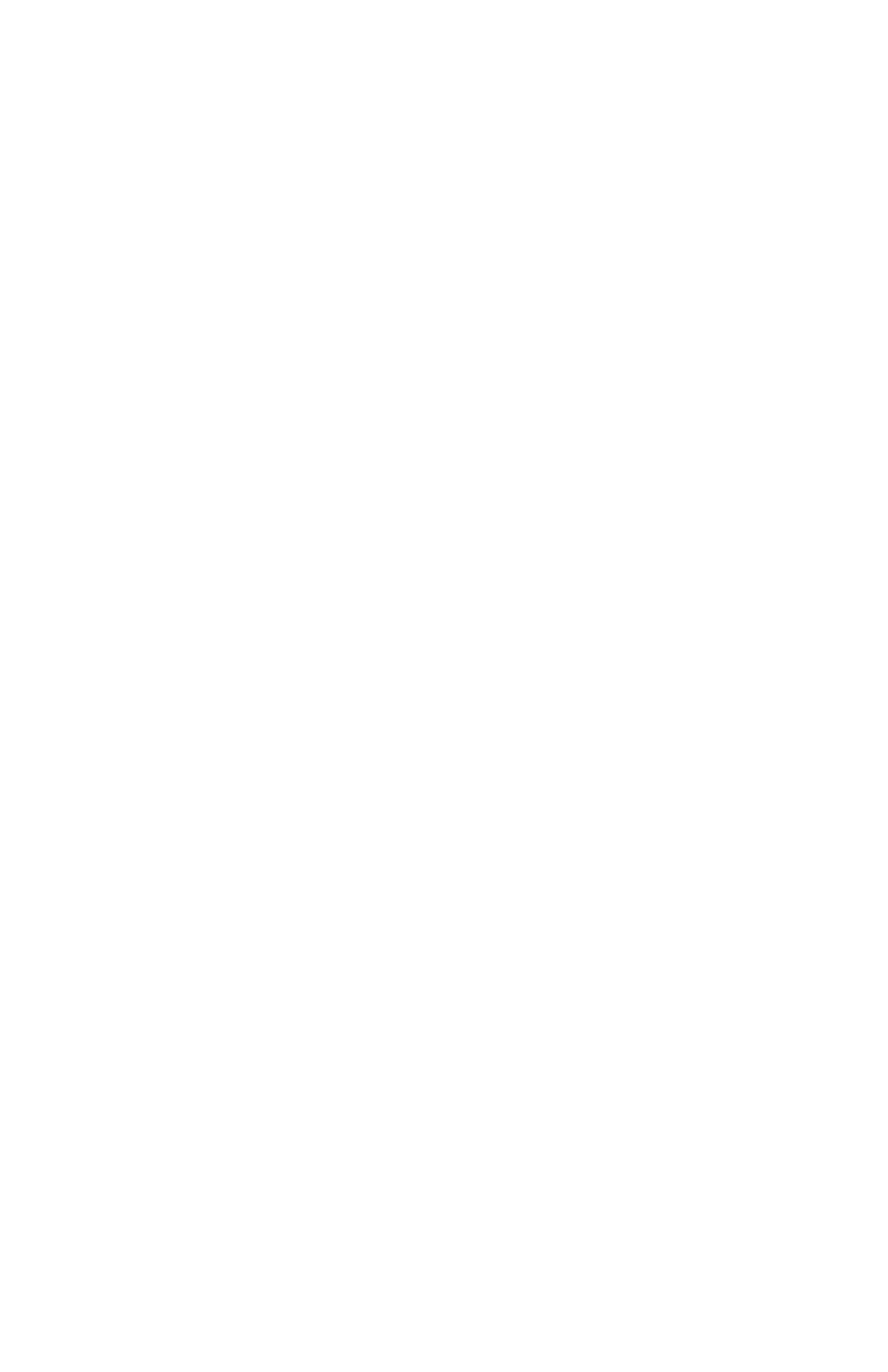# Accidents And Insurance

All too often a pedestrian is seriously injured in an accident caused by a negligent driver and later investigation reveals that the motorist was uninsured, sometimes leaving the pedestrian without any insurance benefits. All too often, serious accidents are caused by people who are irresponsible drivers without insurance. However, there are two types of insurance pedestrians who are also automobile drivers can obtain in order to protect themselves.

# Personal Injury Protection

Every Oregon motorist's insurance policy contains Personal Injury Protection (also known as "PIP"). PIP provides certain minimum coverages and can be "stacked," meaning that when more than one policy is applicable the benefits accumulate for the benefit of the claimant. The Oregon Revised Statutes (ORS) contain certain statutory minimums for PIP coverage which include up to \$15,000 for medical expenses and one year of wage loss up to \$1,250 per month. PIP is "no-fault" in that an injured party may make a claim against the policy regardless of who was at fault in the accident.

# Uninsured and Underinsured Motorist Coverage

The second type is uninsured (UM) or underinsured (UIM) motorist coverage, insuring for all sums the uninsured "shall be legally entitled to recover as damages for bodily injury or death caused by accident and arising out of the ownership, maintenance or use of an uninsured motor vehicle" (ORS 742.500). UM or UIM coverage provides coverage as if the uninsured driver had a liability insurance policy. The injured person makes a claim against his or her own insurance policy for their damages. In the case of a serious accident caused by an uninsured driver or underinsured driver, UM or UIM coverage is the best protection for an injured pedestrian. While the Oregon statutory minimum is \$25,000, with today's high medical costs it is advisable to have at least four times that amount. As with most insurance purchases, the higher ranges of insur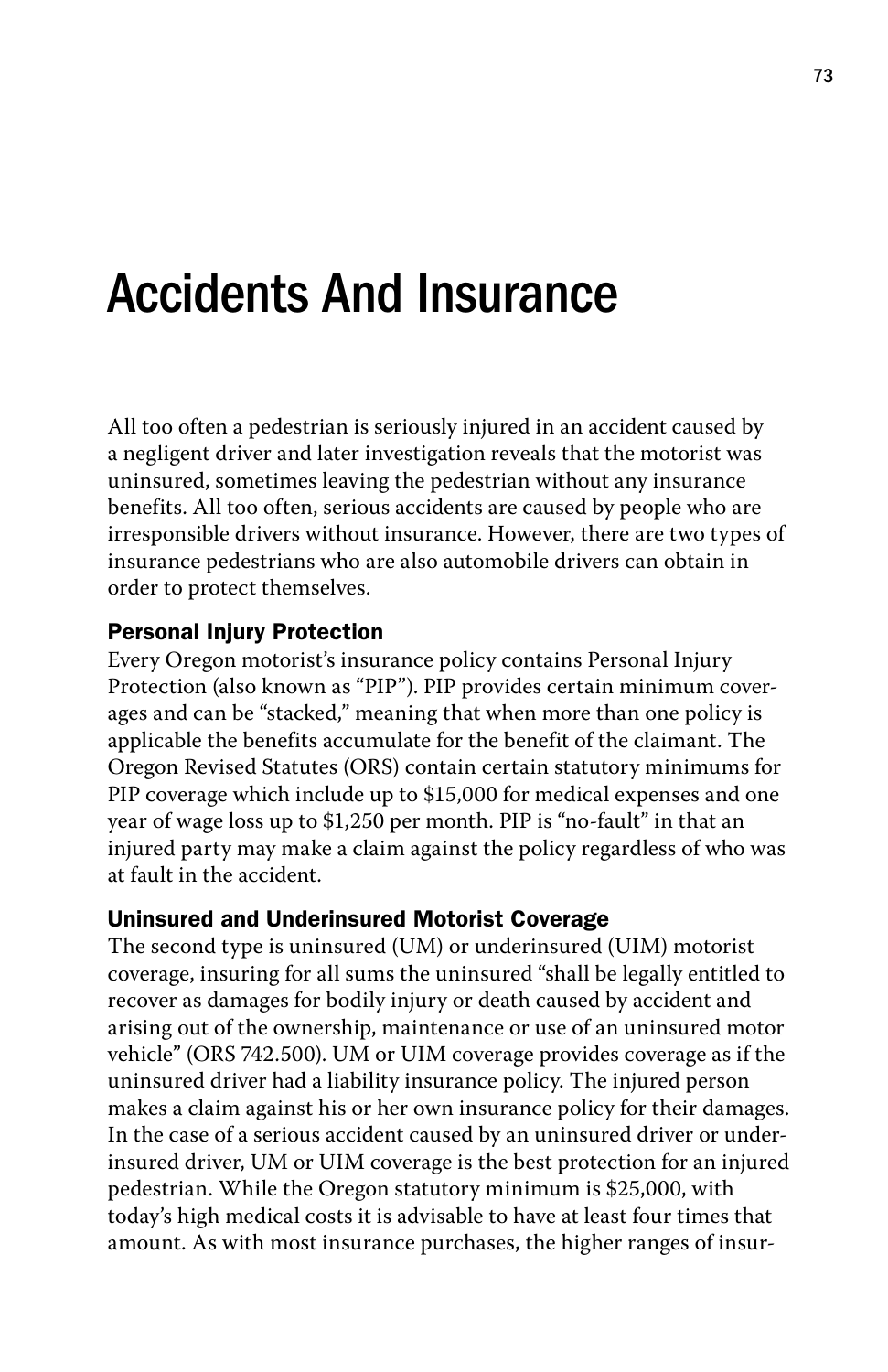ance coverage provide more insurance for fewer dollars above the statutory minimum so higher limits policies are usually a very good deal for the dollar. UM and UIM coverage applies to pedestrians, so long as an accident is the fault of an uninsured or underinsured driver.

The legal relationship between the various types of coverage in a serious accident is quite complex. In some instances, coverage may be denied or limited depending upon policy language and benefit amounts. Seek professional assistance from a lawyer knowledgeable about insurance claims before you accept any representations about whether an accident is covered by a particular insurance policy. Frequently, serious accidents are caused by uninsured or underinsured drivers. Even if an accident is caused by the pedestrian, PIP coverage (which is no-fault) will apply to provide some benefits. Pedestrians would be well advised to purchase UM or UIM policies with high policy limits to protect themselves from major injuries caused by financially irresponsible drivers.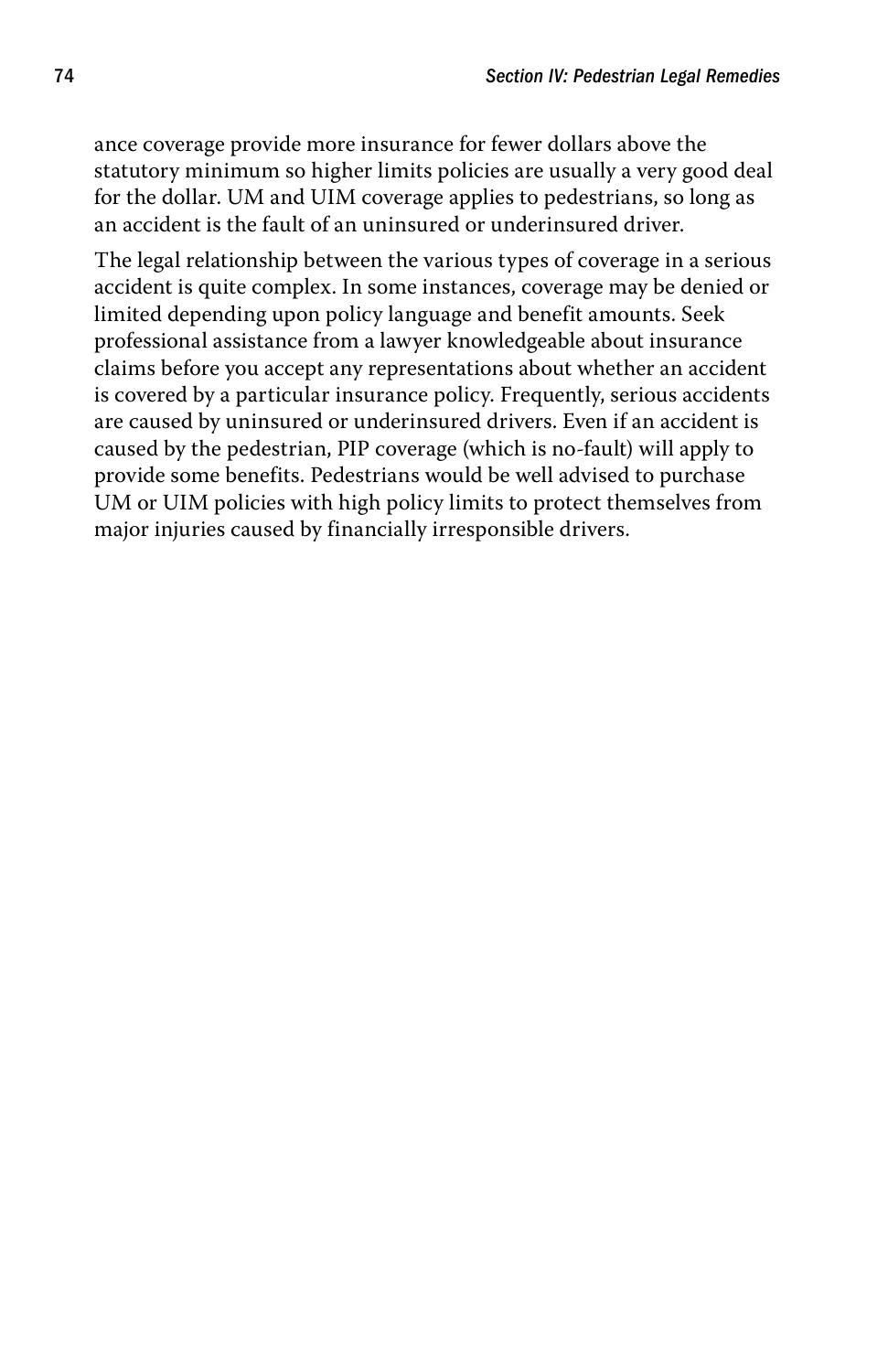# What To Do If You're In An Accident

What should you do if you are in a collision with a motor vehicle? First, Be Prepared! While the odds may be pretty good that you will never be involved in an accident there are several tips you can follow which will make any accident less of a disruption in your life. An understanding of the fundamentals of insurance, medical services, and the legal system will help you later after your accident. This article is a very basic primer on these areas.

### If you are in an accident

If you do get in a wreck with an automobile, make sure that you obtain complete and accurate information about the automobile driver. It is an unfortunate fact of modern life that some people with driving and insurance problems carry false identification. Make sure that the driver shows you an official document such as a driver license or other photo ID as well as a certificate of current insurance coverage before they leave the scene of the accident. If they will not do so, then call the police. Many people think that calling the police will result in investigation and preparation of a police report. However, unless it is apparent to the responding police that there has been serious injury in the accident, an impaired driver, or a major violation of law, they will usually not prepare a report, but instead will merely assist in exchange of information. Many serious injuries are not visible at the scene of an accident when a person's adrenaline is flowing and there is the usual confusion about what to do next. If possible, return to the scene or send a friend with a camera and take photographs of skid marks, glass, or marks on the road showing point of impact, direction, speed, or force. Try to document what the conditions were like and how the accident happened. Time after time, victims are outraged and disappointed when a motorist who freely admitted to being at fault at the scene later changed his or her story in an attempt to shift fault.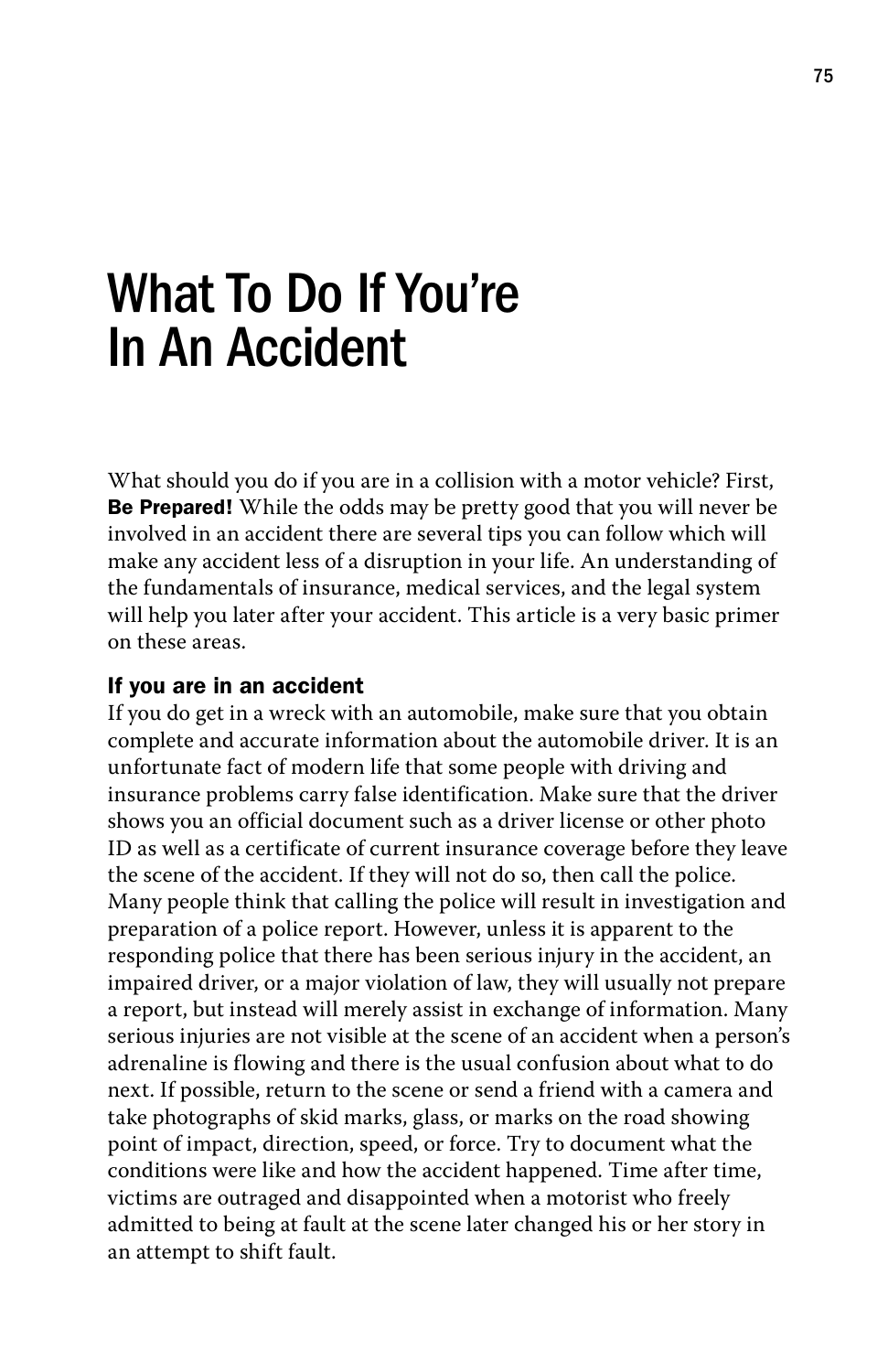# Medical treatment

If you have any question at all about whether or not you are injured, you should immediately go to an emergency room or get in to see your regular doctor. Many internal injuries, including closed head brain injuries, as well as soft tissue neck and back injuries are not fully appreciated by the injured person until some time has passed since the accident. It is important that you document your injuries so that later, if need be, you can show through proof from a medical person that your injuries were caused by the accident.

# Insurance

Most people do not realize that their automobile insurance policy also covers them while they are on foot. This is important for pedestrians as "insurance consumers," because everyone who has an automobile insurance policy is paying part of each premium dollar toward coverage that will apply if the insured person is injured as a pedestrian or bicyclist.

For example, if you are hit by an uninsured drunk driver one afternoon and seriously injured, it is important to realize that your own automobile insurance will provide two types of coverage for you. First, Personal Injury Protection (PIP) will pay for your medical bills and loss of income. PIP is a part of your own policy and will apply in every pedestrian accident regardless of whether or not the other person is insured, and regardless of whose fault caused the accident. It is "No fault" coverage. "No fault" means that even if an accident is your fault, PIP protection will cover you. Even if you have no car insurance because you are not a car owner, you may be covered by the car insurance policy for your parents or your employer.

The second type of applicable coverage is Uninsured/Underinsured Motorist Coverage (UM/UIM), a legally required part of every automobile insurance policy. UM/UIM may provide an important safety net for pedestrians whose injuries are a result of the fault of another person who has no insurance, or insufficient insurance to cover the damages resulting from the accident. UM/UIM coverage may pay not only for medical services and wage loss, but also for pain and suffering, interference with activities, future impairment of earning capacity and punitive (or punishment) damages. All pedestrians should have some sort of insurance coverage, and I recommend to my clients that they seriously consider raising the limits of their PIP (statutory minimum \$15,000) and UM/UIM (statutory minimum \$25,000) coverage above the minimum amounts. If you shop for insurance, you will discover that the cost per dollar of coverage is relatively inexpensive once you get above the minimum coverage amounts. If you are ever unlucky enough to get seriously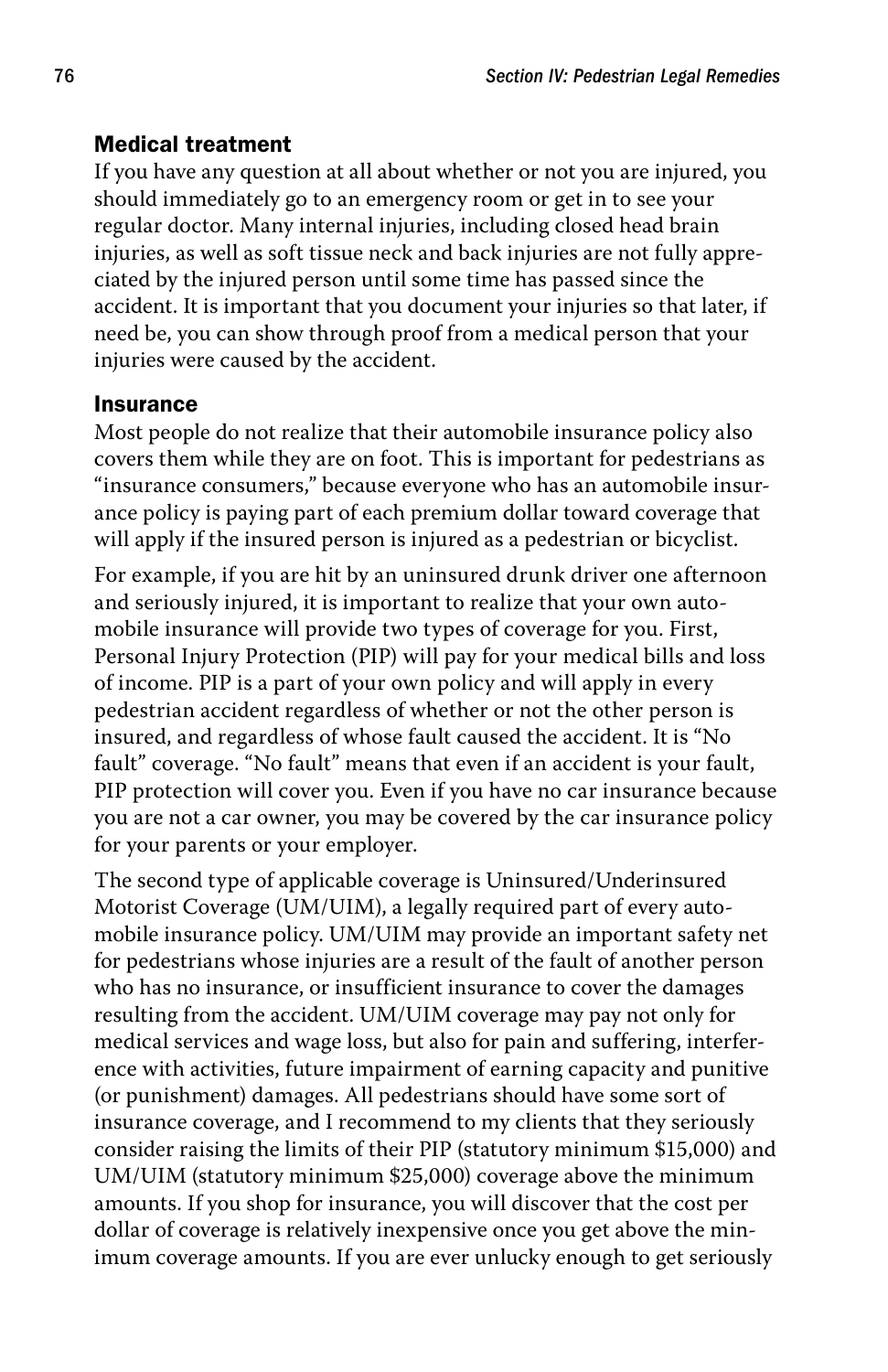hurt, you will be greatly relieved if you at least have adequate insurance to cover your damages.

### Should I handle my own case?

If you are seriously injured and the driver is at fault and insured, it is likely that you will receive solicitation letters, "courtesy copies" of the police report, and even refrigerator magnets (argh!) from lawyers who want to represent you. Remember, lawyer services are like any other personal service — be an educated consumer, make your selection carefully after interviewing several people who come highly recommended by people you trust. If your accident involves minor injury or property damage, it will be more difficult to attract excellent counsel. If you have an accident that is clearly the fault of the other party and don't mind the hassle of bird dogging your claim then go for it and save the money (usually one-third) you would otherwise pay for a lawyer. If you do decide to go it alone, there are resources available. Our law firm, in conjunction with Bicycle Transportation Alliance (BTA) and the Willamette Pedestrian Coalition (WPC), conduct frequent legal clinics for people trying to learn about their legal rights. Our goal is to provide important information that non-motorized road users need to know about the legal system. Call the BTA at (503) 226-9679 or the WPC at (503) 223-1597 for the date of the next clinic. Our office has also posted a number of Oregon laws and information on our web site. Check it out and you may find the text of the law that applies to your case at www.stc-law.com.

# Why am I being treated this way?

After your accident, you feel like a victim. For some people, dealing with the other driver, medical services and insurance is smooth and uneventful. But for many people, they are shocked when the expected "benefit delivery system," turns out to be a "benefit denial system." Every injured person is entitled to be treated with respect and courtesy. Questions about insurance coverage, medical services costs, and available benefits should be answered fully and without hesitation, and no person should be pressured to settle their claim. If you do not have the type of positive experience described above, something is wrong, and you should discuss these issues with a trusted friend or family member, or consult with an attorney. In any event, as an accident victim you have a right not to be pushed around by the system which supposedly exists to help you recover from your injuries; no one should be allowed to add insult to your injuries.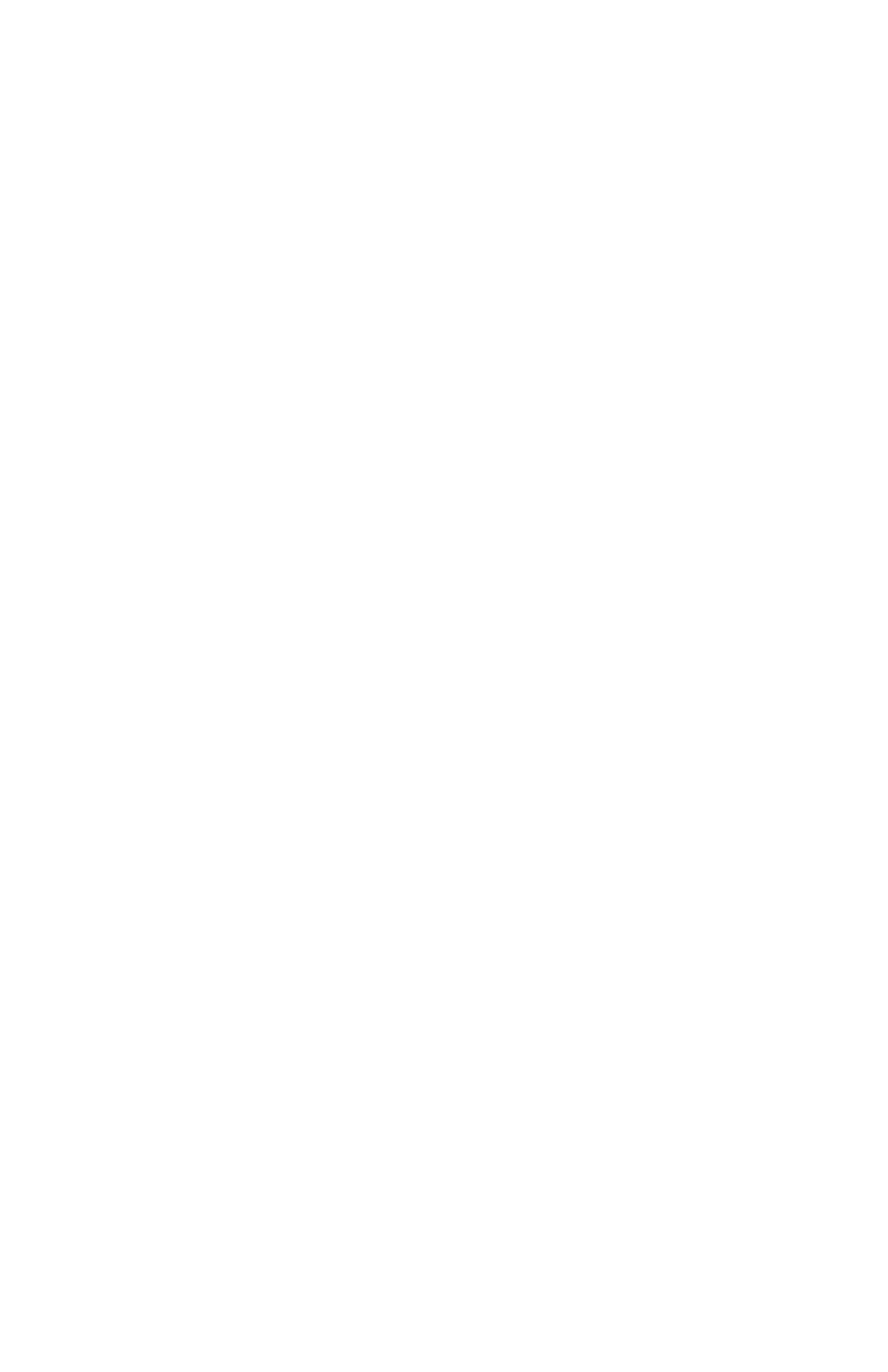# Citizen Initiated Prosecution

Law enforcement agencies do not always have the resources or the legal understanding of laws from a pedestrian perspective to investigate and issue citations for traffic law violations. For example, in Portland, city police maintain a departmental policy of facilitating exchange of information between the parties to an accident, but not investigating or issuing citations in traffic accidents unless one of the parties is taken by ambulance to the hospital, or the driver has an outstanding warrant or a suspended license. And if the police assist at a collision scene, the investigating officer still has discretion not to issue a traffic ticket, even where there may be a fairly clear violation of the Oregon Vehicle Code. It is often an unpleasant surprise to find out that a motorist accepting fault at the scene later denies it when it comes time to make an insurance claim.

# Background

But citizens must consider fully the high costs associated with more intensive traffic accident investigation by police. After all, the civil justice system serves pretty well in sorting out who is at fault in most accidents. Police officers' primary mission is to protect public safety; and in the great majority of collisions, fault is clear and investigation of accidents is more appropriately performed by private parties who must figure who and how much to pay for any damages. Regardless of where one draws the line, there is a point after which it is just more important for a cop to be working on a criminal case than answering a radio call to conduct a traffic investigation for an intersection collision. However, when a motorist disregards the rights of a vulnerable road user it is sometimes worth it to pursue an actual conviction for a traffic violation.

# We can do it ourselves

And, without requiring any change in law or policy, Oregon statutes already contain the legal tools for citizens to initiate prosecution of traffic law-breakers. Oregon law allows a citizen to initiate traffic violation prosecutions in state court, AND to have police help (required by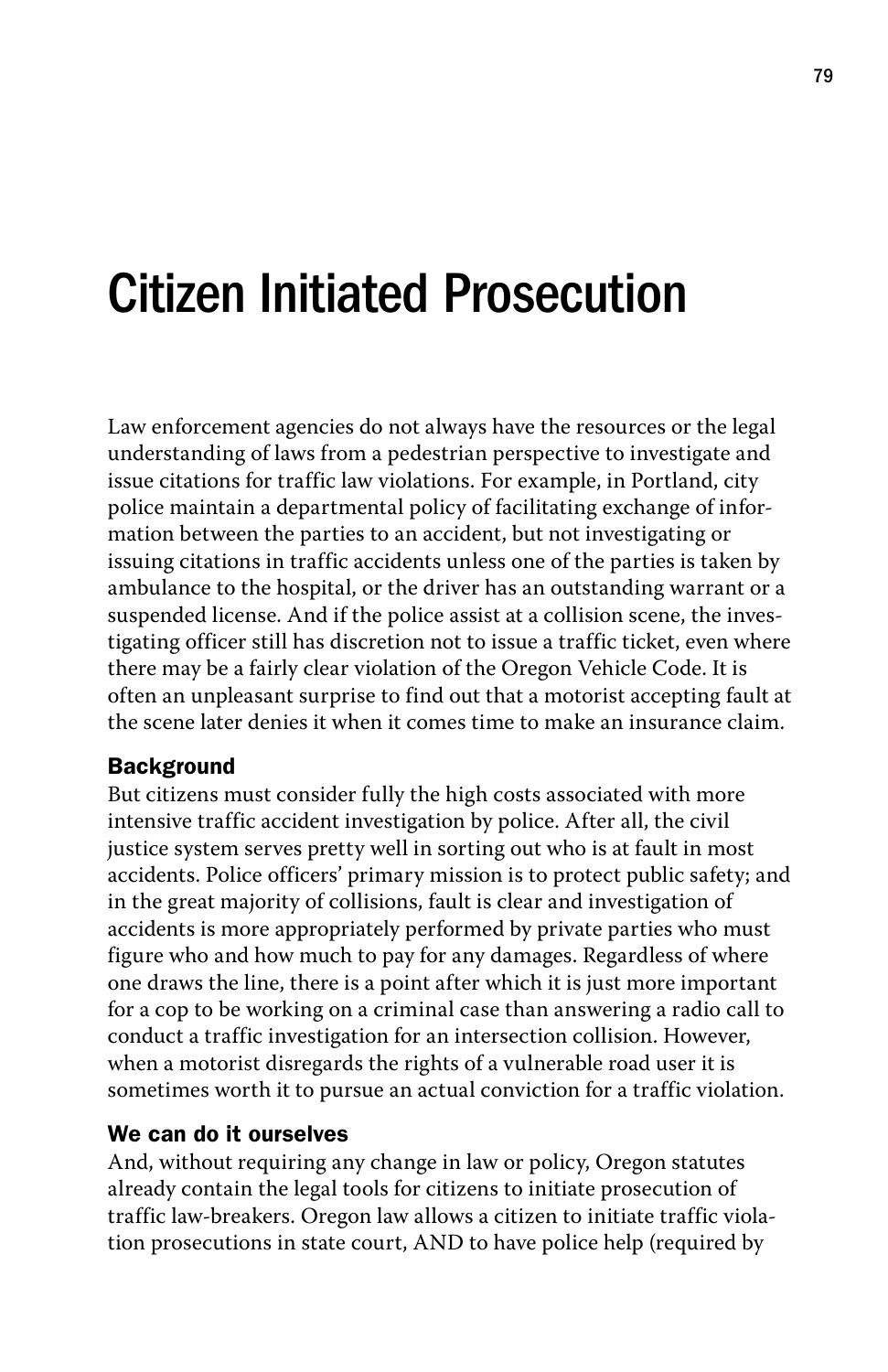the Oregon statute). But remember, the Oregon statute of limitations for violations is only six months; if the action is not filed within that time then the right to pursue a citizen violation is lost! After the initial report is taken by the police or the traffic court clerk and the citizen signs the Oregon Uniform Citation and Complaint, the completed paperwork is served by the police on the bad driver summoning them to traffic court to face the charges in a non-jury trial in front of a traffic judge. The complaining citizen gives an informal presentation of the case, the judge hears evidence and testimony, and if convicted the bad driver receives a conviction and fine for a moving violation — the same if the ticket were issued by a police officer!

The process, known as an "Initiation of Violation Proceeding" is important for vulnerable roadway users — we usually get banged up the most in a collision with a car. Too many of these wrecks occur because some drivers fail to yield or share the road. These drivers are among the most dangerous drivers on the road and it is important that their driving records reflect it. Also, insurance adjusters frequently fail to give adequate recognition to legal rights of non-motorized roadway users. Whether ignorant of the law or just hostile to the other side, many insurance adjusters see a collision case and instinctively favor their insured motorist. Since only the most serious collisions involve law enforcement accident investigation, the person who is hurt after a clear cut violation of the traffic law by a motorist is often disappointed to learn that the driver (who was clearly admitting fault at the scene) is now claiming the other person was at fault. On the other hand if the official court record contains a citation and traffic court conviction of the driver, then the insurance adjuster will be hard pressed to ignore the true liability picture.

# Follow the recipe

The Oregon statute is detailed and task specific. It includes every step of the process. The exact text is printed below because it may be necessary to show it to the authorities. Few law enforcement personnel are likely to have direct experience with the process when it is initiated by a citizen; but most officers are very familiar with the Oregon Uniform Citation and Complaint form (the statewide "ticket book" ). The law requires that the officer facilitate the process. If you dead-end with the officer who first responds then try the department non-emergency and/or hit and run traffic phone number. In rural areas, state police and sheriff officers share jurisdiction. The gravity of any injury and seriousness of the motorist's traffic violation will greatly influence the officer's response. Filing these cases over petty traffic standoffs is going to stress a tax-poor law enforcement and court system struggling to contain Oregon's dangerous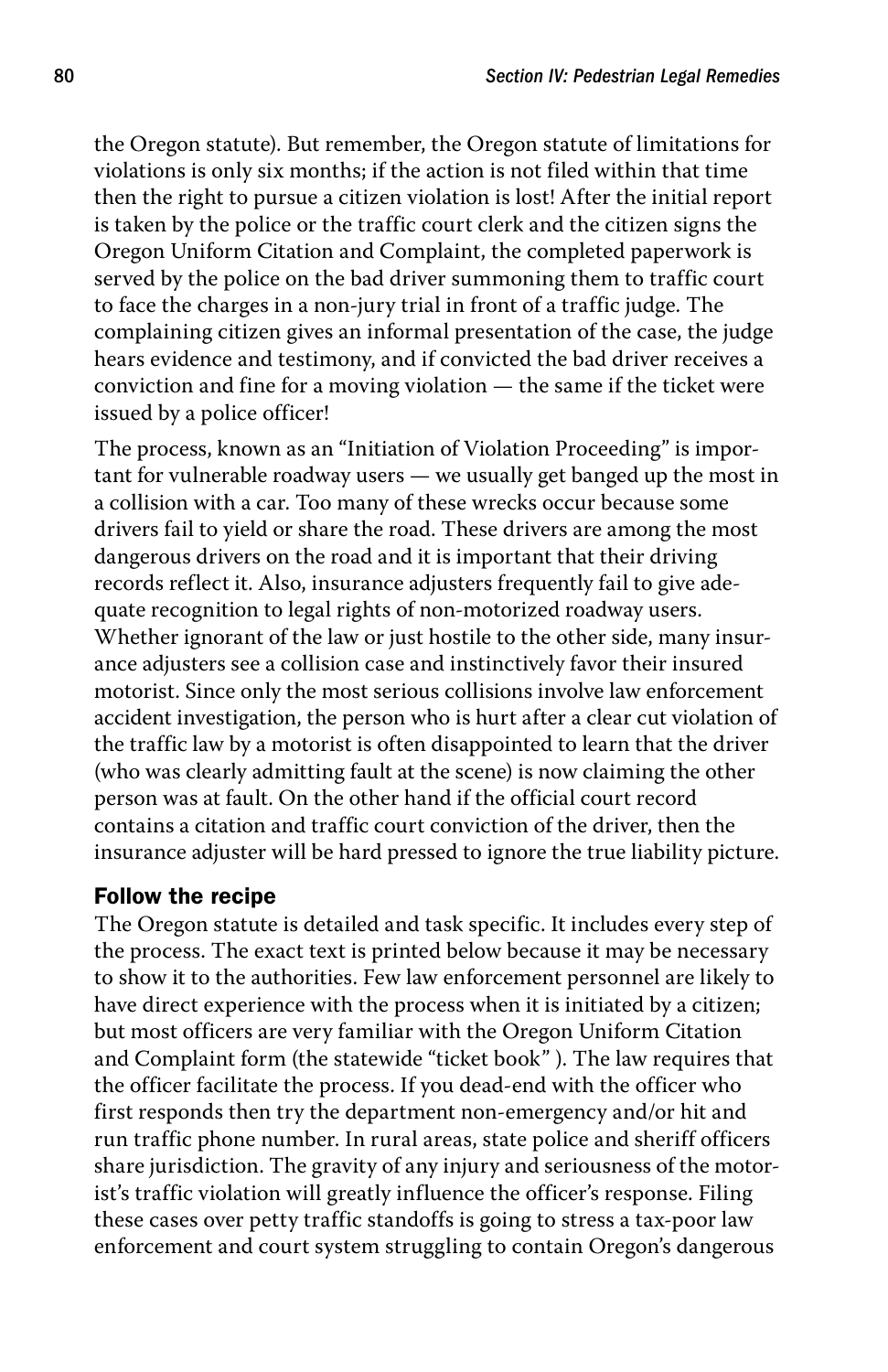traffic offenders. But in collisions resulting in injury in which the driver commits a clear violation of the traffic laws, a traffic violation conviction is an option that may be important later to clarify the legal cause of the accident and to make a legal record of the driver's law violation.

# How to initiate a citizen initiated prosecution (yourself)

Learn the lingo and read ORS 153.058 so you can explain it to someone who has never heard of it and will likely not believe such an unheard of procedure exists until you actually show them the law. Our website, www.stc-law.com, contains a how-to guide as well as forms and accounts from other citizens who have successfully used the process.

- 1. Contact the officer who investigated your accident or facilitated exchange of traffic accident information, any other officer involved in your accident, the shift sergeant for that unit on that shift at the time of your accident, the commander for the unit, the executive officer's office (Chief, Sheriff, whatever), the District Attorney's office in your county, the City Attorney office in your city, the traffic department clerk in your local courthouse, or just about any staffer willing to speak with you about it in the courthouse or police station, and show them the statute and this article. If they don't know about the process but are willing to ask someone about it, you will probably succeed in getting your case started if you are willing to allow the process to lumber up to speed. REMEMBER, PER ORS 131.125, YOU ONLY HAVE SIX MONTHS AFTER THE DATE OF THE INCIDENT TO INITIATE PROCEEDINGS.
- 2. Once you get a law enforcement officer willing to commence your violation proceeding then work through the process with them. They are supposed to create and send a summary of a complaint (which you may be required to swear to and sign), to the clerk's office for issuance of a summons. The Oregon Uniform Traffic Citation and Complaint Form may be what most officers choose for issuance of the case. Multnomah County and Portland traffic system staffers should know about this process and may help another jurisdiction trying to follow the law and allow citizens to exercise their legal rights.

If an unhelpful person points out that ORS 153.058 says "A person other than an enforcement officer 'may' commence a violation proceeding…" so as to defeat your effort you must point out that the statute does not allow ANY discretion by the officer; the case MUST be commenced once the citizen's complaint is lodged. Further, the court has no discretion in issuing the summons as ORS 153.058 clearly states "the court 'shall' issue a summons to be delivered…". There is some discretion provided to the court to amend or dismiss a complaint, but issuance of properly presented complaints should not be opposed.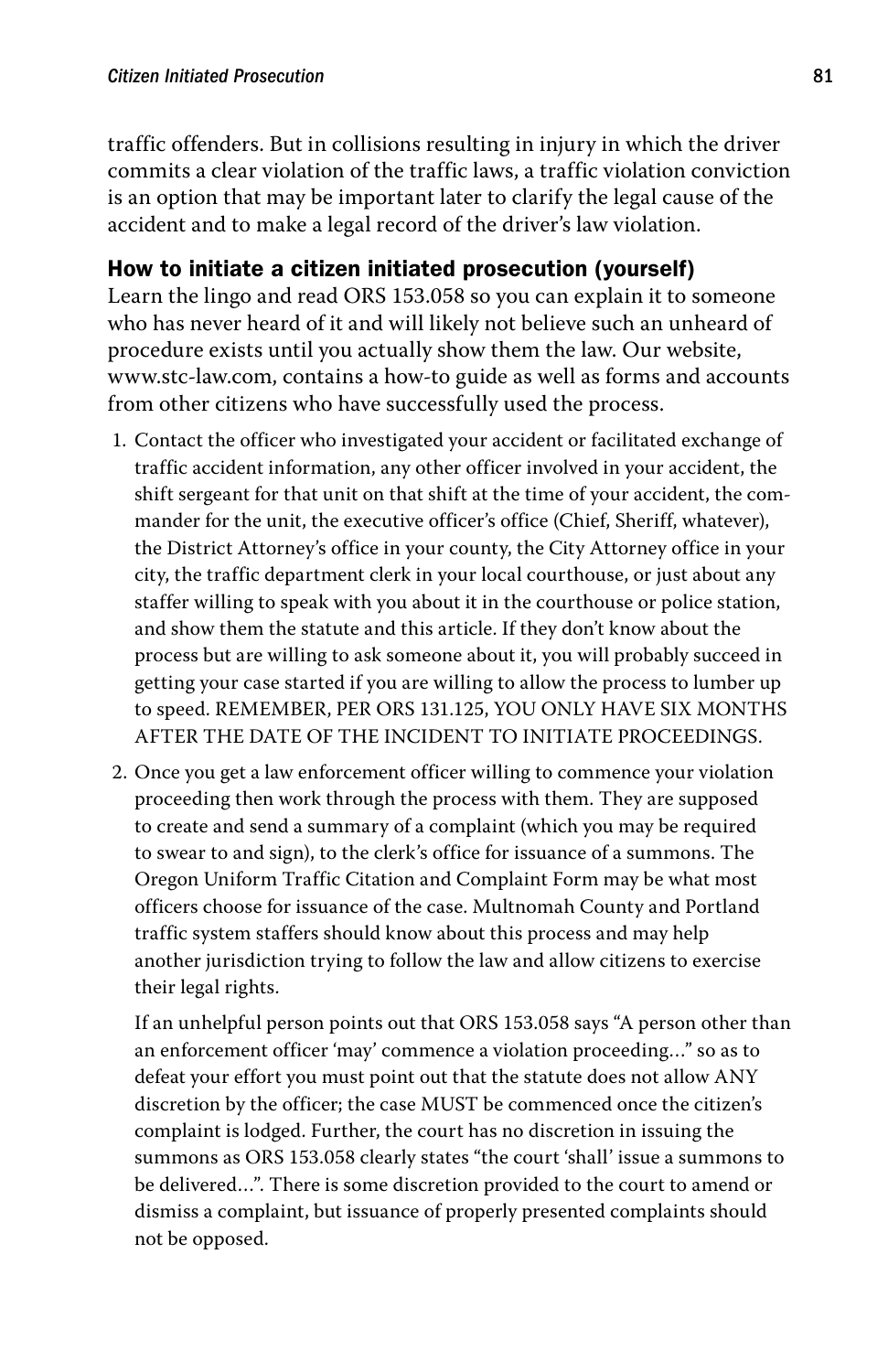3. Ask the officer who issued your case to help you find out about how to present your case. As in traffic court you will be in the position usually occupied by the officer who wrote the ticket. Identification of the driver and presentation of evidence can be handled by you and your witnesses. The police or courts will help you issue subpoenas to other witnesses in advance of court. If you do not feel like you will be able to present your case then ask for help from the police officer or a friend; again, if you convince the judge at the trial that the defendant violated the law then the conviction that results will be like any other moving violation. If you need more help our office may be able to help, depending on the facts of your case.

The Statute Creating Your Right to Prosecute a Violation (ORS 153.058):

### 153.058 Initiation of violation proceeding by private party.

- (1) A person other than an enforcement officer may commence a violation proceeding by filing a complaint with a court that has jurisdiction over the alleged violation. The filing of the complaint is subject to ORS 153.048. The complaint shall be entered by the court in the court record.
- (2) A complaint under this section must contain:
	- (a) The name of the court, the name and address of the person bringing the action and the name and address of the defendant.
	- (b) A statement or designation of the violation that can be readily understood by a person making a reasonable effort to do so and the date, time and place at which the violation is alleged to have occurred.
	- (c) A certificate signed by the complainant stating that the complainant believes that the named defendant committed the violation specifically identified in the complaint and that the complainant has reasonable grounds for that belief. A certificate conforming to this section shall be deemed equivalent of a sworn complaint. Complaints filed under this section are subject to the penalties provided in ORS 153.990.
- (3) Upon the filing of a complaint under this section, the court shall cause a summons to be delivered to the defendant and shall deliver a copy of the complaint to the district attorney for the county in which the complaint is filed. The court may require any enforcement officer to serve the summons.
- (4) If the complaint does not conform to the requirements of this section, the court shall set it aside upon motion of the defendant made before the entry of a plea. A pretrial ruling on a motion to set aside may be appealed by the state.
- (5) A court may, acting in its sole discretion, amend a complaint filed under the provisions of this section.
- (6) A court shall dismiss a complaint filed under this section upon the motion of the district attorney for the county or of the city attorney for a city if:
	- (a) The district attorney or city attorney has brought a proceeding against the defendant named in the complaint or intends to bring a proceeding against the defendant named in the complaint; and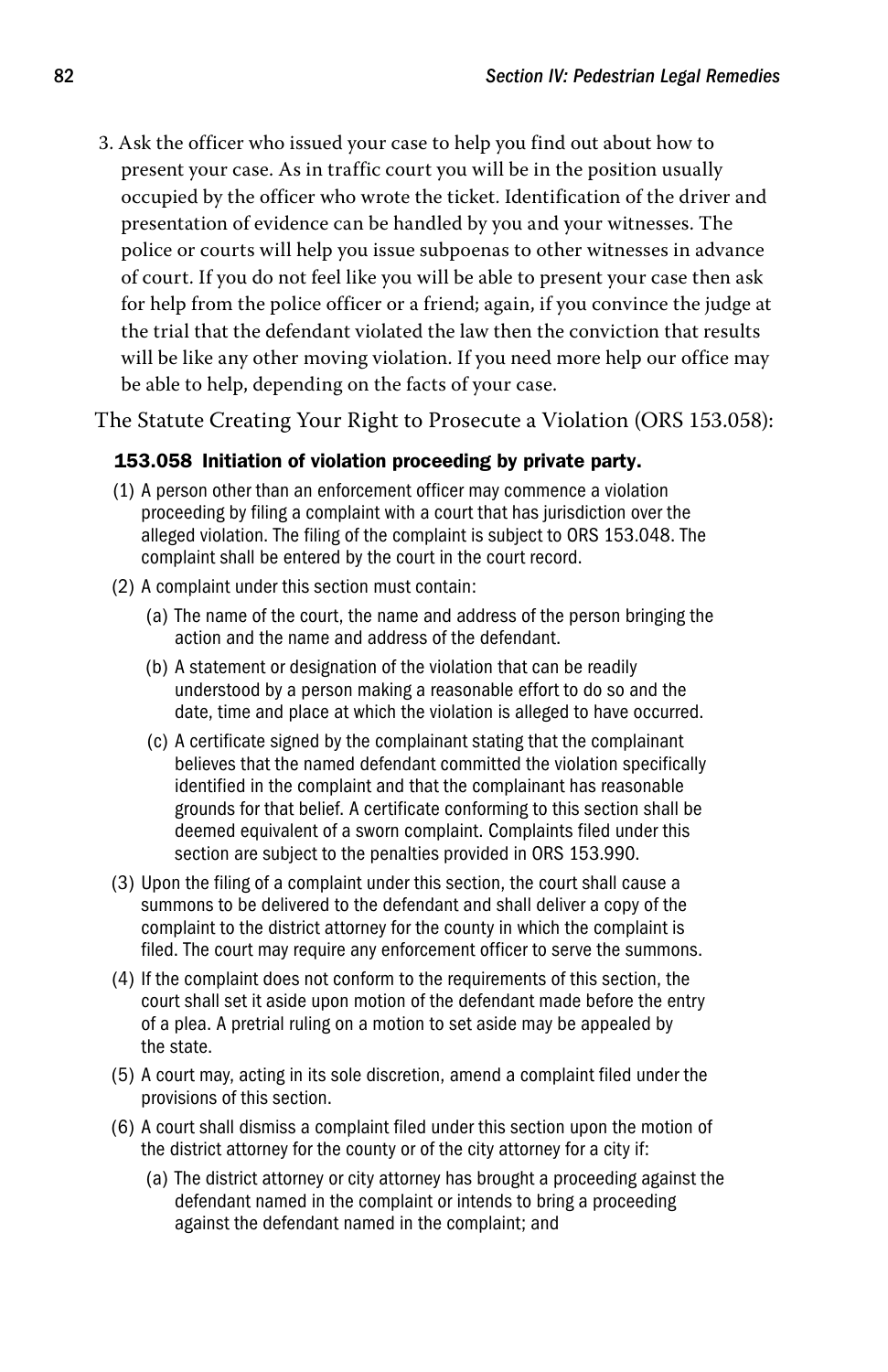- (b) The proceeding is brought by the district attorney or city attorney by reason of the same conduct alleged in the complaint.
- (7) Any political subdivision of this state may require by ordinance that violation proceedings for the purpose of enforcing the charter or ordinances of the political subdivision may not be commenced in the manner provided by this section and that those proceedings may be commenced only by enforcement officers.
- (8) A person other than an enforcement officer may commence a violation proceeding under this section only for:
	- (a) Boating violations under ORS chapter 830, or any violation of rules adopted pursuant to ORS chapter 830 if the violation constitutes an offense;
	- (b) Traffic violations under ORS chapters 801 to 826, or any violation of rules adopted pursuant to those chapters if the violation constitutes an offense;
	- (c) Violations under the wildlife laws, as described in ORS 496.002, or any violation of rules adopted pursuant to those laws if the violation constitutes an offense;
	- (d) Violations under the commercial fishing laws, as described in ORS 506.001, or any violation of rules adopted pursuant to those laws if the violation constitutes an offense;
	- (e) Violations of ORS 618.121 to 618.161, and violation of rules adopted pursuant to those laws if the violation constitutes an offense; or
	- (f) Violations of the dog control laws under ORS 609.040 to 609.110 or 609.135 to 609.190 or, except as may be provided otherwise by county law, violations of county dog control ordinances adopted as authorized under ORS 609.015 or 609.135.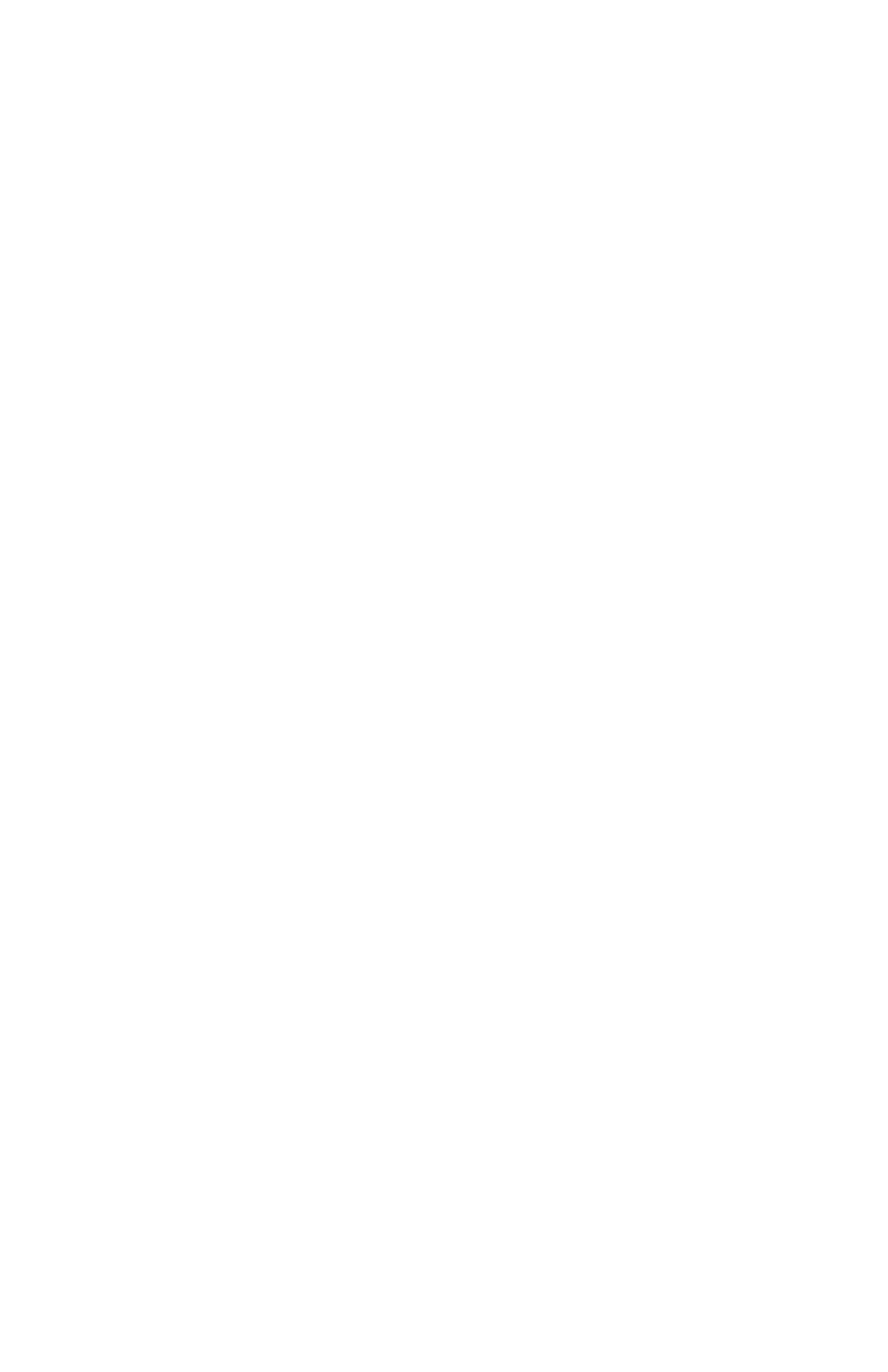# Getting Medical Bills Paid And Wage Loss Reimbursed

If you are pedestrian injured by a car, you may be surprised when your health insurance denies your initial claim for medical services. If you own a car, your Personal Injury Protection is your primary coverage.

Personal Injury Protection (PIP) is statutorily required in all personal automobile policies issued in Oregon. It is a no-fault coverage that is designed to provide benefits regardless of who is at fault in causing the injuries. The benefits required in the PIP policy are also statutorily mandated. PIP policies are required to cover medical, funeral, wage and essential services. Even if you do not own a car, you may qualify for PIP benefits if you reside with someone who owns a car or if you are a student and your parents have auto insurance with PIP benefits. If in doubt, make the PIP claim.

A PIP policy issued in Oregon must provide coverage for at least \$15,000 for reasonable and necessary expenses incurred within one year from the date of the accident for medical, hospital, dental, surgical, ambulance and prosthetic services.

Medical bills are paid at a statutorily determined amount. ORS 742.525(1) prohibits health care providers from billing persons who receive personal injury protection benefits more than they charge the general public or an amount that exceeds the fee schedules for medical and other services published under Oregon workers' compensation laws. In other words, if your health care provider charged \$90 for your treatment and the PIP payment was \$80 under the fee schedule, you are not responsible for the \$10 difference.

PIP also covers wage loss if you are unable to work due to your injuries for more than 14 days. The PIP benefit is 70% of your normal wages up to \$1250 per month. Like PIP medical benefits, the PIP wage benefit is limited to 52 weeks.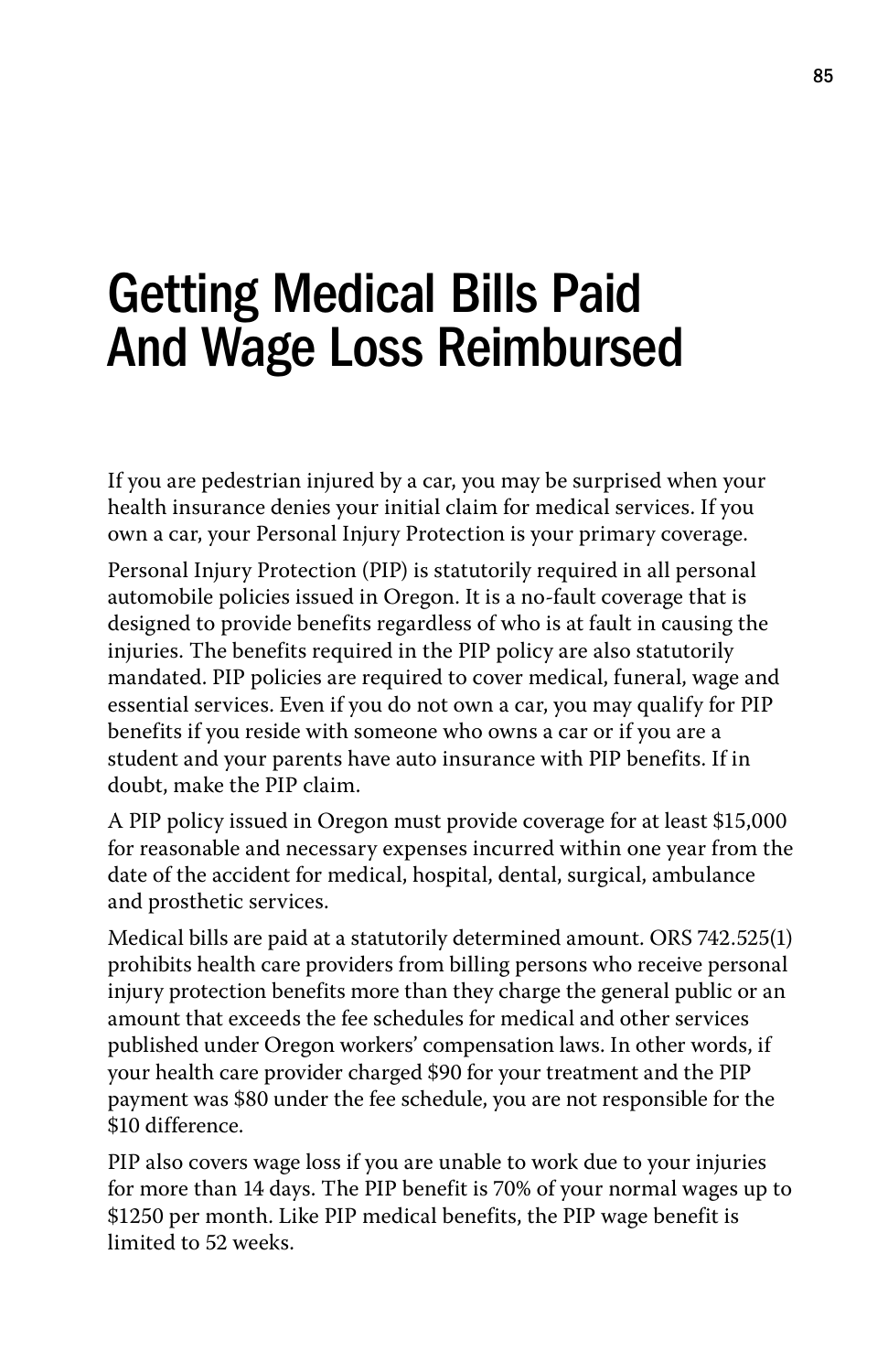If you are a homemaker or not "engaged in a remunerative occupation" and your disability continues for more than 14 days, the PIP policy will provide some coverage to pay for essential services you normally provide. For example, PIP will pay for housekeeping services for a homemaker. PIP will not pay a relative or someone who resides with you and the benefits is limited to \$30 per day up to an aggregate of 52 weeks.

If you are a parent of a minor child and are hospitalized for 24 hours because of covered injuries, PIP will pay \$25 per day for child care. Payments begin after 24 hours of hospitalization and continue until you are able to return to work or, if you are not employed outside of the home, until you are able to resume performing the essential services you normally perform. This PIP benefit is limited to \$750.

If the covered injuries are fatal, PIP provides \$5000 coverage for funeral expenses.

The PIP limitations cited in this article refer to the statutory minimum requirements. Every PIP policy must at a minimum provide these benefits. Your policy may provide more coverage.

If you are injured as a pedestrian by a vehicle, you should notify your automobile insurance company right away, report the claim and request a PIP application. Most PIP insurers will not make any payments under the policy until the application is completed and signed by the injured person.

Usually PIP claims are processed uneventfully. The claims adjuster assigned to handle your claim may require verification before certain payments can be made. For example, if you are making a claim for lost wages, the claim representative may require verification from your doctor that you are unable to work due to your injuries, and verification of your wages from your employer. If you are making a claim for medical bills, the insurer may request chart notes or a report from your physician. All policies require you to cooperate in the investigation of the claim. Also, if you are making a claim, you have the burden to prove your claim is covered under the policy. Therefore, you will need to provide at least a limited authorization for your doctor and your employer to provide information to your insurer.

Occasionally your PIP insurer will question whether your doctor's treatment plan is both reasonable and necessary. It may require you to submit to an "IME" (an "insurer medical evaluation"). If there is a dispute, it is typically resolved in arbitration. The rules of arbitration are beyond the scope of this article. If you are involved in a dispute with your insurer, you may need to contact an attorney to help you.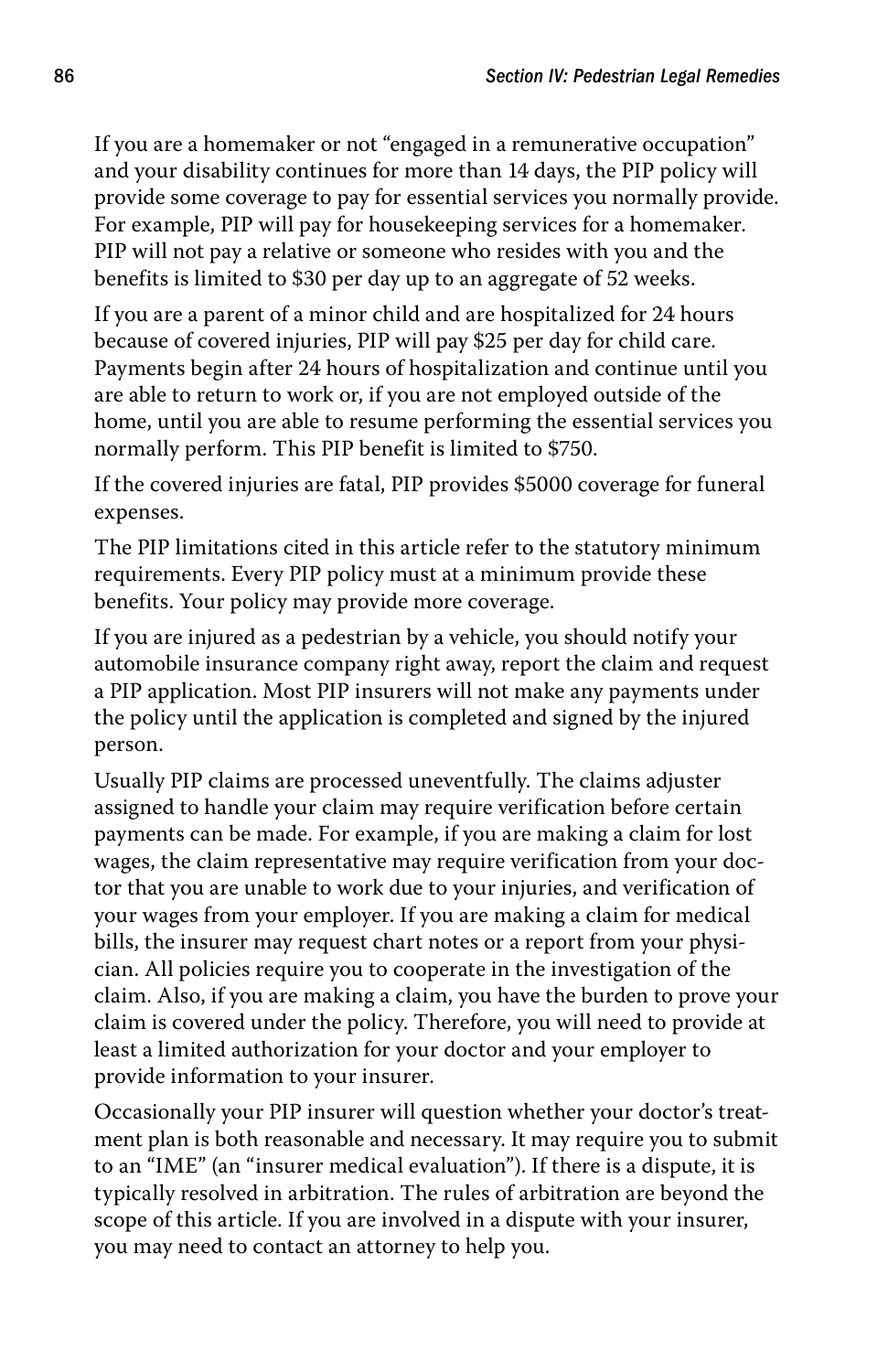While your insurer can question the need for medical services once they are provided, they may not limit or restrict access to providers or their services. So your insurer may argue that your doctor's treatment is not reasonable, but it can not tell you that must choose treatment from one of their doctors. They can not assign you to a "managed care company."

If your injuries were caused by somebody else's negligence and you recover damages from that person or his insurer, you may need to repay the PIP benefits you received. The laws regarding PIP reimbursement are complex and are frequently interpreted by the courts. A complete discussion the laws regarding PIP reimbursement, liens and subrogation is beyond the scope of this article. Before you return money to your PIP insurer, you should check with an attorney regarding your obligation to do so.

If your PIP benefits are exhausted, you qualify for benefits under policy of the auto that struck you, regardless of who is at fault in the accident. However, if you have other health insurance available, you must submit the bills to that insurance first.

EXAMPLE: Walker was struck by Driver. Walker has car insurance through State Farm. Walker also has Health Insurance through his employer. Driver has auto insurance including PIP through Allstate. Walker has medical bills will be paid as follows: The first \$15,000 of medical bills will be paid by his own State Farm PIP coverage. After Walker's own State Farm PIP medical benefits are exhausted, his bills should be submitted to his health insurer. The bills then will be paid according to the terms and conditions of his health insurance. If there are co-pays or medical services that are denied by the health insurance, the bills are payable under Defendant's Allstate PIP.

Many, if not most, health insurers want to be paid back if you recover damages from the person who hit you. Like PIP, the law covering your reimbursement or subrogation obligation is complex and depends on interpreting individual policy language as well as existing court cases. If your health insurance company wants to be repaid, you should contact an attorney to discuss your obligations.

Obviously the most important thing to do if you are injured as a pedestrian by a car is to get immediate and appropriate medical attention. Other things not to forget are:

- $\Box$  Report the accident to the police and the DMV. You can get that form at www.oregon.gov/ODOT/DMV/forms/32intermediate.shtml.
- $\Box$  Gather the other driver's contact and insurance information and keep it in a safe place.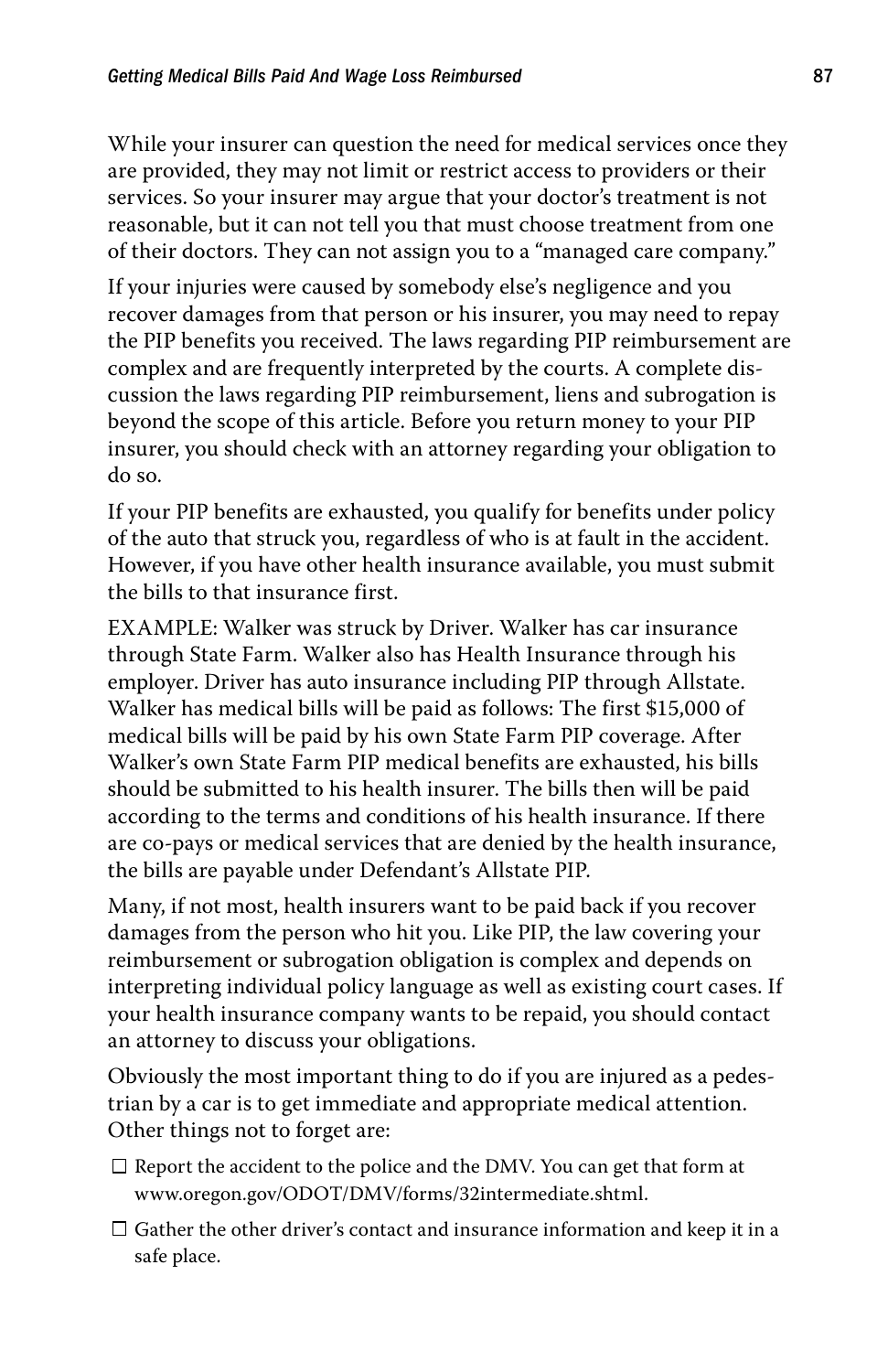- $\Box$  Get the names and contact information for any witnesses and keep it in a safe place.
- $\Box$  Contact your insurance company and make a Personal Injury Protection (PIP) claim.
- $\Box$  Document your lost wages and any other expenses you incur.

If your claim is denied or your injuries are serious, you should consider talking to an attorney about your rights.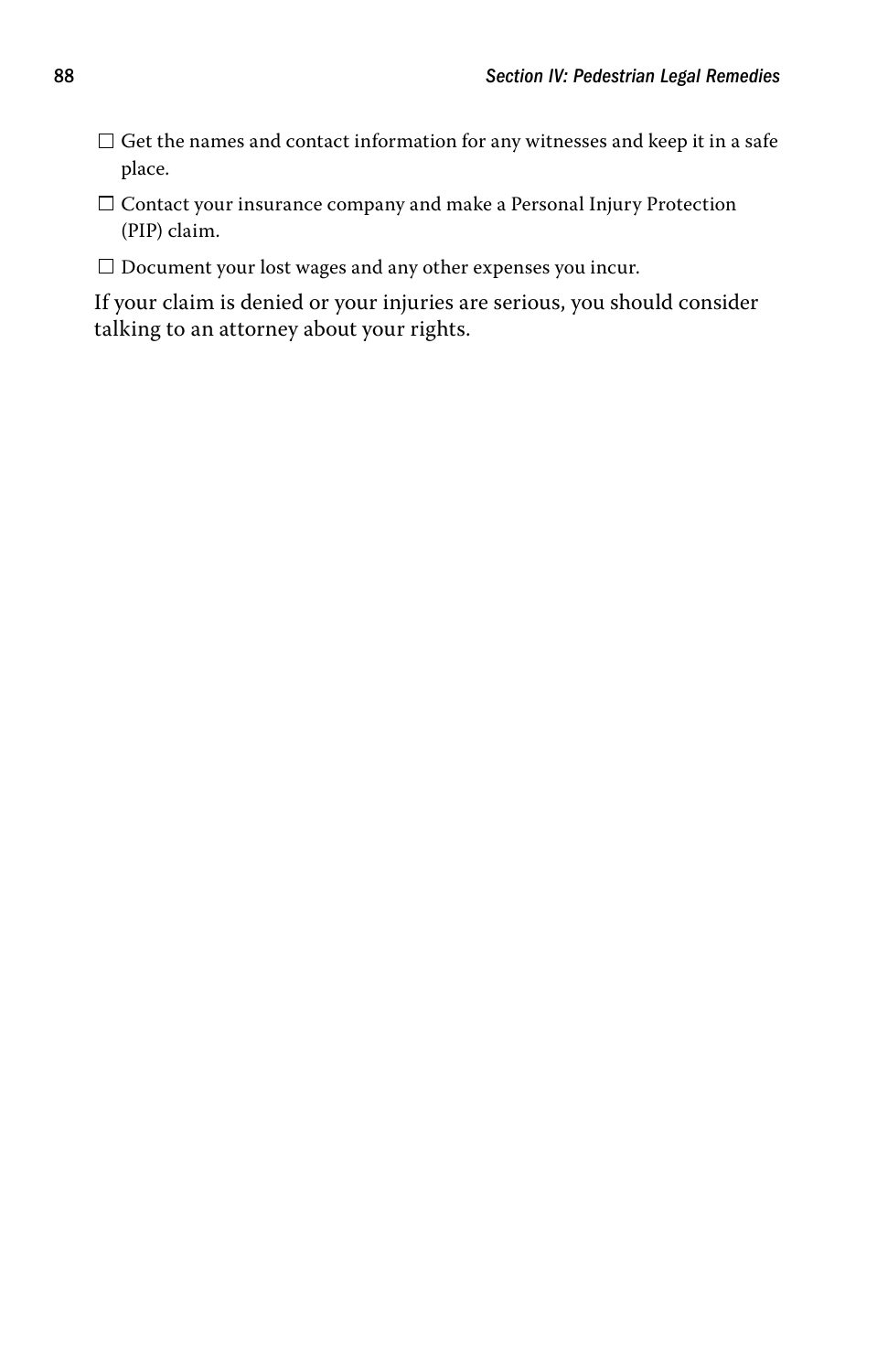# Personal Injury Protection **Statutes**

#### 742.520 Personal injury protection benefits for motor vehicle liability policies; applicability; definitions for ORS 742.520 to 742.542.

- (1) Every motor vehicle liability policy issued for delivery in this state that covers any private passenger motor vehicle shall provide personal injury protection benefits to the person insured thereunder, members of that person's family residing in the same household, children not related to the insured by blood, marriage or adoption who are residing in the same household as the insured and being reared as the insured's own, passengers occupying the insured motor vehicle and pedestrians struck by the insured motor vehicle. "Personal injury protection benefits' means the benefits described in this section and ORS 742.524 and 742.530.
- (2) Personal injury protection benefits apply to a person's injury or death resulting:
	- (a) In the case of the person insured under the policy and members of that person's family residing in the same household, from the use, occupancy or maintenance of any motor vehicle, except the following vehicles:
		- (A) A motor vehicle, including a motorcycle or moped, which is owned by any of such persons and which is not covered by a motor vehicle liability insurance policy that provides personal injury protection benefits with respect to the use, occupancy and maintenance of that vehicle;
		- (B) A motorcycle or moped which is not owned by any such persons, but this exclusion applies only when the injury or death results from such person's operating or riding upon the motorcycle or moped; and
		- (C) A motor vehicle not included in subparagraph (A) or (B) of this paragraph and not a private passenger motor vehicle. However, this exclusion applies only when the injury or death results from such person's operating or occupying the motor vehicle.
	- (b) In the case of a passenger occupying or a pedestrian struck by the insured motor vehicle, from the use, occupancy or maintenance of the vehicle.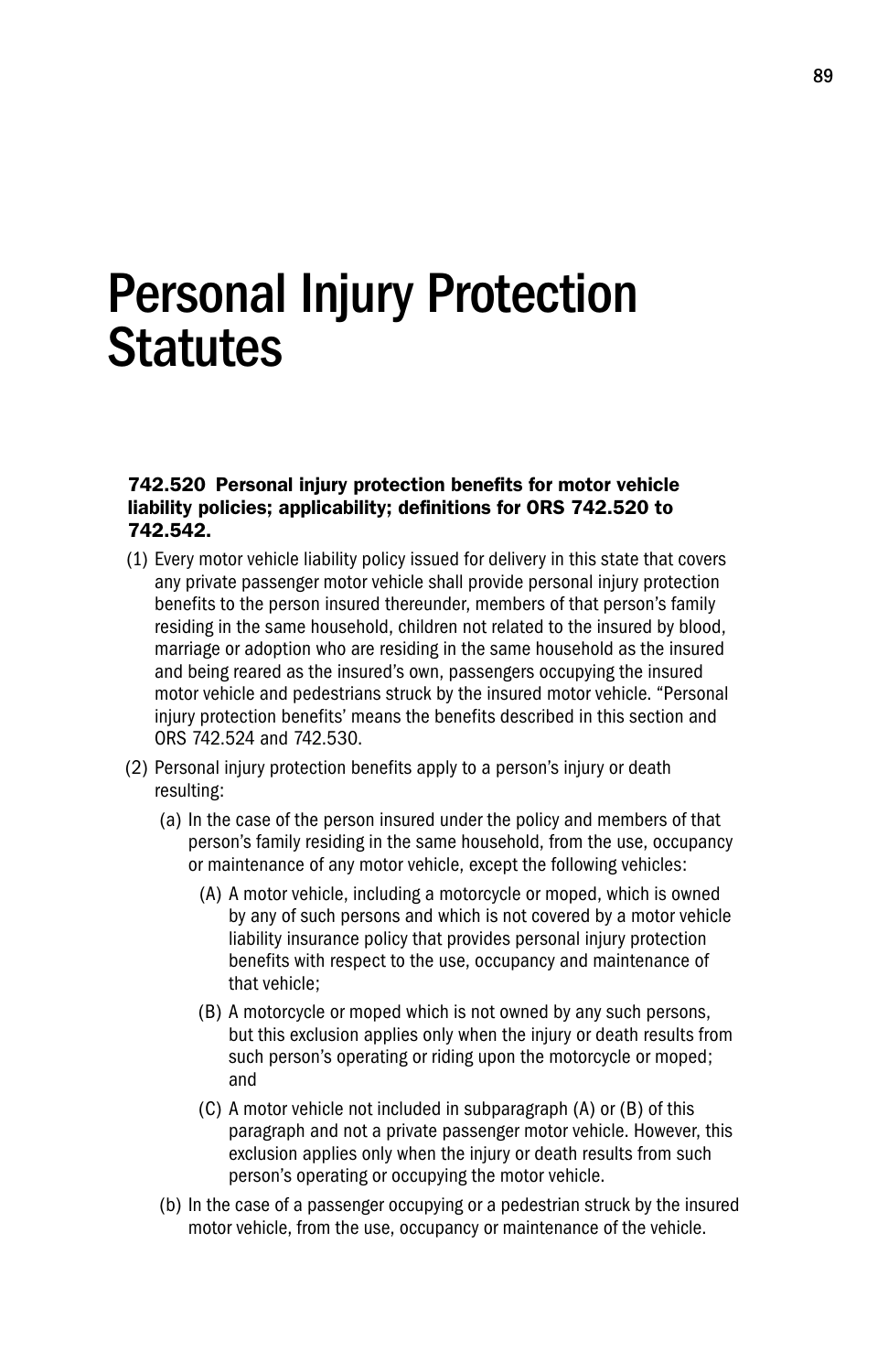- (3) Personal injury protection benefits consist of payments for expenses, loss of income and loss of essential services as provided in ORS 742.524.
- (4) An insurer shall pay all personal injury protection benefits promptly after proof of loss has been submitted to the insurer.
- (5) The potential existence of a cause of action in tort does not relieve an insurer from the duty to pay personal injury protection benefits.
- (6) Disputes between insurers and beneficiaries about the amount of personal injury protection benefits, or about the denial of personal injury protection benefits, shall be decided by arbitration except that if all requirements for bringing an action in the small claims department of a justice or circuit court are met, the insured may elect to file such an action rather than submitting the claim to arbitration.
- (7) As used in ORS 742.520 to 742.542:
	- (a) "Motor vehicle" means a self-propelled land motor vehicle or trailer, other than:
		- (A) A farm type tractor or other self-propelled equipment designed for use principally off public roads, while not upon public roads;
		- (B) A vehicle operated on rails or crawler-treads; or
		- (C) A vehicle located for use as a residence or premises.
	- (b) "Motorcycle" and "moped" have the meanings give those terms in ORS 801.345 and 801.365.
	- (c) "Occupying" means in, or upon, or entering into or alighting from.
	- (d) "Pedestrian" means a person while not occupying a self- propelled vehicle.
	- (e) "Private passenger motor vehicle" means a four-wheel passenger or station wagon type motor vehicle not used as a public or livery conveyance, and includes any other four-wheel motor vehicle of the utility, pickup body, sedan delivery or panel truck type not used for wholesale or retail deliver other than farming, a self propelled mobile home, and farm truck.

### 742.522 Binding arbitration under ORS 742.520; costs.

- (1) Arbitration under ORS 742.520 (6) is binding on the parties to the arbitration.
- (2) Costs to the insured of the arbitration proceeding shall not exceed \$100 and all other costs of arbitration shall be borne by the insurer. As used in this subsection, "costs" does not include attorney fees or expenses incurred in the production of evidence or witnesses or the making of transcripts of the arbitration proceedings. [Formerly 743.802]

### 742.524 Contents of personal injury protection benefits; deductibles.

(1) Personal injury protection benefits as required by ORS 742.520 shall consist of the following payments for the injury or death of each person: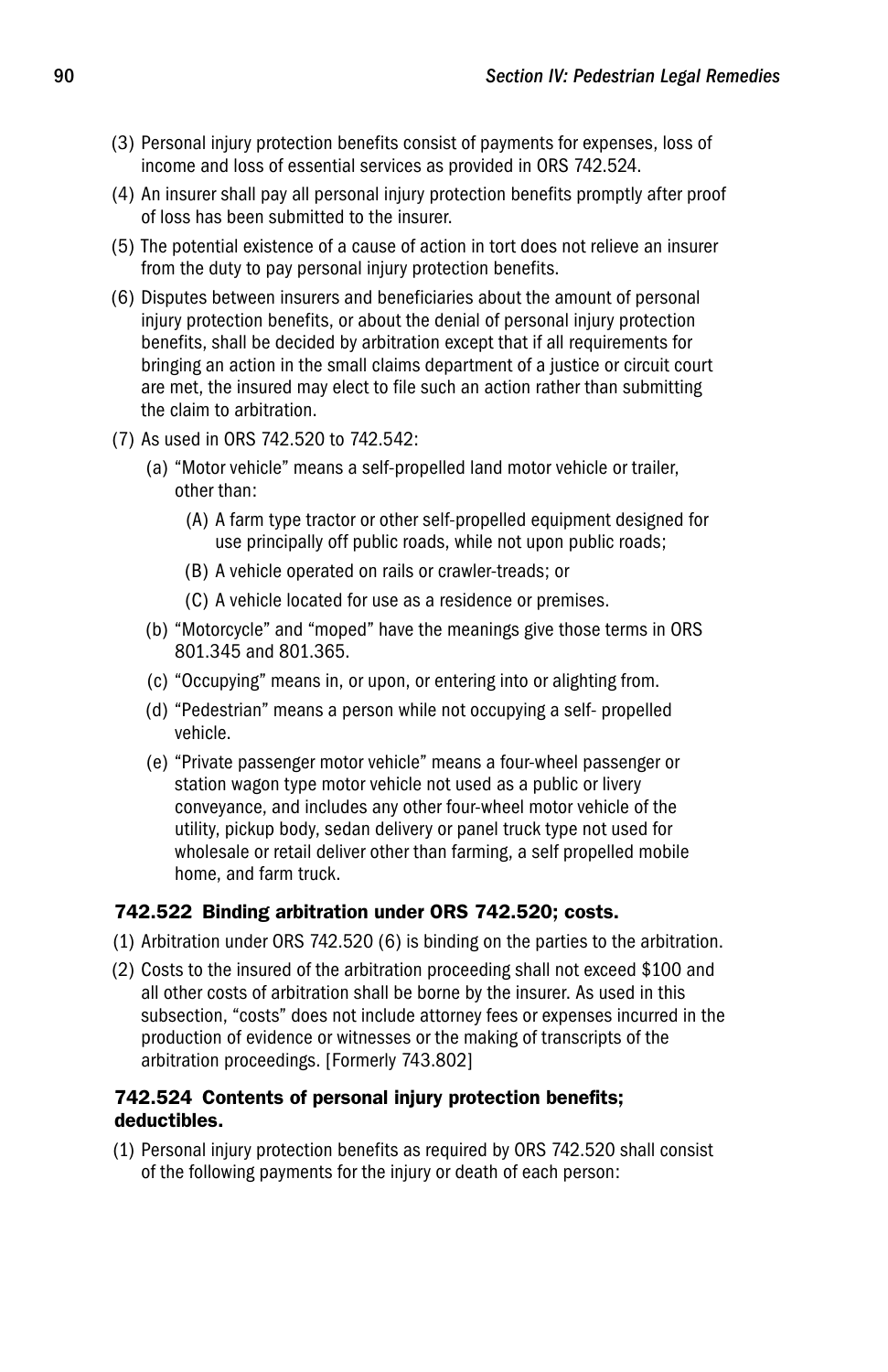- (a) All reasonable and necessary expenses of medical, hospital, dental, surgical, ambulance and prosthetic services incurred within one year after the date of the person's injury, but not more than \$15,000 in the aggregate for all such expenses of the person. Expenses of medical, hospital, dental, surgical, ambulance and prosthetic services shall be presumed to be reasonable and necessary unless the provider is given notice of denial of the charges not more than 60 calendar days after the insurer receives from the provider notice of the claim for the services. At any time during the first 50 calendar days after the insurer receives notice of claim, the provider shall, within 10 business days, answer in writing questions from the insurer regarding the claim. For purposes of determining when the 60 day period provided by this paragraph has elapsed, counting of days shall be suspended if the provider does not supply written answers to the insurer within 10 days and shall not resume until the answers are supplied.
- (b) If the injured person is usually engaged in a remunerative occupation and if disability continues for at least 14 days, 70 percent of the loss of income from work during the period of the injured person's disability until the date the person is able to return to the person's usual occupation. This benefit is subject to a maximum payment of \$1,250 per month and a maximum payment period in the aggregate of 52 weeks. As used in this paragraph, "income" includes but is not limited to salary, wages, tips, commissions, professional fees and profits from an individually owned business or farm.
- (c) If the injured person is not usually engaged in a remunerative occupation and if disability continues for at least 14 days, the expenses reasonable incurred by the injured person for essential services in lieu of the services the person would have performed without income during the period of the person's disability until the date the person is reasonably able to perform such essential services. This benefit is subject to a maximum payment of \$30 per day and a maximum payment period in the aggregate of 52 weeks.
- (d) All reasonable and necessary funeral expenses incurred within one year after the date of the person's injury, but not more than \$2,500.
- (e) If the injured person is a parent of a minor child and is required to be hospitalized for a minimum of 24 hours, \$15 per day for child care, with payments to begin after the initial 24 hours of hospitalization and to be made for as long as the person is unable to return to work if the person is engaged in a remunerative occupation or as long as the person is unable to perform essential services that the person would have performed without income if the person would have performed without income if the person is not usually engaged in a remunerative occupation, but not to exceed \$450.
- (2) With respect to the insured person and members of that person's family residing in the same household, an insurer may offer forms of coverage for the benefits required by subsection  $(1)(a)$ ,  $(b)$  and  $(c)$  of this section with deductibles of up to \$250.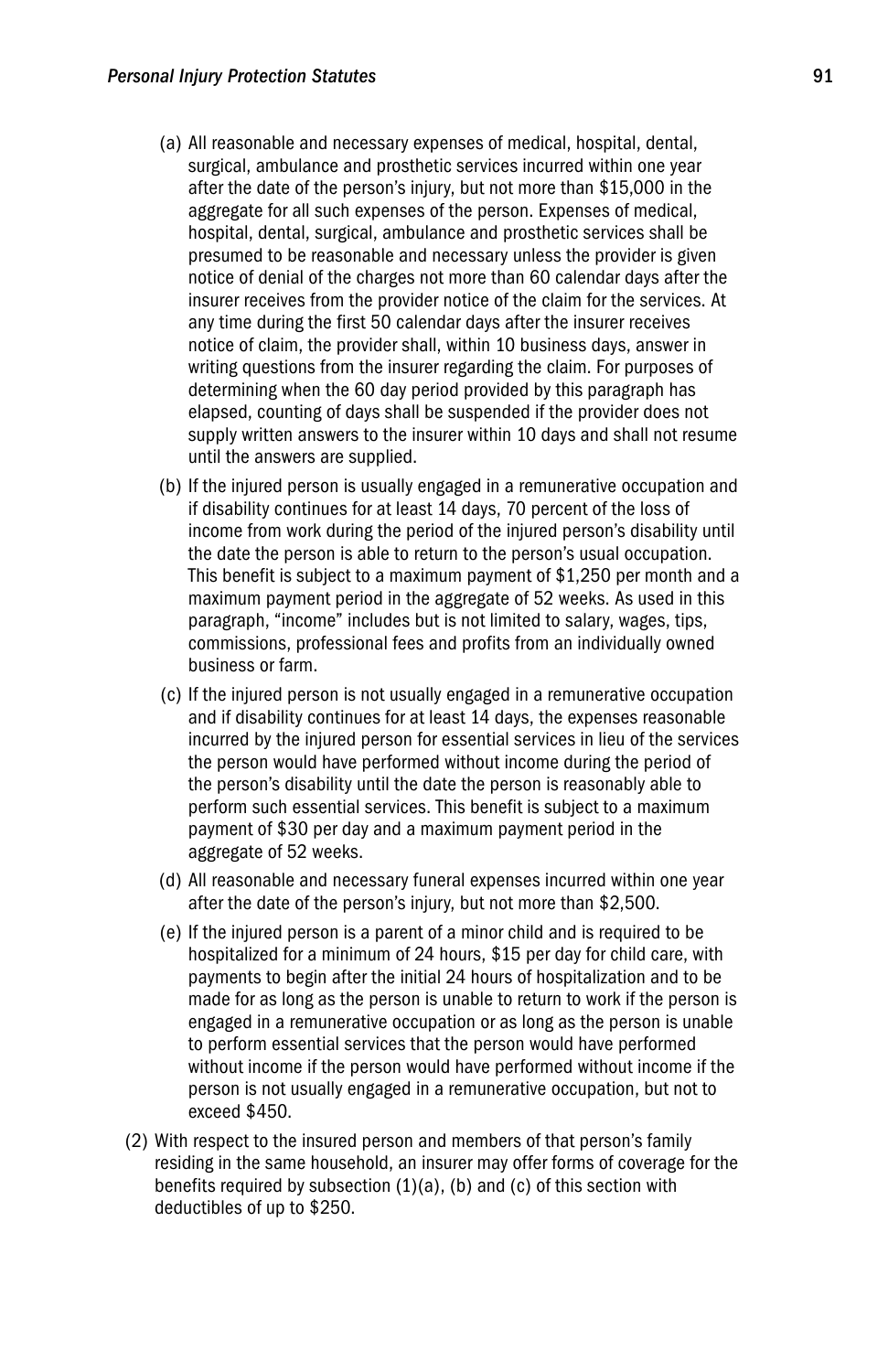### 742.526 Primary nature of benefits.

- (1) The personal injury protection benefits with respect to:
	- (a) The insured and members of the family of the insured residing in the same household injured while occupying the insured motor vehicle shall be primary.
	- (b) Passengers injured while occupying the insured motor vehicle shall be primary.
	- (c) The insured and members of family residing in the same household injured as pedestrians shall be primary.
	- (d) The insured and members of family residing in the same household injured while occupying a motor vehicle not insured under the policy shall be excess.
	- (e) Pedestrians injured by the insured motor vehicle, other than the insured and members of family residing in the same household, shall be excess over any other collateral benefits to which the injured person is entitled, including but not limited to insurance benefits, governmental benefits or gratuitous benefits.
- (2) The personal injury protection benefits may be reduced or eliminated, if it is so provided in the policy, when the injured person is entitled to receive, under the laws of this state or any other state or the United States, workers compensation benefits or any other similar medical or disability benefits.

### 742.528 Notice of denial of payment of benefits.

 An insurer who denies payment of personal injury protection benefits to or on behalf of an insured shall:

- (1) Provide written notice of the denial, within 60 calendar days of receiving a claim from the provider, to the insured, stating the reason for the denial and informing the insured of the method for contesting the denial; and
- (2) Provide a copy of the notice of the denial, within 60 calendar days of receiving a claim from the provider, to a provider of services under ORS 742.524 (1)(a).

### 742.530 Exclusions from coverage.

- (1) The insurer may exclude from the coverage for personal injury protection benefits any injured person who:
	- (a) Intentionally causes self-injury; or
	- (b) Is participating in any prearranged or organized racing or speed contest or practice or preparation for any such contest.
- (2) The insurer may exclude from the coverage for the benefits required by ORS 742.524(1)(b) and (c) any person injured as a pedestrian in an accident outside this state, other than the insured person or a member of that person's family residing in the same household.

### 742.532 Benefits may be more favorable than those required by ORS 742.520, 742.524 and 742.530.

 Nothing in ORS 742.520 to 742.542 is intended to prevent an insurer from providing more favorable benefits than the personal injury protection benefits described in ORS 742.520, 742.524 and 742.530.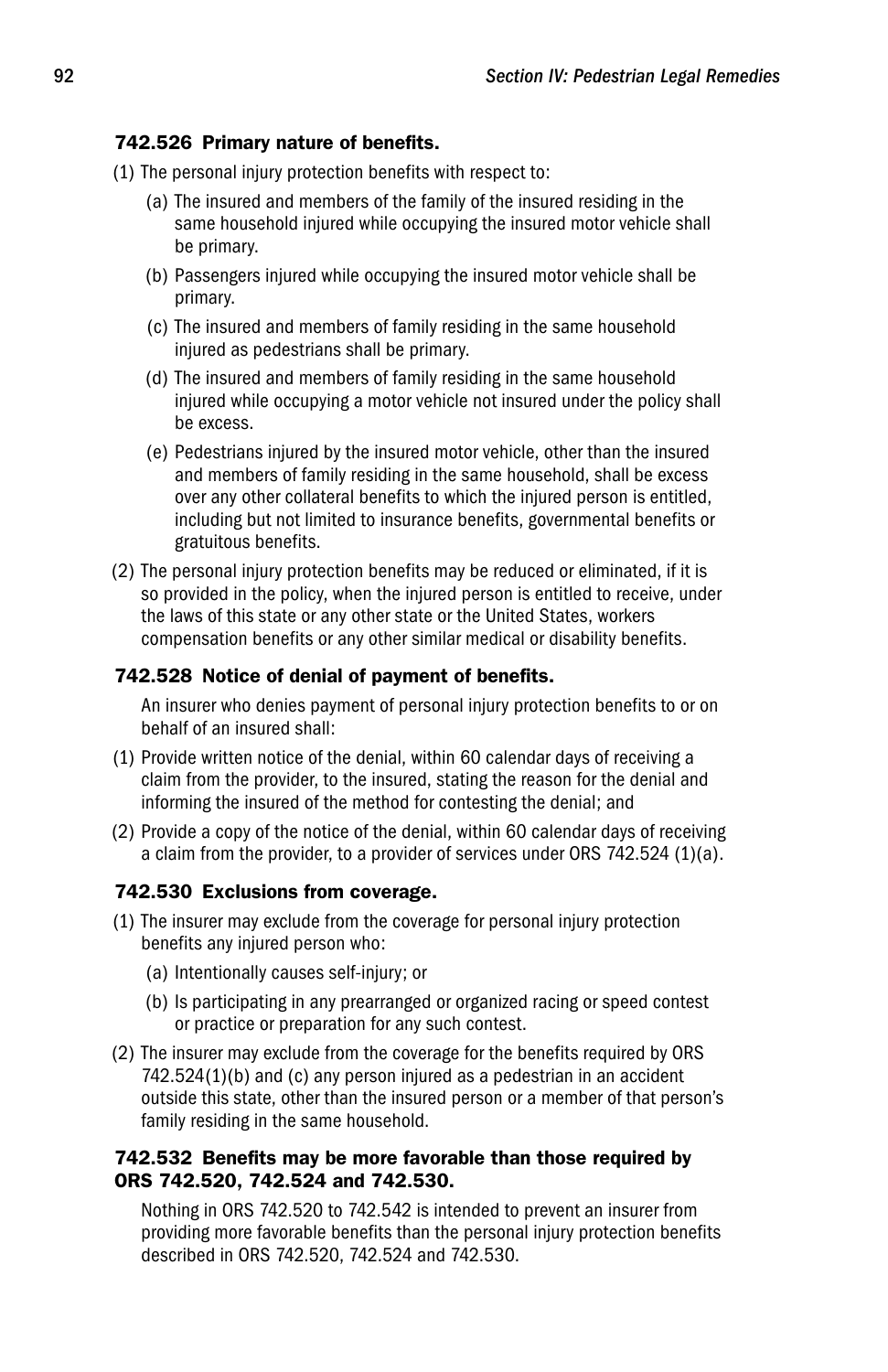#### 742.534 Reimbursement of other insurers paying benefits; arbitrating issues of liability and amount of reimbursement.

- (1) Except as provided in ORS 742.544, every authorized motor vehicle liability insurer whose insured is or would be held legally liable for damages for injuries sustained in a motor vehicle accident by a person for whom personal injury protection benefits have been furnished by another such insurer, or for whom benefits have been furnished by an authorized health insurer, shall reimburse such other insurer for the benefits it has so furnished if it has requested such reimbursement, has not given notice as provided in ORS 742.536 that it elects recovery by lien in accordance with that section and is entitled to reimbursement under this section by the terms of its policy. Reimbursement under this subsection, together with the amount paid to injured persons by the liability insurer, shall not exceed the limits of the policy issued by the insurer.
- (2) In calculating such reimbursement, the amount of benefits so furnished shall be diminished in proportion to the amount of negligence attributable to the person for whom benefits have been so furnished, and the reimbursement shall not exceed the amount of damages legally recoverable by the person.
- (3) Disputes between insurers as to such issues of liability and the amount of reimbursement required by this section shall be decided by arbitration.
- (4) Findings and awards made in such an arbitration proceeding are not admissible in any action at law or suit in equity.

#### 742.536 Notice of claim or legal action to insurer; insurer to elect manner of recovery of benefits furnished; lien of insurer.

- (1) When an authorized motor vehicle liability insurer has furnished personal injury protection benefits, or an authorized health insurer has furnished benefits, for a person injured in a motor vehicle accident, if such injured person makes claim, or institutes legal action, for damages for such injuries against any person, such injured person shall give notice of such claim or legal action to the insurer by personal service or by registered or certified mail. Service of a copy of the summons and complaint or copy of other process served in connection with such a legal action shall be sufficient notice to the insurer, in which case a return showing service of such notice shall be filed with the clerk of the court but shall not be a part of the record except to give notice.
- (2) The insurer may elect to seek reimbursement as provided in this section for benefits it has so furnished, out of any recovery under such claim or legal action, if the insurer has not been a party to an inter-insurer reimbursement proceeding with respect to such benefits under ORS 742.534 and is entitled by the terms of its policy to the benefit of this section. The insurer shall give written notice of such election within 30 days from the receipt of notice or knowledge of such claim or legal action to the person making claim or instituting legal action and to the person against whom claim is made or legal action instituted, by personal service or by registered or certified mail. In the case of a legal action, a return showing service of such notice of election shall be filed with the clerk of the court but shall not be a part of the record except to give notice to the claimant and the defendant of the lien of the insurer.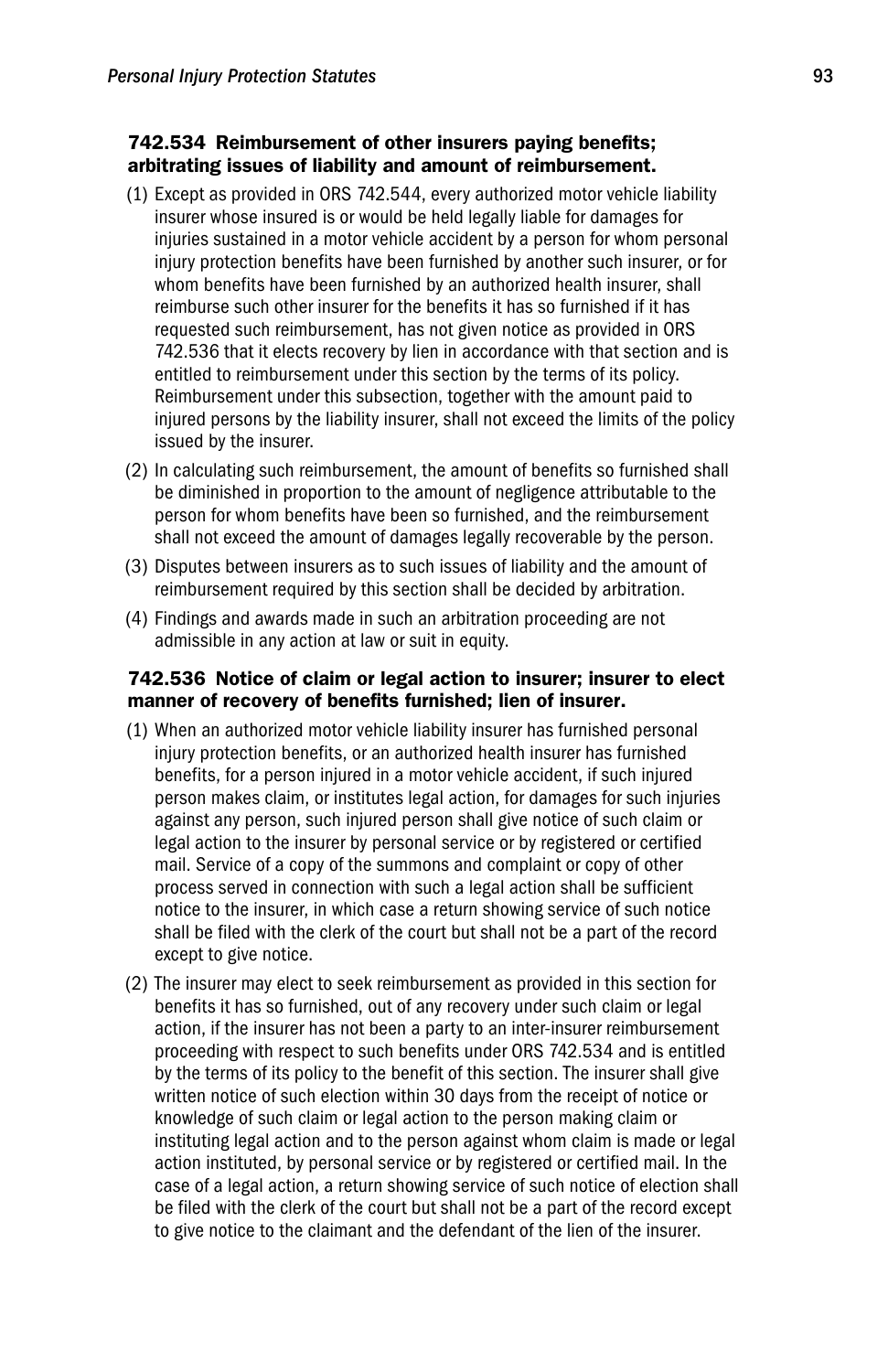- (3) If the insurer so serves such written notice of election and, where applicable, such return is so filed:
	- (a) The insurer has a lien against such cause of action for benefits it has so furnished, less the proportion, not to exceed 100 percent, of expenses, costs and attorney fees incurred by the injured person in connection with the recovery that the amount of the lien before such reduction bears to the amount of the recovery.
	- (b) The injured person shall include as damages in such claim or legal action the benefits so furnished by the insurer.
	- (c) In the case of a legal action, the action shall be taken in the name of the injured person.
- (4) As used in this section, "makes claim" or "claim" refers to a written demand made and delivered for a specific amount of damages and which meets other requirements reasonable established by the director's rule.

#### 742.538 Subrogation rights of insurers to certain amounts received by claimant; recovery actions against persons causing injury.

 If a motor vehicle liability insurer has furnished personal injury protection benefits, or a health insurer has furnished benefits, for a person injured in a motor vehicle accident, and the interinsurer reimbursement benefit of ORS 742.534 is not available under the terms of that section, and the insurer has not elected recovery by lien as provided in ORS 742.536, and is entitled by the terms of its policy to the benefit of this section:

- (1) The insurer is entitled to the proceeds of any settlement or judgment that may result from the exercise of any rights of recovery of the injured person against any person legally responsible for the accident, to the extent of such benefits furnished by the insurer less the insurer's share of expenses, costs and attorney fees incurred by the injured person in connection with such recovery.
- (2) The injured person shall hold in trust for the benefit of the insurer all such rights of recovery which the injured person has, but only to the extent of such benefits furnished.
- (3) The injured person shall do whatever is proper to secure, and shall do nothing after loss to prejudice, such rights.
- (4) If requested in writing by the insurer, the injured person shall take, through any representative not in conflict in interest with the injured person designated by the insurer, such action as may be necessary or appropriate to recover such benefits furnished as damages from such responsible person, such action to be taken in the name of the injured person, but only to the extent of the benefits furnished by the insurer. In the event of a recovery, the insurer shall also be reimbursed out of such recovery for the injured person's hare of expenses, costs and attorneys fees incurred by the insurer in connection with the recovery.
- (5) In calculating respective shares of expenses, costs and attorney fees under this section, the basis of allocation shall be the respective proportions borne to the total recovery by:
	- (a) Such benefits furnished by the insurer; and
	- (b) The total recovery less (a).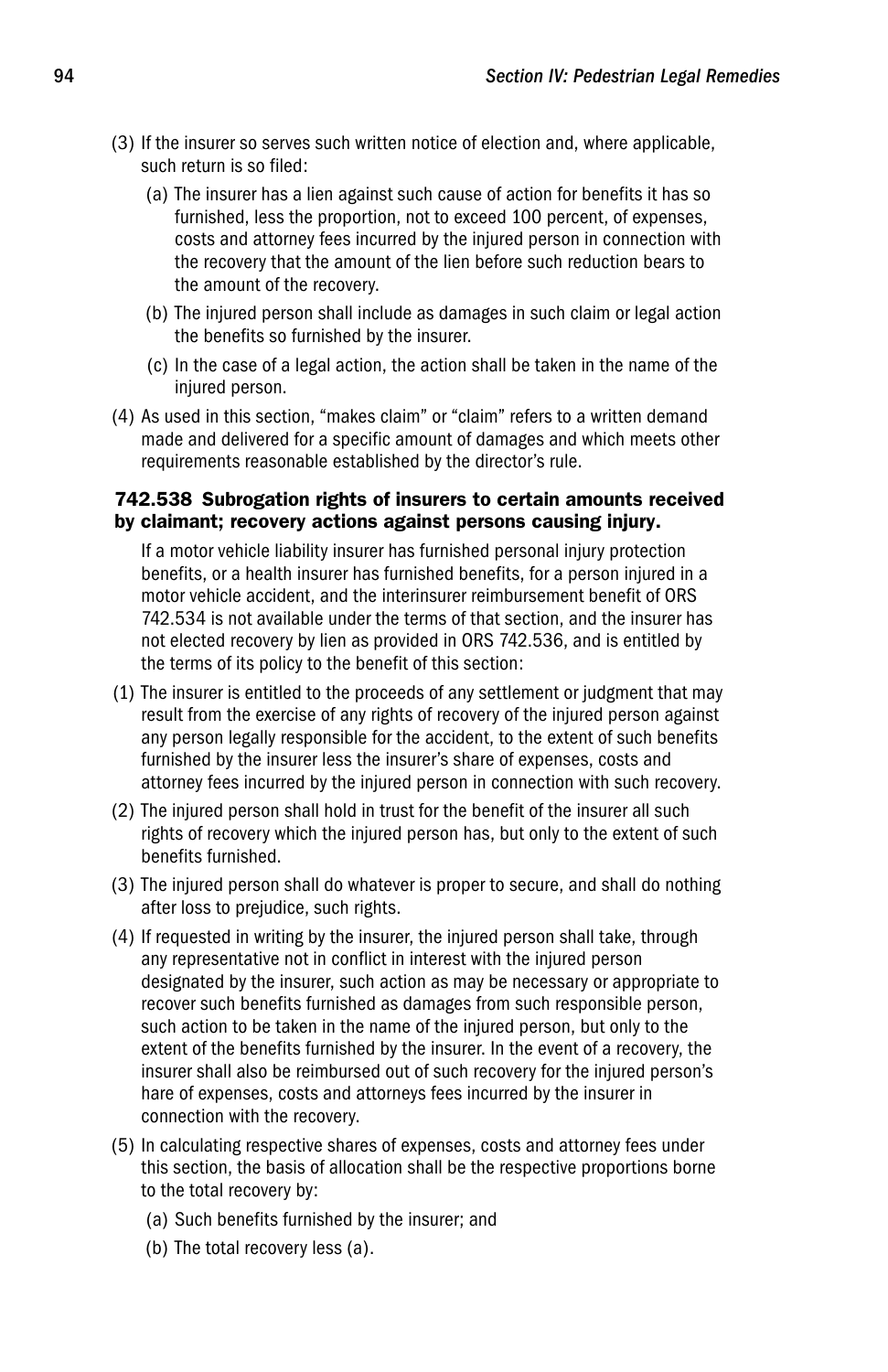- (6) The injured person shall execute and deliver to the insurer such instruments and papers as may be appropriate to secure the rights and obligations of the insurer and the injured person as established by this section.
- (7) Any provisions in a motor vehicle liability insurance polity or health insurance policy giving rights to the insurer relating to subrogation or the subject matter of this section shall be construed and applied in accordance with the provisions of this section.

### 742.542 Effect of personal injury protection benefits paid.

 Payment by a motor vehicle liability insurer of personal injury protection benefits for its own insured shall be applied in reduction of the amount of damages that the insured may be entitled to recover from the insurer under uninsured motorist coverage for the same accident but may not be applied in reduction of the uninsured motorist coverage policy limits.

### 742.544 Reimbursement for personal injury protection benefits paid.

- (1) A provider of personal injury protection benefits shall be reimbursed for personal injury protection payments made on behalf of any person only to the extent that the total amount of benefits paid exceeds the economic damages as defined in ORS 18.560 suffered by that person. As used in this section, "total amount of benefits" means the amount of money recovered by a person from:
	- (a) Applicable underinsured motorist benefits described in ORS 742.502 (2);
	- (b) Liability insurance coverage available to the person receiving the personal injury protection benefits from other parties to the accident;
	- (c) Personal injury protection payments; and
	- (d) Any other payments by or on behalf of the party whose fault caused the damages.
- (2) Nothing in this section required a person to repay more than the amount of personal injury protection benefits actually received.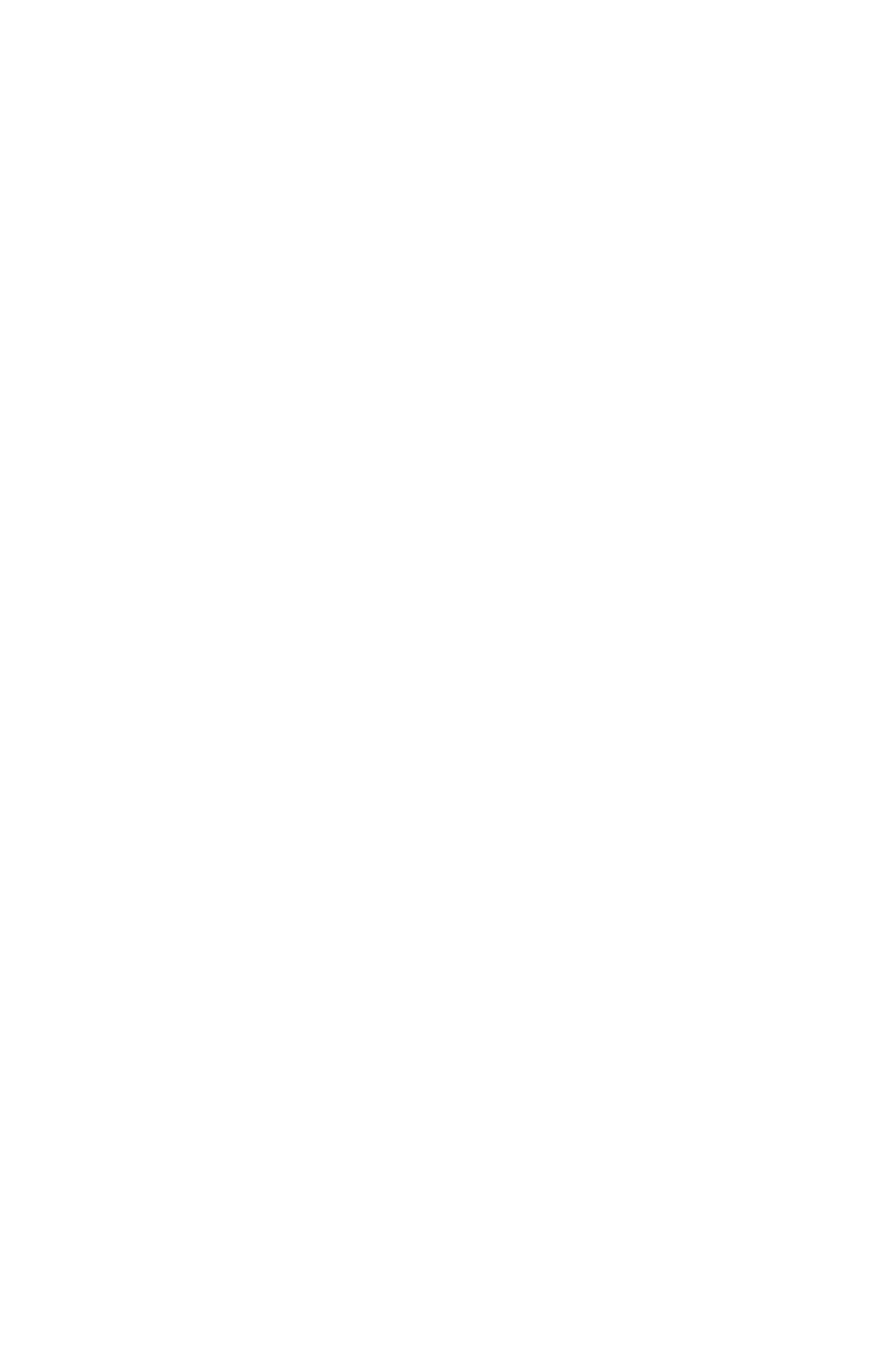# Part V: Traffic Laws Relating to **Pedestrians**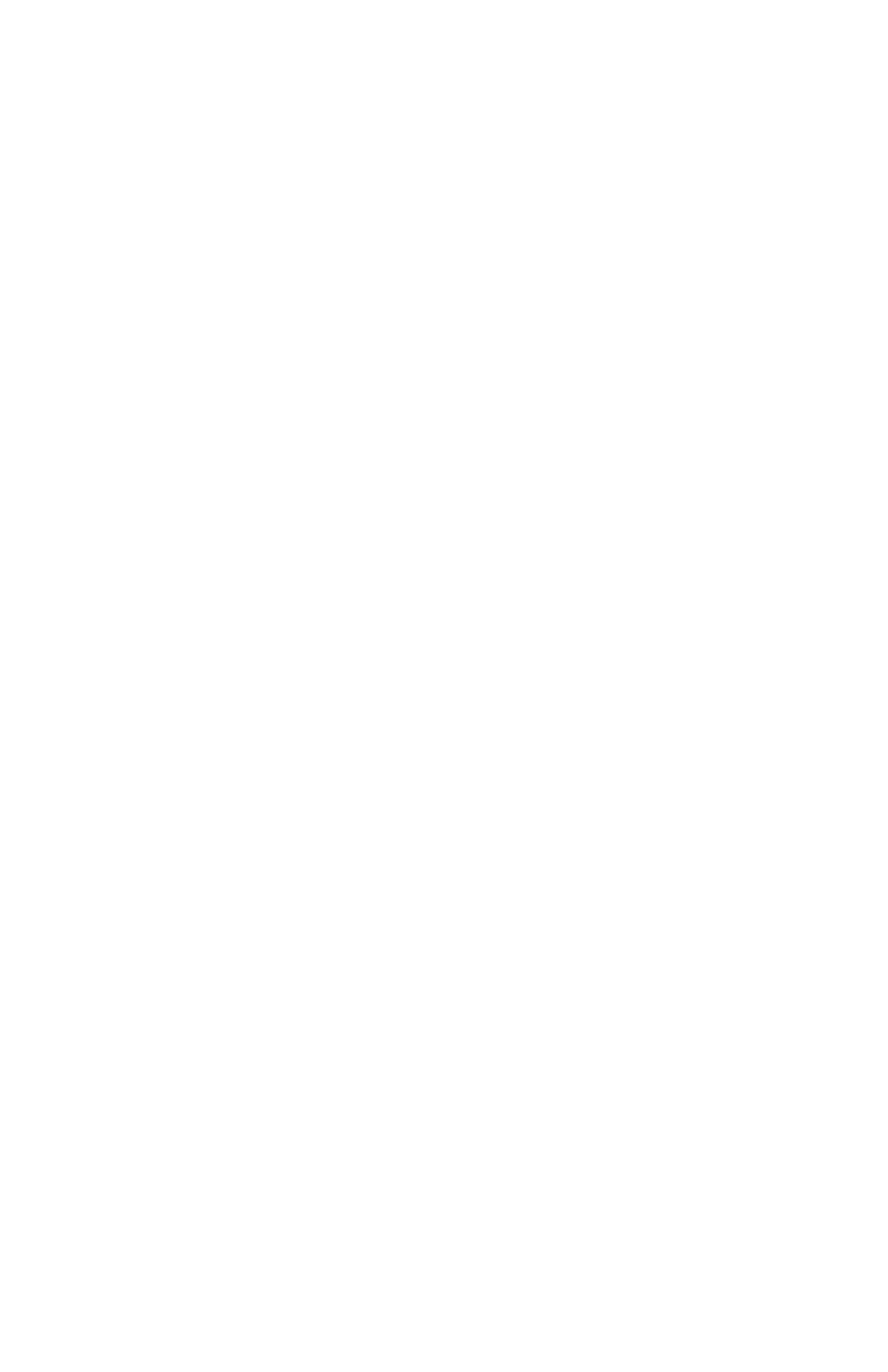# Oregon Revised Statutes (ORS)

#### 153.018 Schedule of penalties.

(1) The penalty for committing a violation is a fine. The law creating a violation may impose other penalties in addition to a fine but may not impose a term of imprisonment.

ORS 153.018 and 153.093 are the guideposts for traffic violations that apply to every case.

- (2) Except as provided in this section, a sentence to pay a fine for a violation shall be a sentence to pay an amount not exceeding:
	- (a) \$720 for a Class A violation.
	- (b) \$360 for a Class B violation.
	- (c) \$180 for a Class C violation.
	- (d) \$90 for a Class D violation.
	- (e) The amount otherwise established by law for any specific fine violation.
- (3) If no special corporate fine is specified in the law creating the violation, a sentence to pay a fine for a violation committed by a corporation shall be in an amount not to exceed twice the fine established under this section for a violation by an individual. If a special corporate fine is specified in the law creating the violation, the sentence to pay a fine shall be governed by the law creating the violation.
- (4) If a person or corporation has gained money or property through the commission of a violation, instead of sentencing the defendant to pay the fine provided for in subsection (2) or (3) of this section, the court may sentence the defendant to pay an amount fixed by the court, not exceeding double the amount of the defendant's gain from the commission of the violation. For the purposes of this subsection, the defendant's gain is the amount of money or the value of property, as determined under ORS 164.115, derived from the commission of the violation, less the amount of money or the value of property, as determined under ORS 164.115, returned to the victim of the violation or seized by or surrendered to lawful authority before the time sentence is imposed. [1999 c.1051 §6; 2003 c.737 §103]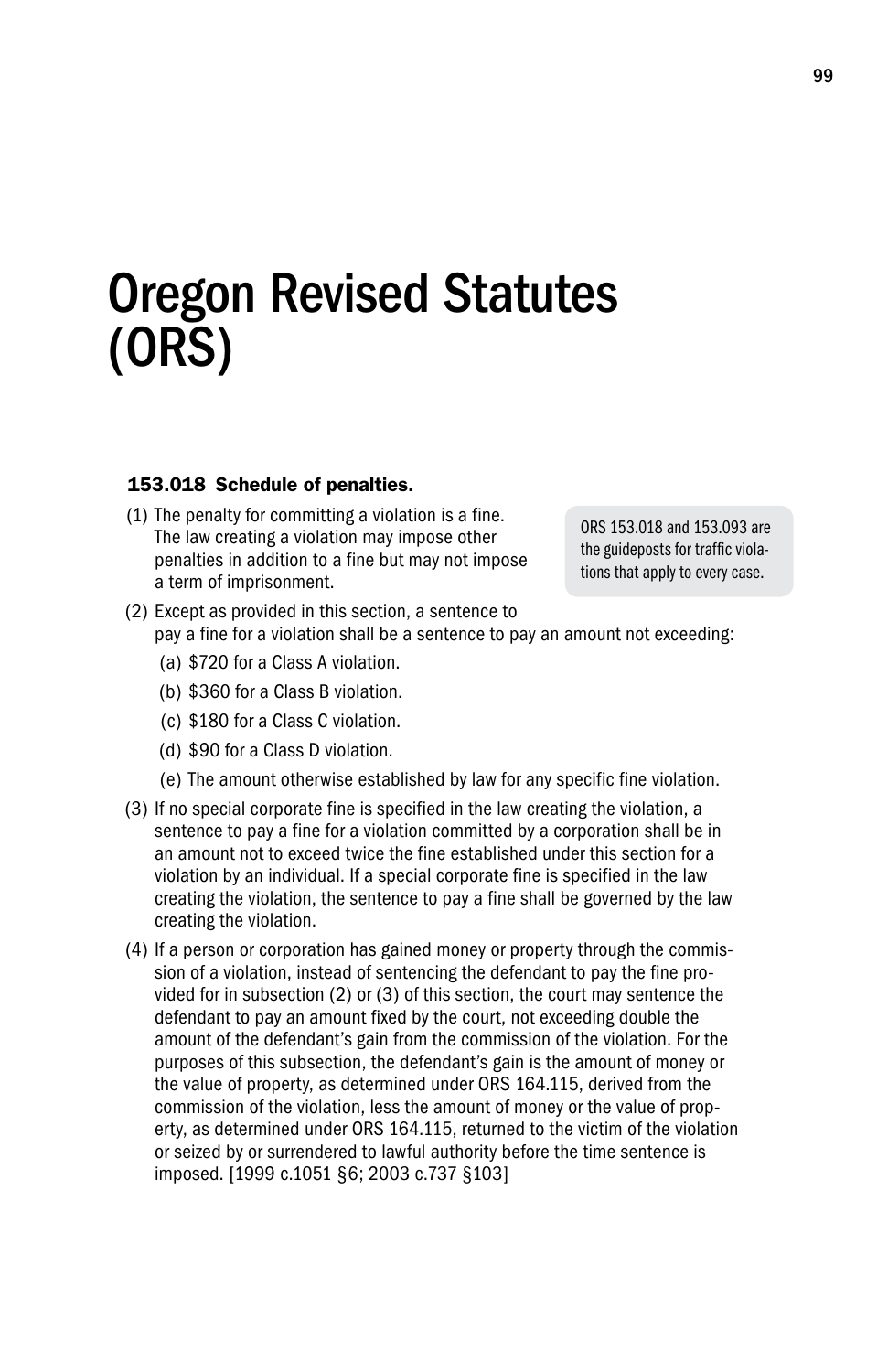### 153.093 Minimum fine.

- (1) Notwithstanding any other provision of law, a court or violations bureau may not defer, waive, suspend or otherwise reduce the fine for a violation to an amount that is less than:
	- (a) 75 percent of the base fine amount established for the offense under ORS 153.125 to 153.145, if the offense is a Class A, B, C or D violation, or an unclassified violation, under ORS 153.012 and 153.015; or
	- (b) 20 percent of the base fine amount established for the offense under ORS 153.125 to 153.145, if the offense is a specific fine violation as described by ORS 153.015.
- (2) Nothing in this section:
	- (a) Affects the manner in which a court imposes or reduces monetary obligations other than fines.
	- (b) Allows a court to reduce any fine amount below a minimum fine amount established by statute for the offense.
	- (c) Affects the ability of a court to establish a payment schedule for fines imposed by the court.
- (3) For the purpose of determining whether a fine meets the requirements of subsection (1) of this section, the unitary assessment amount under ORS 137.290 and the county assessment amount under ORS 137.309 shall be included in calculating the amount required under subsection (1) of this section.
- (4) The Department of Revenue or Secretary of State may audit any court to determine whether the court is complying with the requirements of this section. In addition, the Department of Revenue or Secretary of State may audit any court to determine whether the court is complying with the requirements of ORS 137.290 (4) and 153.630 (4). The Department of Revenue or Secretary of State may file an action under ORS 34.105 to 34.240 to enforce the requirements of this section and ORS 137.290 (4) and 153.630 (4). [1999 c.1095 §3; 1999 c.1095 §5; 2003 c.14 §61; 2003 c.737 §104]

### 166.025 Disorderly conduct in the second degree.

(1) A person commits the crime of disorderly conduct in the second degree if, with intent to cause public inconvenience, annoyance or alarm, or recklessly creating a risk thereof, the person:

It's a crime to obstruct pedestrian traffic!

- (a) Engages in fighting or in violent, tumultuous or threatening behavior;
- (b) Makes unreasonable noise;
- (c) Disturbs any lawful assembly of persons without lawful authority;
- (d) Obstructs vehicular or pedestrian traffic on a public way;
- (e) Congregates with other persons in a public place and refuses to comply with a lawful order of the police to disperse;
- (f) Initiates or circulates a report, knowing it to be false, concerning an alleged or impending fire, explosion, crime, catastrophe or other emergency; or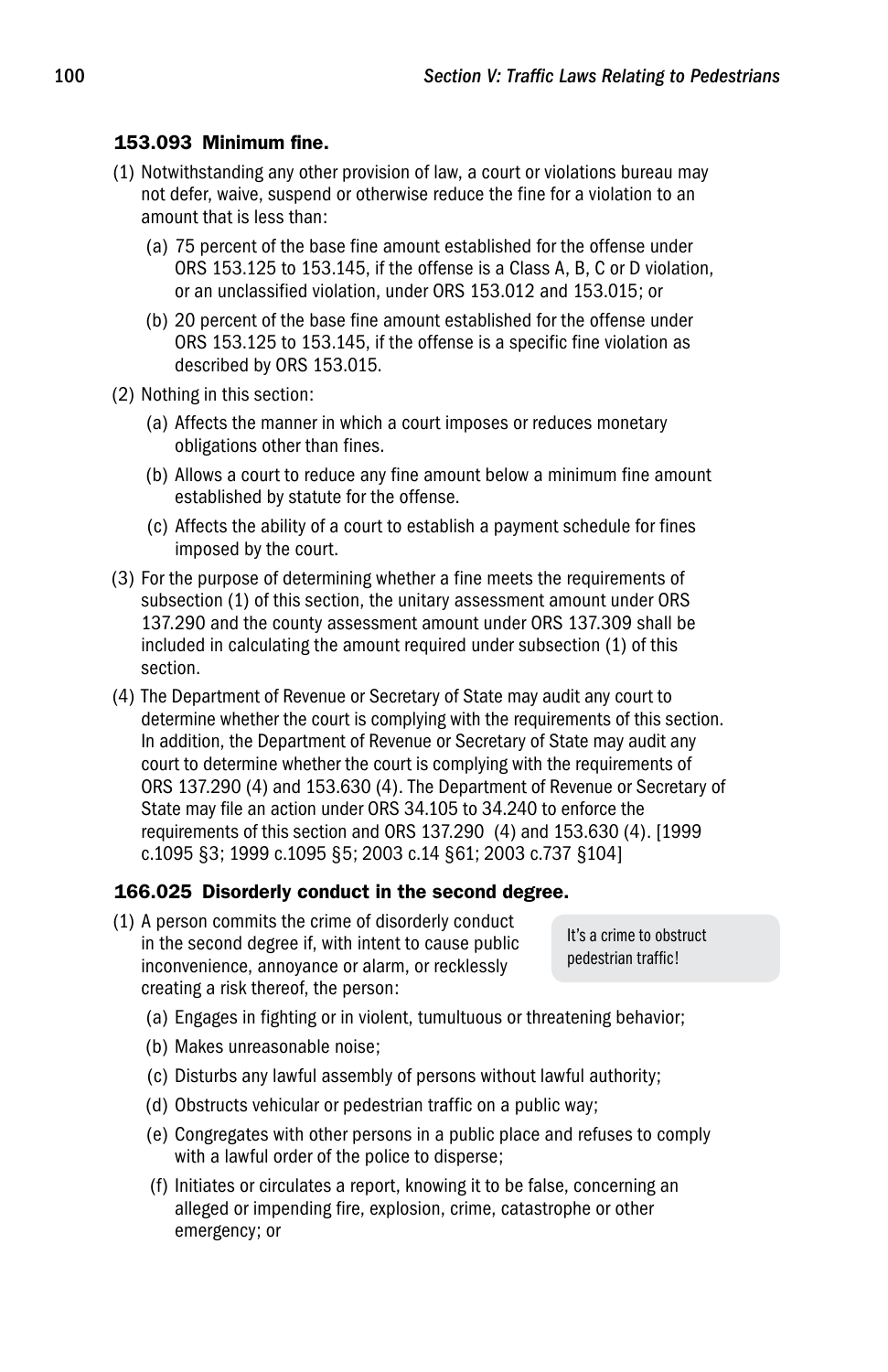- (g) Creates a hazardous or physically offensive condition by any act which the person is not licensed or privileged to do.
- (2) Disorderly conduct in the second degree is a Class B misdemeanor. [1971 c.743 §220; 1983 c.546 §5; 2001 c.104 §55; 2005 c.631 §1]

### 366.514 Use of highway fund for footpaths and bicycle trails.

- (1) Out of the funds received by the Department of Transportation or by any county or city from the State Highway Fund reasonable amounts shall be expended as necessary to provide footpaths and bicycle trails, including curb cuts or ramps as part of the project. Footpaths and bicycle trails, including curb cuts or ramps as part of the project, shall be provided wherever a highway, road or street is being constructed, reconstructed or relocated. Funds received from the State Highway Fund may also be expended to maintain footpaths and trails and to provide footpaths and trails along other highways, roads and streets.
- (2) Footpaths and trails are not required to be established under subsection (1) of this section:
	- (a) Where the establishment of such paths and trails would be contrary to public safety;
	- (b) If the cost of establishing such paths and trails would be excessively disproportionate to the need or probable use; or

Oregon's 1% rule means that at least 1% of State Highway Funds must be spent for nonmotorized users on highway or street construction projects. The law means what is says and can be an important tool to apply leverage for politicians, administrators, planners and activists seeking legal authority to fund non-motorized projects. See *Bicycle Transportation Alliance v. City of Portland, 133 Or. App. 422, 891 P.2d 692, (1995)* (upholding right to sue to enforce the 1% rule which is only a minimum level of funding).

- (c) Where sparsity of population, other available ways or other factors indicate an absence of any need for such paths and trails.
- (3) The amount expended by the department or by a city or county as required or permitted by this section shall never in any one fiscal year be less than one percent of the total amount of the funds received from the highway fund. However:
	- (a) This subsection does not apply to a city in any year in which the one percent equals \$250 or less, or to a county in any year in which the one percent equals \$1,500 or less.
	- (b) A city or county in lieu of expending the funds each year may credit the funds to a financial reserve fund in accordance with ORS 294.525, to be held for not more than 10 years, and to be expended for the purposes required or permitted by this section.
	- (c) For purposes of computing amounts expended during a fiscal year under this subsection, the department, a city or county may record the money as expended:
		- (A) On the date actual construction of the facility is commenced if the facility is constructed by the city, county or department itself; or
		- (B) On the date a contract for the construction of the facilities is entered with a private contractor or with any other governmental body.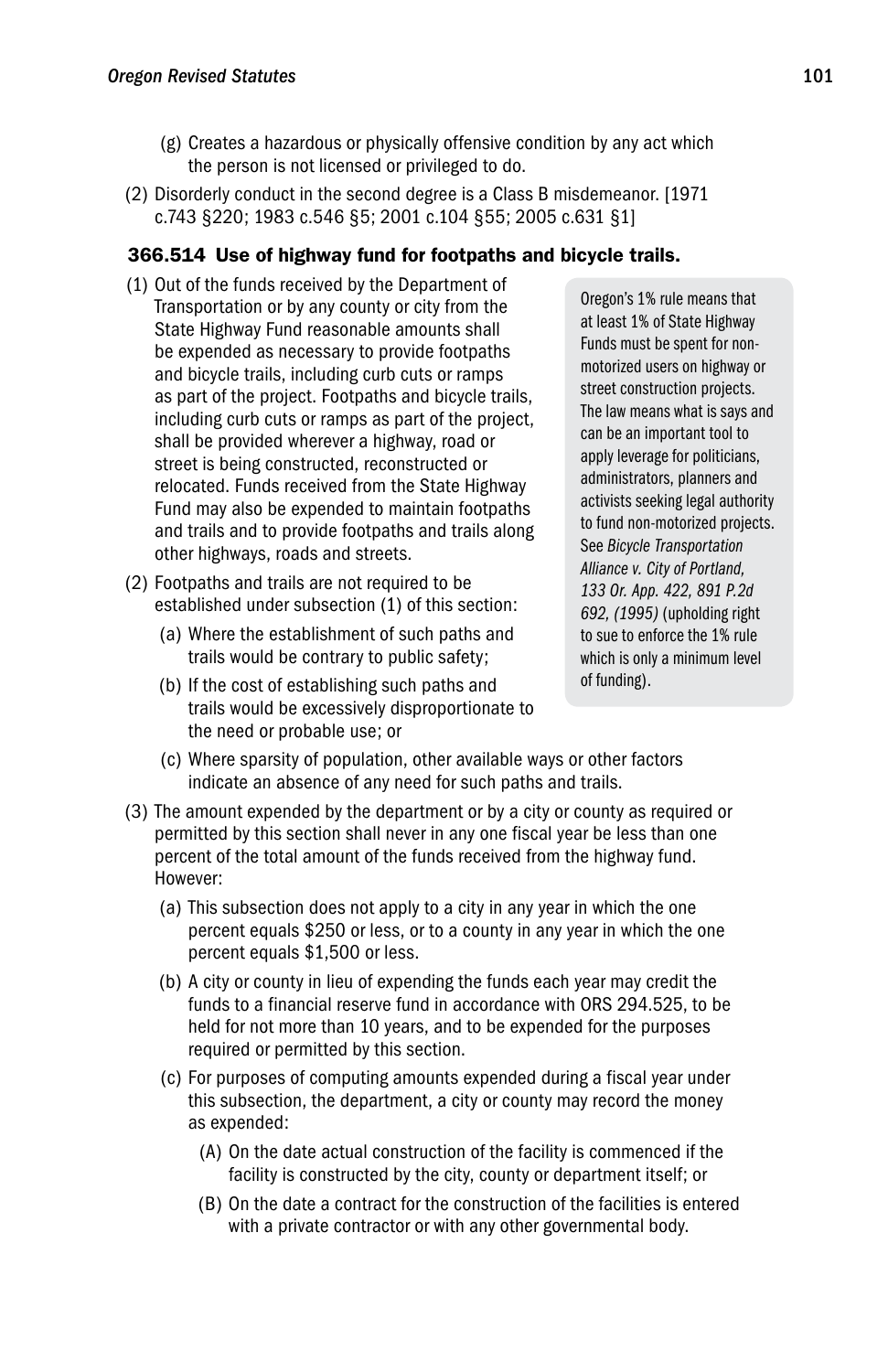- (4) For the purposes of this chapter, the establishment of paths, trails and curb cuts or ramps and the expenditure of funds as authorized by this section are for highway, road and street purposes. The department shall, when requested, provide technical assistance and advice to cities and counties in carrying out the purpose of this section. The department shall recommend construction standards for footpaths and bicycle trails. Curb cuts or ramps shall comply with the requirements of ORS 447.310 and rules adopted under ORS 447.231. The department shall, in the manner prescribed for marking highways under ORS 810.200, provide a uniform system of signing footpaths and bicycle trails which shall apply to paths and trails under the jurisdiction of the department and cities and counties. The department and cities and counties may restrict the use of footpaths and bicycle trails under their respective jurisdictions to pedestrians and nonmotorized vehicles, except that motorized wheelchairs shall be allowed to use footpaths and bicycle trails.
- (5) As used in this section, "bicycle trail" means a publicly owned and maintained lane or way designated and signed for use as a bicycle route. [1971 c.376 §2; 1979 c.825 §1; 1983 c.19 §1; 1983 c.338 §919; 1991 c.417 §7; 1993 c.503 §12; 1997 c.308 §36; 2001 c.389 §1]

### 742.518 Definitions for ORS 742.518 to 742.542.

As used in ORS 742.518 to 742.542:

(6) "Pedestrian" means a person while not occupying a self-propelled vehicle other than a wheelchair or a similar low-powered motorized or mechanically propelled vehicle that is designed specifically for use by a physically disabled person and that is determined to be medically necessary for the occupant of the wheelchair or other lowpowered vehicle.

### 801.026 General exemptions; exceptions.

- (1) Persons, motor vehicles and equipment employed or used by a public or telecommunications utility, electric cooperative or by the United States, this state or any political subdivision of this state are exempt from the provisions of the vehicle code specified in subsection (3) of this section while on a highway and working or being used to service, construct, maintain or repair the facilities of a utility.
- Note that "pedestrian" includes bicyclists, skateboarders, and others using conveyances that are not "self propelled" which means the power does not come from the conveyance.

"Devices that are powered exclusively by human power" (except bicycles) are "not subject" to provisions of the vehicle code "relating to vehicles."

- (2) Persons, motor vehicles and equipment employed or being used in the construction or reconstruction of a street or highway are exempt from the provisions of the vehicle code specified in subsection (3) of this section if:
	- (a) They are within the immediate construction project as described in the governmental agency contract, if there is a contract; and
	- (b) The work is being done in an area that is signed in accordance with the manual adopted under ORS 810.200.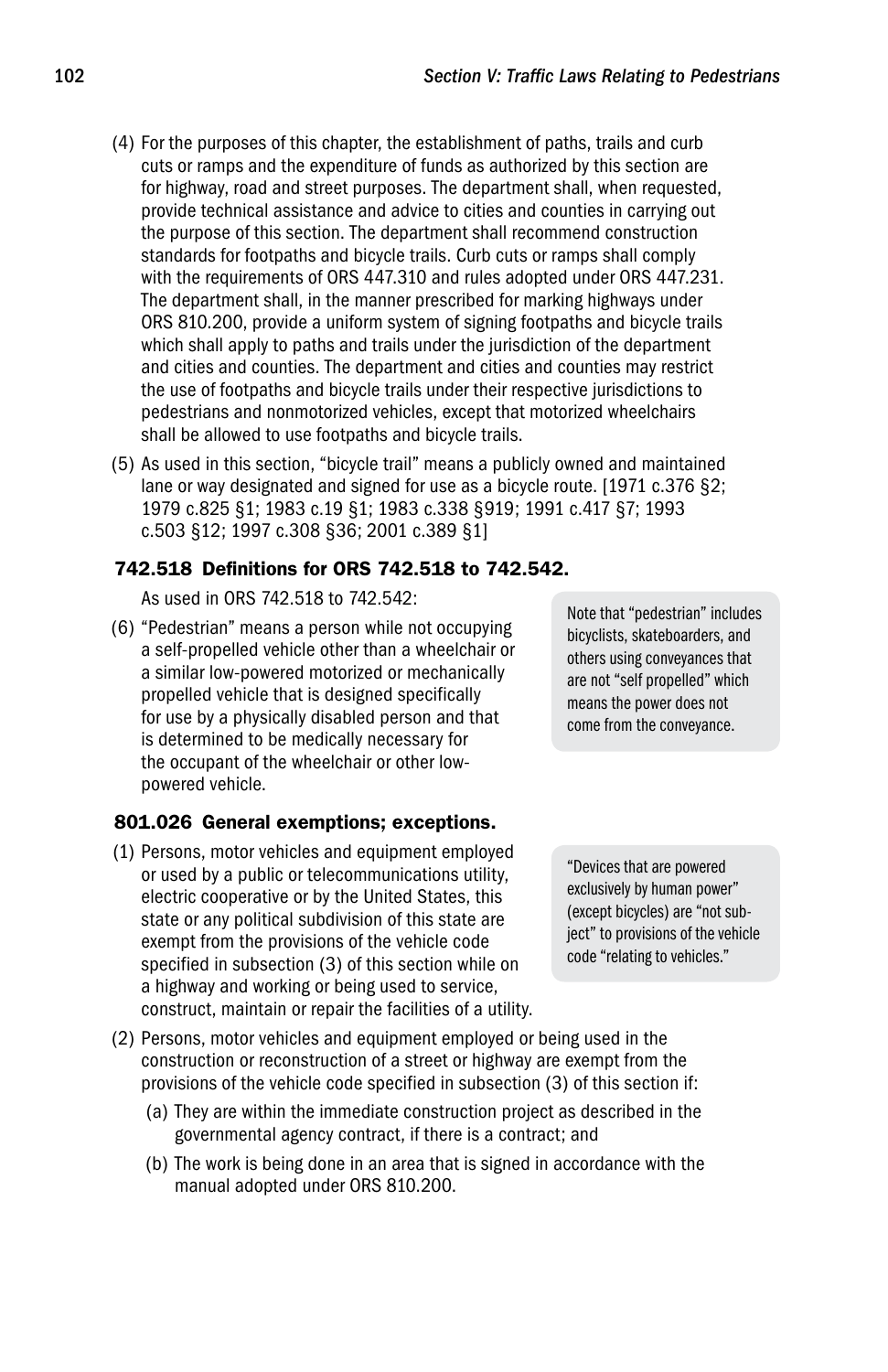- (3) Persons, motor vehicles and equipment described in subsections (1) and (2) of this section are exempt from provisions of the vehicle code relating to rules of the road as described in ORS chapter 811, except that this subsection does not apply to:
	- (a) Reckless driving, as defined in ORS 811.140.
	- (b) Driving while under the influence of intoxicants, as defined in ORS 813.010.
	- (c) Failure to perform the duties of a driver involved in an accident or collision, as described in ORS 811.700 or 811.705.
	- (d) Criminal driving while suspended or revoked, as defined in ORS 811.182.
	- (e) Fleeing or attempting to elude a police officer, as defined in ORS 811.540.
	- (f) The provisions of ORS 811.145, 811.155, 811.170 and 811.175.
- (4) Motor vehicles and equipment being used in the area and in the manner described in subsection (2) of this section are also exempt from the provisions of the vehicle code relating to vehicle size and weight to the extent set out in the governmental agency contract.
- (5) Devices moved exclusively on stationary rail tracks are exempt from the vehicle code.
- (6) Devices that are powered exclusively by human power are not subject to those provisions of the vehicle code that relate to vehicles. Notwithstanding this subsection, bicycles are generally subject to the vehicle code as provided under ORS 814.400.
- (7) The exemptions in subsection (3) of this section do not apply to the persons and vehicles when traveling to or from the facilities or construction project. [1989 c.400 §2 (enacted in lieu of 801.025); 1999 c.1051 §82]

# 801.045 Permissive use of private roadway.

 Nothing in the provisions of the vehicle code described in this section shall prevent the owner of real property used by the public for purposes of vehicular travel by permission of the owner and not as a matter of right from prohibiting such use, or from requiring different or additional conditions

Private property users who allow pedestrian use on their land can set their own rules for use by the public.

than those specified or from otherwise regulating such use as may seem best to such owner. This section applies to the provisions of the vehicle code relating to abandoned vehicles, vehicle equipment, regulation of vehicle size, weight and load, the manner of operation of vehicles and use of roads by persons, animals and vehicles. [1983 c.338 §9]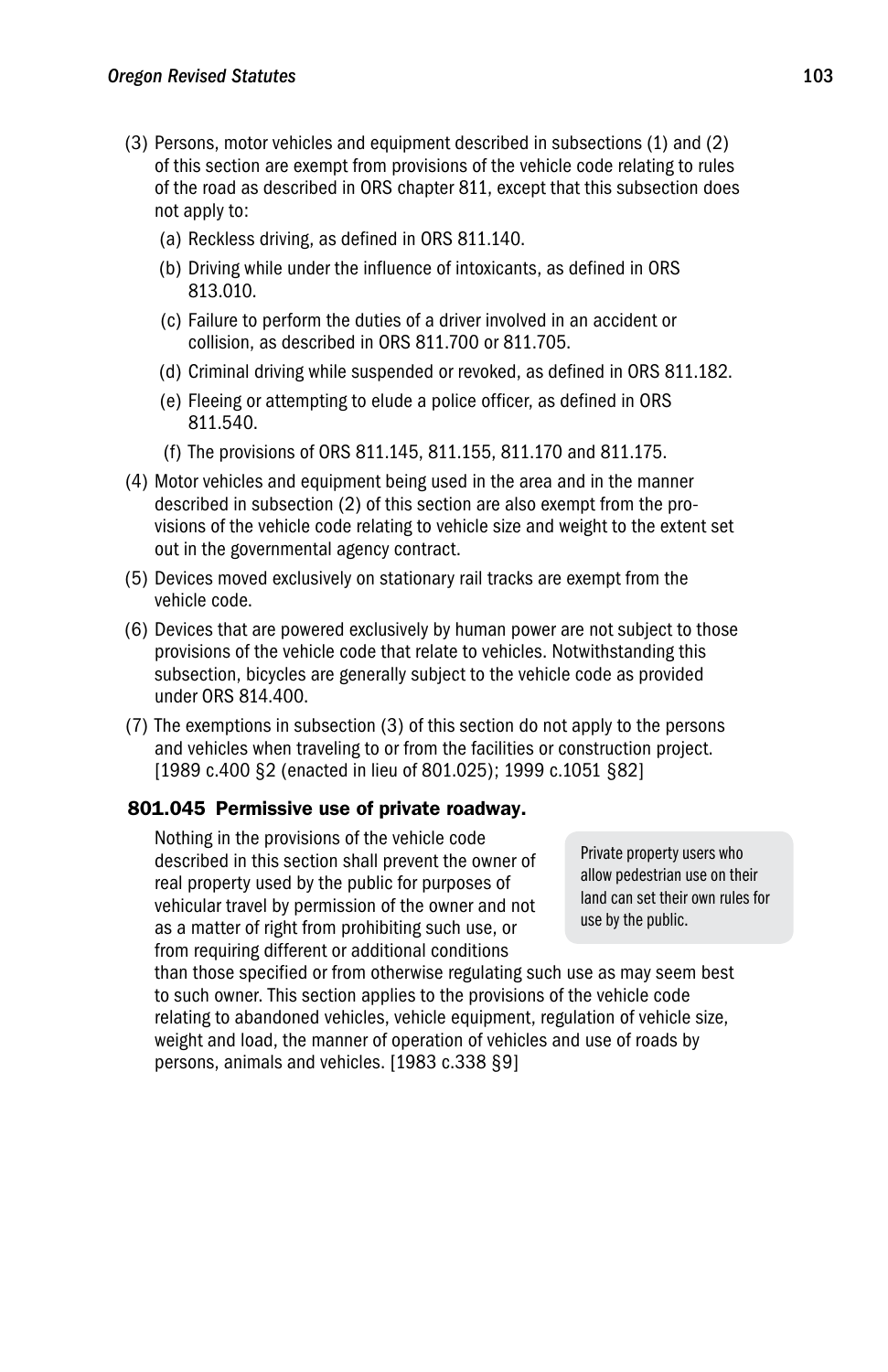#### 801.220 "Crosswalk."

 "Crosswalk" means any portion of a roadway at an intersection or elsewhere that is distinctly indicated for pedestrian crossing by lines or other markings on the surface of the roadway that conform in design to the standards established for crosswalks under ORS 810.200. Whenever marked crosswalks have been indicated, such crosswalks and no other shall be deemed lawful across such roadway at that intersection. Where no marked crosswalk exists, a crosswalk is that portion of the roadway described in the following:

(1) Where sidewalks, shoulders or a combination thereof exists, a crosswalk is the portion of a roadway at an intersection, not more than 20 feet in width as measured from the prolongation of the lateral line of the roadway toward the prolongation of the adjacent property line, that is included within:

"Crosswalk" includes both marked AND UNMARKED connections for pedestrian use. The definition is quite expansive and technical. Just because you can't see it doesn't mean it's not there. This area, no wider than 20 feet or narrower than six feet, may be trapezoidal in shape to adjust to mismatched entry points. The Oregon crosswalk is the pedestrian's safe zone containing a right of way superior to vehicles.

- (a) The connections of the lateral lines of the sidewalks, shoulders or a combination thereof on opposite sides of the street or highway measured from the curbs or, in the absence of curbs, from the edges of the traveled roadway; or
- (b) The prolongation of the lateral lines of a sidewalk, shoulder or both, to the sidewalk or shoulder on the opposite side of the street, if the prolongation would meet such sidewalk or shoulder.
- (2) If there is neither sidewalk nor shoulder, a crosswalk is the portion of the roadway at an intersection, measuring not less than six feet in width, that would be included within the prolongation of the lateral lines of the sidewalk, shoulder or both on the opposite side of the street or highway if there were a sidewalk. [1983 c.338 §36]

# 801.305 "Highway."

- (1) "Highway" means every public way, road, street, thoroughfare and place, including bridges, viaducts and other structures within the boundaries of this state, open, used or intended for use of the general public for vehicles or vehicular traffic as a matter of right.
- (2) For the purpose of enforcing traffic offenses contained in the Oregon Vehicle Code, except for ORS 810.230, "highway" includes premises open to the public that are owned by a homeowners association and whose boundaries are contained within a service district established on or before July 1, 2002, under ORS 451.410 to 451.610. [1983 c.338 §51; 2007 c.561 §1]

#### 801.320 "Intersection."

 "Intersection" means the area of a roadway created when two or more roadways join together at any angle, as described in one of the following:

(1) If the roadways have curbs, the intersection is the area embraced within the prolongation or connection of the lateral curb lines.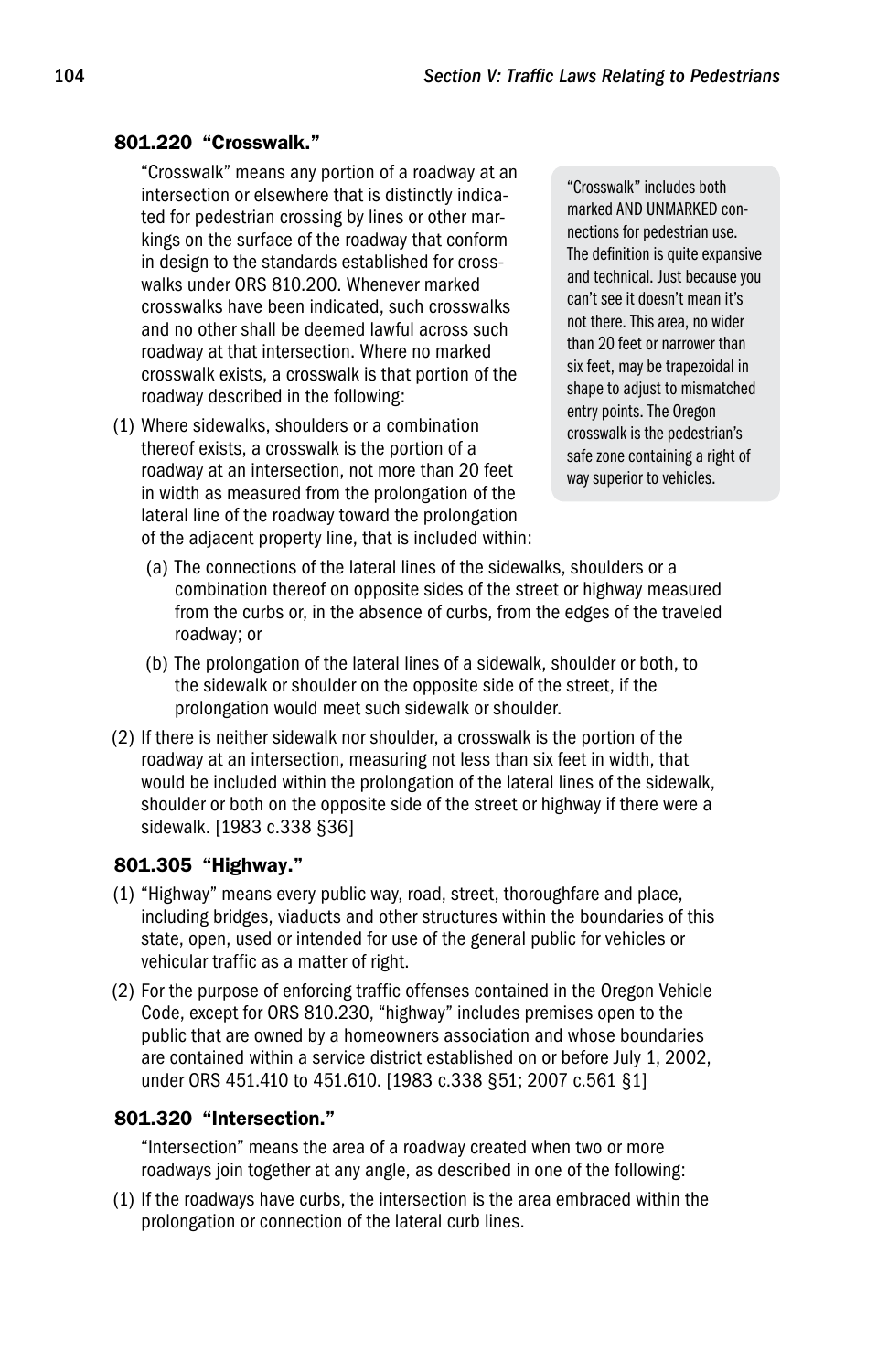- (2) If the roadways do not have curbs, the intersection is the area embraced within the prolongation or connection of the lateral boundary lines of the roadways.
- (3) The junction of an alley with a roadway does not constitute an intersection.
- (4) Where a highway includes two roadways 30 feet or more apart, then every crossing of each roadway of the divided highway by an intersection highway is a separate intersection. In the event the intersection highway also includes two roadways 30 feet or more apart, then every crossing of two roadways of such highways is a separate The Oregon Vehicle Code

intersection. [1983 c.338 §53]

# 801.385 "Pedestrian."

 "Pedestrian" means any person afoot or confined in a wheelchair. [1983 c.338 §69]

# 801.440 "Right of way."

 "Right of way" means the right of one vehicle or pedestrian to proceed in a lawful manner in preference to another vehicle or pedestrian approaching under such circumstances of direction, speed and proximity as to give rise to danger of collision unless one grants precedence to the other. [1983 c.338 §81]

# 801.480 "Shoulder."

 "Shoulder" means the portion of a highway, whether paved or unpaved, contiguous to the roadway that is primarily for use by pedestrians, for the accommodation of stopped vehicles, for emergency use and for lateral support of base and surface courses. [1983 c.338 §88]

# 801.485 "Sidewalk."

"Sidewalk" means the area determined as follows:

- (1) On the side of a highway which has a shoulder, a sidewalk is that portion of the highway between the outside lateral line of the shoulder and the adjacent property line capable of being used by a pedestrian.
- (2) On the side of a highway which has no shoulder, a sidewalk is that portion of the highway between the lateral line of the roadway and the adjacent property line capable of being used by a pedestrian. [1983 c.338 §89]

The definition of "sidewalk" is so broad because it encompasses areas "capable of being used by a pedestrian"; the common city paved walkway is only a small part of the scope of the term, such as rural dirt paths, gravel trails and boardwalks.

definition of "pedestrian" is arguably narrower than the PIP definition in ORS 742.520 (see Insurance section) but still includes most of the same applications. The reason for the difference is probably that the PIP statute does not separately define "bicycle" or "bicyclist".

In Oregon, "right of way" means just what a layperson would expect.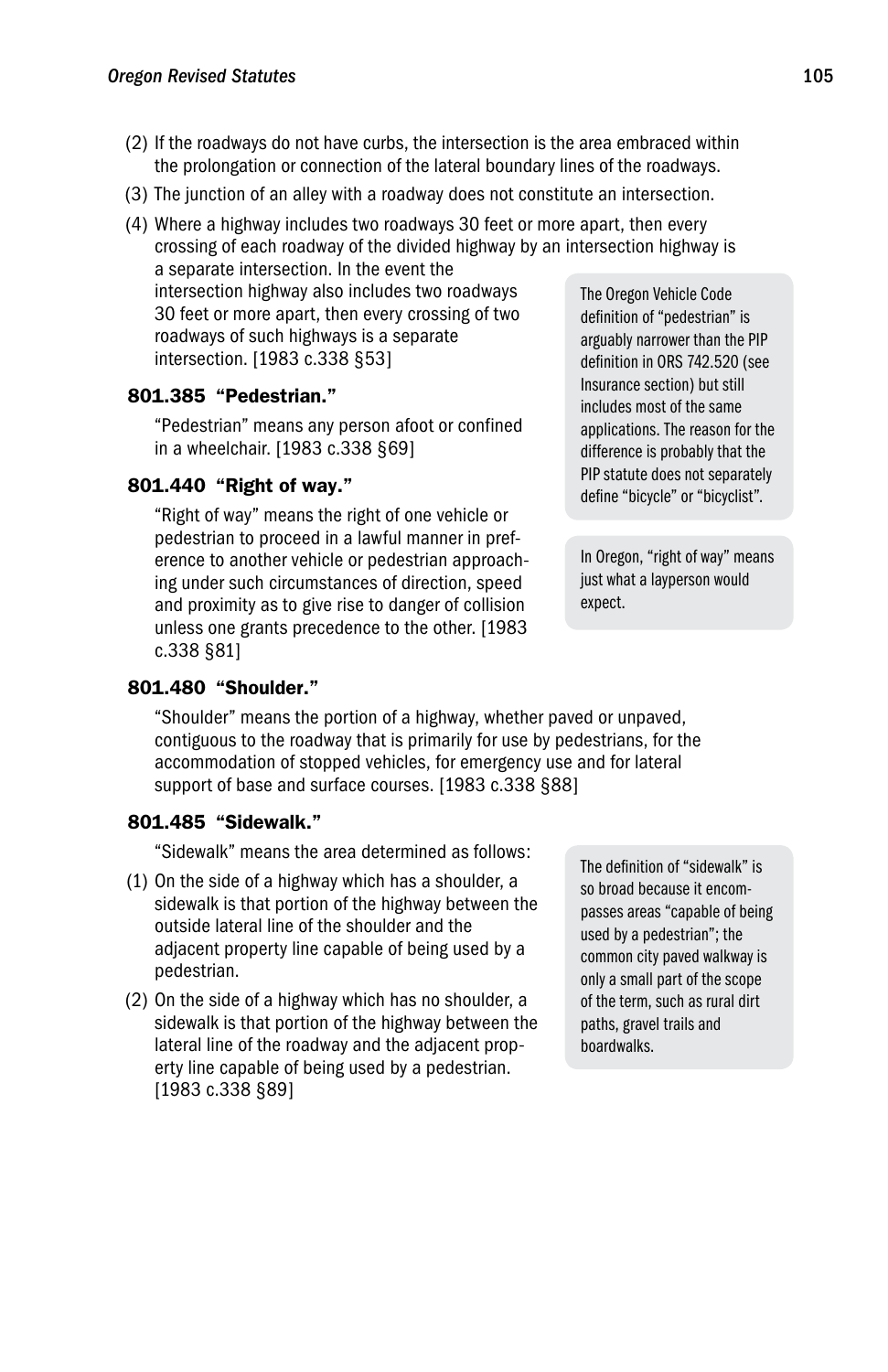### 810.020 Regulating use of throughway.

- (1) Each road authority may prohibit or restrict the use of a throughway in its jurisdiction by any of the following:
	- (a) Parades.
	- (b) Bicycles or other nonmotorized traffic.
	- (c) Motorcycles or mopeds.
- (2) Regulation under this section becomes effective when appropriate signs giving notice of the regulation are erected upon a throughway and the approaches to the throughway.
- (3) Penalties for violation of restrictions or prohibitions imposed under this section are provided under ORS 811.445.
- (4) The Oregon Transportation Commission shall act as road authority under this section in lieu of the Department of Transportation. [1983 c.338 §146]

#### 811.005 Duty to exercise due care.

 None of the provisions of the vehicle code relieve a pedestrian from the duty to exercise due care or relieve a driver from the duty to exercise due care concerning pedestrians. [1983 c.338 §543]

#### 811.015 Failure to obey traffic patrol member; penalty.

- (1) The driver of a vehicle commits the offense of failure to obey a traffic patrol member if:
	- (a) A traffic patrol member makes a cautionary sign or signal to indicate that students have entered or are about to enter the crosswalk under the traffic patrol member's direction; and

This statute provides authority to governments to regulate and restrict pedestrian activities "on a throughway in its jurisdiction" but must bow to the Oregon Constitution Article I Sec. 8 requirement for individual freedom of expression.

The concept of "due care" applies to all road users and in jury trials is explained to the jury by the judge in a jury instruction. Recognize that what one person considers is "due care" may look like madness to someone else (such as jogging on the shoulder of a busy highway); think about how it might look to others before you take a risk that may come back to haunt you later.

The "cautionary sign or signal" that students are about to enter or have entered the crosswalk triggers the driver's duty to stop for the traffic patrol member.

- (b) The driver does not stop and remain stopped for students who are in or entering the crosswalk from either direction on the street on which the driver is operating.
- (2) Traffic patrol members described in this section are those provided under ORS 339.650 to 339.665.
- (3) The offense described in this section, failure to obey a traffic patrol member, is a Class A traffic violation. [1983 c.338 §545; 1995 c.383 §12; 2003 c.278 §2]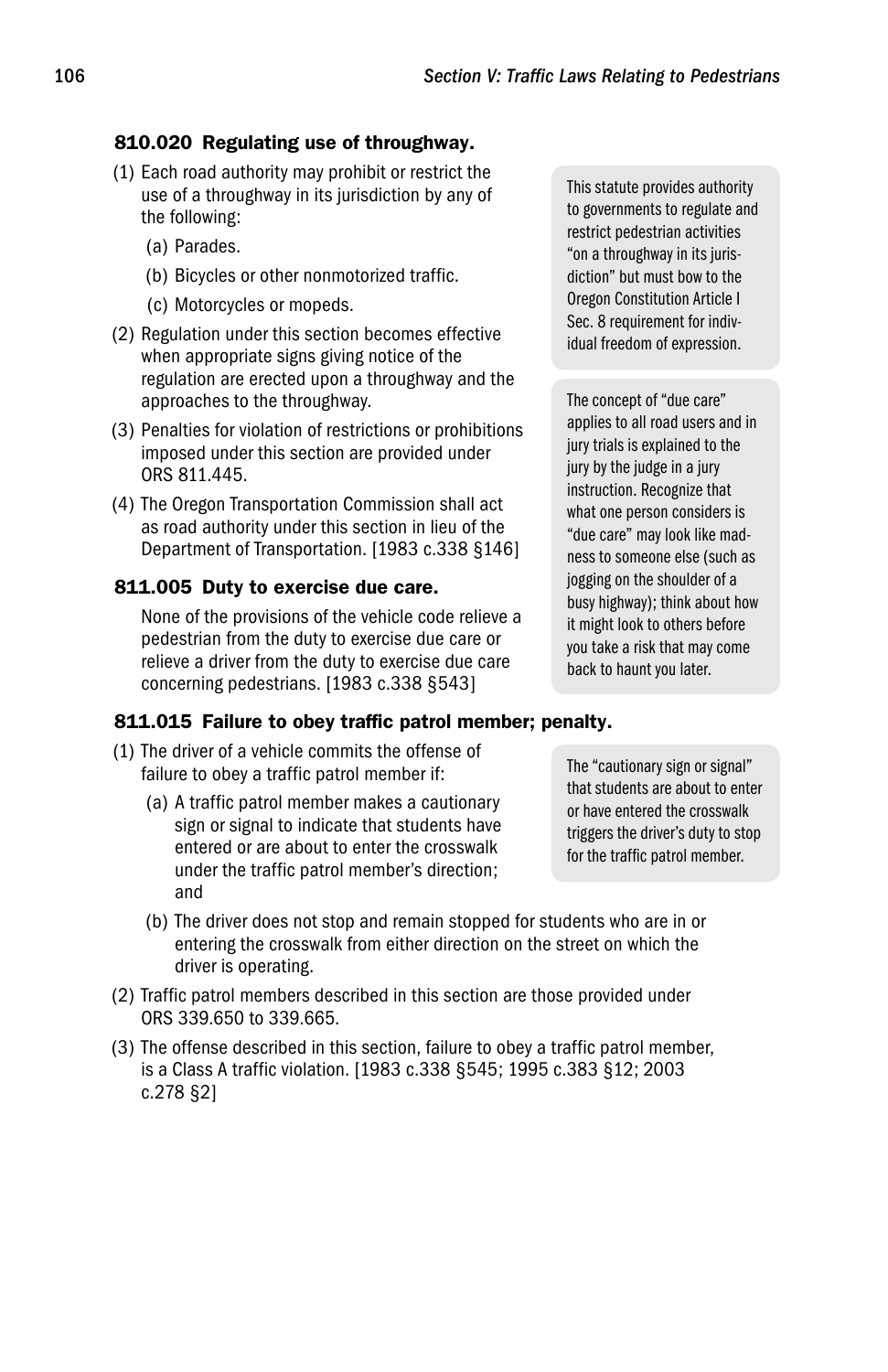# 811.020 Passing stopped vehicle at crosswalk; penalty.

- (1) The driver of a vehicle commits the offense of passing a stopped vehicle at a crosswalk if the driver:
	- (a) Approaches from the rear another vehicle that is stopped at a marked or an unmarked crosswalk at an intersection to permit a pedestrian to cross the roadway; and
	- (b) Overtakes and passes the stopped vehicle.
- (2) The offense described in this section, passing a stopped vehicle at a crosswalk, is a Class B traffic violation. [1983 c.338 §546]

#### 811.025 Failure to yield to pedestrian on sidewalk; penalty.

- (1) The driver of a vehicle commits the offense of failure to yield to a pedestrian on a sidewalk if the driver does not yield the right of way to any pedestrian on a sidewalk. sidewalks.
- (2) The offense described in this section, failure to yield to a pedestrian on a sidewalk, is a Class B traffic violation. [1983 c.338 §547; 1995 c.383 §42]

### 811.028 Failure to stop and remain stopped for pedestrian; penalty.

- (1) The driver of a vehicle commits the offense of failure to stop and remain stopped for a pedestrian if the driver does not stop and remain stopped for a pedestrian when the pedestrian is:
	- (a) Proceeding in accordance with a traffic control device as provided under ORS 814.010 or crossing the roadway in a crosswalk, as defined in ORS 801.220; and
	- (b) In any of the following locations:
		- (A) In the lane in which the driver's vehicle is traveling;
		- (B) In a lane adjacent to the lane in which the driver's vehicle is traveling;
	- (c) In the lane into which the driver's vehicle is turning;
	- (d) In a lane adjacent to the lane into which the driver's vehicle is turning, if the driver is making a turn at an intersection that does not have a traffic control device under which a pedestrian may proceed as provided under ORS 814.010; or

Effective 1/1/2006, this statute increased the minimum space required by law for pedestrians in crosswalks. Unfortunately, when a pedestrian is wanting to cross in a crosswalk without a walk/don't walk signal the pedestrian must still enter the crosswalk to trigger the right of way, a dangerous and confusing requirement because the only way to tell if vehicles are going to stop is to enter the roadway. Note that ORS 814.040 prohibits the pedestrian from "suddenly" moving from a "place of safety" "into the path of a vehicle that is so close as to constitute an immediate hazard," a legal opening for drivers to argue after a collision that there was no room to stop.

This important law applies to all vehicles (including bicycles) and is frequently violated by overtaking traffic.

No ifs ands or buts, pedestrians always have the right of way on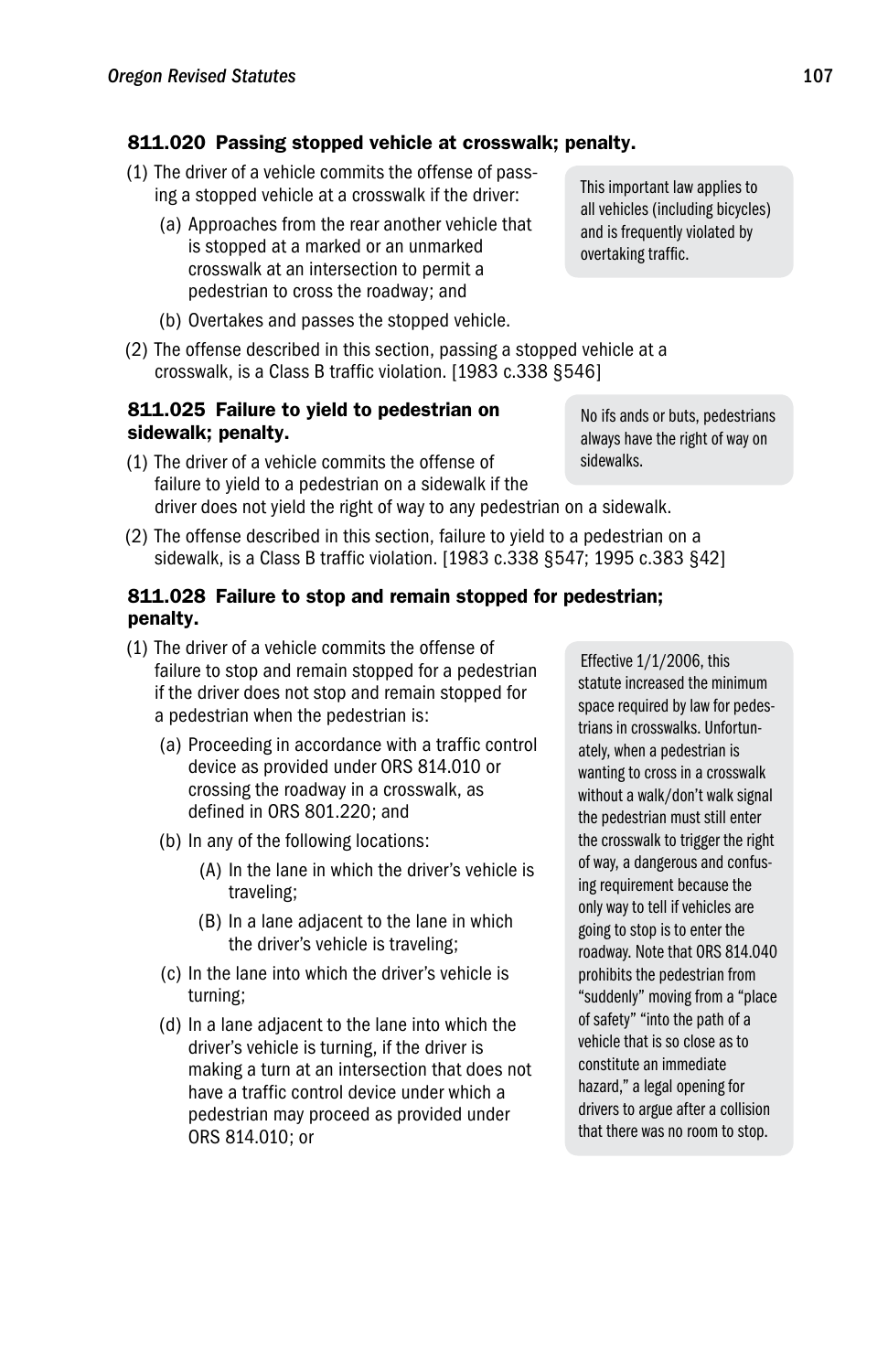- (e) Less than six feet from the lane into which the driver's vehicle is turning, if the driver is making a turn at an intersection that has a traffic control device under which a pedestrian may proceed as provided under ORS 814.010.
- (2) For the purpose of this section, a bicycle lane or the part of a roadway where a vehicle stops, stands or parks that is adjacent to a lane of travel is considered to be part of that adjacent lane of travel.
- (3) This section does not require a driver to stop and remain stopped for a pedestrian under any of the following circumstances:
	- (a) Upon a roadway with a safety island, if the driver is proceeding along the half of the roadway on the far side of the safety island from the pedestrian; or
	- (b) Where a pedestrian tunnel or overhead crossing has been provided at or near a crosswalk.
- (4) The offense described in this section, failure to stop and remain stopped for a pedestrian, is a Class B traffic violation. [2005 c.746 §2] Note: 811.028 was added to and made a part of the Oregon Vehicle Code by legislative action but was not added to ORS chapter 811 or any series therein. See Preface to Oregon Revised Statutes for further explanation.

#### 811.035 Failure to stop and remain stopped for blind pedestrian; penalty.

- (1) The driver of a vehicle commits the offense of failure to stop and remain stopped for a blind pedestrian if the driver violates any of the following:
	- (a) A driver approaching a blind or blind and deaf pedestrian carrying a white cane or accompanied by a dog guide, who is crossing or about to cross a roadway, shall stop and remain stopped until the pedestrian has crossed the roadway.
	- (b) Where the movement of vehicular traffic is regulated by traffic control devices, a driver approaching a blind or blind and deaf pedestrian shall stop and remain stopped until the pedestrian has vacated the roadway if the blind or blind and deaf pedestrian has entered the roadway and is carrying a white cane or is accompanied by a dog guide. This paragraph applies notwithstanding any other provisions of the vehicle code relating to traffic control devices.

ORS 811.028 changes 65 years of Oregon law to provide greater protection to pedestrians in crosswalks. In 1941 the Oregon legislature shrunk the original pedestrian crosswalk right of way from across the entire roadway to include only the lane of travel unless the pedestrian is "so close [to the lane of vehicular travel] as to be in danger".

The present statute requires: Vehicles must stop and remain stopped for pedestrians in a marked or unmarked crosswalk in the vehicle's lane of travel or intended lane of travel after a turn, AND in the adjacent lane. BUT if there is a traffic signal at the intersection, THEN the vehicle must only stop and wait while the pedestrian is in the occupied lane and another six feet of the adjacent lane.

This statute may contain a legislative punctuation mistake from when it was amended in 2005. The literal meaning of the statute as it is presently punctuated seems to provide that even if a pedestrian is crossing unlawfully against a "don't walk" in a crosswalk all approaching drivers must still stop and remain stopped or face a traffic violation. While jaywalking pedestrians may be ticketed for violation of ORS 814.020 (Failure to Obey Traffic Control Device), drivers must still yield and stop the same as if the pedestrians were crossing lawfully.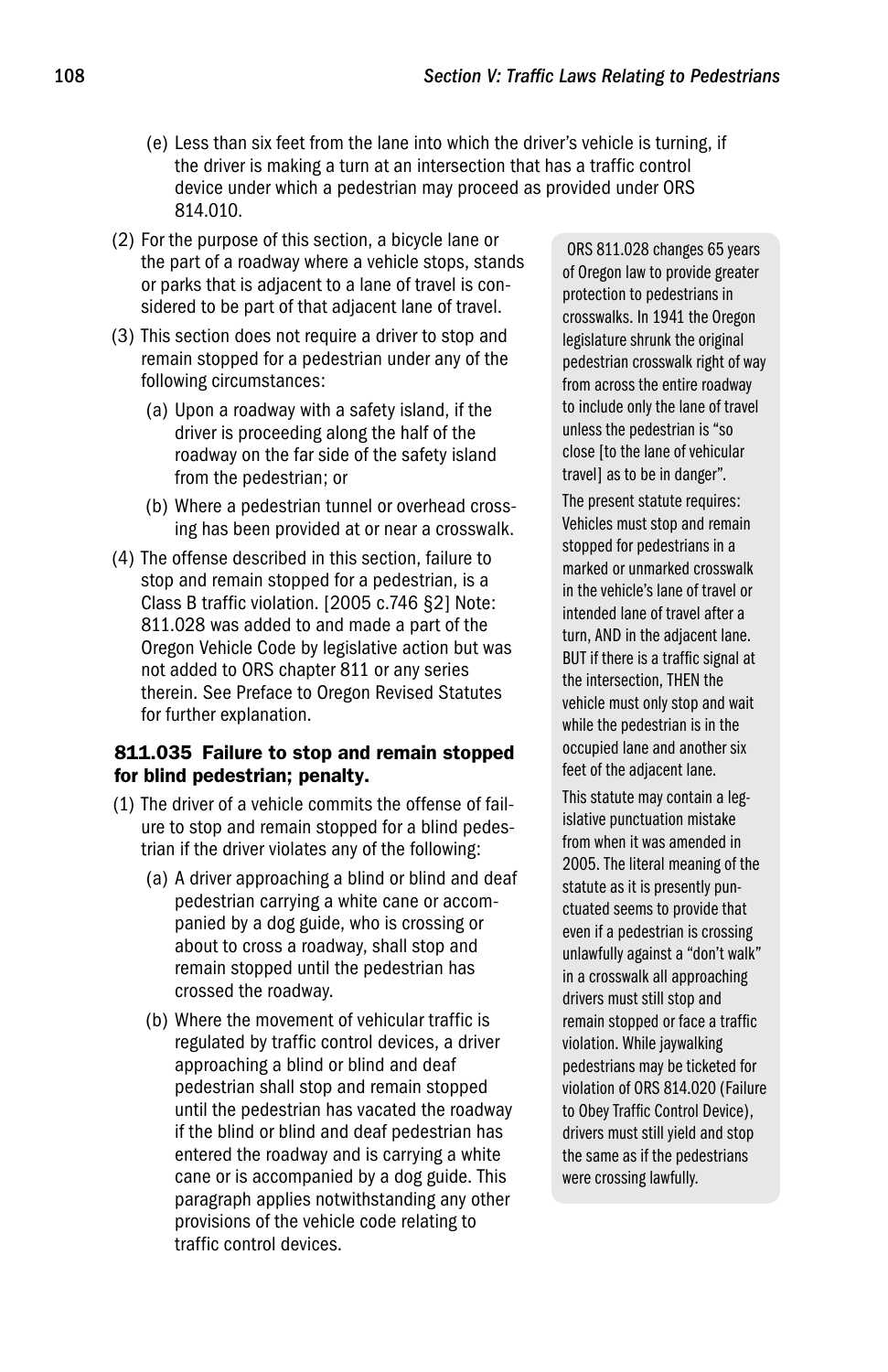- (2) This section is subject to the provisions and definitions relating to the rights of pedestrians who are blind or blind and deaf under ORS 814.110.
- (3) The offense described in this section, failure to stop and remain stopped for a blind pedestrian, is a Class B traffic violation. [1983 c.338 §549; 1985 c.16 §280; 2003 c.278 §3]

# 811.060 Vehicular assault of bicyclist or pedestrian; penalty.

- (1) For the purposes of this section, "recklessly" has the meaning given that term in ORS 161.085.(2) A person commits the offense of vehicular assault of a bicyclist or pedestrian if:
	- (a) The person recklessly operates a vehicle upon a highway in a manner that results in contact between the person's vehicle and a bicycle operated by a person, a person operating a bicycle or a pedestrian; and

The special status of the blind or deaf pedestrian with a dog or white cane requires vehicles to stop until the person clears the roadway.

This law was passed in 2001 with the good intention of raising consciousness on behalf of bicyclists and pedestrians but merely prohibits behaviors already illegal under Oregon's other criminal statutes.

- (b) The contact causes physical injury to the person operating a bicycle or the pedestrian.
- (3) The offense described in this section, vehicular assault of a bicyclist or pedestrian, is a Class A misdemeanor. [2001 c.635 §5]

# 811.165 Failure to stop for passenger loading of public transit vehicle; penalty.

- (1) A person commits the offense of failure to stop for passenger loading of a public transit vehicle if the person is the driver of a vehicle overtaking a public transit vehicle described in this section that is stopped or about to stop for the purpose of receiving or discharging any passenger and the person does not:
	- (a) Stop the overtaking vehicle to the rear of the nearest running board or door of the public transit vehicle; and
	- (b) Keep the vehicle stationary until all passengers have boarded or alighted therefrom and reached a place of safety.
- (2) This section applies to the following public transit vehicles:
	- (a) Commercial buses; and
	- (b) Rail fixed guideway system vehicles.
- (3) A person is not in violation of this section if the person passes a public transit vehicle:
	- (a) Upon the left of any public transit vehicle described in this section on a one-way street; or
	- (b) At a speed not greater than is reasonable and proper and with due caution for the safety of pedestrians when: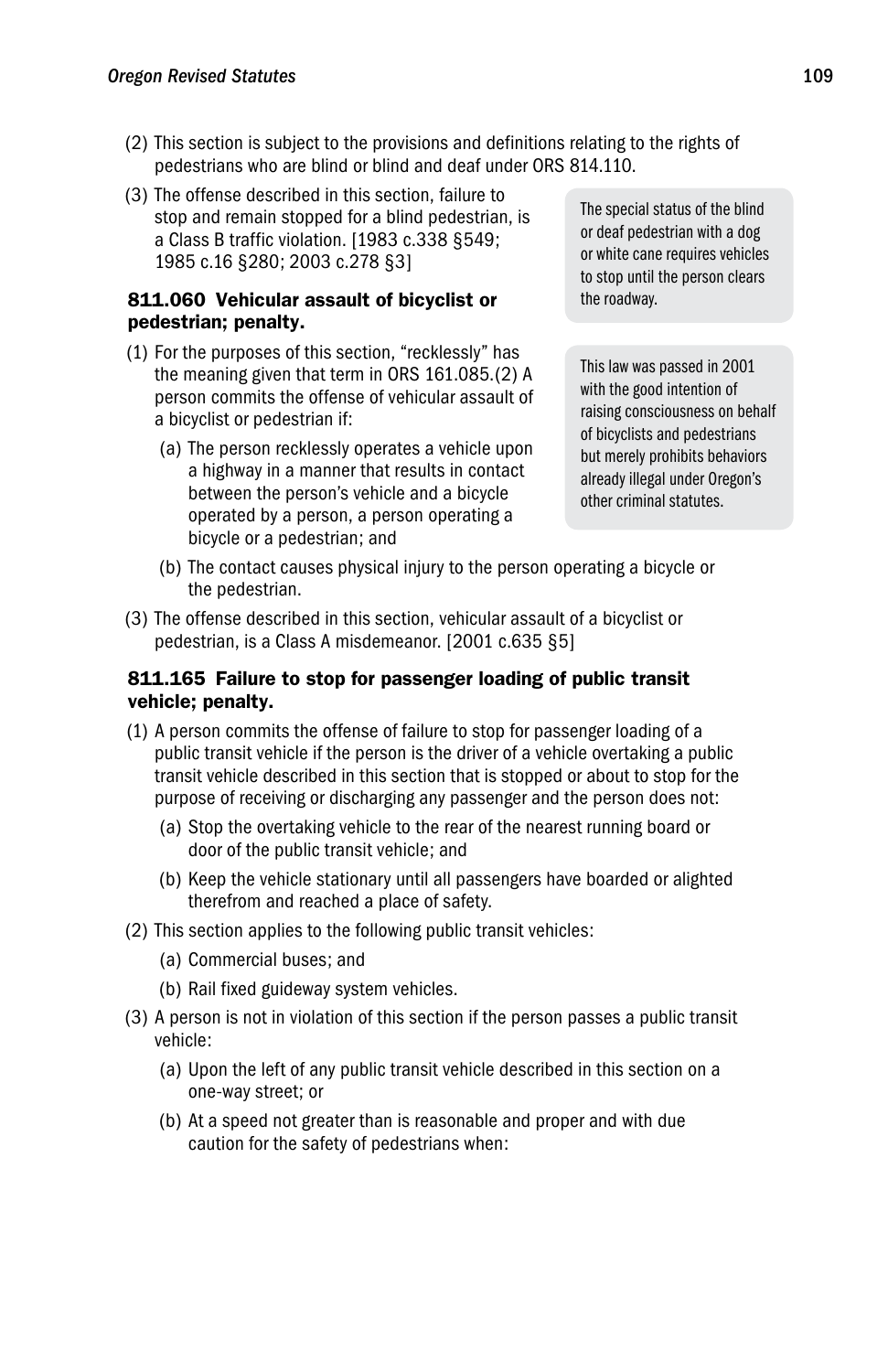- (A) The public transit vehicle has stopped at the curb; or
- (B) Any area or space has been officially set apart within the roadway for the exclusive use of pedestrians and the area or space is so protected or marked or indicated by adequate signs as to be plainly visible at all times while set apart as a safety zone.
- (4) The offense described in this section, failure to stop for passenger loading of public transit vehicle, is a Class B traffic violation. [1983 c.338 §586; 1985 c.16 §292; 1995 c.383 §49; 2001 c.522 §4]

### 811.233 Failure to yield right of way to highway worker; penalty.

- (1) A person commits the offense of failure to yield the right of way to a highway worker who is a pedestrian if the person is operating a motor vehicle in a highway work zone and does not yield the right of way to a highway worker who is a pedestrian.
- (2) The provisions of ORS 814.040 and 814.070 regarding pedestrians do not apply to pedestrians described in subsection (1) of this section.
- (3) The offense described in this section, failure to yield the right of way to a highway worker who is a pedestrian, is a Class B traffic violation. [1997 c.843 §2]

#### 811.490 Improper opening or leaving open of vehicle door; penalty.

- (1) A person commits the offense of improper opening or leaving open a vehicle door if the person does any of the following:
	- (a) Opens any door of a vehicle unless and until it is reasonably safe to do so and it can be done without interference with the movement of traffic, or with pedestrians and bicycles on sidewalks or shoulders.

Ray Thomas helped form a citizen safety coalition to draft and pass this law in 1997 in order to make Oregon's roads safer for highway workers after an insurance company said the existing law required an ODOT highway worker to yield to an approaching vehicle even though he was in the act of removing a hazard posed by a large block of oak in the slow lane of Southbound I-5.

While being "doored" is more of a danger for bicyclists than pedestrians, it is still good to know that those wildly swinging car doors are not allowed to interfere with the "movement" of pedestrians.

- (b) Leaves a door open on the side of a vehicle available to traffic, or to pedestrians or bicycles on sidewalks or shoulders for a period of time longer than necessary to load or unload passengers.
- (2) The offense described in this section, improper opening or leaving open a vehicle door, is a Class D traffic violation. [1983 c.338 §655; 1985 c.16 §320]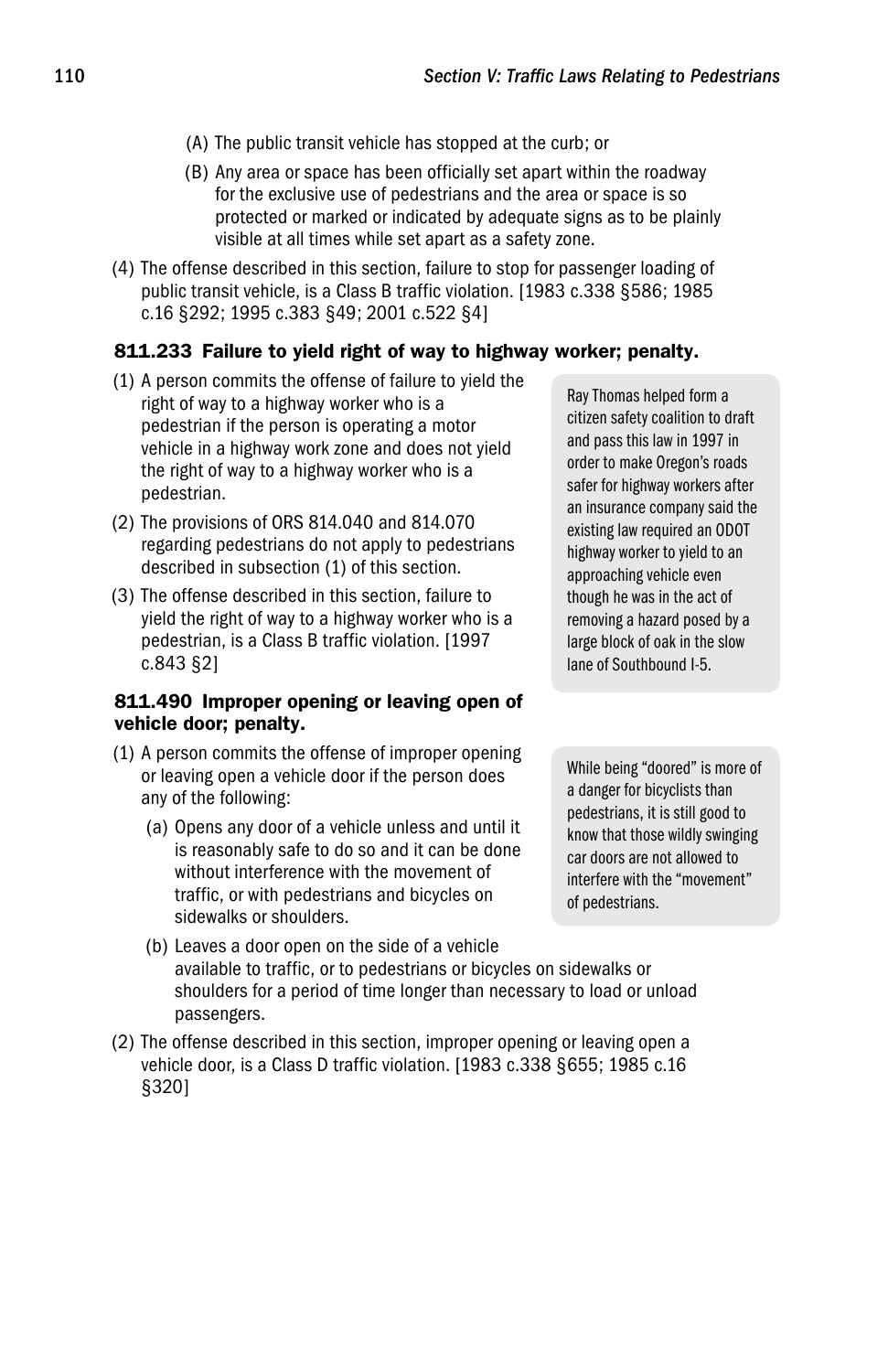# 811.505 Failure to stop when emerging from alley, driveway or building; penalty.

- (1) A person commits the offense of failure to stop when emerging from an alley, driveway or building if the person is operating a vehicle that is emerging from an alley, building, private road or driveway in a business or residence district and the person does not stop the vehicle as follows:
	- (a) If there is a sidewalk or sidewalk area, the person must stop the vehicle before driving onto the sidewalk or sidewalk area.
	- (b) If there is no sidewalk or sidewalk area, the person must stop at the point nearest the roadway to be entered where the driver has a view of approaching traffic.
- (2) The offense described in this section, failure to stop when emerging from an alley, driveway or building, is a Class B traffic violation. [1983 c.338 §658; 1985 c.16 §322; 1995 c.383 §78]

# 811.510 Dangerous operation around livestock; penalty.

- (1) A person commits the offense of dangerous operation around livestock if the person is operating a vehicle upon a highway and the person fails to do any of the following:
	- (a) A driver shall use caution when approaching or passing a person riding, leading or herding livestock on the highway.

Operators of vehicles on the highway must yield to and use caution when approaching a person with livestock and if given a raised hand distress signal must stop and turn off the engine.

- (b) If a person riding or leading livestock upon a highway gives a distress signal to an approaching driver by raising a hand, the driver must promptly stop the driver's vehicle, unless movement forward is necessary to avoid an accident, and, if requested, shall turn off the engine until the livestock is under control.
- (c) A driver shall yield the right of way to livestock being driven on a highway.
- (2) This section is only applicable if the livestock is an animal of the species of horses, mules, donkeys, cattle, swine, sheep or goats.
- (3) The offense described in this section, dangerous operation around livestock, is a Class B traffic violation. [1983 c.338 §666]

# 811.550 Places where stopping, standing and parking prohibited.

 This section establishes places where stopping, standing and parking a vehicle are prohibited for purposes of the penalties under ORS 811.555. Except as provided under an exemption in ORS 811.560, a person is in violation of ORS 811.555 if

Parked vehicles may be a safety hazard to pedestrians. It is illegal to park:

a person parks, stops or leaves standing a vehicle in any of the following places:

Vehicle operators must stop when emerging from a building, alley or driveway before crossing sidewalk.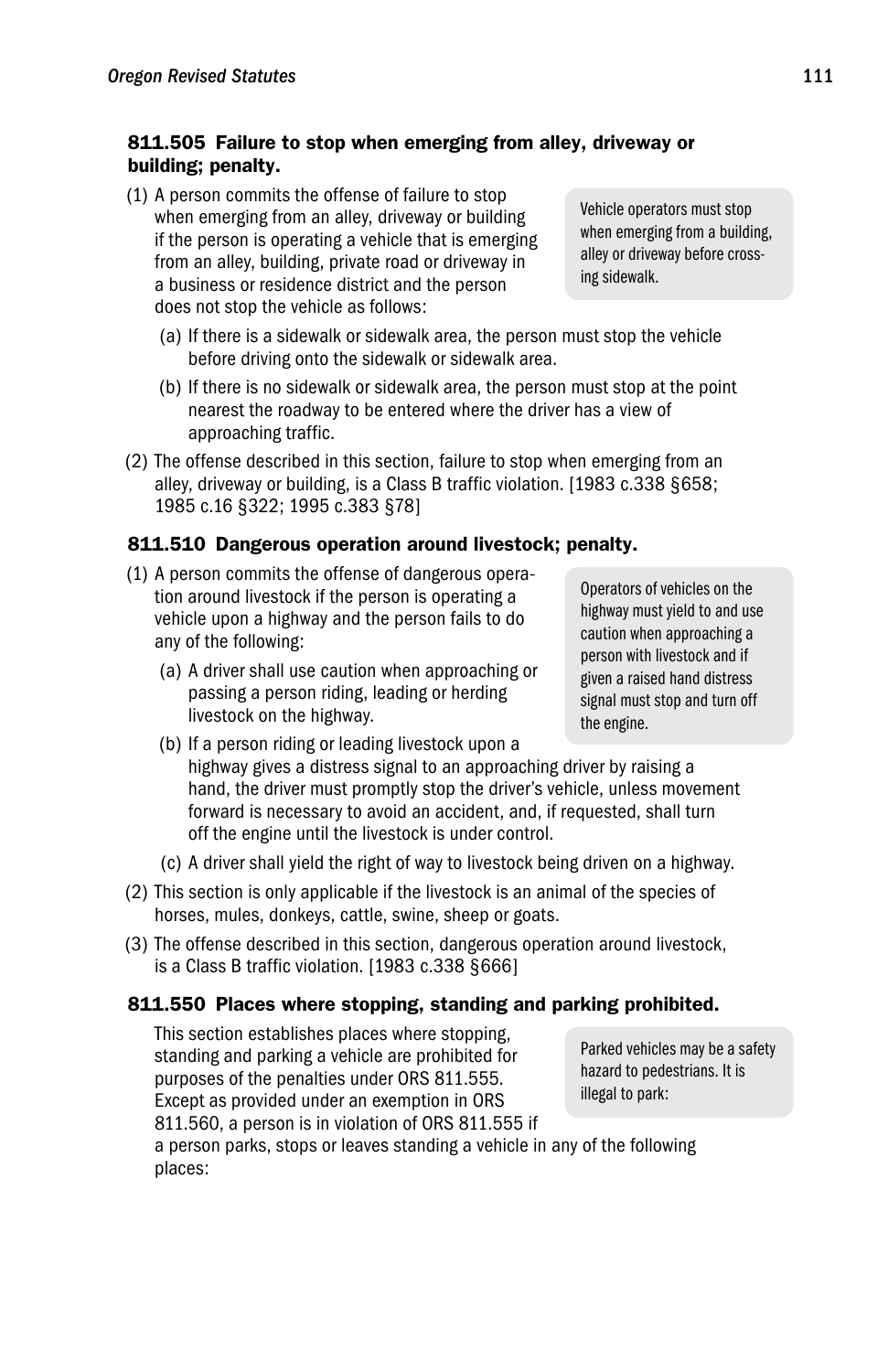- (1) Upon a roadway outside a business district or residence district, whether attended or unattended, when it is practicable to stop, park or leave the vehicle standing off the roadway. Exemptions under ORS 811.560 (1), (7) and (9) are applicable to this subsection.
- (2) On a shoulder, whether attended or unattended, unless a clear and unobstructed width of the roadway opposite the standing vehicle is left for the passage of other vehicles and the standing vehicle is visible from a distance of 200 feet in each direction upon the roadway or the person, at least 200 feet in each direction upon the roadway, warns approaching motorists of the standing vehicle by use of flaggers, flags, signs or other signals. Exemptions under ORS 811.560 (9) are applicable to this subsection. …on a shoulder without 200 feet of visibility;
- (3) On the roadway side of a vehicle stopped or parked at the edge or curb of a highway. Exemptions under ORS 811.560 (7) are applicable to this subsection.
- (4) On a sidewalk. Exemptions under ORS 811.560 (4) to (7) are applicable to this subsection.
- (5) Within an intersection. Exemptions under ORS 811.560 (4) to (7) are applicable to this subsection.
- (6) On a crosswalk. Exemptions under ORS 811.560 (4) to (7) are applicable to this subsection.
- (7) Between a safety zone and the adjacent curb or within 30 feet of points on the curb immediately opposite the ends of a safety zone, unless a different length is indicated by signs and markings. For purposes of this subsection the safety zone must be an area or space officially set apart within a roadway for the exclusive use of pedestrians and which is protected or is so marked or indicated by adequate signs as to be plainly visible at all times while set apart as a safety zone. Exemptions under ORS 811.560 (4) to (7) are applicable to this subsection.

…on a roadway when it is practicable to park off the road;

…on a sidewalk unless necessary to avoid conflict with other traffic, when the vehicle is disabled, or for official repair or law enforcement purposes;

…within an intersection unless necessary to avoid conflict with other traffic, when the vehicle is disabled, or for official repair or law enforcement purposes;

…on a crosswalk unless necessary to avoid conflict with other traffic, when the vehicle is disabled, or for official repair or law enforcement purposes;

…between a safety zone and the adjacent curb unless necessary to avoid conflict with other traffic, when the vehicle is disabled, or for official repair or law enforcement purposes;

- (8) Alongside or opposite a street excavation or obstruction when stopping, standing or parking would obstruct traffic. Exemptions under ORS 811.560 (4) to (7) are applicable to this subsection.
- (9) Upon a bridge or other elevated structure upon a highway. Exemptions under ORS 811.560 (4) to (8) are applicable to this subsection.
- (10) Within a highway tunnel. Exemptions under ORS 811.560 (4) to (7) are applicable to this subsection.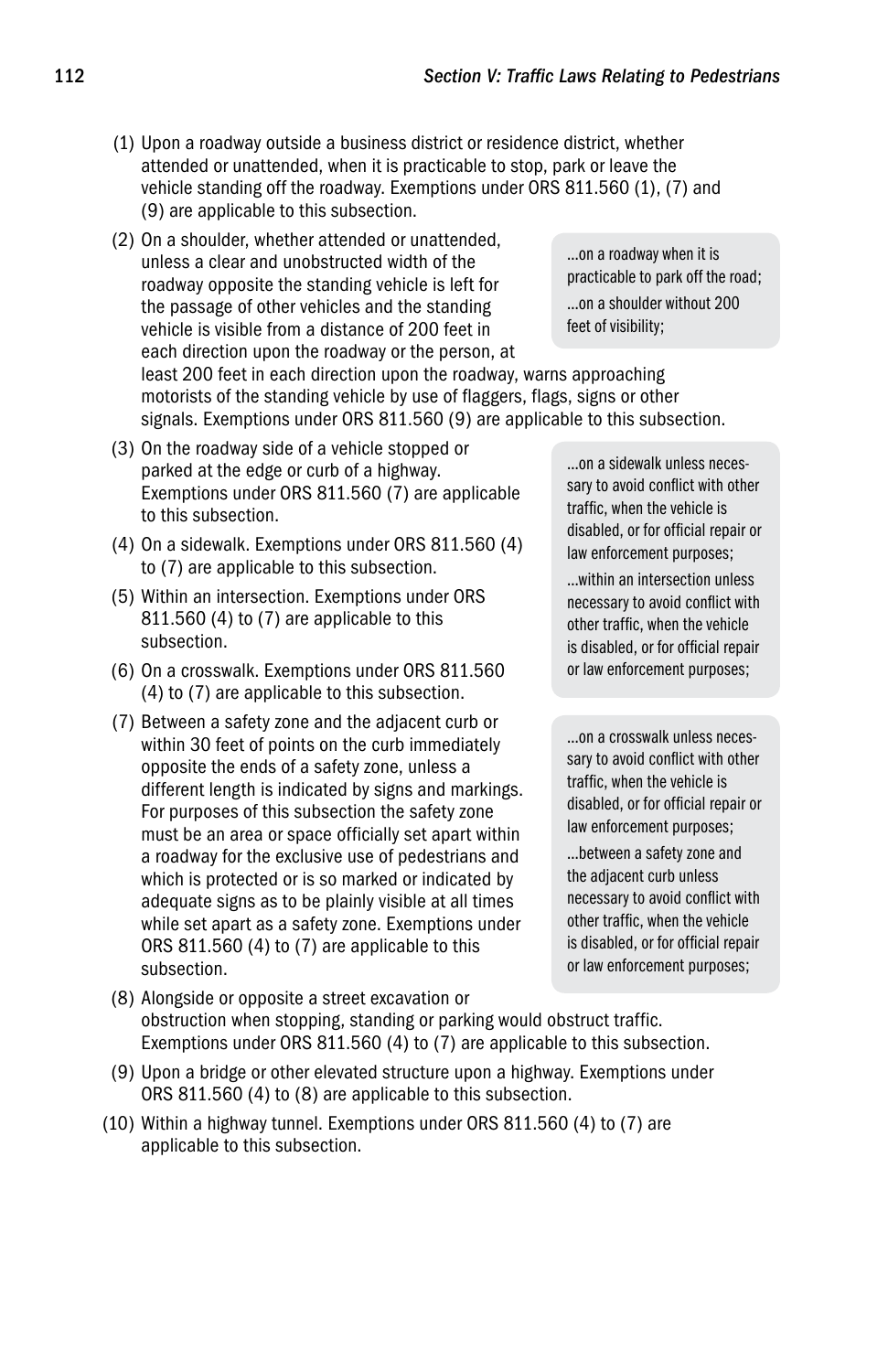- (11) On any railroad or rail fixed guideway system tracks or within seven and onehalf feet of the nearest rail at a time when the parking of vehicles would conflict with operations or repair of the tracks. Exemptions under ORS 811.560(4) to (7) are applicable to this subsection.
- (12) On a throughway. Exemptions under ORS 811.560(4) to (7) are applicable to this subsection.
- (13) In the area between roadways of a divided highway, including crossovers. Exemptions under ORS 811.560 (4) to (7) are applicable to this subsection.
- (14) At any place where traffic control devices prohibit stopping. Exemptions under ORS 811.560 (4) to (7) are applicable to this subsection.
- (15) In front of a public or private driveway. Exemptions under ORS 811.560 (2) and (4) to (7) are applicable to this subsection.
- (16) Within 10 feet of a fire hydrant. Exemptions under ORS 811.560 (2) and (4) to (7) are applicable to this subsection.
- (17) Within 20 feet of a crosswalk at an intersection. Exemptions under ORS 811.560 (2) and (4) to (7) are applicable to this subsection.
- (18) Within 50 feet upon the approach to an official flashing signal, stop sign, yield sign or traffic control device located at the side of the roadway if the standing or parking of a vehicle will obstruct the view of any traffic control device located at the side of the roadway. Exemptions under ORS 811.560 (2) and (4) to (7) are applicable to this subsection. for official repair or law enforcement purposes.
- (19) Within 15 feet of the driveway entrance to a fire station and on the side of a street opposite the entrance to a fire station, within 75 feet of the entrance. Exemptions under ORS 811.560 (2) and (4) to are applicable to this subsection.
- (20) At any place where traffic control devices prohibit standing. Exemptions under ORS 811.560 (2) and (4) to (7) are applicable to this subsection.
- (21) Within 50 feet of the nearest rail of a railroad or rail fixed guideway system crossing. Exemptions under ORS 811.560 (3) to (7) are applicable to this subsection.
- (22) At any place where traffic control devices prohibit parking. Exemptions under ORS 811.560 (3) to (7) are applicable to this subsection.
- (23) On a bicycle lane. Exemptions under ORS 811.560 are applicable to this subsection.
- (24) On a bicycle path. Exemptions under ORS 811.560 are applicable to this subsection. [1983 c.338 §669; 1985 c.21 §1; 1985 c.334 §1; 1989 c.433 §2; 1997 c.249 §234; 2001 c.522 §9]

…within 20 feet of a crosswalk unless "momentarily" and actually loading property or passengers, or necessary to avoid conflict with other traffic, when the vehicle is disabled, or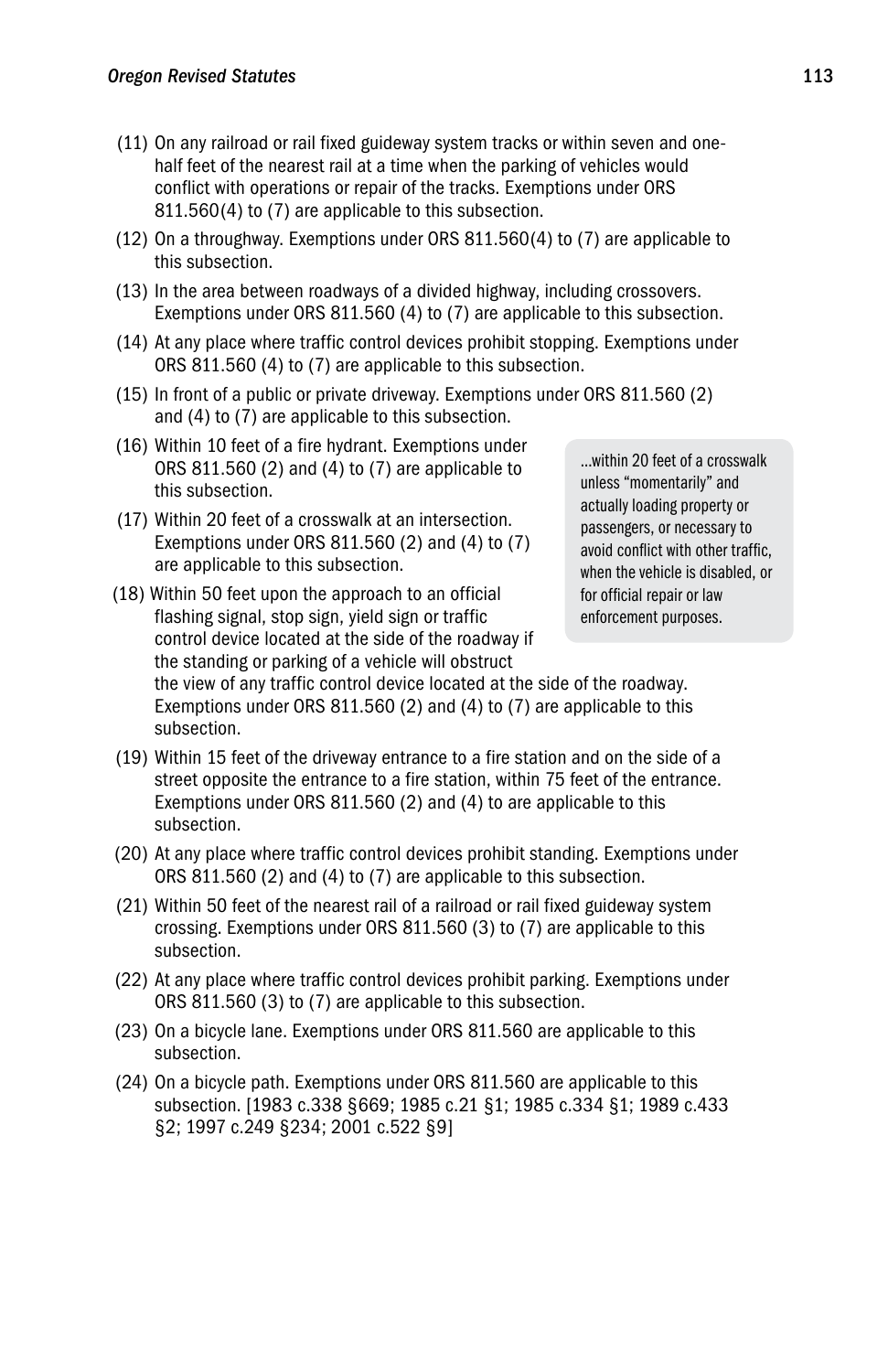#### 811.555 Illegal stopping, standing or parking; affirmative defense; penalty.

- (1) A person commits the offense of illegal stopping, standing or parking if:
	- (a) The person stops, parks or leaves standing a vehicle in a place where such stopping, parking or standing is prohibited under ORS 811.550; or
	- (b) The person is the owner of an unattended vehicle parked in a place where such parking is prohibited under ORS 811.550.
- (2) Exemptions from this section are established under ORS 811.560.
- (3) A police officer, under authority granted by ORS 810.430, may move or require to be moved a vehicle that is stopped, parked or left standing in violation of this section.
- (4) It is an affirmative defense to a prosecution of the owner of a vehicle under subsection (1)(b) of this section that the use of the vehicle was not authorized by the owner, either expressly or by implication.
- (5) The offense described by this section, illegal stopping, standing or parking, is a Class D traffic violation. [1983 c.338 §668; 1987 c.687 §4]

#### 811.560 Exemptions from prohibitions on stopping, standing and parking.

 This section provides exemptions from ORS 811.550 and 811.555. The following exemptions are applicable as provided under ORS 811.550:

- (1) When applicable, this subsection exempts school buses or worker transport buses stopped on a roadway to load or unload workers or children, providing that the flashing school bus safety lights on the bus are operating.
- (2) When applicable, this subsection exempts vehicles stopped, standing or parked momentarily to pick up or discharge a passenger.
- (3) When applicable, this subsection exempts vehicles stopped, standing or parked momentarily for the purpose of and while actually engaged in loading or unloading property or passengers.
- (4) When applicable, this subsection exempts vehicles owned or operated by the state, a county or city when stopping, standing or parking is necessary to perform maintenance or repair work on the roadway.

Motor vehicles parked on sidewalks or crosswalks or intersections are a safety hazard to pedestrians. Exceptions to the prohibition are contained in ORS 811.560(4) to (7) when it is necessary to "avoid conflict with other traffic", when the vehicle is disabled, or for official repair or law enforcement purposes.

Note that ORS 811.560(3) provides no legal excuse to motorists who park on a sidewalk or crosswalk in order to unload or load passengers or cargo, even if it is "momentary."

- (5) When applicable, this subsection exempts vehicles from the prohibitions and penalties when the driver's disregard of the prohibitions is necessary to avoid conflict with other traffic.
- (6) When applicable, this subsection exempts vehicles acting in compliance with law or at the direction of a police officer or a traffic control device.
- (7) When applicable, this subsection exempts the driver of a vehicle that is disabled in such manner and to such extent that the driver cannot avoid stopping or temporarily leaving the disabled vehicle in a prohibited position.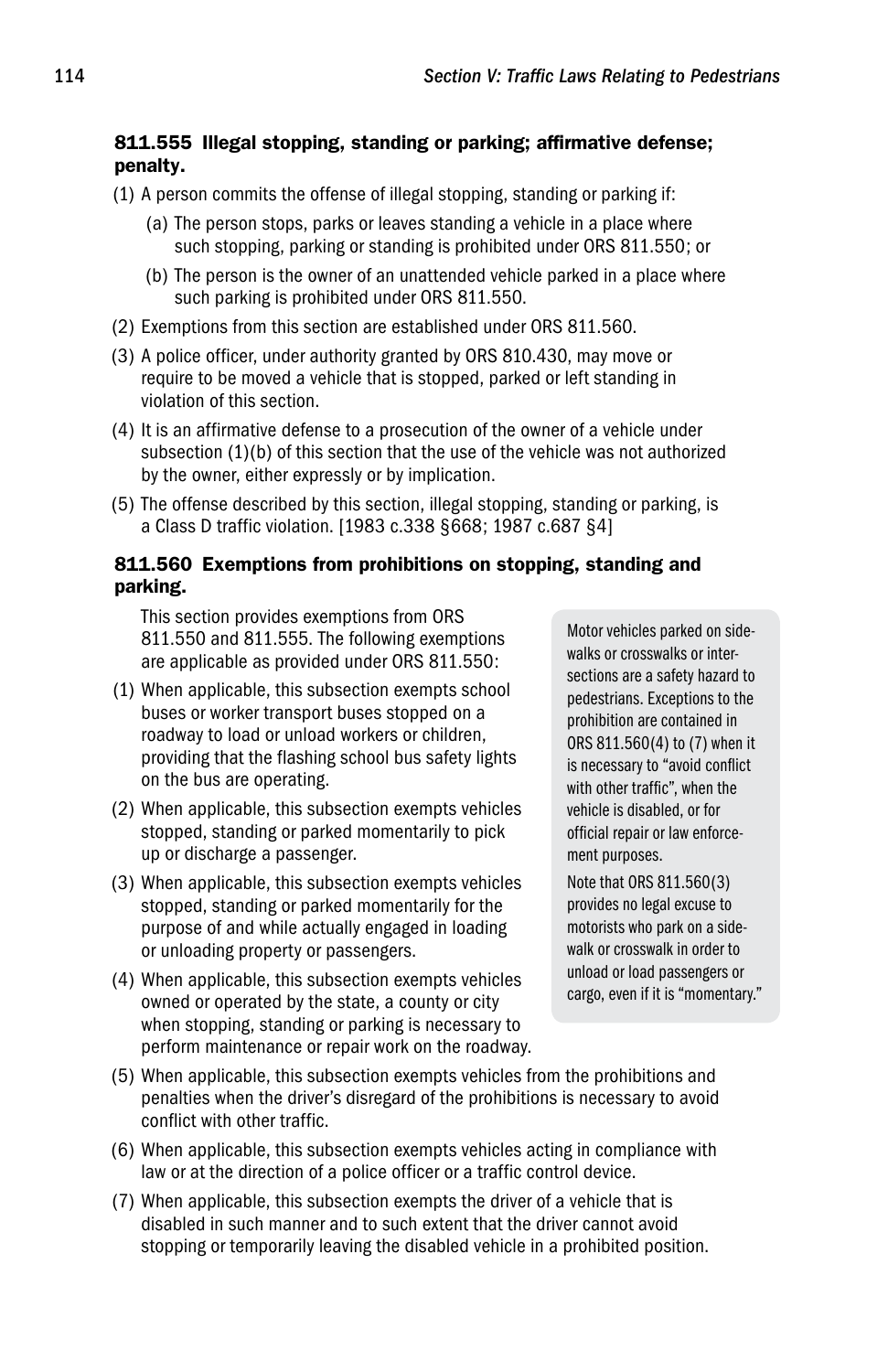- (8) When applicable, this subsection exempts vehicles owned or operated by the State Department of Fish and Wildlife when stopping, standing or parking is necessary to enable employees to release fish.
- (9) When applicable, this subsection exempts vehicles momentarily stopped to allow oncoming traffic to pass before making a right-hand or left-hand turn or momentarily stopped in preparation for or while negotiating an exit from the road. [1983 c.338 §670; 1985 c.334 §2; 1989 c.433 §3]

# 814.010 Appropriate responses to traffic control devices.

 This section establishes appropriate pedestrian responses to specific traffic control devices for purposes of ORS 814.020. Authority to place traffic control devices is established under ORS 810.210. Except when acting under the direction of a police officer, a pedestrian is in violation of ORS 814.020 if the pedestrian makes a response to a traffic control device that is not permitted under the following:

No mysteries here — don't walk when it says "Don't Walk" and don't walk on a yellow or red light. This statute is the legal authority for pedestrian traffic controls.

- (1) A pedestrian facing a traffic control device with a green light may proceed across the roadway within any marked or unmarked crosswalk unless prohibited from doing so by other traffic control devices.
- (2) A pedestrian facing a traffic control device with a green arrow signal light may proceed across the roadway within any marked or unmarked crosswalk unless prohibited from doing so by other traffic control devices.
- (3) A pedestrian facing a traffic control device with a steady yellow light shall not enter the roadway unless otherwise directed by a pedestrian control signal.
- (4) A pedestrian facing a traffic control device with a steady red light shall not enter the roadway unless otherwise directed by a pedestrian control signal.
- (5) If a traffic control device is erected and maintained at a place other than an intersection, the provisions of this section are applicable.
- (6) When a pedestrian control signal showing the words "Walk" and "Wait" or "Don't Walk" or any other pedestrian symbol approved by the Oregon Transportation Commission under ORS 810.200 and 810.210 for the purpose of controlling pedestrian crossing is in place, the signal indicates and applies as follows:
	- (a) If a pedestrian is facing a "Walk" signal or other symbol approved under ORS 810.200 and 810.210 indicating that the pedestrian may proceed, the pedestrian may proceed across the roadway in the direction of the signal.
	- (b) A pedestrian shall not start to cross the roadway in the direction of a signal showing a "Wait" or "Don't Walk" or any other symbol approved under ORS 810.200 and 810.210 indicating that the pedestrian may not proceed. A pedestrian who has started crossing a roadway on a signal showing "Walk" or any other approved symbol to proceed shall proceed with dispatch to a sidewalk or safety island while a signal is showing "Wait" or "Don't Walk" or any other approved symbol indicating not to proceed. [1983 c.338 §553; 1985 c.16 §282]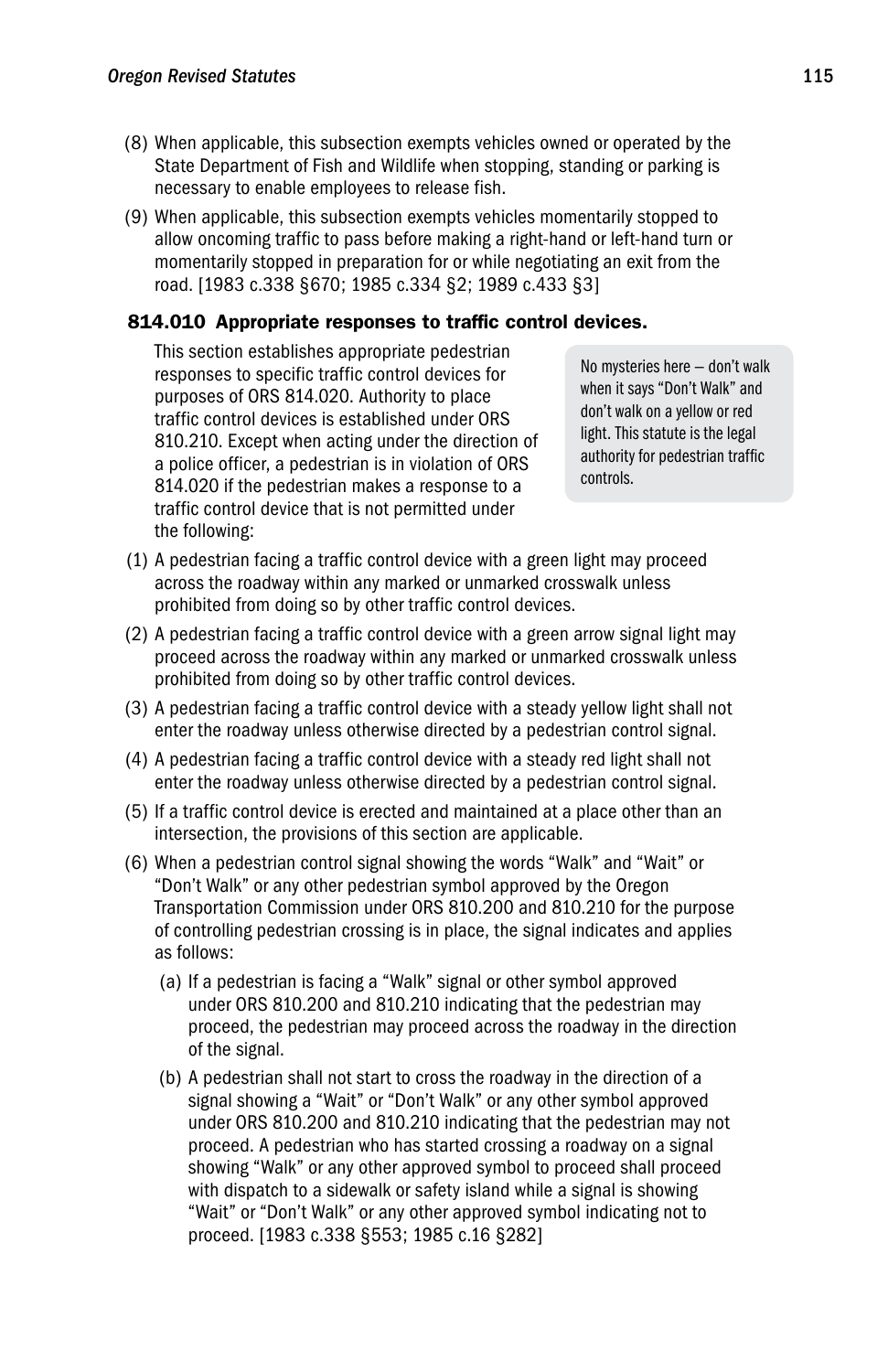# 814.020 Failure to obey traffic control device; penalty.

- (1) A pedestrian commits the offense of pedestrian failure to obey traffic control devices if the pedestrian does any of the following:
	- (a) Fails to obey any traffic control device specifically applicable to the pedestrian.
	- (b) Fails to obey any specific traffic control device described in ORS 814.010 in the manner required by that section.
- (2) A pedestrian is not subject to the requirements of this section if the pedestrian complies with directions of a police officer.
- (3) The offense described in this section, pedestrian failure to obey traffic control devices, is a Class D traffic violation. [1983 c.338 §552; 1995 c.383 §82]

#### 814.030 Failure to obey bridge or railroad signal; penalty.

- (1) A pedestrian commits the offense of pedestrian failure to obey bridge or railroad signal if the pedestrian does any of the following:
	- (a) Enters or remains upon a bridge or approach to a bridge beyond the bridge signal, gate or barricade after a bridge operation signal has been given.
	- (b) Passes through, around, over or under any crossing gate or barrier at a bridge or railroad grade crossing while the gate or barrier is closed or being opened or closed.
- (2) The offense described in this section, pedestrian failure to obey bridge or railroad signal, is a Class D traffic violation. [1983 c.338 §554; 1995 c.383 §83]

#### 814.040 Failure to yield to vehicle; penalty.

- (1) A pedestrian commits the offense of pedestrian failure to yield to a vehicle if the pedestrian does any of the following:
	- (a) Suddenly leaves a curb or other place of safety and moves into the path of a vehicle that is so close as to constitute an immediate hazard.
	- (b) Fails to yield the right of way to a vehicle upon a roadway when the pedestrian is crossing the roadway at any point other than within a marked crosswalk or an unmarked crosswalk at an intersection.
	- (c) Except as otherwise provided under the vehicle code, fails to yield the right of way to all vehicles upon the roadway.

A Class D violation = maximum \$90 fine.

This statute provides legal authority for bridge and rail signals.

Oregon law requires pedestrians to yield to vehicles on the roadway unless the pedestrian is in a crosswalk and even then the pedestrian must not "suddenly leave the curb or other place of safety" and move into the path of a vehicle that is "so close as to constitute an immediate hazard"— a trap for the unwary. Even if the pedestrian is lawfully crossing in a crosswalk a driver can argue that the pedestrian moved suddenly into the vehicle's path of travel.

Oregon law should be reformed to include a way for pedestrians to signal approaching cars to stop BEFORE the pedestrian enters the crosswalk into the vehicle's path of travel. Norway has used an upraised pedestrian hand signal to cause cars to stop and has one of the lowest rates of pedestrian injuries in the world, an excellent technique, easy to teach, use and enforce.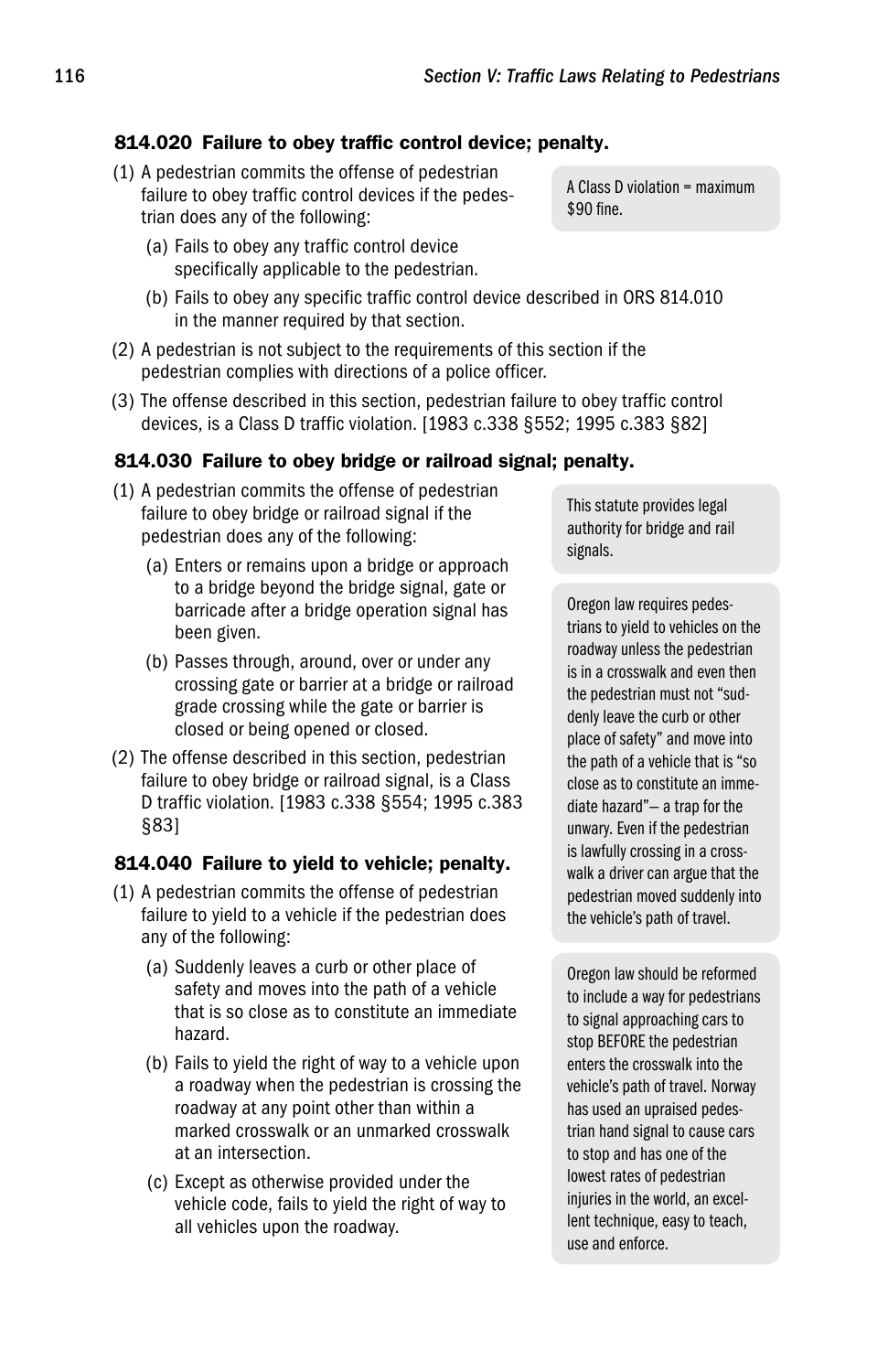(2) The offense described in this section, pedestrian failure to yield to a vehicle, is a Class D traffic violation. [1983 c.338 §555; 1995 c.383 §84]

# 814.050 Failure to yield to ambulance or emergency vehicle; penalty.

- (1) A pedestrian commits the offense of pedestrian failure to yield to an ambulance or emergency vehicle if the pedestrian does not yield the right of way to:
	- (a) An ambulance used in an emergency situation; or
	- (b) An emergency vehicle or an ambulance upon the approach of the vehicle using a visual signal or audible signal or both according to requirements under ORS 820.300 or 820.320.
- (2) This section does not relieve the driver of an ambulance or emergency vehicle from the duty to:
	- (a) Drive with due regard for the safety of all persons using the highway; and
	- (b) Exercise due care to avoid colliding with any pedestrian.
- (3) The offense described in this section, pedestrian failure to yield to an ambulance or emergency vehicle, is a Class D traffic violation. [1983 c.338 §556; 1995 c.209 §4; 1995 c.383 §85]

# 814.060 Failure to use pedestrian tunnel or overhead crossing; penalty.

- (1) A pedestrian commits the offense of failure to use pedestrian tunnel or overhead crossing if the pedestrian crosses a roadway other than by means of a pedestrian tunnel or overhead pedestrian crossing when a tunnel or overhead crossing serves the place where the pedestrian is crossing the roadway.
- (2) The offense described in this section, failure to use pedestrian tunnel or overhead crossing, is a Class D traffic violation. [1983 c.338 §557]

# 814.070 Improper position upon or improperly proceeding along highway; penalty.

- (1) A pedestrian commits the offense of pedestrian with improper position upon or improperly proceeding along a highway if the pedestrian does any of the following:
	- (a) Takes a position upon or proceeds along and upon the roadway where there is an adjacent usable sidewalk or shoulder.
	- (b) Does not take a position upon or proceed along and upon the shoulder, as far as practicable from the roadway edge, on a highway that has an adjacent shoulder area on one or both sides.

When on or near highways, pedestrians are required to: – use an adjacent usable sidewalk or shoulder,

– and stay on the shoulder "as far as practicable from the roadway edge"

– and stay on the left side of a two way roadway — or on the right side shoulder on a divided highway

– AND, where there is no sidewalk or shoulder available, as near as practicable to an outside edge of the roadway, and again, always on the left side on a two lane roadway.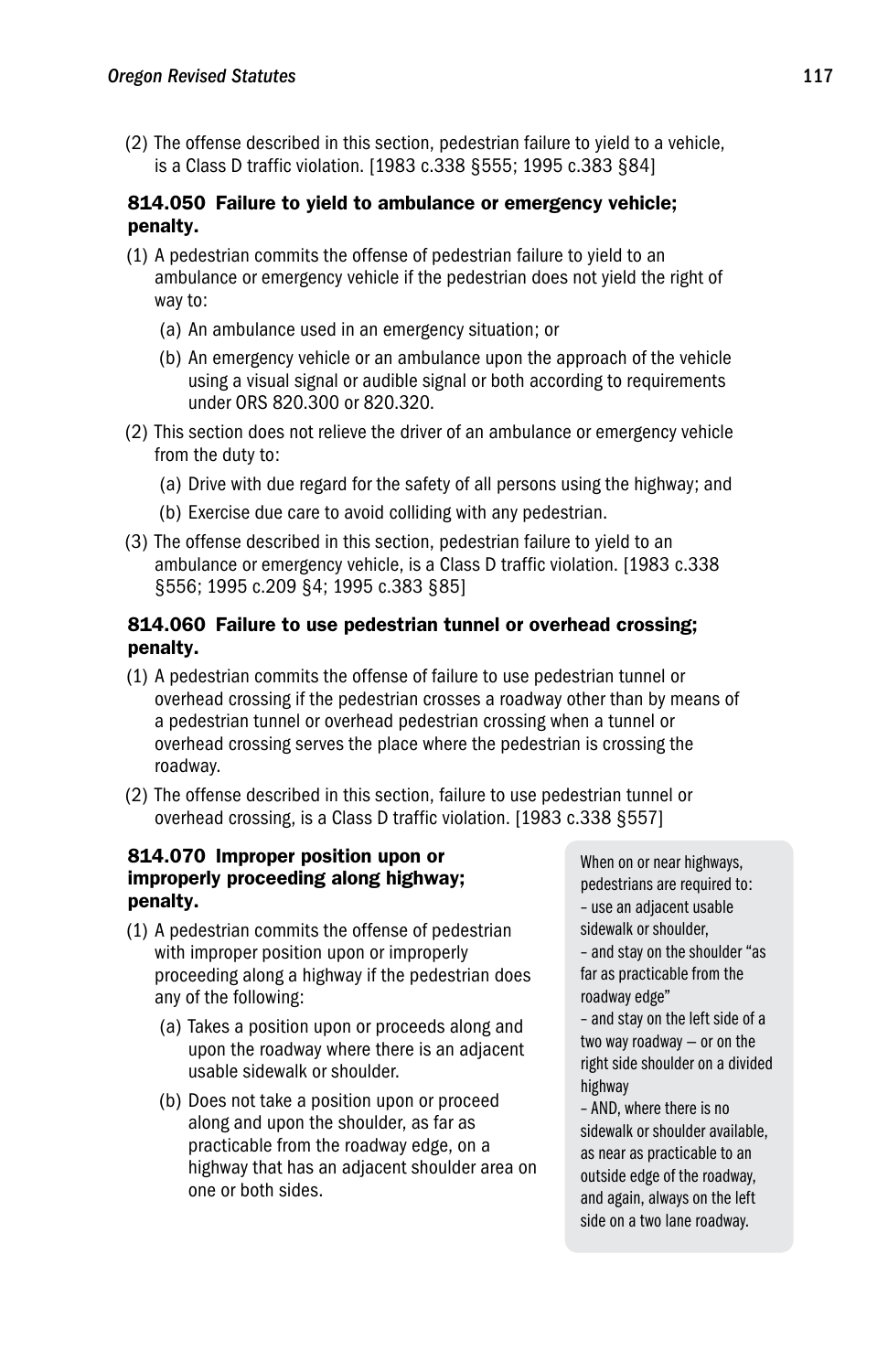- (c) Except in the case of the divided highway, does not take a position upon or proceed along and upon the left shoulder and as far as practicable from the roadway edge on a two-way highway that has no sidewalk and that does have an adjacent shoulder area. This paragraph does not apply to:
	- (A) A hitchhiker who takes a position upon or proceeds along and upon the right shoulder so long as the hitchhiker does so facing the vehicles using the adjacent lane of the roadway; or
	- (B) A member of a group that has adopted that section of highway under the provisions of ORS 366.158 and who is obeying the rules of the Department of Transportation for picking up litter on either side of the roadway.
- (d) Does not take a position upon or proceed along and upon the right highway shoulder, as far as practicable from the roadway edge, on a divided highway that has no sidewalk and does have a shoulder area. This paragraph does not apply to a member of a group that has adopted that section of highway under the provisions of ORS 366.158 and who is obeying the rules of the Department of Transportation for picking up litter on either side of the roadway.
- (e) Fails to take a position upon or proceed along and upon a highway that has neither sidewalk nor shoulder available, as near as practicable to an outside edge of the roadway, and, if the roadway is a two-way roadway, only on the left side of it.
- (2) This section is subject to the provisions of ORS 814.100.
- (3) The offense described in this section, pedestrian with improper position upon or improperly proceeding along a highway, is a Class D traffic violation. [1983 c.338 §558; 1991 c.486 §4; 1995 c.383 §86]

# 814.080 Unlawful hitchhiking; penalty.

- (1) A person commits the offense of unlawful hitchhiking if the person is on a roadway for the purpose of soliciting a ride.
- (2) The offense described in this section, unlawful hitchhiking, is a Class D traffic violation. [1983 c.338 §559; 1995 c.383 §87]

# 814.100 Rights of driver and passengers of disabled vehicle on freeway.

 On a freeway on which pedestrian traffic is prohibited, the driver and passengers of a disabled vehicle stopped on the freeway may walk to the nearest exit, in either direction, on that side of the freeway upon which the vehicle is disabled, from which telephone or motor vehicle repair services are available. [1983 c.338 §561]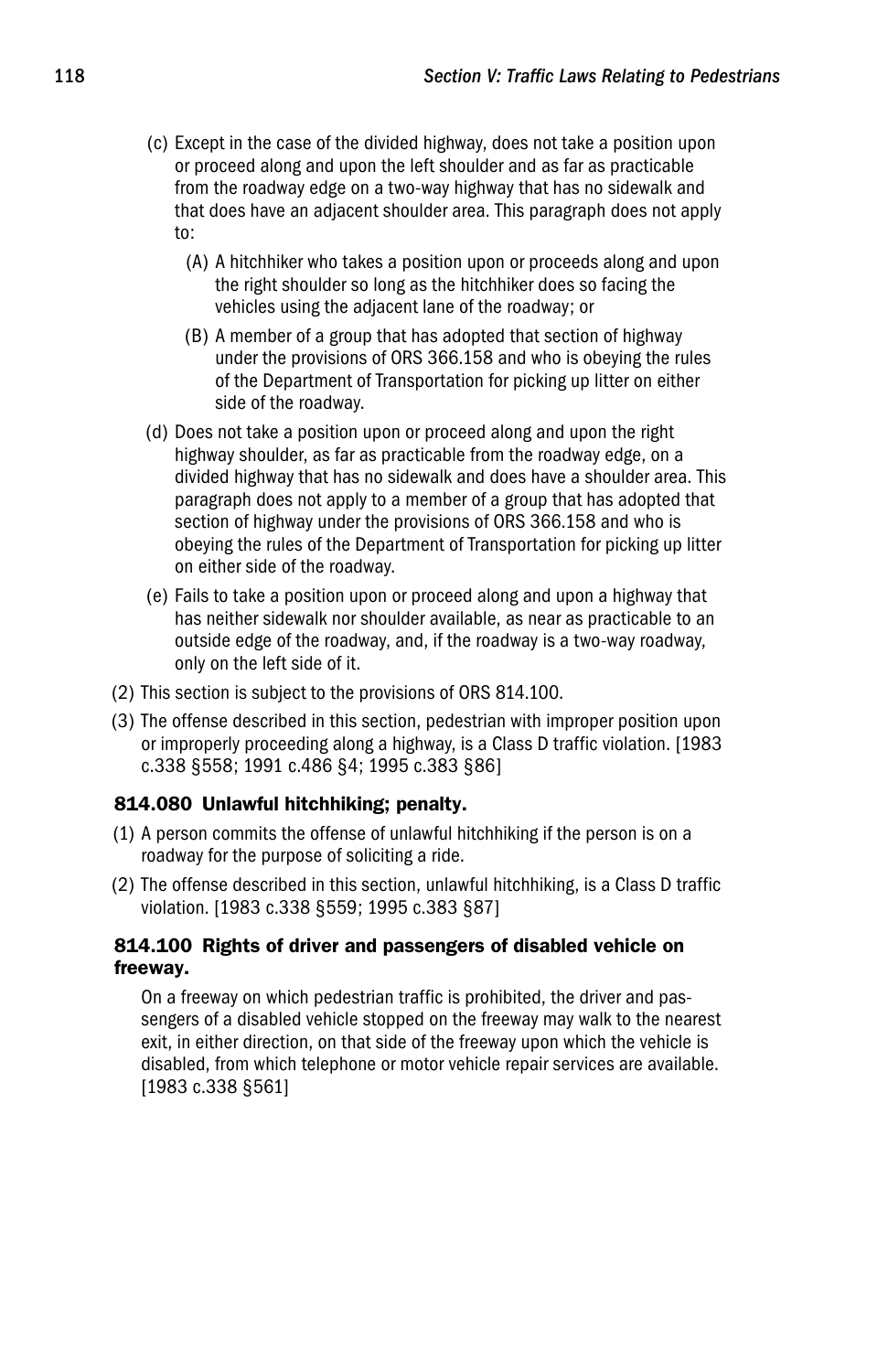# 814.110 Rights for blind or blind and deaf pedestrians.

- (1) This section establishes rights for pedestrians who are blind or blind and deaf. The rights established by this section are enforced by ORS 811.035 and 814.120. The following definitions apply to this section and to ORS 811.035 and 814.120:
	- (a) "Blind person" means a person who has 20/200 vision or less, or a visual field of 20 degrees or less.
	- (b) "Dog guide" means a dog that is wearing a dog guide harness and is trained to lead or guide a blind person.
	- (c) "White cane" means a cane or walking stick that is white in color or white with a red tip.
- (2) This section and ORS 811.035 and 814.120 grant and enforce the following rights for pedestrians who are blind or blind and deaf:
	- (a) A blind or blind and deaf person may carry and use a white cane on the highways and other public places of this state for the purposes of identification and mobility.
	- (b) Any blind person who is deaf may use a white cane marked by a six-inch wide chartreuse colored strip at the tip end.
- (3) A blind or blind and deaf pedestrian who is not carrying a white cane or not accompanied by a dog guide has all the rights and privileges granted by law to all pedestrians. [1985 c.16 §284]

# 814.150 Failure to perform duties of person in charge of livestock on highway; penalty.

- (1) A person commits the offense of failure to perform the duties of a person in charge of livestock on a highway if the person fails to do any of the following:
	- (a) When riding or leading a horse or other livestock on the highway, a person must keep a lookout for vehicles and use caution to keep the animal under control.
	- (b) A person in charge of driving a herd of livestock on or across a highway shall position a person at the front of the herd to warn drivers that the herd is approaching.
	- (c) A person in charge of livestock being driven on a highway shall use reasonable care and diligence to open the roadway for vehicular traffic.
	- (d) If a horse or other livestock becomes frightened on a highway, the person riding or leading the livestock shall give a distress signal to an approaching driver by raising the person's hand.
- (2) This section is only applicable if the livestock is an animal of the species of horses, mules, donkeys, cattle, swine, sheep or goats.
- (3) The offense described in this section, failure to perform duties of a person in charge of livestock on a highway, is a Class B traffic violation. [1983 c.338 §667]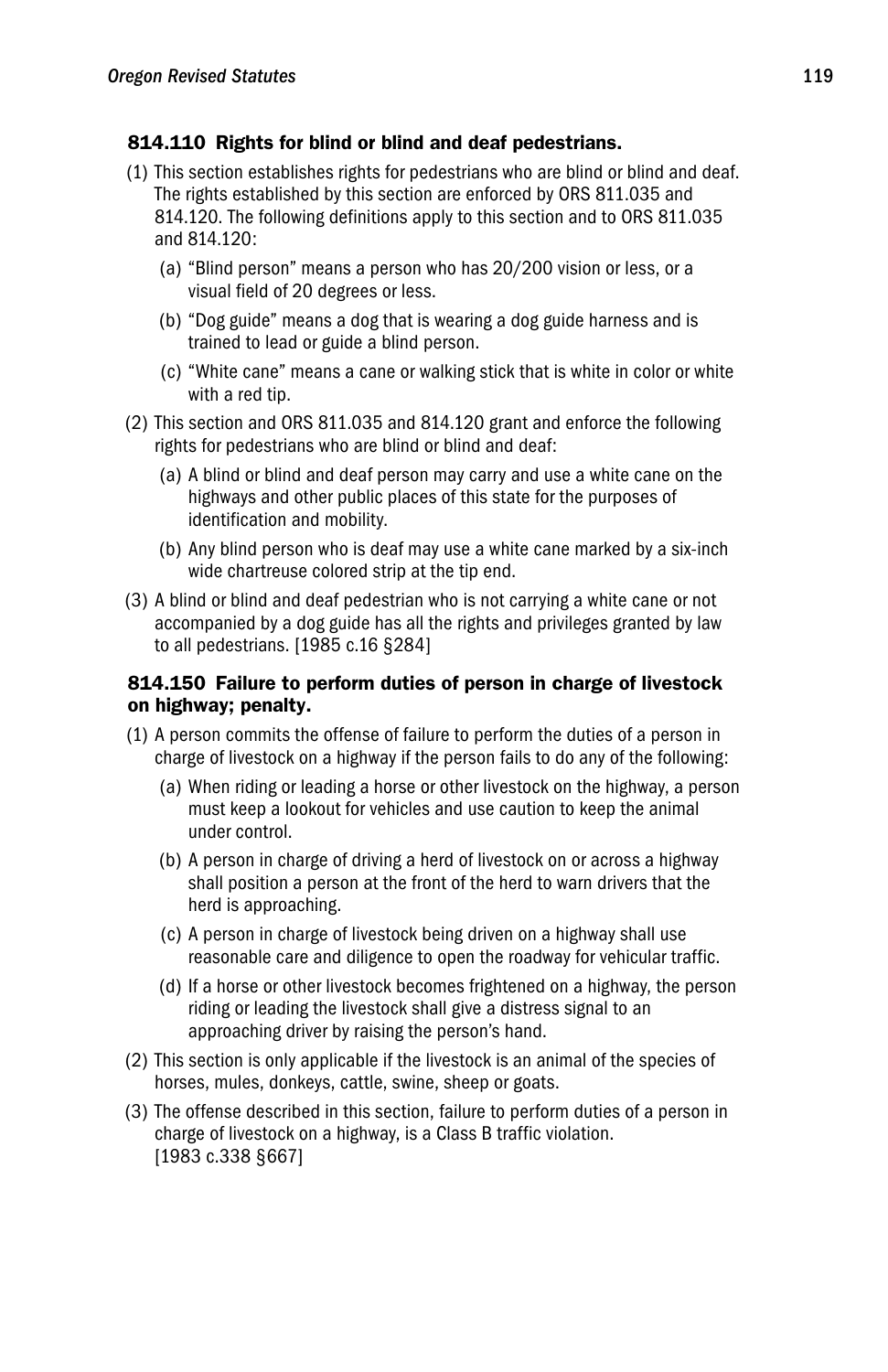# 814.210 Operation of moped on sidewalk or bicycle trail; penalty.

- (1) A person commits the offense of operation of a moped on a sidewalk or bicycle trail if the person operates a moped upon a sidewalk, a bicycle path or a bicycle lane.
- (2) Exemptions to this section are provided under ORS 811.440.
- (3) The offense described in this section, operation of a moped on a sidewalk or bicycle trail, is a Class D traffic violation. [1983 c.338 §644]

# 814.410 Unsafe operation of bicycle on sidewalk; penalty.

- (1) A person commits the offense of unsafe operation of a bicycle on a sidewalk if the person does any of the following:
	- (a) Operates the bicycle so as to suddenly leave a curb or other place of safety and move into the path of a vehicle that is so close as to constitute an immediate hazard.
	- (b) Operates a bicycle upon a sidewalk and does not give an audible warning before overtaking and passing a pedestrian and does not yield the right of way to all pedestrians on the sidewalk.
	- (c) Operates a bicycle on a sidewalk in a careless manner that endangers or would be likely to endanger any person or property.
	- (d) Operates the bicycle at a speed greater than an ordinary walk when approaching or entering a crosswalk, approaching or crossing a driveway or crossing a curb cut or pedestrian ramp and a motor vehicle is approaching the

Bicycles on the sidewalk must: – yield the right of way to pedestrians – give an "audible warning" before passing – not operate bicycles "in a careless manner" that would "endanger persons or property".

Bicycles are prohibited from being ridden on many of Oregon's city core sidewalks; see the book Pedal Power for a collection of current city ordinances.

crosswalk, driveway, curb cut or pedestrian ramp. This paragraph does not require reduced speeds for bicycles at places on sidewalks or other pedestrian ways other than places where the path for pedestrians or bicycle traffic approaches or crosses that for motor vehicle traffic.

- (e) Operates an electric assisted bicycle on a sidewalk.
- (2) Except as otherwise specifically provided by law, a bicyclist on a sidewalk or in a crosswalk has the same rights and duties as a pedestrian on a sidewalk or in a crosswalk.
- (3) The offense described in this section, unsafe operation of a bicycle on a sidewalk, is a Class D traffic violation. [1983 c.338 §699; 1985 c.16 §337; 1997 c.400 §7; 2005 c.316 §2]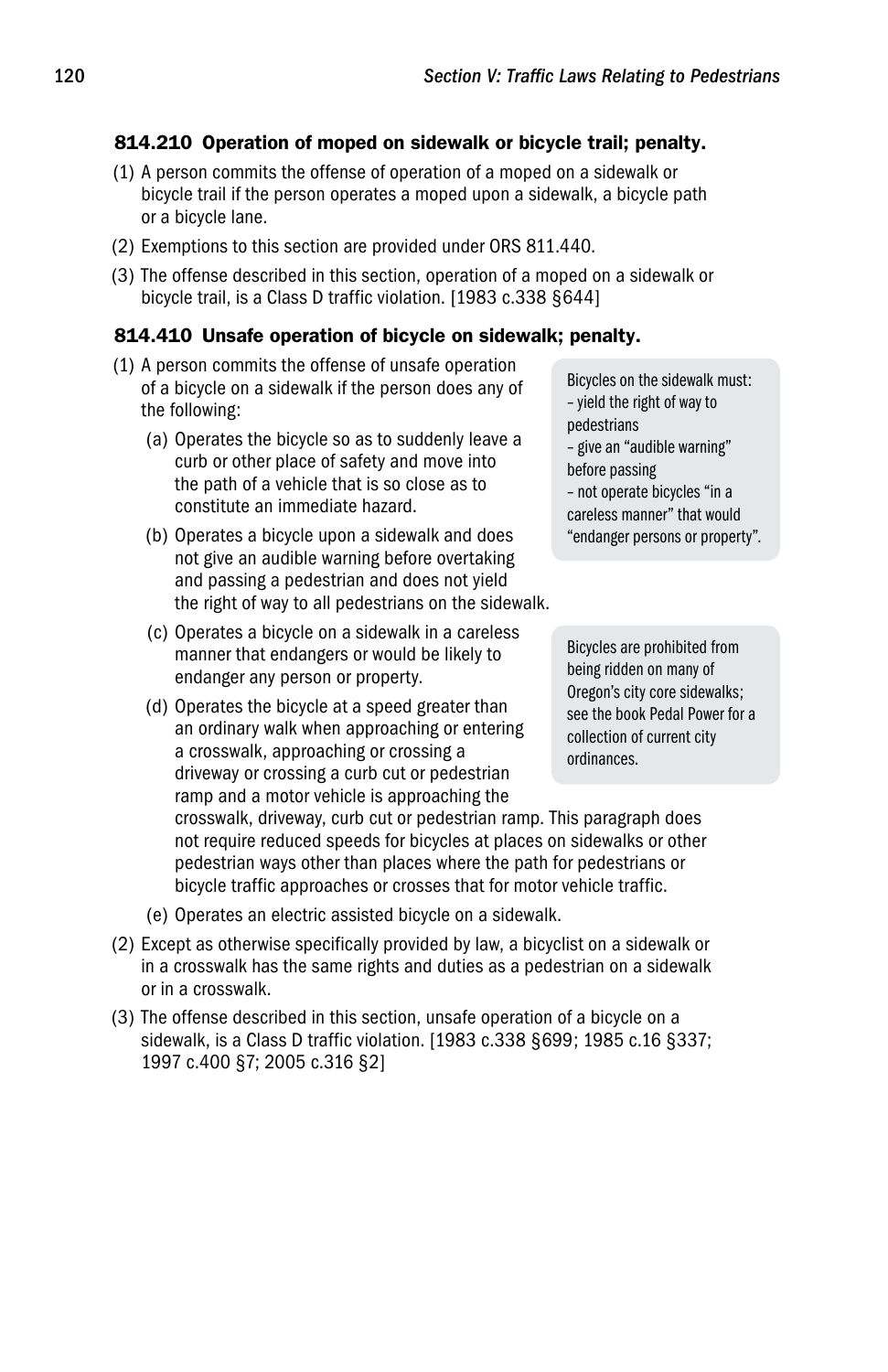# 814.524 Unsafe operation of motor assisted scooter on sidewalk; penalty.

(1) A person commits the offense of unsafe operation of a motor assisted scooter on a sidewalk if the person operates a motor assisted scooter on a sidewalk, except to enter or leave adjacent property, or the person operates a motor assisted scooter on a sidewalk to enter or leave adjacent property and the person:

Motorized scooters are prohibited on sidewalks except when crossing from an adjacent property and must yield to and provide an audible warning to pedestrians when passing.

- (a) Operates the motor assisted scooter so as to suddenly leave a curb or other place of safety and move into the path of a vehicle that is so close as to constitute an immediate hazard.
- (b) Does not give an audible warning before overtaking and passing a pedestrian or does not yield the right of way to all pedestrians on the sidewalk.
- (c) Operates the motor assisted scooter in a careless manner that endangers or would be likely to endanger any person or property.
- (d) Operates the motor assisted scooter at a speed greater than an ordinary walk when approaching a crosswalk, approaching or entering a driveway or crossing a curb cut or pedestrian ramp and a motor vehicle is approaching the crosswalk, driveway, curb cut or pedestrian ramp.
- (2) The offense described in this section, unsafe operation of a motor assisted scooter on a sidewalk, is a Class D traffic violation. [2001 c.749 §11]

# 814.526 Unsafe operation of motor assisted scooter on bicycle path or lane; penalty.

(1) A person commits the offense of unsafe operation of a motor assisted scooter on a bicycle path or bicycle lane if the person operates a motor assisted scooter on a bicycle path or bicycle lane and does not give an audible warning before overtaking and passing a pedestrian or does not yield the right of way to all pedestrians on the bicycle path or bicycle lane.

If a motorized scooter is lawfully operated on a bike lane or path it must yield to and provide an audible warning to pedestrians when passing.

(2) The offense described in this section, unsafe operation of a motor assisted scooter on a bicycle path or bicycle lane, is a Class D traffic violation. [2001 c.749 §12]

#### 814.550 Application of vehicle laws to electric personal assistive mobility device.

- (1) An electric personal assistive mobility device is not a motor vehicle for purposes of the Oregon Vehicle Code, except when specifically provided by statute.
- (2) A person operating an electric personal assistive mobility device on a bicycle lane, bicycle path or any part of a highway is subject to any provisions applicable to and has the same rights and duties as the driver of a bicycle when operating on a bicycle lane, bicycle path or any part of a highway, except when otherwise specifically provided by statute.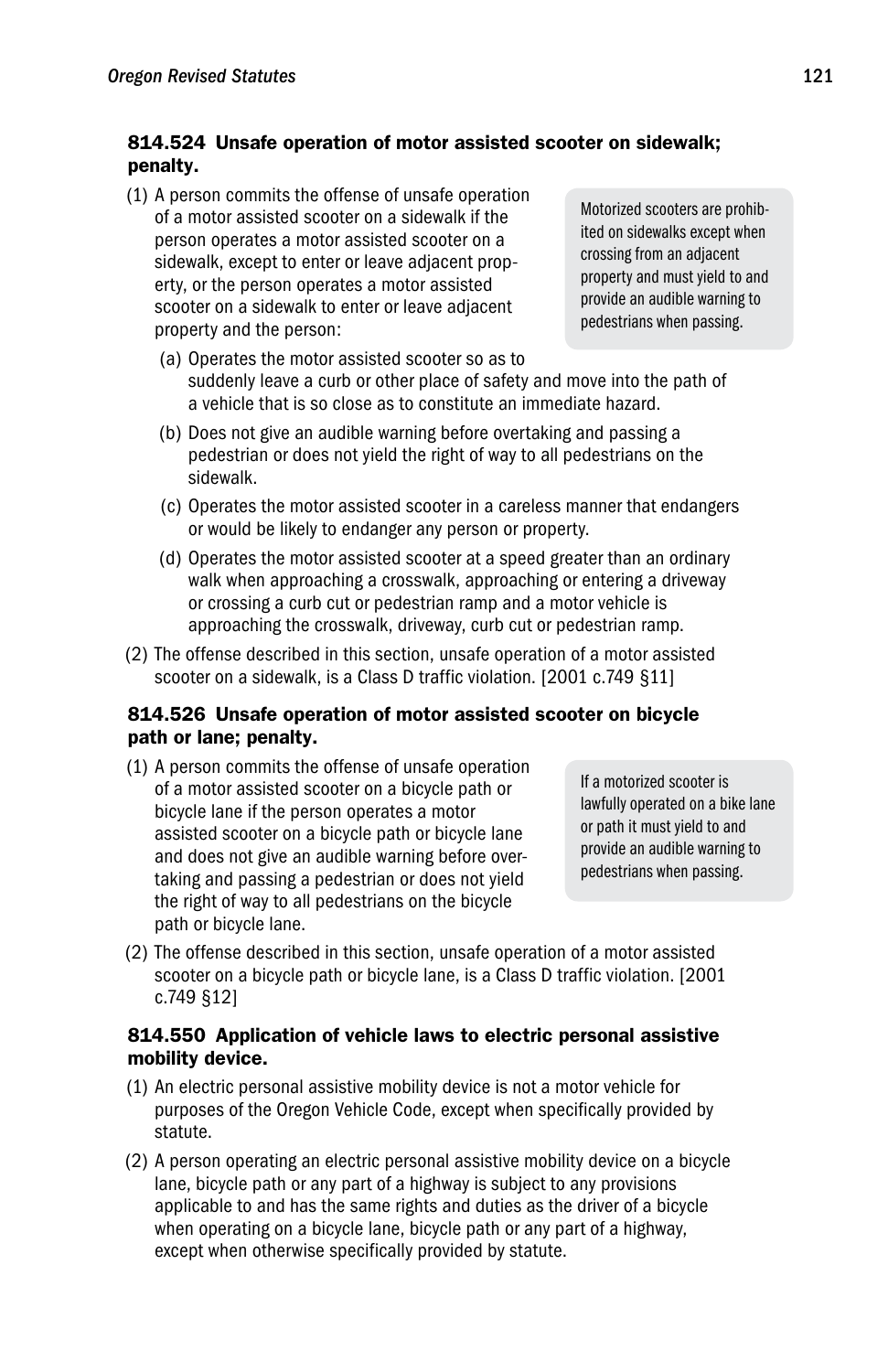- (3) A person operating an electric personal assistive mobility device on a sidewalk is subject to any provisions applicable to and has the same rights and duties as a pedestrian on a sidewalk, except when otherwise specifically provided by statute.
- (4) Subject to the provisions of subsections (1) to (3) of this section, for purposes of the vehicle code:
	- (a) An electric personal assistive mobility device is a vehicle; and
	- (b) When the term "vehicle" is used the term shall be deemed to be applicable to electric personal assistive mobility devices, except those provisions that by their very nature can have no application to the devices.
- (5) The provisions of the vehicle code relating to the operation of an electric personal assistive mobility device do not relieve an operator or motorist from the duty to exercise due care. [2003 c.341 §11]

#### 814.552 Unsafe operation of electric personal assistive mobility device; penalty.

- (1) A person commits the offense of unsafe operation of an electric personal assistive mobility device if:
	- (a) The person is operating an electric personal assistive mobility device on a highway that has a designated or posted speed limit greater than 35 miles per hour or that has no designated or posted speed limit, and the person is not in a bicycle lane or crossing the highway;

The same rules apply to PMD's that apply to bicycles on the sidewalk. Strangely, while there is a 35 mph highway speed limit and a 15 mph bike lane speed limit, there is no speed limit for sidewalks.

- (b) The person is operating an electric personal assistive mobility device on a bicycle lane, bicycle path or any part of a highway at a speed greater than 15 miles per hour;
- (c) The person is operating an electric personal assistive mobility device on a sidewalk in a careless manner that endangers or would be likely to endanger any person or property;
- (d) The person is operating an electric personal assistive mobility device on a bicycle lane, bicycle path, sidewalk or other premises open to the public and the person carries another person on the electric personal assistive mobility device;
- (e) The person is operating an electric personal assistive mobility device at a speed greater than an ordinary walk when approaching a crosswalk, approaching or entering a driveway or crossing a curb cut or pedestrian ramp and a motor vehicle is approaching the crosswalk, driveway, curb cut or pedestrian ramp; or
- (f) The person is operating an electric personal assistive mobility device on a sidewalk and does not give an audible warning before overtaking and passing a pedestrian and does not yield the right of way to all pedestrians on the sidewalk.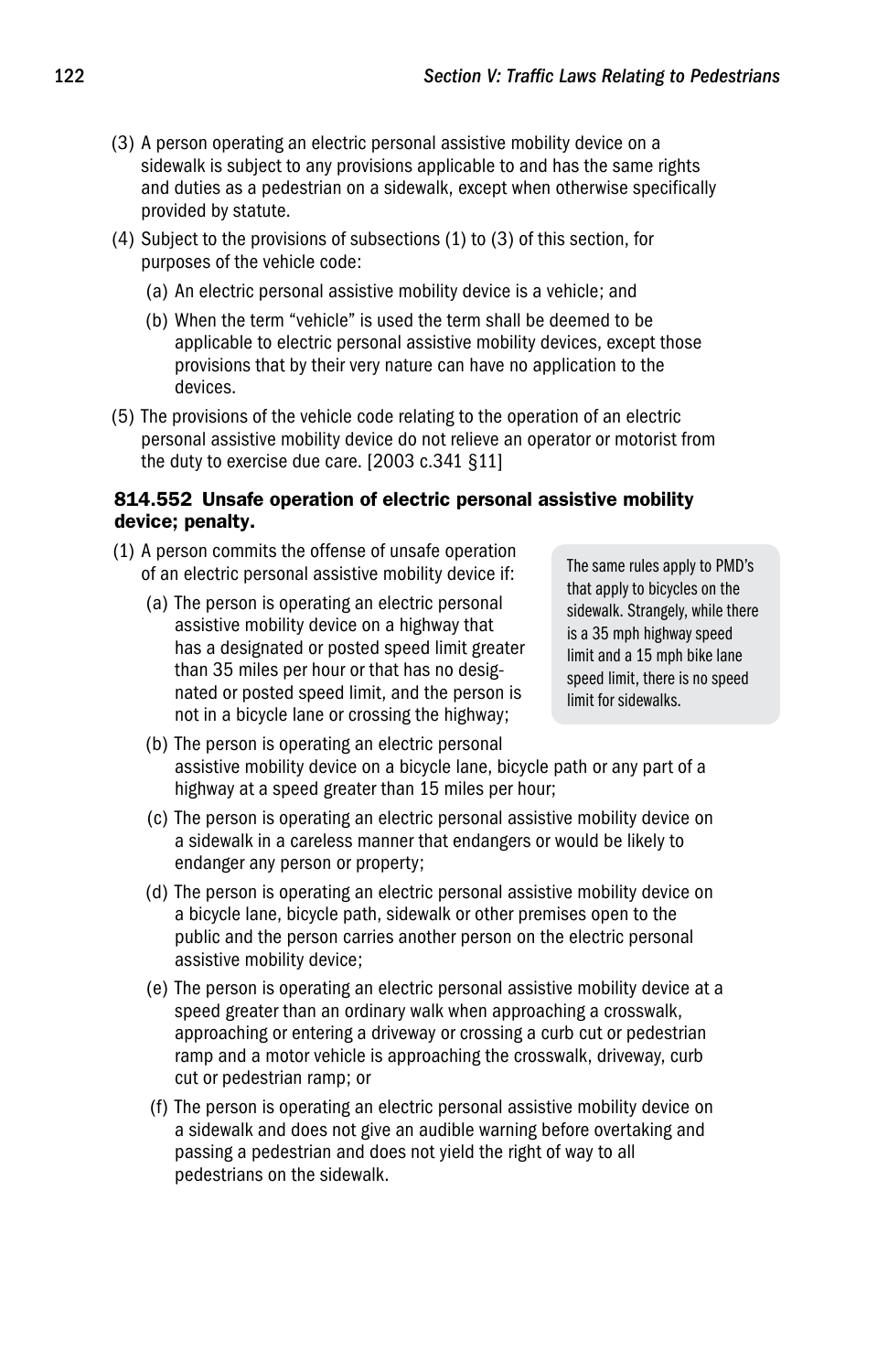(2) The offense described in this section, unsafe operation of an electric personal assistive mobility device, is a Class D traffic violation. [2003 c.341 §12]

# OAR 125-090-0120 Safety Rules

 The following safety rules shall be observed by all users of Parking Facilities:

- (1) The Oregon Basic Rule governing the operation of motor vehicles applies to use of all vehicles in all Parking Facilities.
- (2) Pedestrians have the right-of-way.
- (3) Automobiles are to be headed into the parking space at metered parking and at diagonal parking unless parking in the area is designated otherwise.
- (4) Maximum speed shall be ten miles per hour unless a slower maximum speed is posted.
- (5) Users shall follow all directional arrows, signs and posted instructions.

While this Oregon Administrative Rule only has the force of law in facilities administered by the State of Oregon, it provides a clear example for private owners and managers to follow and may be admissible evidence of standards and rules in a trial where a pedestrian is hurt by a speeding driver in a private parking lot. Pedestrians have the right of way and the speed limit is 10 m.p.h.

- (6) The State of Oregon, Department of Administrative Services and its officers and employees are not responsible for any accident or damage to a vehicle, theft or personal injury resulting from the use of Parking Facilities.
- (7) The Department reserves the right to issue and post rules at each Parking Facility which shall govern the specific use and operation of such facility. Stat. Auth.: ORS 98.805 - ORS 98.818, ORS 184.340, ORS 276.591 - ORS 276.601 & ORS 283.100 Stats. Implemented ORS 98.805, ORS 276.591, ORS 276.594 & ORS 276.601 Hist.: DASII 1-1996, f. & cert. ef. 3-1-96

# OAR 734-020-0060 Design and Construction of Bikeways

- (1) The Department of Transportation adopts by reference The American Association of State Highway and Transportation Officials, "Guide for the Development of Bicycle Facilities," (Guide), dated August, 1991, to establish bikeway design and construction standards, to establish guidelines for traffic control devices on bikeways including location and type of traffic warning signs and to recommend illumination standards, all in accordance with and pursuant to ORS 366.514, 184.616, 184.619, and 366.205.
- (2) The following constitute supplements and exceptions to the August, 1991 Edition of the "Guide for the Development of Bicycle Facilities":
	- (a) Signing and Marking:
		- (A) All bicycle signing and markings on the State Highway System or installed on local city streets or county roads under state contract or agreement shall be in conformance with the current Department of Transportation "Sign Policy and Guidelines for the State Highway System" and the "Traffic Line Manual." Any signing or markings not included in these guidelines or manual, but which is deemed necessary and required for the bicycle facility shall conform to the Manual on Uniform Traffic Control Devices as adopted by the Oregon Transportation Commission;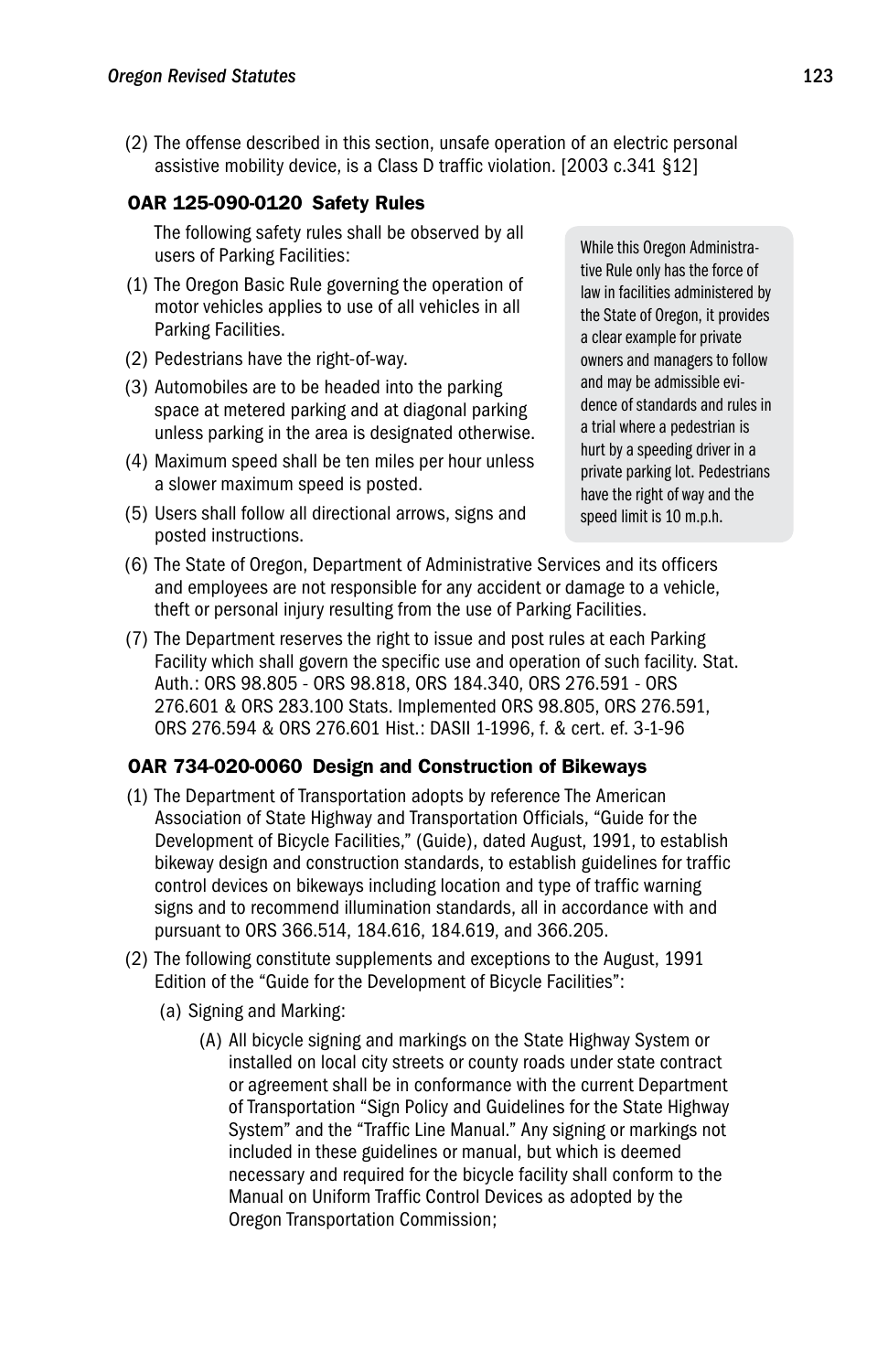- (B) The standard width longitudinal painted solid line separating the motor vehicle travel way and a bike lane shall be a solid nominal eight-inch wide white stripe as required by OAR 734-020-0055; and
- (C) The desirable width for a one-way bike lane on the State Highway System or installed on local city streets or county roads under state contract or agreement is six feet. Where six feet is not practical to achieve because of physical or economic constraints, a minimum width of four feet may be designated as a bike lane.
- (b) Definitions: For the purpose of this rule and the Guide, the definitions on pages two and three of the Guide shall control, rather than any conflicting statutory or rule definitions. Terms not defined in the Guide shall be given their ordinary every day interpretation, even if defined otherwise for use in specific chapters in the Oregon Revised Statutes. [Publications: The publication(s) referred to or incorporated by reference in this rule are available from the agency.] Stat. Auth.: ORS 184.616, ORS 184.619, ORS 366.205 & ORS 366.514 Stats. Implemented: ORS 366.514(4) & ORS 810.200 Hist.: 1 OTC 38, f. 9-26-74, ef. 10-25-74; 2HD 7-1983, f. & ef. 2-18-83; HWY 3-1988, f. & cert. ef. 5-27-88; HWY 1-1992, f. & cert. ef. 2-11-92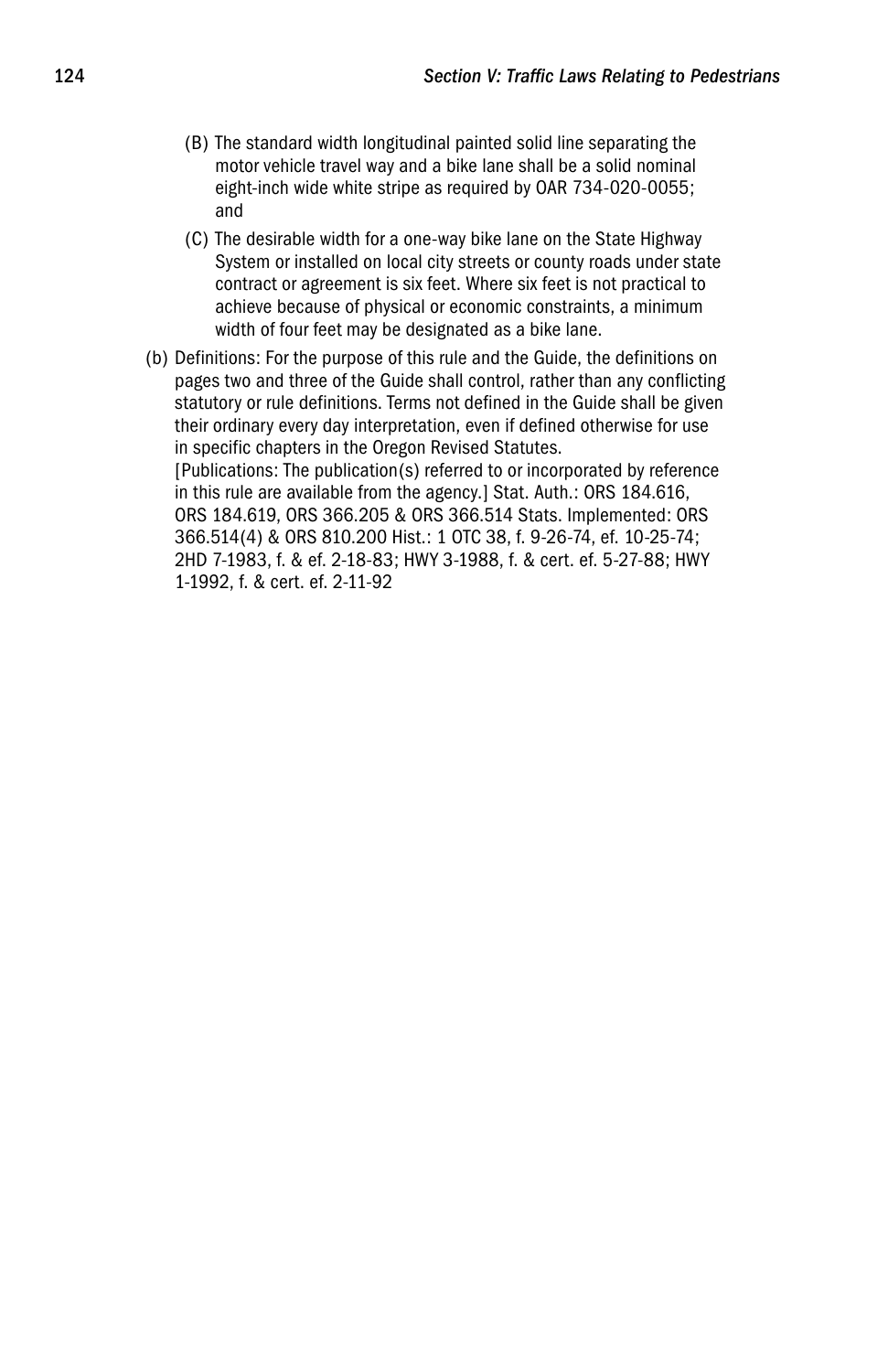# Section VI: City Ordinances Relating to **Pedestrians**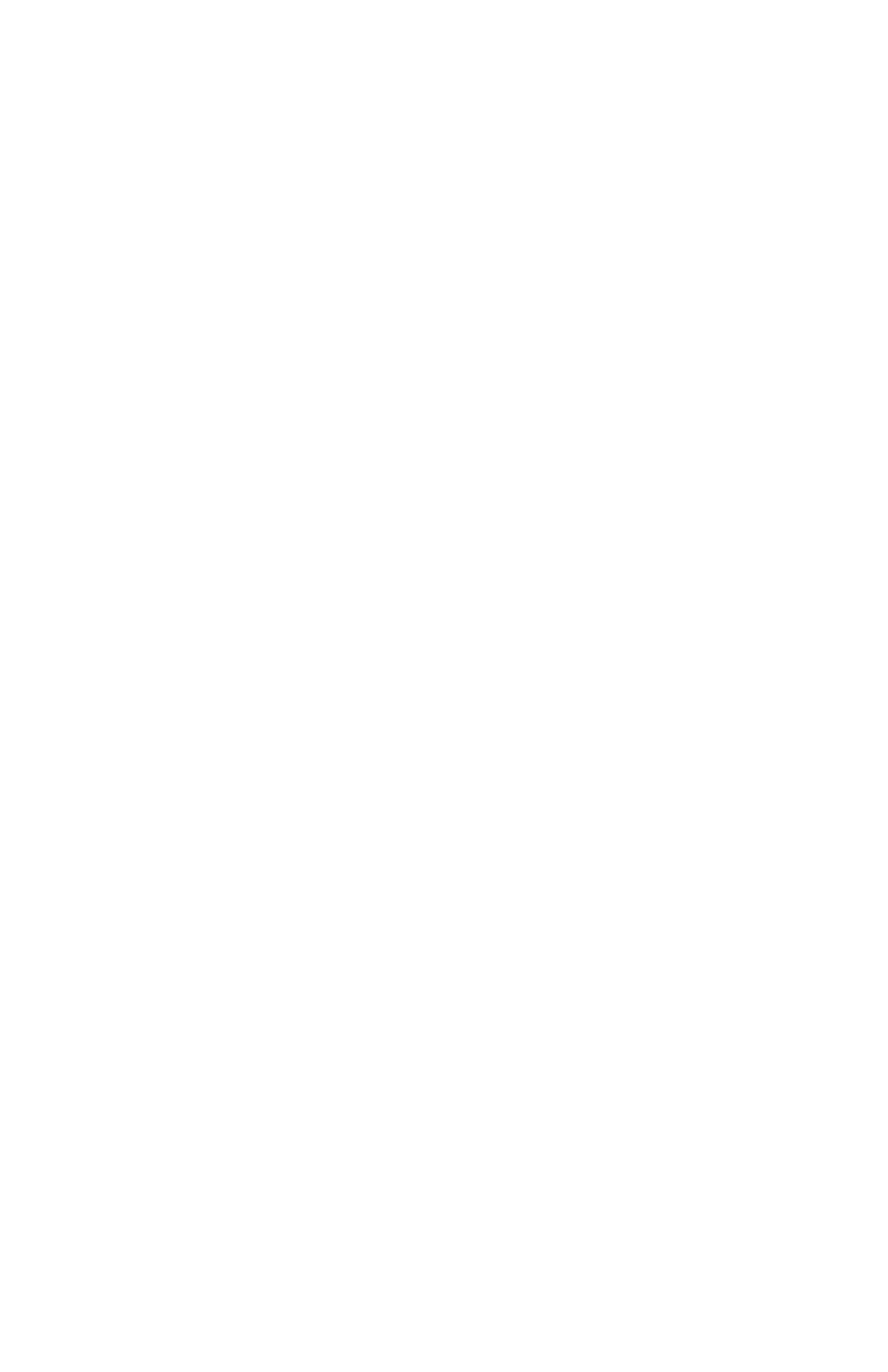# City Ordinances Relating To Pedestrians

# Albany Municipal Code

#### 13.28.010 Use of sidewalks.

 Pedestrians shall not use any roadway for travel when sidewalks abutting the same are available. (Ord. 2751 § 26, 1957).

#### 13.28.020 Crossing at right angles.

 No pedestrian shall cross a street at any place other than by a route at right angles to the curb or by the shortest route to the opposite curb except in a marked crosswalk. (Ord. 2751 § 27, 1957).

#### 13.28.030 Use of crosswalk required.

 No pedestrian shall cross a street other than within a crosswalk in blocks with marked crosswalks. (Ord. 2751 § 28, 1957).

# Ashland Municipal Code

# 11.08.110 Pedestrian.

Means a person afoot. (Ord 1557 S2(10), 1968)

#### 11.44.010 Use of sidewalks.

 Pedestrians shall not use a roadway for travel when abutting sidewalks are available for doing so. (Ord 1557 S21, 1968)

#### 11.44.020 Crossing at right angles.

 No pedestrian shall cross a street at any place other than by a route at right angles to the curb or by the shortest route to the opposite curb except in a marked crosswalk. (Ord 1557 S22, 1968)

#### 11.44.030 Crosswalk – Use required.

 In blocks with marked crosswalks, no pedestrian shall cross a street other than within a crosswalk. (Ord 1557 S23, 1968)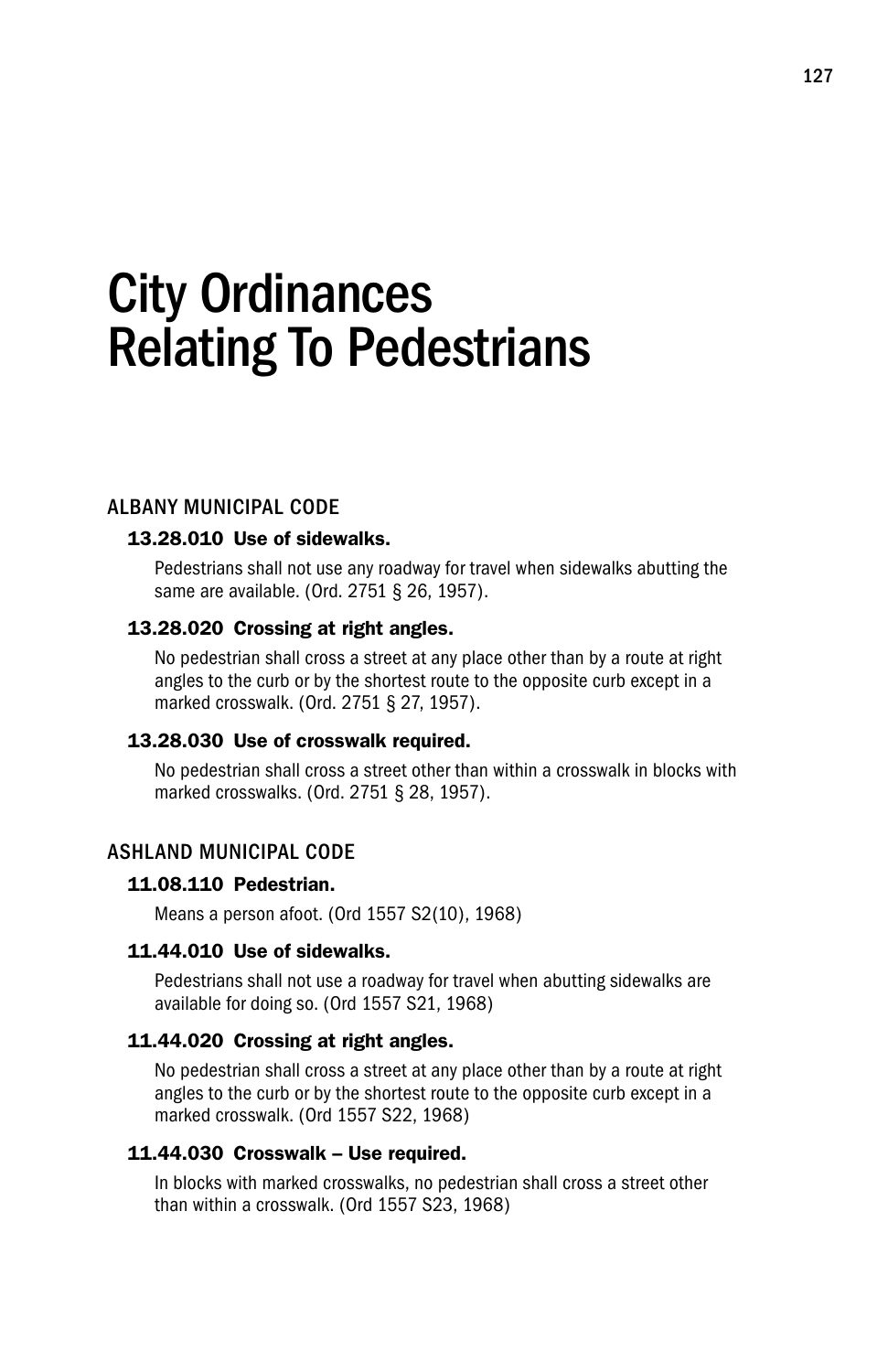# Astoria City Code

# 6.150 Crossing at Right Angles.

 No pedestrian may cross a street at a place other than by a route at right angles to the curb or by the shortest route to the opposite curb except in a marked crosswalk.

# 6.155 Pedestrians Must Use Crosswalks.

 In blocks where marked crosswalks are established, no pedestrian may cross the street other than within a marked crosswalk.

# Beaverton Municipal Code

# 6.02.500 Use of Sidewalks.

 A pedestrian shall not use a street or the shoulder of a street for travel when a sidewalk is available.

# 6.02.510 Pedestrian Must Use Available Crosswalk.

 No pedestrian shall cross a roadway outside of a marked crosswalk if within 150 feet of a marked crosswalk. [BC 6.02.510, amended by Ordinance No. 3883, 2/14/94]

# 6.02.520 Right Angles.

 A pedestrian shall cross a street at a right angle, unless crossing within a crosswalk.

# Eugene City Code

# 5.425 Right Angles.

 A pedestrian shall cross a street at a right angle, unless crossing within a crosswalk. (Section 5.425, formerly section 5.470, renumbered by Ordinance No. 17690, enacted June 28, 1976.)

# Gresham Municipal Code

# Section 8.55.010 Pedestrians.

- (1) Pedestrians shall cross a street at a right angle, unless crossing within an angled, marked crosswalk.
- (2) A pedestrian commits the offense of failure to use a crosswalk if:
	- (a) the pedestrian crosses a street other than within a crosswalk in blocks with marked crosswalks; or
	- (b) the pedestrian crosses a street within 150 feet of a marked crosswalk.
- (3) Exceptions. The provisions of this section regulating pedestrian use of the streets do not apply to employees of the city, county, state, or public utility while engaged in their official duties.
- (4) Failure to use a crosswalk is a Class B violation. (Ord. No. 1507, Amended, 09/19/2000; Ord. No. 1268, Amended, 12/17/1992)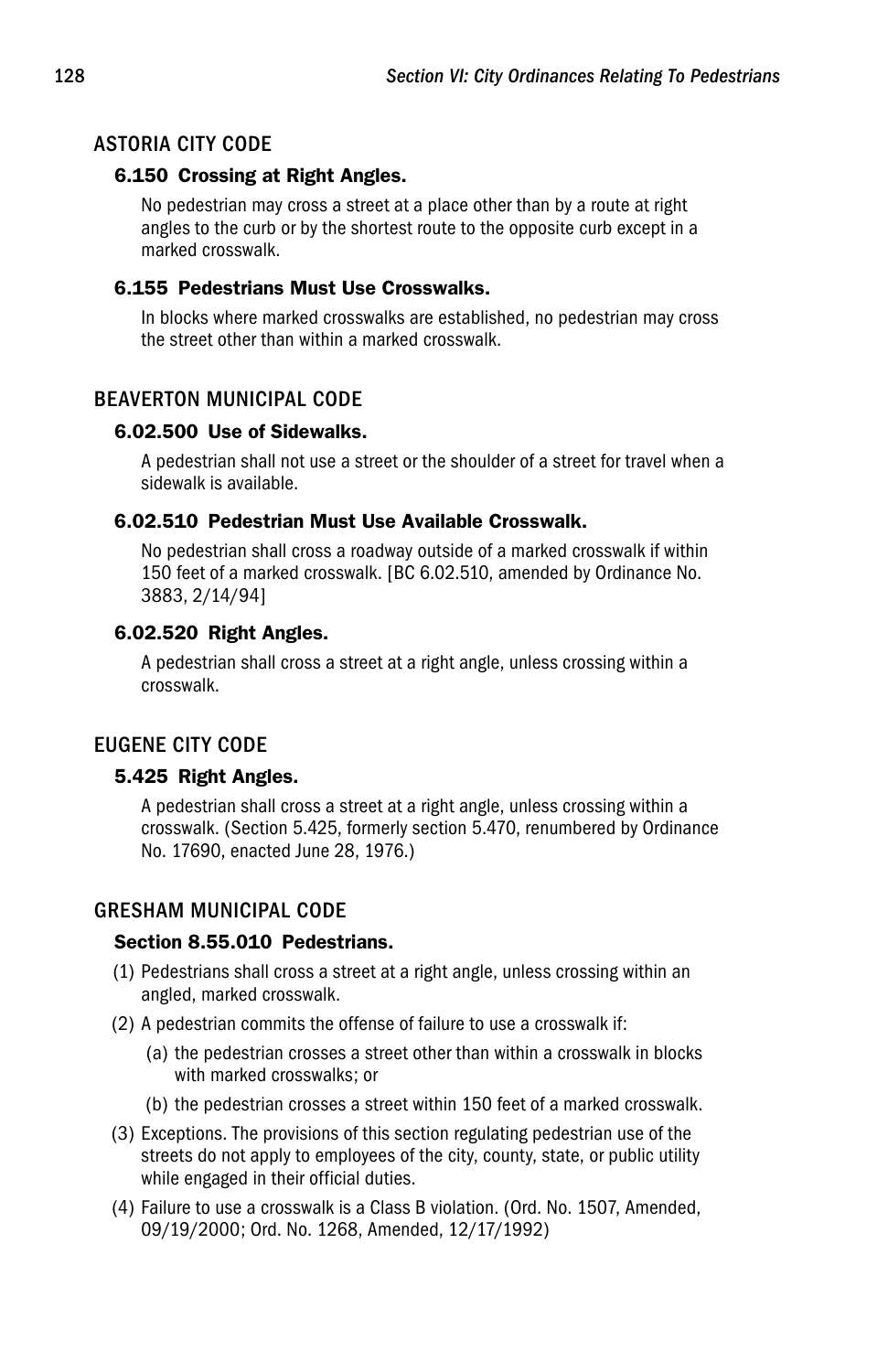# Milwaukie Municipal Code

#### Chapter 10.24 Pedestrians. 10.24.010 Regulations.

- (A) Pedestrians shall not use any roadway for travel when abutting sidewalks are available.
- (B) No pedestrian shall cross a street other than within a crosswalk in blocks with marked crosswalks or if within one hundred fifty feet of a marked crosswalk.
- (C) A pedestrian shall cross a street at a right angle, unless crossing within a crosswalk.
- (D) Pedestrians shall move, wherever practicable upon the right half of the sidewalk. (Ord. 1360 § 5, 1977)

# Oregon City Municipal Code

# Title 10 Vehicles And Traffic. Chapter 10.28 Pedestrians. 10.28.010 Jaywalking.

 It is unlawful for any pedestrian to cross any of the streets in the city at any other place than the regular intersection crossing in line with the property line of the street, upon an area which would be covered by the sidewalk if extended. (Prior code §10-2-5)

# Portland City Code

#### 16.70.200 Pedestrians. 16.70.210 Must Use Crosswalks.

 No pedestrian may cross a street other than within a crosswalk if within 150 feet of a crosswalk.

#### 16.70.220 Must Cross at Right Angles.

 A pedestrian must cross a street at right angles unless crossing within a crosswalk.

Pedestrians must use crosswalks to cross if located within 150 feet — a trap for the unwary because there are no warning signs to advise Portlanders or visitors of this legal requirement.

#### 16.70.230 To Obey Directions of School Traffic Patrol and Crossing Guard.

 At intersections where a member of the school traffic patrol or crossing guard is stationed for the safety of school children, all pedestrians must obey the directions of such school traffic patrol member or crossing guard. It is unlawful for any pedestrian to cross at any intersection where such patrol member or crossing guard is stationed contrary to the direction of such school traffic patrol member or crossing guard.

# 16.70.240 Bridge Railings.

 No pedestrians may sit, stand on, or lean their torso over a Willamette River bridge railing unless engaged in bridge maintenance work or otherwise authorized by an appropriate government agency.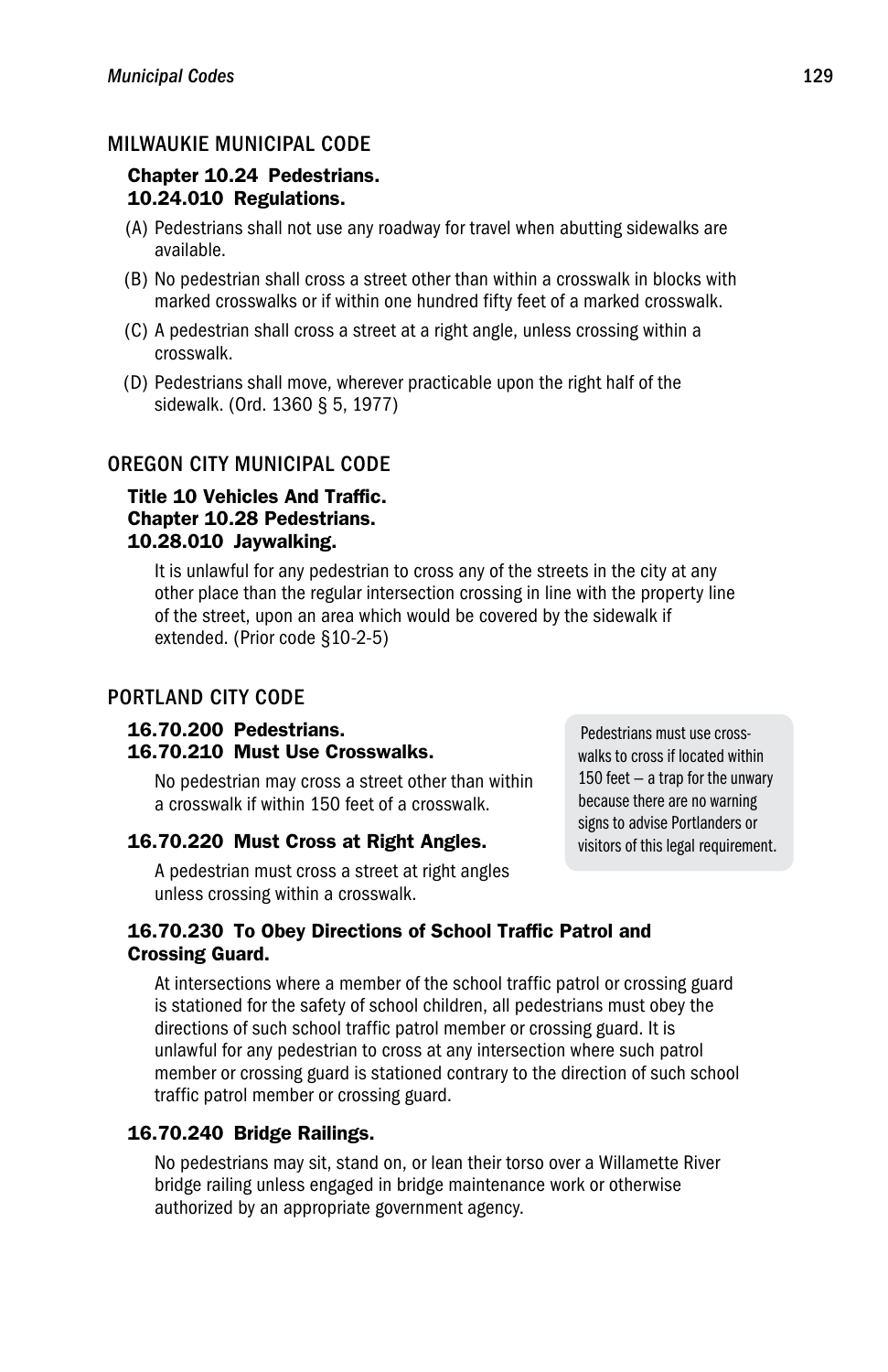# 16.70.750 Penalty.

 (Amended by Ordinance Nos. 165987 and 176394, effective April 17, 2002.) Violation of this Chapter is an infraction punishable by a fine not to exceed \$150.

- (A) Except as provided below, violation of this Chapter is an infraction punishable by a fine not to exceed \$150.
- (B) Violation of Sections 16.20.470, 16.70.510 A, 16.70.210, 16.70.220 and 16.10.060, is punishable by a fine of not more than \$500, or by imprisonment not exceeding 10 days or both.

The penalty is \$500 and/or ten days imprisonment.

# Sandy City Code

# 10.34.010 Unlawful street obstruction.

- (A) A person commits the offence of unlawful street obstruction if the person obstructs the free movement of vehicles or pedestrians using the public right-of- way.
- (B) Section 10.34.010 does not apply to city, county, state or public utility employees engaged in their lawful duties, or persons engaged in construction work pursuant to a development or building permit.
- (C) Unlawful street obstruction is a Class B infraction. (Ord. 98-15 § 1 (part), 1998.)

# 10.32.010 Use of sidewalks.

 A pedestrian shall not use a roadway for travel when a sidewalk is available. (Ord. 13-73 § 36, 1973.)

# 10.32.030 Right angles.

 A pedestrian shall cross a street at a right angle, unless crossing with a crosswalk. (Ord. 13-73 § 38, 1973.)

# 10.32.040 Obedience to traffic lights.

 At an intersection where a pedestrian control light is in operation, no pedestrian shall start to cross the street except when the walk signal is illuminated. Where only vehicle control lights are in operation, no pedestrian shall start to cross the street except when the green light is illuminated. (Ord. 13-73 § 39, 1973.)

# Scappoose Municipal Code of Ordinances

# 11.04.240 Pedestrians – Use of crosswalks required.

 No pedestrian shall cross a street other than within a crosswalk in blocks with marked crosswalks, or if within one hundred fifty feet of a marked crosswalk. (Ord. 516 §23, 1986)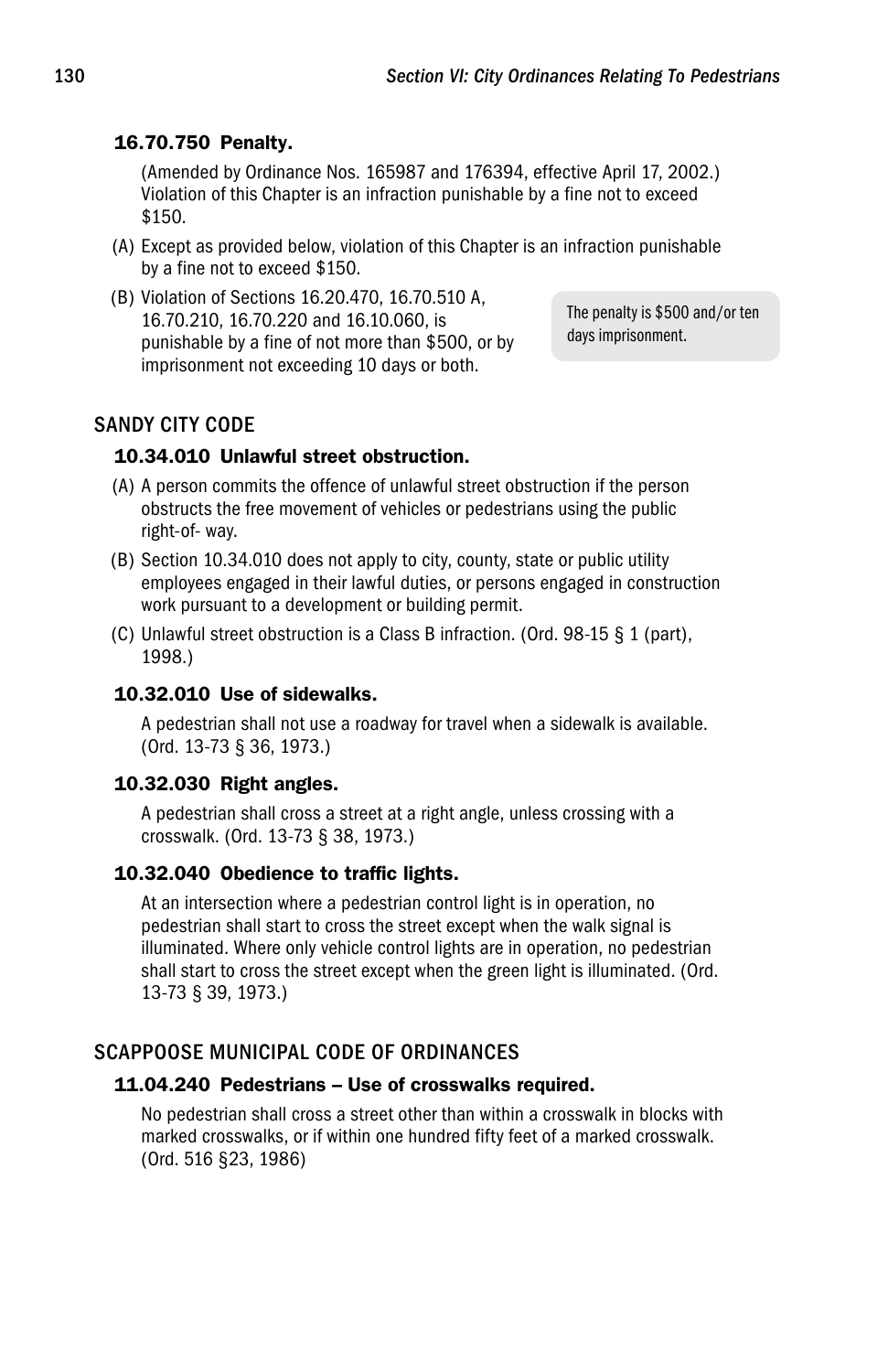#### 11.04.250 Street crossing – Right angles.

 A pedestrian shall cross a street at a right angle, unless crossing within a crosswalk. (Ord. 516 §24, 1986)

#### 11.04.110 Obstructing streets.

 No unauthorized person shall obstruct the free movement of vehicles or pedestrians using the streets. (Ord. 516 §11, 1986)

# Springfield Municipal Code

# 6.410 Pedestrians.

 The operator of a bicycle shall give the right-of-way at all times to a pedestrian proceeding lawfully, regardless of when and where the bicycle is being operated.

#### 6.110 Obstructing Streets.

 Except as this code provides to the contrary, no person shall place, park, deposit, or leave upon any street or other public way, sidewalk, or curb any vehicle, article, thing, or material which in any way prevents, interrupts, impedes or obstructs the free passage of pedestrian or vehicular traffic, or obstructs a driver's view of traffic or official traffic control device.

#### 6.115 Use of Sidewalks.

 Pedestrians shall not use any roadway for travel when abutting sidewalks are available.

#### 6.120 Play Vehicles Restricted.

 No person upon roller or in-line skates, or riding in or by means of any coaster, sled, toy vehicle, or similar device, shall go upon any street except to cross at a crosswalk.

# St. Helens Municipal Code

#### 10.04.250 Pedestrians must use crosswalks.

 No pedestrian shall cross a street other than within a crosswalk in blocks with marked crosswalks or if within 150 feet of a marked crosswalk. (Ord. 2274 § 25, 1978)

#### 10.04.260 Right angles.

 A pedestrian shall cross a street at a right angle unless crossing within a crosswalk. (Ord. 2274 § 26, 1978)

# Stayton City Code

#### 10.32.810 Crossing Streets at Right Angles.

 A pedestrian shall cross a street at right angles unless crossing within a marked crosswalk. (Ord. 667, section 1[part], 1989)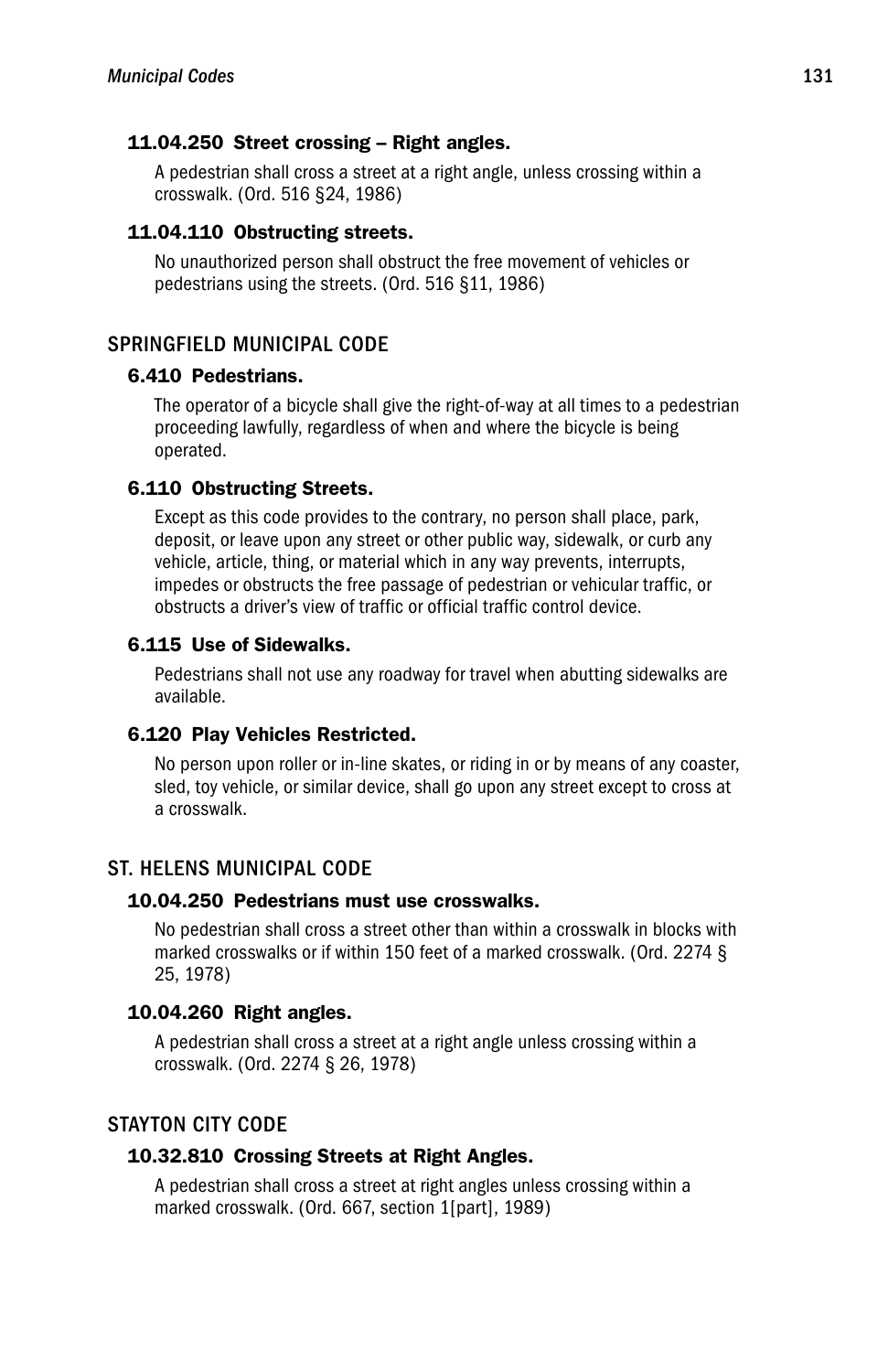# Tigard Municipal Code

# 10.32.060 Use Of Sidewalks.

 Pedestrians shall not use any roadway for travel when abutting sidewalks are available. (Ord. 70-41 Ch. 8 §6, 1970).

#### 10.32.235 Use of Crosswalks (Jaywalking).

- (a) No pedestrian may cross the street or roadway other than within a crosswalk if they are within 100 feet of a crosswalk.
- (b) A pedestrian shall cross a street or a roadway at a right angle unless crossing within a crosswalk.

# Troutdale City Ordinances

#### 10.20.010 Use of crosswalks required.

 No pedestrian shall cross a street other than within a crosswalk in blocks with marked crosswalks or if within one hundred fifty feet of a marked crosswalk. Pedestrians shall not use a roadway for travel when abutting sidewalks are available. (Ord. 352-O § 2 (7.10.165), 1981)

#### 10.20.020 Crossing streets at right angles.

 A pedestrian shall cross a street at a right angle, unless crossing within a crosswalk. (Ord. 352-O § 2 (7.10.170), 1981)

# West Linn Municipal Code

# 8.02.120 Pedestrian traffic.

- (1) No pedestrian shall:
- (2) Use any roadway for travel when sidewalks abutting the same are available; or
- (3) Cross a street at any place other than in a marked crosswalk or by the shortest route to the opposite curb if no crosswalks are located within the block of the street being crossed. (Ord. 2951 § 1 (part), 1996)

 Violations: Violations of this Section may upon conviction thereof, be punished by a fine not to exceed \$100.00. In addition thereto, the Municipal Judge may prohibit the operation of the device used in the violation for a period not to exceed 30 days. In such event, the Chief of Police shall be directed to impound the device, and retain it for the period that the operation is prohibited. An officer who issues a citation to a person for operating a device during a period of prohibited operation as ordered by the Municipal Judge, or to a person previously convicted of a violation of this Section during the preceding twelve-month period, may impound the subject device and dispose of it in accordance with the procedures in this Code for disposal of personal property, if the person is found guilty of the second offense. (Ord. 3098 § 1, 2001: Ord. 2951 § 1 (part), 1996)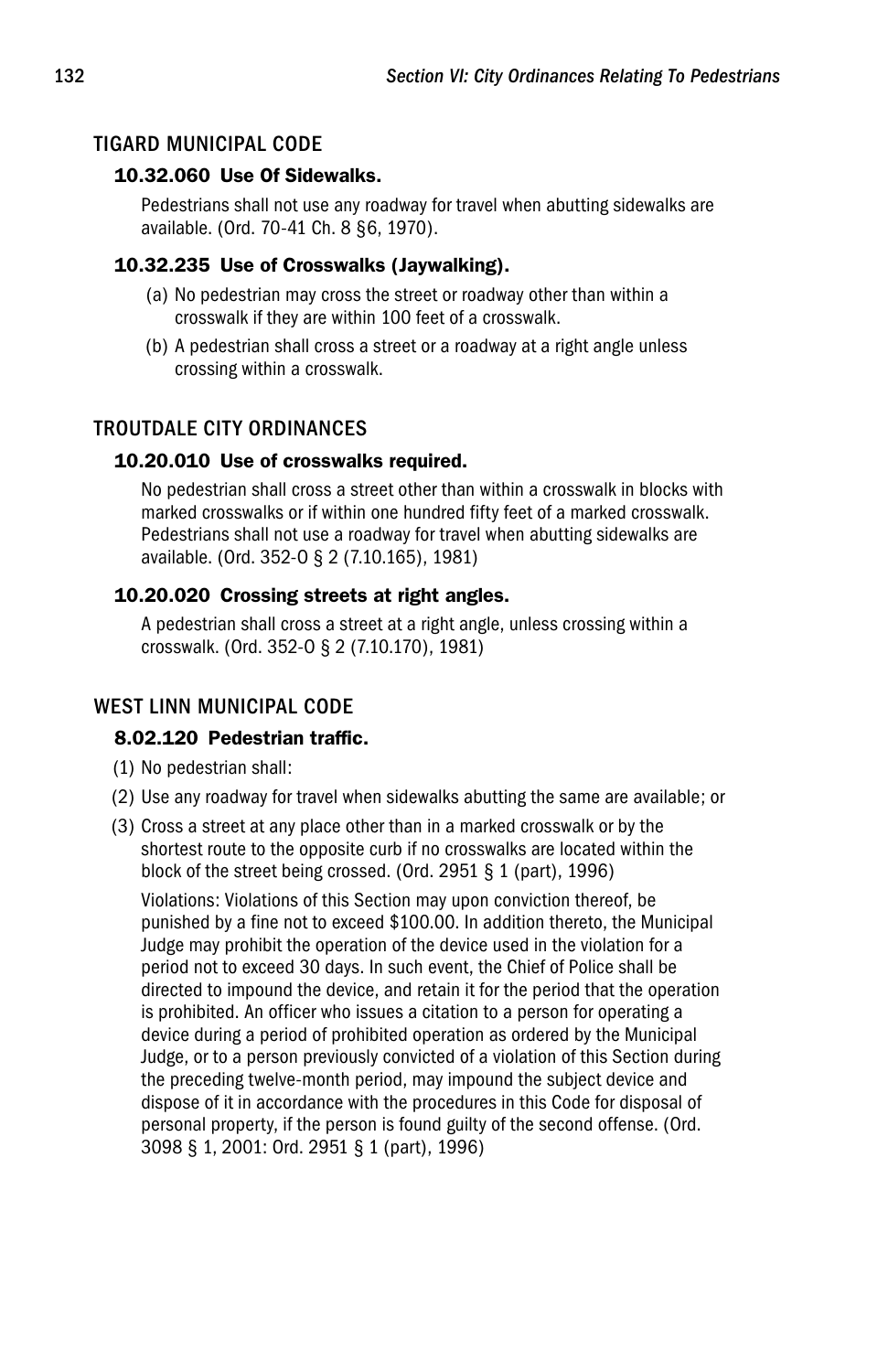# WOODBURN CITY ORDINANCES

# Pedestrians. Section 32. Right Angles.

 A pedestrian shall cross a street at a right angle, unless crossing within a crosswalk.

#### Section 33. Use of Available Crosswalk.

 No pedestrian shall cross a street other than within a crosswalk in blocks with marked crosswalks or if within 150 feet of a marked crosswalk.

# YAMHILL ACTIVE MUNICIPAL CODE

# 6.08.090 Pedestrians Must Use Crosswalks.

 No pedestrian shall cross a street other than within a crosswalk in blocks with marked crosswalks, or if within 150 feet of a marked crosswalk. (Ord. 314, §25, 1977)

# 6.08.100 Right Angles.

 A pedestrian shall cross a street at a right angle unless crossing within a crosswalk. (Ord. 314, §26, 1977)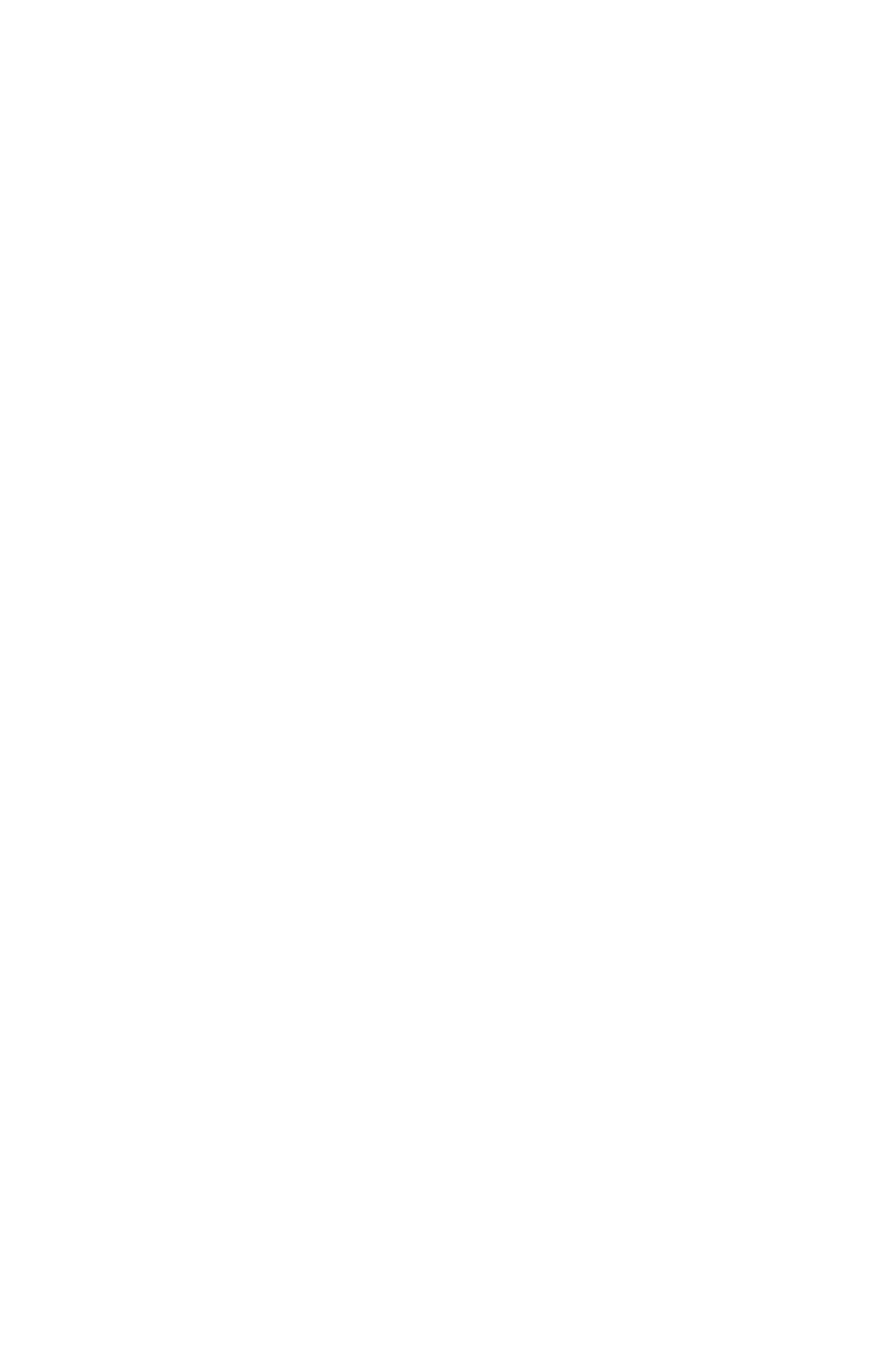# Section VII: Rules Relating To **Insurance**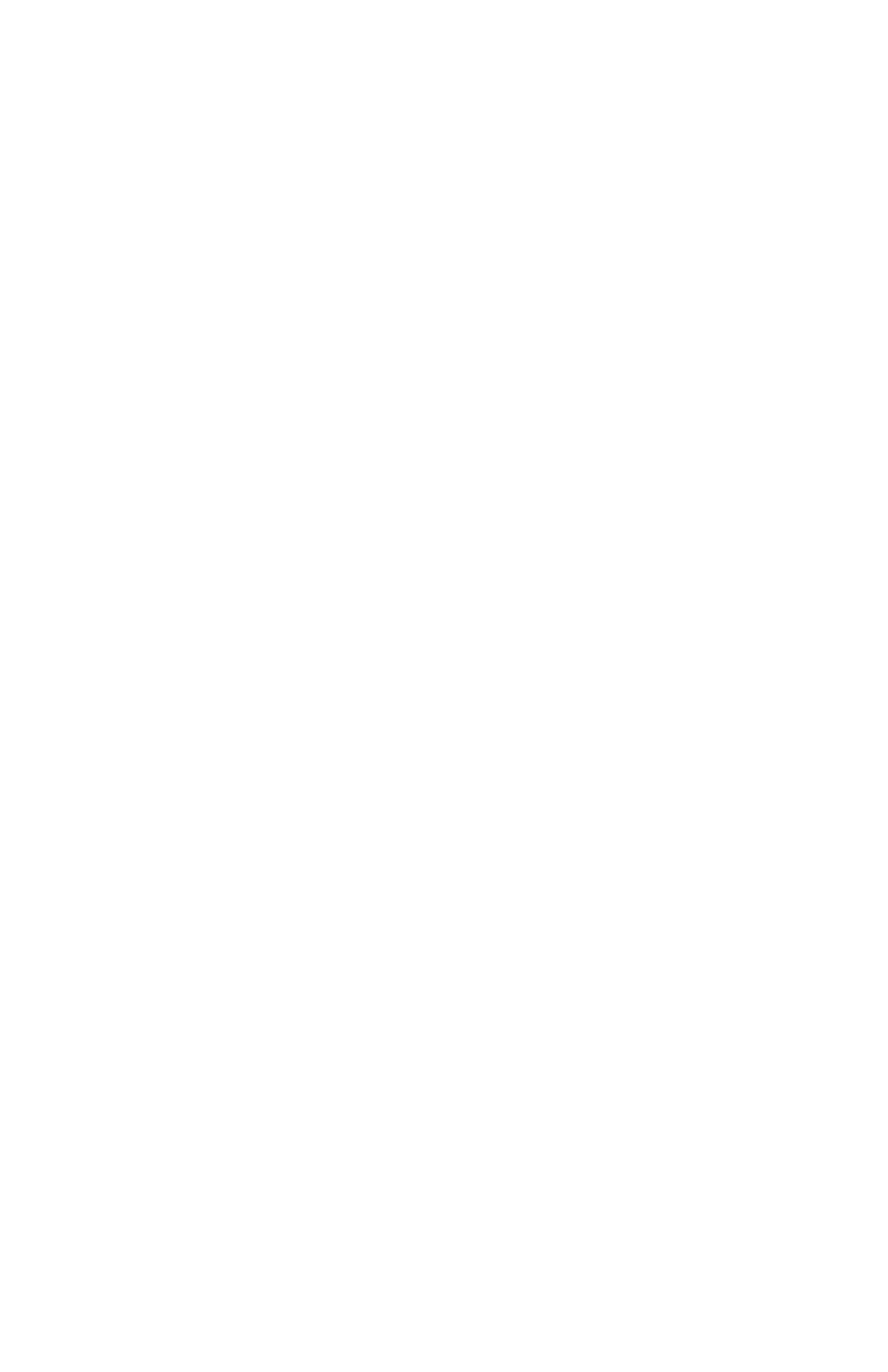# Insurance Company Rules and Regulations

These statutes and administrative rules are the legal requirements for all insurance transactions. You have the legal right to have insurers follow these rules every time, all the time.

# ORS 746.230 Unfair claim settlement practices.

- (1) No insurer or other person shall commit or perform any of the following unfair claim settlement practices:
	- (a) Misrepresenting facts or policy provisions in settling claims;
	- (b) Failing to acknowledge and act promptly upon communications relating to claims;
	- (c) Failing to adopt and implement reasonable standards for the prompt investigation of claims;
	- (d) Refusing to pay claims without conducting a reasonable investigation based on all available information;
	- (e) Failing to affirm or deny coverage of claims within a reasonable time after completed proof of loss statements have been submitted;
	- (f) Not attempting, in good faith, to promptly and equitably settle claims in which liability has become reasonable clear;
	- (g) Compelling claimants to initiate litigation to recover amounts due by offering substantially less than amounts ultimately recovered in actions brought by such claimants;
	- (h) Attempting to settle claims for less than the amount to which a reasonable person would believe a reasonable person was entitled after referring to written or printed advertising material accompanying or made part of an application;
	- (i) Attempting to settle claims on the basis of an application altered without notice to or consent of the applicant;
	- (j) Failing, after payment of a claim, to inform insureds or beneficiaries, upon request by them, of the coverage under which payment has been made;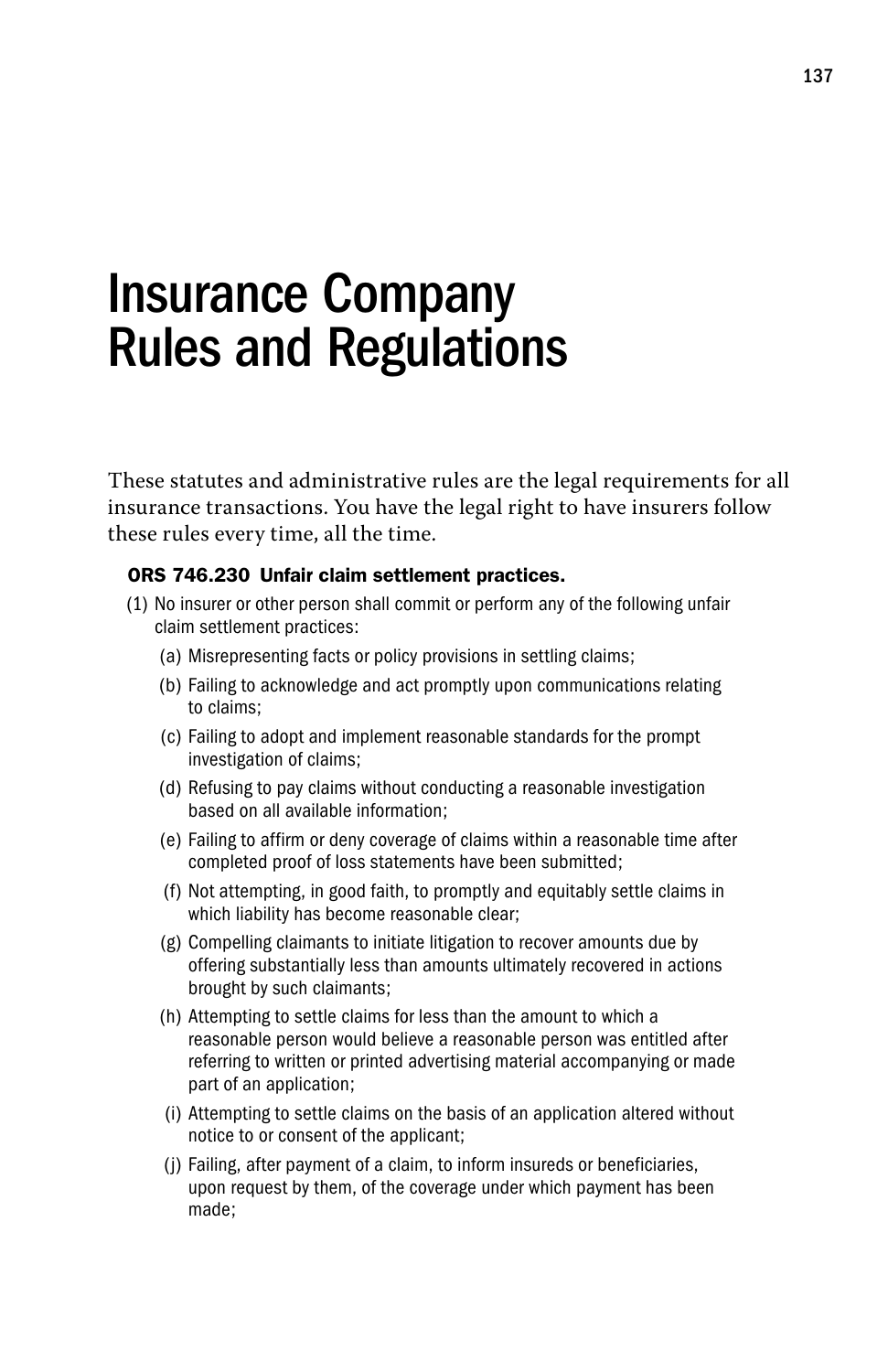- (k) Delaying investigation or payment of claims by requiring a claimant or the physician of the claimant to submit a preliminary claim report and then requiring subsequent submission of loss forms when both require essentially the same information;
- (l) Failing to promptly settle claims under one coverage of a policy where liability has become reasonably clear in order to influence settlements under other coverages of the policy; or
- (m) Failing to promptly provide the proper explanation of the basis relied on in the insurance policy in relation to the facts or applicable law for the denial of a claim.
- (2) No insurer shall refuse, without just cause, to pay or settle claims arising under coverages provided by its policies with such frequency as to indicate a general business practice in this state, which general business practice is evidenced by:
	- (a) A substantial increase in the number of complaints against the insurer received by the Department of Consumer and Business Services;
	- (b) A substantial increase in the number of lawsuits filed against the insurer or its insured by claimants; or
	- (c) Other relevant evidence.

# OAR 836-080-0220 Misrepresentation and other prohibited claim practices.

An insurer shall not:

- (1) Fail to fully disclose to a first party claimant all pertinent benefits, coverages and other provisions of an insurance policy under which the claim is asserted.
- (2) Conceal from a first party claimant any insurance policy benefits, coverages or other provisions that are pertinent to the claim.
- (3) Deny a claim on the grounds of the claimant's failure to exhibit the relevant property without proof of the insurer's demand and the claimant's unfounded refusal.
- (4) Except where there is such time limit specified in the policy, make statements, written or otherwise, that require a claimant to give written notice of loss or proof of loss within a specified time and that seek to relieve the insurer of its obligations if the time limit is not complied with, unless the failure to comply with the specified time limit prejudices the insurer's rights.
- (5) Request a first party claimant to sign a release that extends beyond the subject matter that gave rise to the claim payment.
- (6) Issue checks or drafts in partial settlement of a loss or claim under a specific policy coverage that contain language releasing the insurer or its insured from its total liability.

# OAR 836-080-0225 Required claim communication practices.

An insurer shall:

(1) Not later than the 30th day after receipt of notification of claim, acknowledge the notification or pay the claim. An appropriate and dated notation of the acknowledgment shall be included in the insurer's claim file.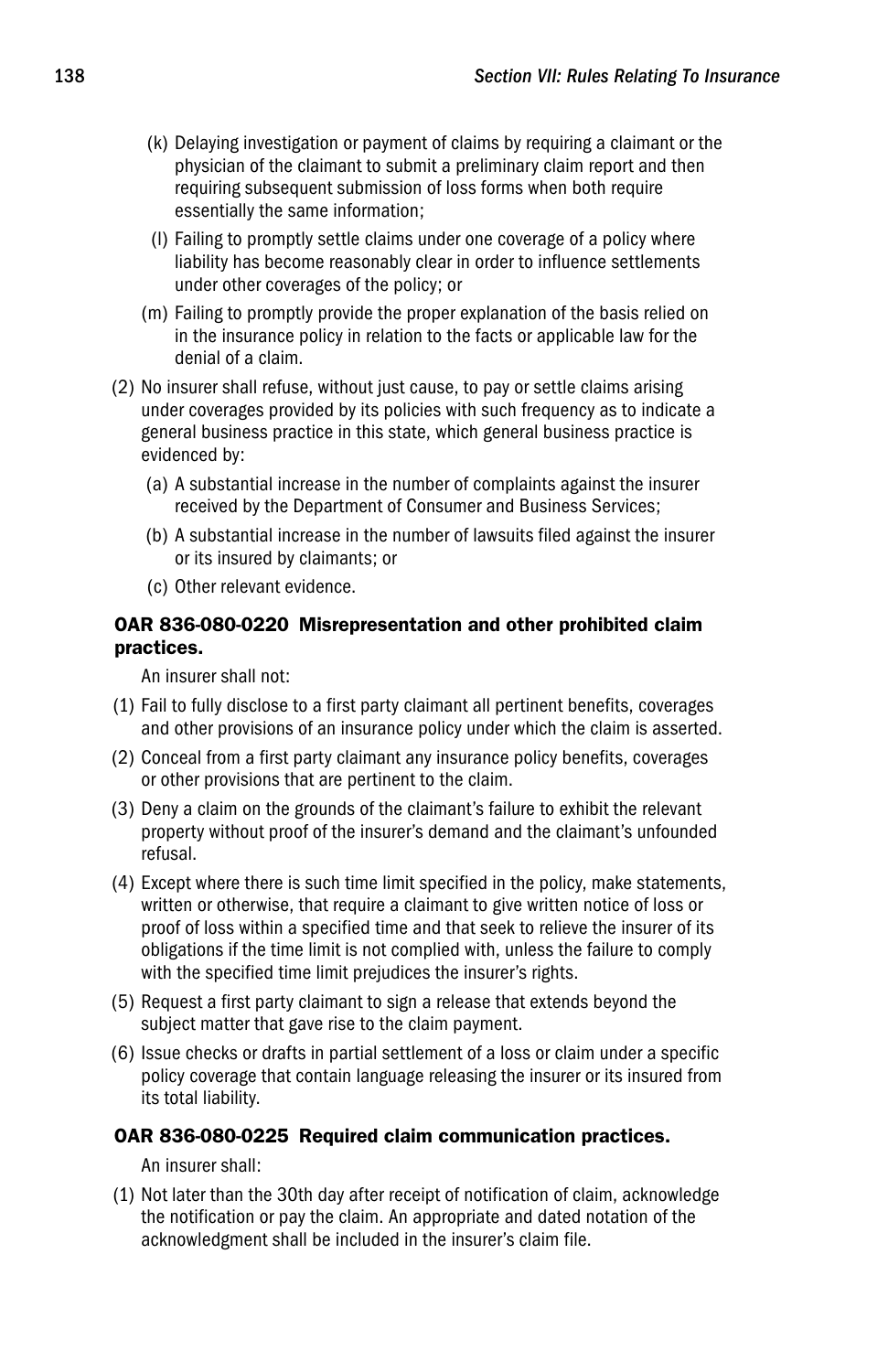- (2) Not later than the 21st day after receipt of an inquiry from the Director about a claim, furnish the Director with an adequate response.
- (3) Make an appropriate reply, not later than the 30th day after receipt, to all other pertinent communications about a claim from a claimant that reasonably indicate a response is expected.
- (4) Upon receiving notification of claim from a first party claimant, promptly provide necessary claim forms, instructions and assistance that is reasonable in the light of the information possessed by the insurer, so that the claimant can comply with the policy conditions and the insurer's reasonable requirements. Compliance with this section not later than the 30th day after receipt of notification of a claim constitutes compliance with section (1) of this rule.

#### OAR 836-080-0230 Standard for Prompt Claim Investigation.

 An insurer shall complete its claim investigation not later than the 45th day after its receipt of notification of claim, unless the investigation cannot reasonably be completed within that time.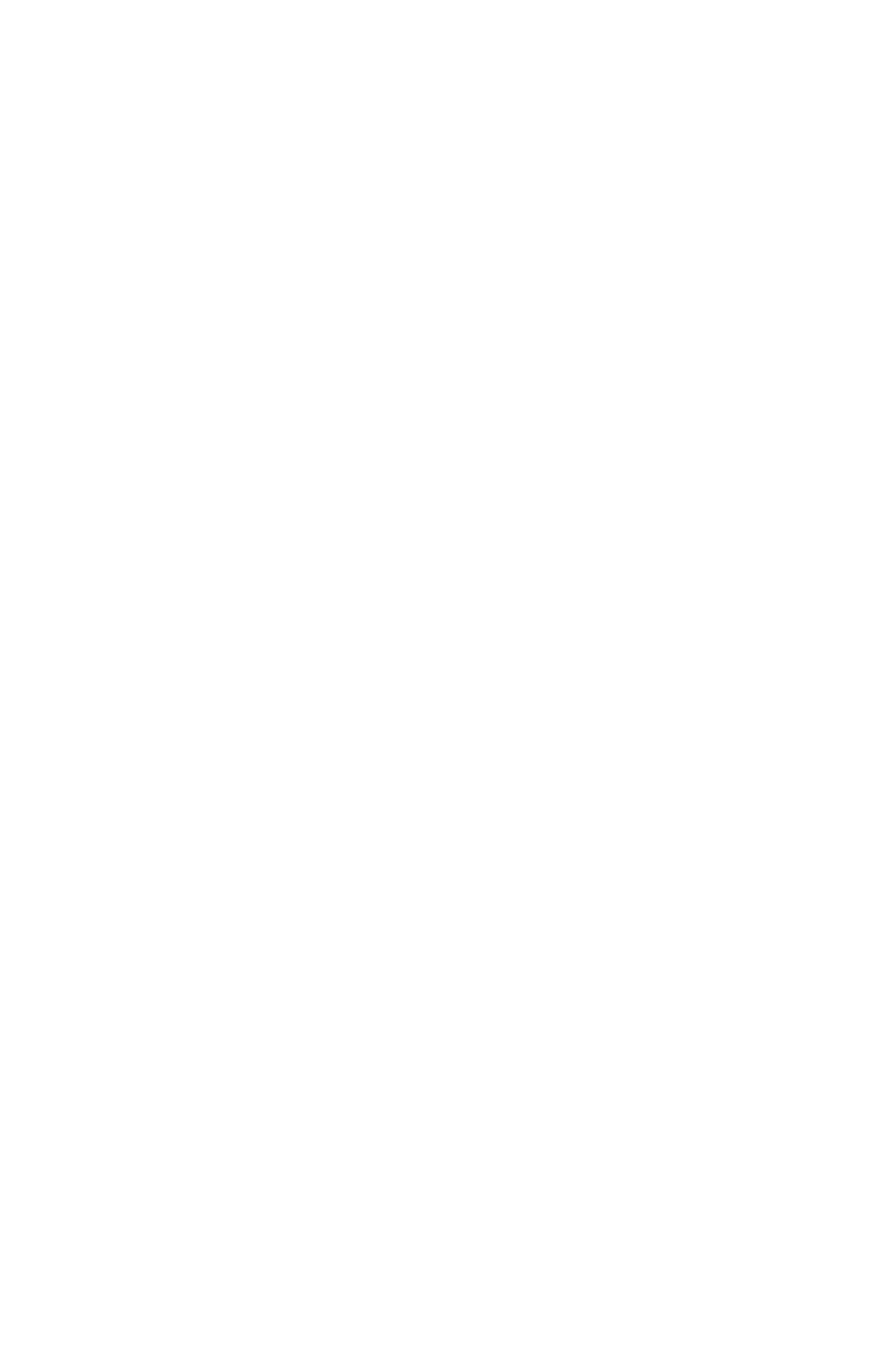# Section VIII: Additional Resources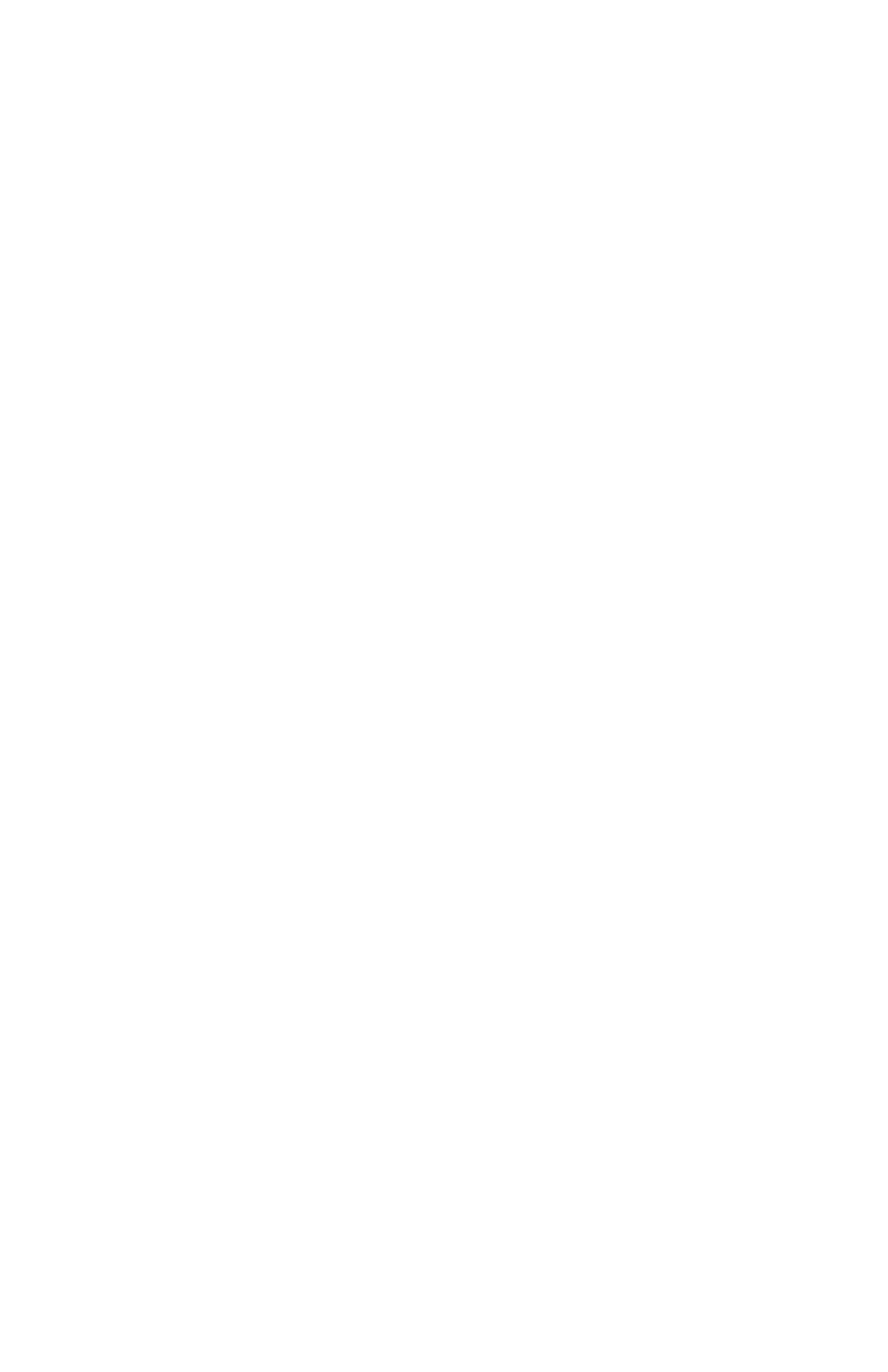# Additional Resources

# **NATIONAL**

#### www.americawalks.org

America Walks is a national coalition of local advocacy groups dedicated to promoting walkable communities. Members are autonomous grassroots organizations from across the country, each working to improve conditions for walking in their area. The mission of America Walks is to foster the development of community-based pedestrian advocacy groups, to educate the public about the benefits of walking, and, when appropriate, to act as a collective voice for walking advocates.

#### www.ava.org

American Volkssport Association is an educational non-profit 501c(3) corporation dedicated to promoting non-competitive physical fitness, friendship, and fun through volksporting events.

#### www.cdc.gov/nccdphp/dnpa

Centers for Disease Control and Prevention (CDC): Division of Nutrition, Physical Activity and Obesity (DNPAO) takes a public health approach to address the role of nutrition and physical activity in improving the public's health and preventing and controlling chronic diseases. The scope of DNPAO activities includes epidemiological and behavioral research, surveillance, training and education, intervention development, health promotion and leadership, policy and environmental change, communication and social marketing, and partnership development.

#### www.walkableamerica.org

Partnership for a Walkable America (PWA) is a national coalition working to improve the conditions for walking in America and to increase the number of Americans who walk regularly. The members are national governmental agencies and non-profit organizations concerned about three main areas: Health, Safety and the Environment.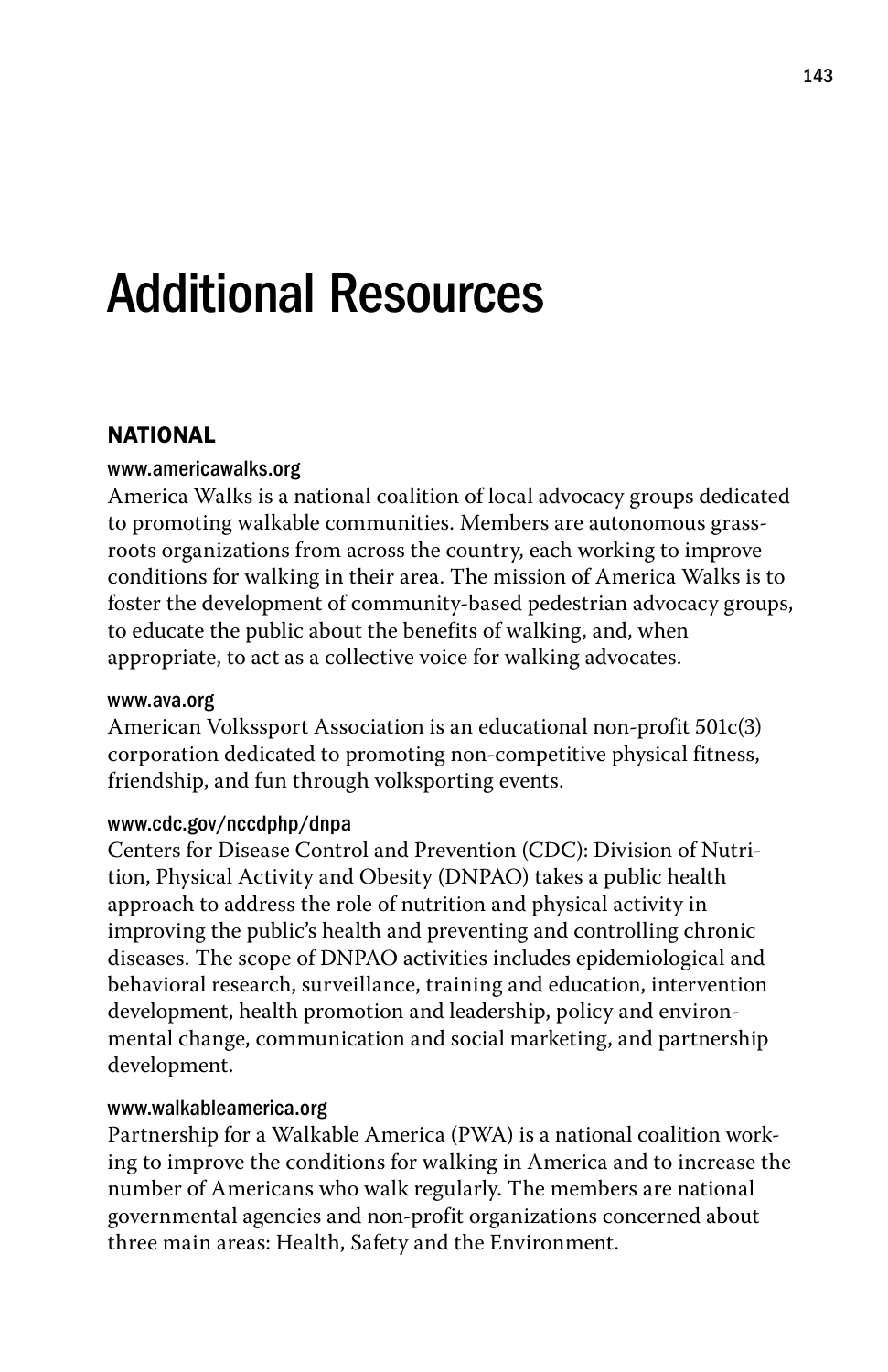# www.pedbikeinfo.org

Pedestrian and Bicycle Information Center works to improve the quality of life in communities through the increase of safe walking and bicycling as a viable means of transportation and physical activity.

# safety.fhwa.dot.gov/ped\_bike/ped/ped\_walkguide

*A Resident's Guide for Creating Safe and Walkable Communities* is designed to be used by anyone looking for ways to improve the walkability of their neighborhood, whether they are just beginning to learn about pedestrian safety or are already part of an established community safety group.

# www.saferoutesinfo.org

Safe Routes to School National Center aims to assist communities in developing successful Safe Routes programs and strategies. The Center offers a centralized resource of information on how to start and sustain a Safe Routes to School program, case studies of successful programs as well as many other resources for training and technical assistance.

# LOCAL

# www.allweatherwalkers.org

All Weather Walkers (AWW) formed in 1992 with a goal to feature the many beautiful parks and neighborhoods in Clark County and surrounding areas. Enthusiastic club volunteers research our local community and find many interesting walking locations. The club organizes several events every year.

# www.actsoregon.org

Alliance for Community Traffic Safety (ACTS) Oregon is working to reduce fatalities, injuries, and the severity of injuries resulting from vehicle crashes throughout Oregon. The organization's vision is to motivate individuals and communities throughout Oregon to solve their traffic safety problems by providing resources, technical training, and education.

# www.portlandonline.com/transportation/index.cfm?c=40390

Community and School Traffic Safety Partnership is a collaborative partnership to improve traffic safety that includes the Portland Office of Transportation, Portland Police Bureau, neighborhoods, pedestrian and bicycle advocates, schools, Multnomah County courts, PSU, health professionals, and senior advocates.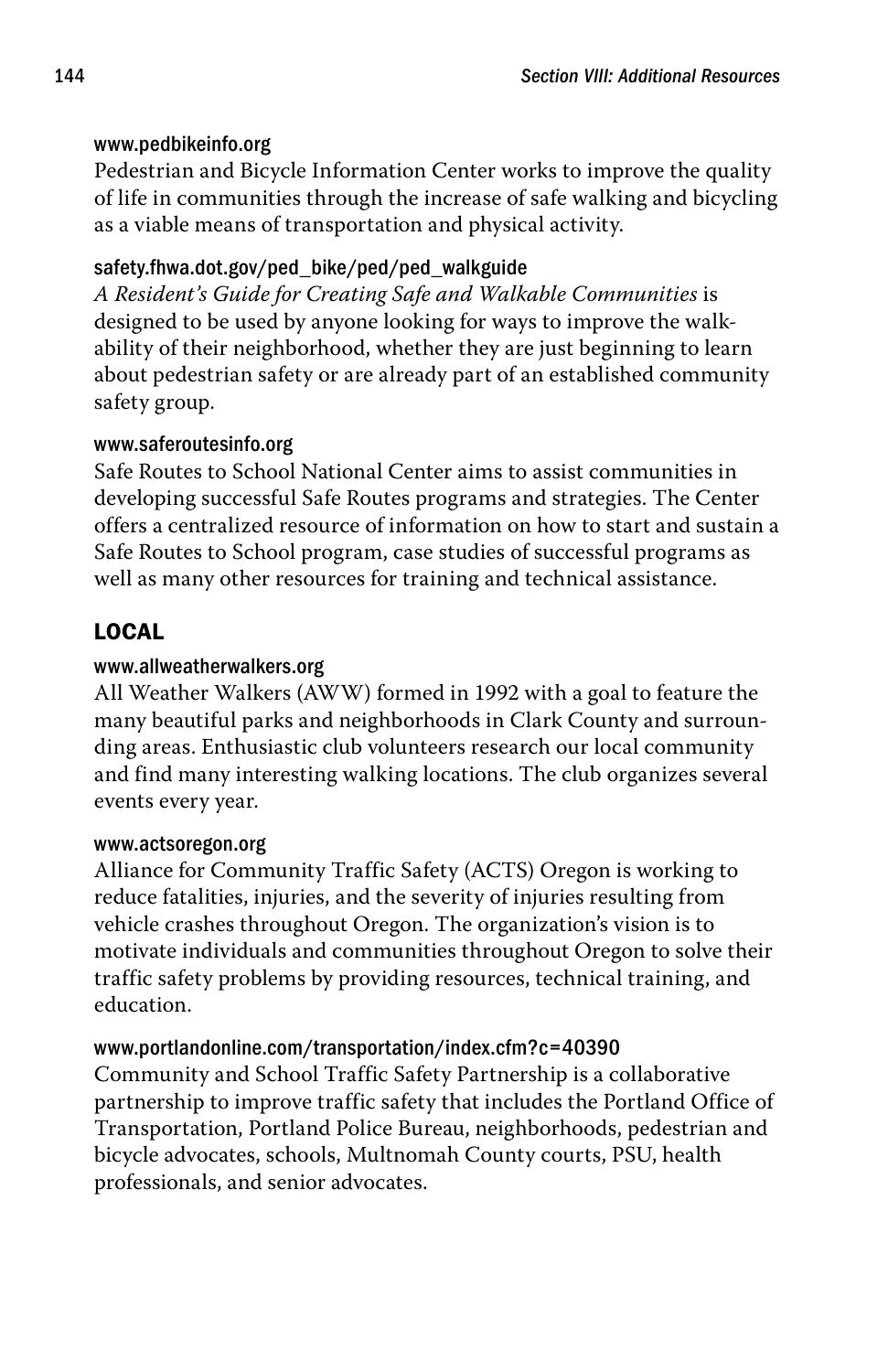# www.portlandonline.com/transportation/index.cfm?c=34768

City of Portland: Transportation Options offers a variety of projects and programs to encourage more Portland residents to walk, bike, take transit, and carpool. Portland area residents can order area walking maps, bicycle route maps, bicycling fact sheets, and more. Options also organizes a series of guided neighborhood walks through the Ten Toe Express campaign and Senior Stroll program. Smart Living classes are offered in the spring and fall on pedestrian and bicycle safety, cooking and other healthy living skills.

#### www.eldersaction.org

Elders in Action is a powerful voice for local seniors whose mission is "To assure a vibrant community through the active involvement of older adults." For more than 30 years, Elders in Action has worked to improve the quality of life for older adults. The organization represents the interests of seniors in the Portland metropolitan area through volunteerdriven programs.

#### www.communityhealthpartnership.org

Community Health Partnership: Oregon's Public Health Institute is improving the health of Oregonians through advocacy and support of effective public health policy and activities.

# www.oregon.gov/DHS/ph/pan/index.shtml

Oregon DHS: Physical Activity and Nutrition Program is part of the Health Promotion and Chronic Disease Prevention Program and is teamed with two existing groups, the Oregon Coalition for Promoting Physical Activity (OCPPA) and the Nutrition Council of Oregon, to promote daily physical activity and healthy eating through implementation of Oregon's State Plans.

# www.dhs.state.or.us/publichealth/hpcdp

Oregon DHS Health: Promotion and Chronic Disease Prevention is working to promote the health of Oregonians by advancing policy and developing public health programs that prevent chronic diseases from occurring, detect chronic diseases at the earliest stages when they are most treatable, and prevent further complications.

# www.ode.state.or.us/search/results/?id=234

Oregon Department of Education: Healthy Kids Learn Better is a partnership led by specialists from the Oregon Department of Education and the Oregon Department of Human Services – Health Services, in collaboration with other health and education organizations.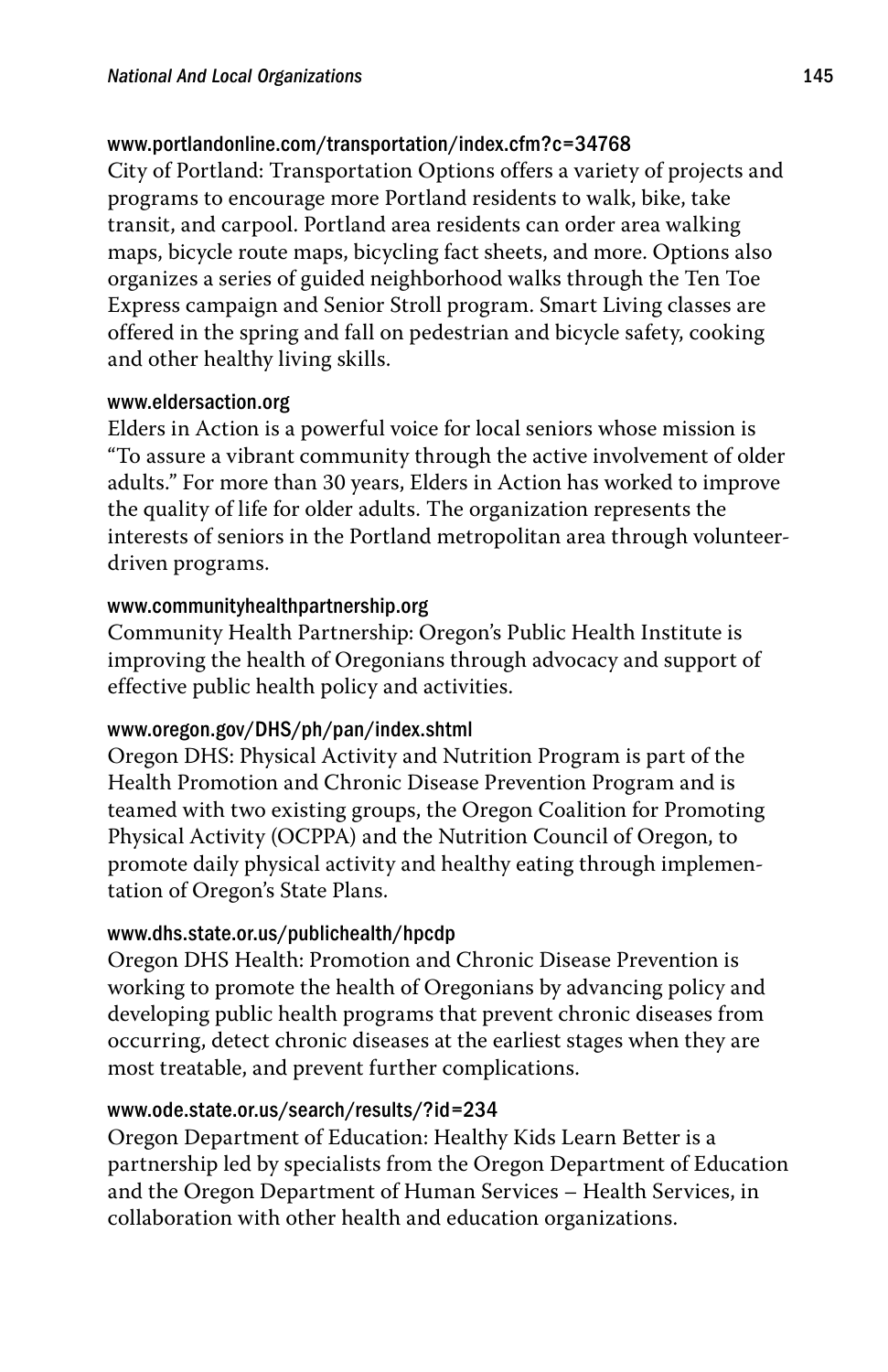# www.legacyhealth.org/body.cfm?id=1926

Legacy Emmanuel Hospital – Trauma Nurses Talk Tough (TNTT) "Graduated Driver's Licensing (GDL) Workshops" are designed for high school freshmen and sophomores, with their parents. The three-hour evening workshops are held at local high school. The target audience is the 70 percent of youth who do not enroll in a formal school-based or professional driver's education course. Presenters include a TNTT nurse, attorney/judge and peer educator, and includes a TNTT slide show. The workshops are arranged through a partnership with the local Department of Transportation, Traffic Safety Coalitions and school administration and are presented at high schools throughout the school year.

# www.oregon.gov/DHS/ph/ofhs

Oregon DHS: Health Office of Family Health administers programs aimed at improving the overall health of Oregon's women, infants, and children through preventive health programs and services. This includes developing public health systems and services that improve both quality of and access to health care; working with public and private agencies to improve health outcomes; and promoting culturally sensitive services.

# www.oregon.gov/ODOT/HighwayRegions.shtml

Oregon Department of Transportation: Region Offices – There is a safety representative located in each of the five regional offices of the Department of Transportation throughout the state. They serve as local transportation safety advocates, assisting in the identification of traffic safety problems and helping to determine appropriate remedies. Staff members coordinate local transportation safety activities and act as liaison to Salem-based transportation safety programs.

# www.oregon.gov/ODOT/HWY/BIKEPED

Oregon Department of Transportation: Bicycle and Pedestrian Program provides direction to ODOT in establishing pedestrian and bicycle facilities on state highways. They also provide support to local governments, governmental and non-governmental organizations and private citizens, in planning, designing and constructing pedestrian and bicycle facilities.

# www.oregon.gov/ODOT/TS/about\_us.shtml

Oregon Department of Transportation – Transportation Safety provides information, direct services, grants and contracts to the public and to partner agencies and organizations. More than half the funding comes from federal funds earmarked for safety programs. The division administers more than 550 grants and contracts each year to deliver safety programs to Oregon citizens.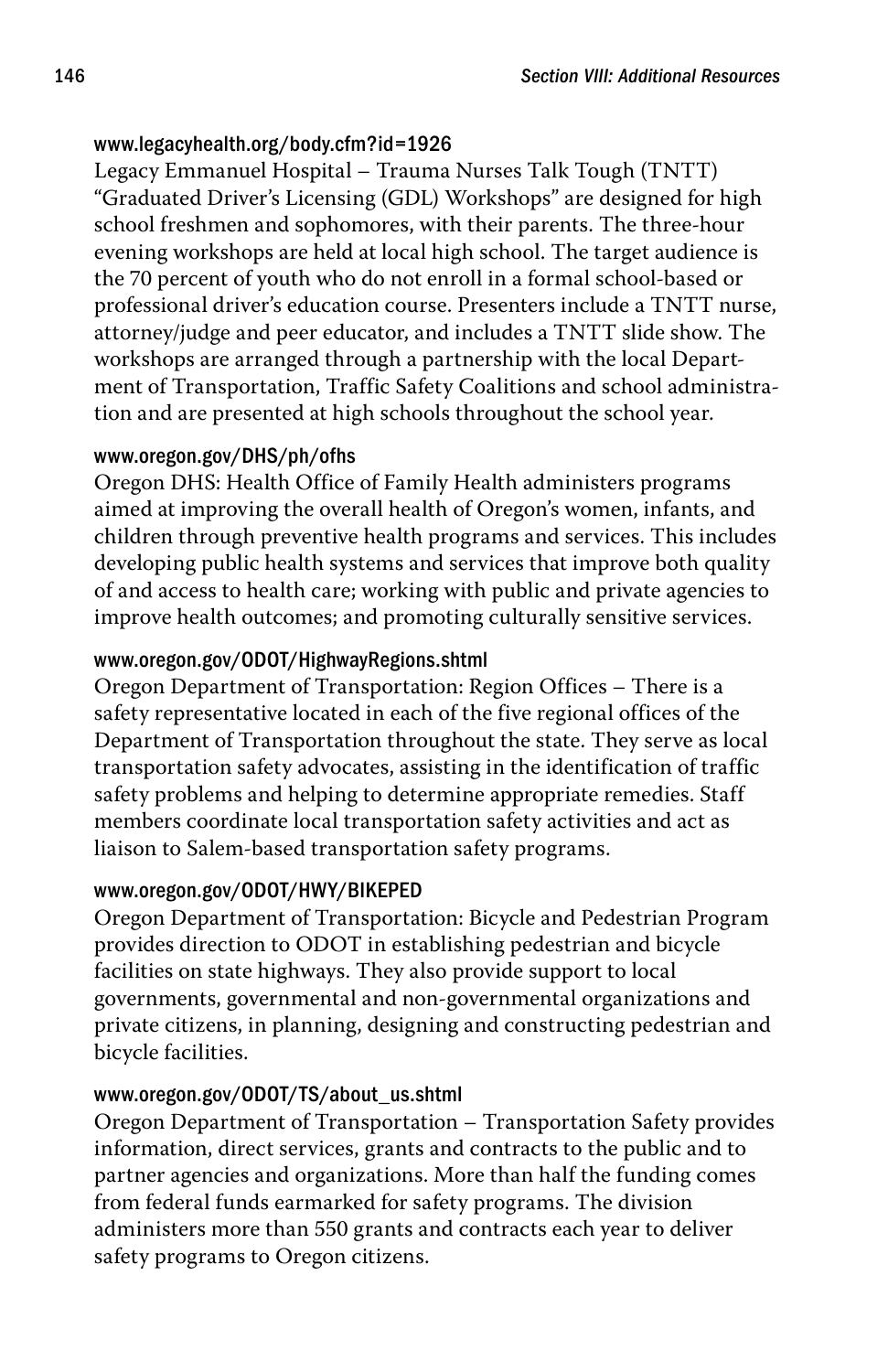#### www.walkoregon.org

Oregon Trail State Volkssport Association (OTSVA) is a "dynamic, though meticulous organization dedicated to the coordination of the many local Oregon walking clubs." They hold bi-monthly meetings to "discuss such mundane things as Volkssporting By-Laws, and more exciting things such as upcoming walks and complex events."

# home.earthlink.net/~rcrrose/RoseCityRoamers

Rose City Roamers is a walking organization in Portland, Oregon, devoted to the promotion of health and fitness through participation in various non-competitive sports activities. The most popular activity is walking, but they also include cross country skiing, swimming and bicycling.

#### www.silversneakers.com

Silver Sneakers offers an innovative blend of physical activity, healthy lifestyle and socially oriented programming that allows older adults to take greater control of their health. Silver Sneakers members receive a free fitness center membership at a nearby participating location, customized classes designed exclusively for older adults who want to improve their strength, flexibility, balance and endurance, health education seminars and other events that promote the benefits of a healthy lifestyle, and more.

#### www.walknbike.org

Walk and Bike to School Oregon features a "Walk + Bike to School Challenge Month" with over 30 Oregon schools participating in a friendly competition between Portland State University and Portland metro area elementary schools to have the greatest number of students walk and bike to school.

#### www.wpcwalks.org

Willamette Pedestrian Coalition is a non-profit community-based membership organization in the greater Portland, Oregon area dedicated to promoting walking and making the conditions for walking safe and attractive.

#### www.wondersofwalking.com

Wonders of Walking (WOW) celebrates you, the walker by offering a range of walking events for walkers by walkers. They celebrate health, fun and social benefits of walking by providing walking events that are: Fun \* Have A High Standard Of Excellence \* Celebrate The Accomplishment Care For Community \* Have An Abiding Respect For The Athlete In Us All.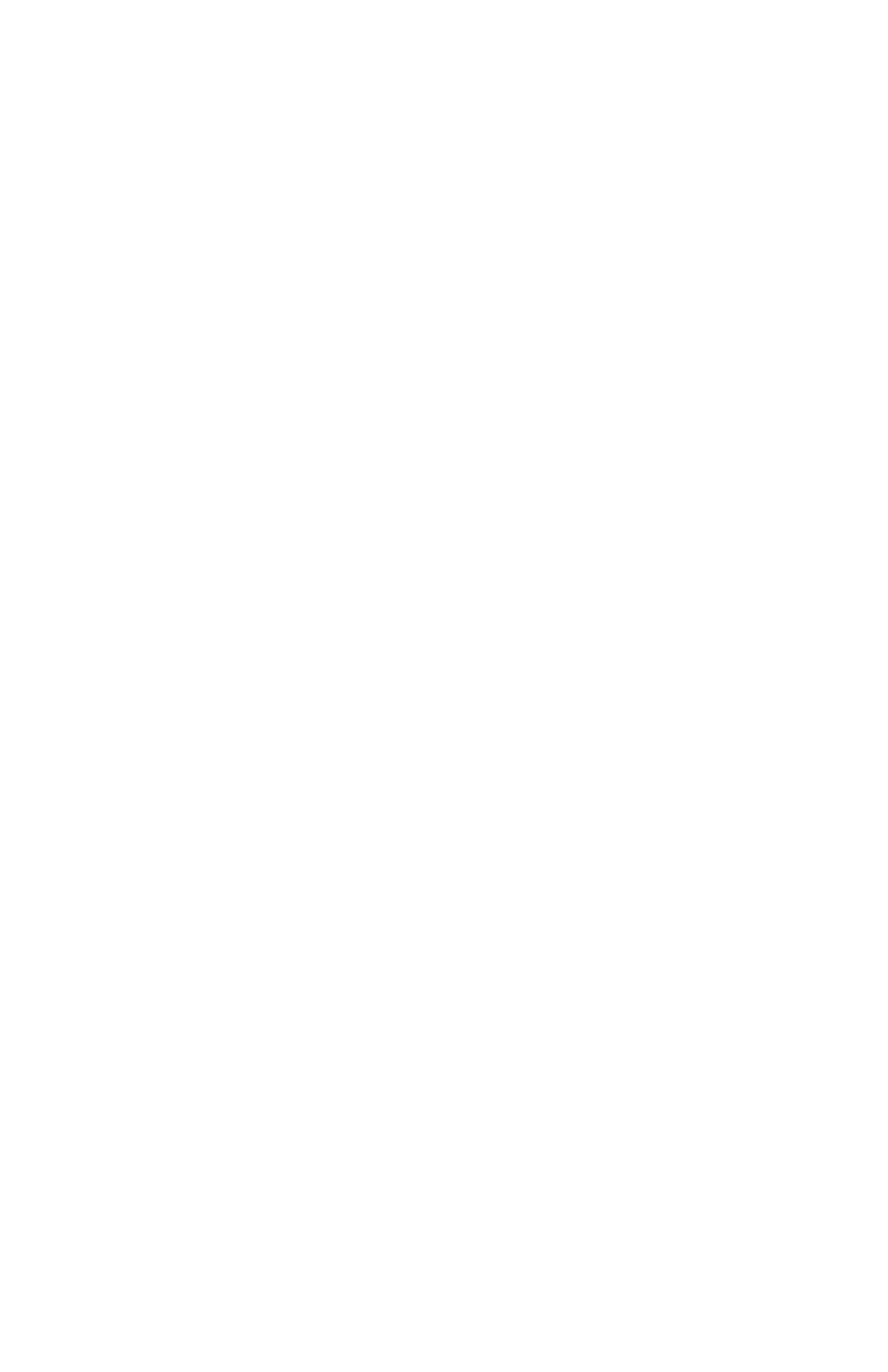

# *Walkers — Know Your Legal Rights!*

# Summary of Oregon Laws

#### Crosswalk Laws

- Pedestrians have right of way on sidewalks, marked AND UNMARKED crosswalks and multi-use paths (ORS 811.025, 811.028)
- Vehicles must stop and remain stopped for pedestrians in crosswalks in BOTH the lane of travel AND the adjacent lane (ORS 811.028)
- As soon as a pedestrian steps onto a safety island all vehicles on the side of the road where the pedestrian is headed must stop and remain stopped as if the pedestrian had already entered the adjacent lane of travel (ORS 811.028(3)(a))
- Vehicles may not overtake and pass a vehicle stopped for a pedestrian in a crosswalk (ORS 811.020)
- Pedestrians not in crosswalks must yield to all vehicles on the roadway (ORS 814.040)

#### Passing Laws

• Bicyclists must provide an AUDIBLE WARNING when passing a pedestrian on a sidewalk (ORS 814.410)

#### Roads and Highways

- $\cdot$  Pedestrians may walk upon the highway shoulder facing traffic as far as practical from the roadway edge if there is no sidewalk (or on the right side of a divided highway) (ORS 814.070)
- $\cdot$  OR if there is no usable shoulder or sidewalk then pedestrians may walk facing traffic on the outside edge of the roadway (ORS 814.070)

#### Shoulders and Sidewalks

• Pedestrians must walk upon a usable shoulder adjacent to the roadway if available rather than on the roadway (ORS 814.070)

#### Walk and Traffic Signals

- Pedestrians must obey Walk and traffic signals. A yellow traffic light means "don't walk" unless already in the crosswalk (ORS 814.010)
- At intersections with a traffic control device vehicles must stop and remain stopped for pedestrians in the lane of travel plus six feet on either side (ORS 811.028)

#### Right of Way

- Motorists may only open a vehicle door when it will not interfere with pedestrian traffic and may leave it open no longer than necessary to load or unload passengers (ORS 811.490)
- Motorists may not park on sidewalks, within 20 feet of crosswalks, within 50 feet of traffic control devices if view is obstructed, or on bike paths (ORS 811.550)
- Motorists must stop when emerging from an alley, driveway or building before crossing a sidwalk (ORS 811.505)

#### **Insurance**

• All Oregon car insurance owned by drivers or pedestrians covers pedestrians in collisions with cars even if the motorist is uninsured ("UIM" ORS 742.504) or the pedestrian is at fault ("PIP" ORS 742.520)